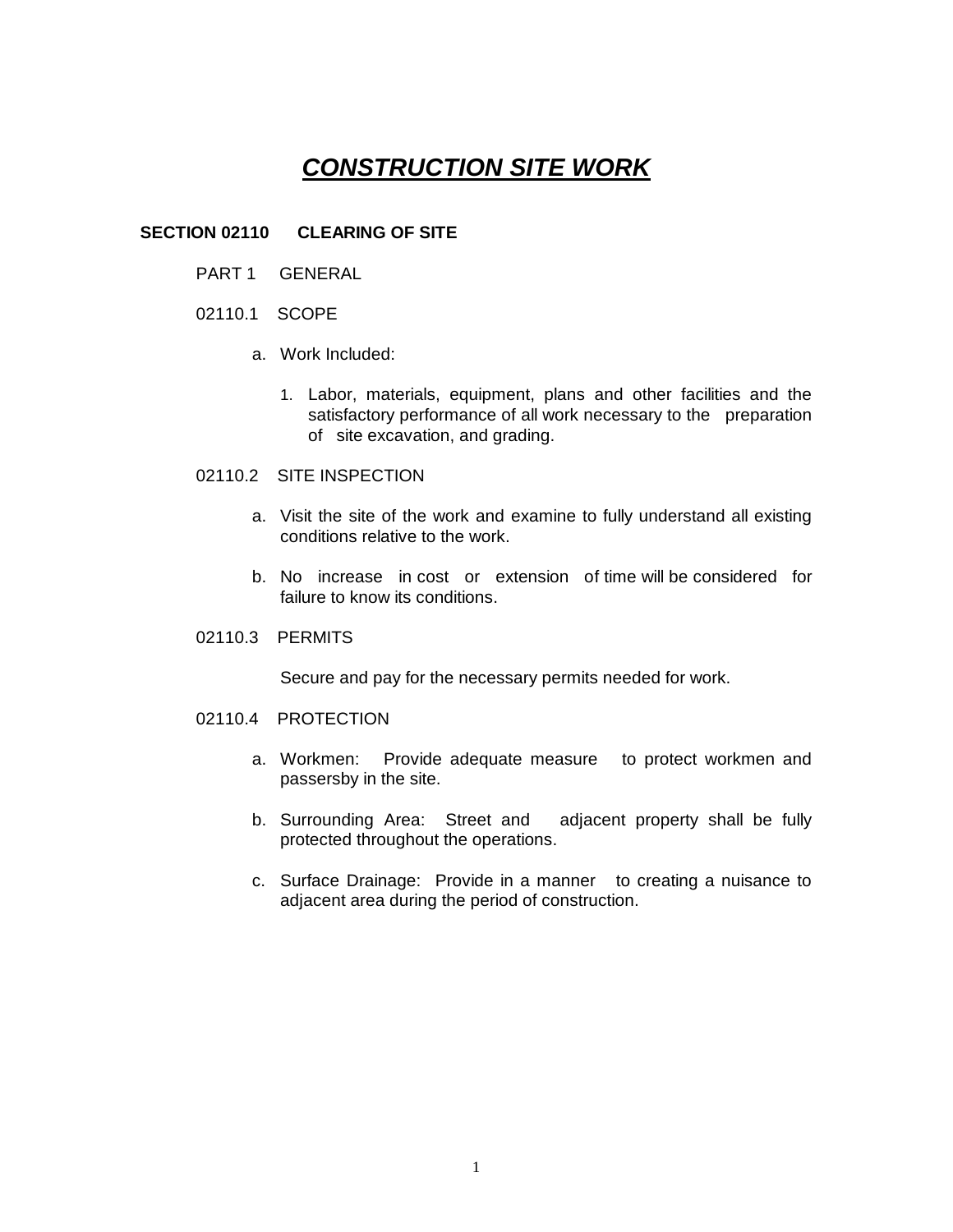#### PART 2 PRODUCTS

# 02110.5 MATERIALS

Provide necessary tools such as telltale pipes and other instrument to make measurement and clearing.

- PART 3 EXECUTION
- 02110.6 PREPARATION
	- a. Clearing:
		- 1. Remove all trees that would interfere with the boundaries of the building only.
		- 2. Remove all shrub, bushes, other, debris, existing foundations, pavements, structures, fences and other that would interfere with the construction operations.
		- 3. Protect from damage all trees and shrub are not to be removed. Grab roots out at least 45 centimeter below existing surface.
		- 4. Remove or dispose from the site all items.
	- b. Base Stakes: Erect base batter boards and base reference mark as indicated at such place where they will not be disturbed.
	- c. Bench Marks: Construct two benchmarks near the site construction for determining any settlement that may occur during the progress of the work.

#### **SECTION 02200 EARTHWORK**

- PART 1 GENERAL
- 02200.1 SCOPE
	- a. Work Included:
		- 1. Furnishing of all labor equipment and material for excavation and backfilling.
		- 2. Inspection of site to survey necessary labor, equipment and materials.
		- 3. Excavation and hauling of excavated materials.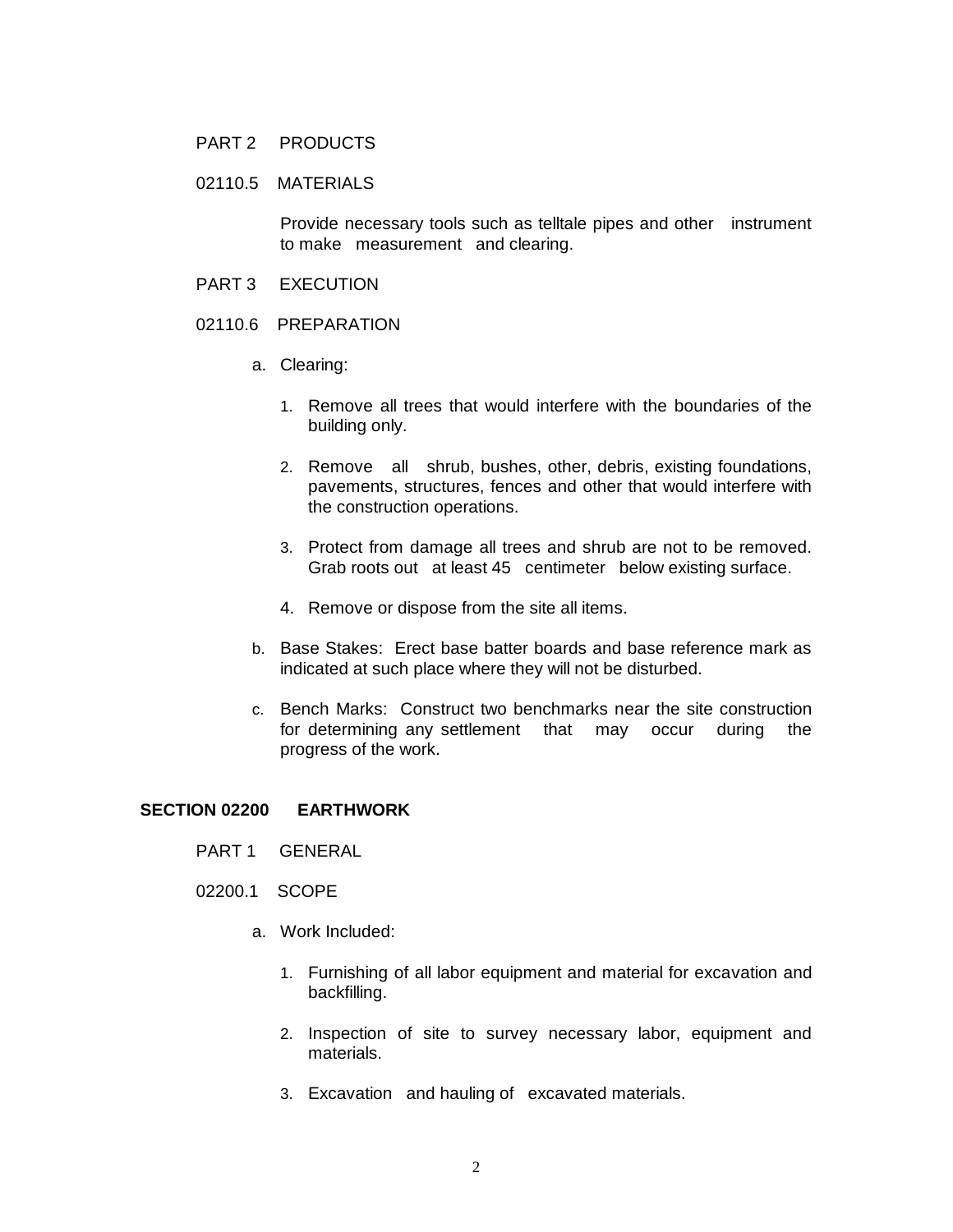- 4. Backfilling and grading up to the property line.
- b. Related Work Specified Elsewhere:
	- 1. Preparation of sub-grade for concrete pouring.
	- 2. Trenching and backfilling for storm sewer system.
	- 3. Trenching and backfilling for sanitary sewer system.
	- 4. Trenching and backfilling for underground electrical supply.

#### 02200.2 PROTECTION

- a. Provide adequate bracing and shoring to existing construction as may required.
- b. Perform all excavation work with a minimum amount of damage to work, which is to remain.
- c. Repair any damage caused by negligence of Contractor at his own expense.
- d. Provide adequate protection measures for materials, men and adjoining property.
- e. Avoid creating nuisance to adjacent areas.
- 02200.3 MEASUREMENT AND PAYMENT
	- a. Excavation shall be measured in its original position by crosssectioning the area excavated. Volume will be computed from the cross-section measurements by the average-end-area method.
	- b. Accepted quantities will be paid for at the contract price per unit of measurement for excavation, including embankment construction.
- PART 2 PRODUCTS
- 02200.4 MATERIALS
	- a. Borrow material shall be selected, laboratory approved material obtained from off-site sources and having 3.5 percent liquid limit, and 4 to 12 percent plasticity index.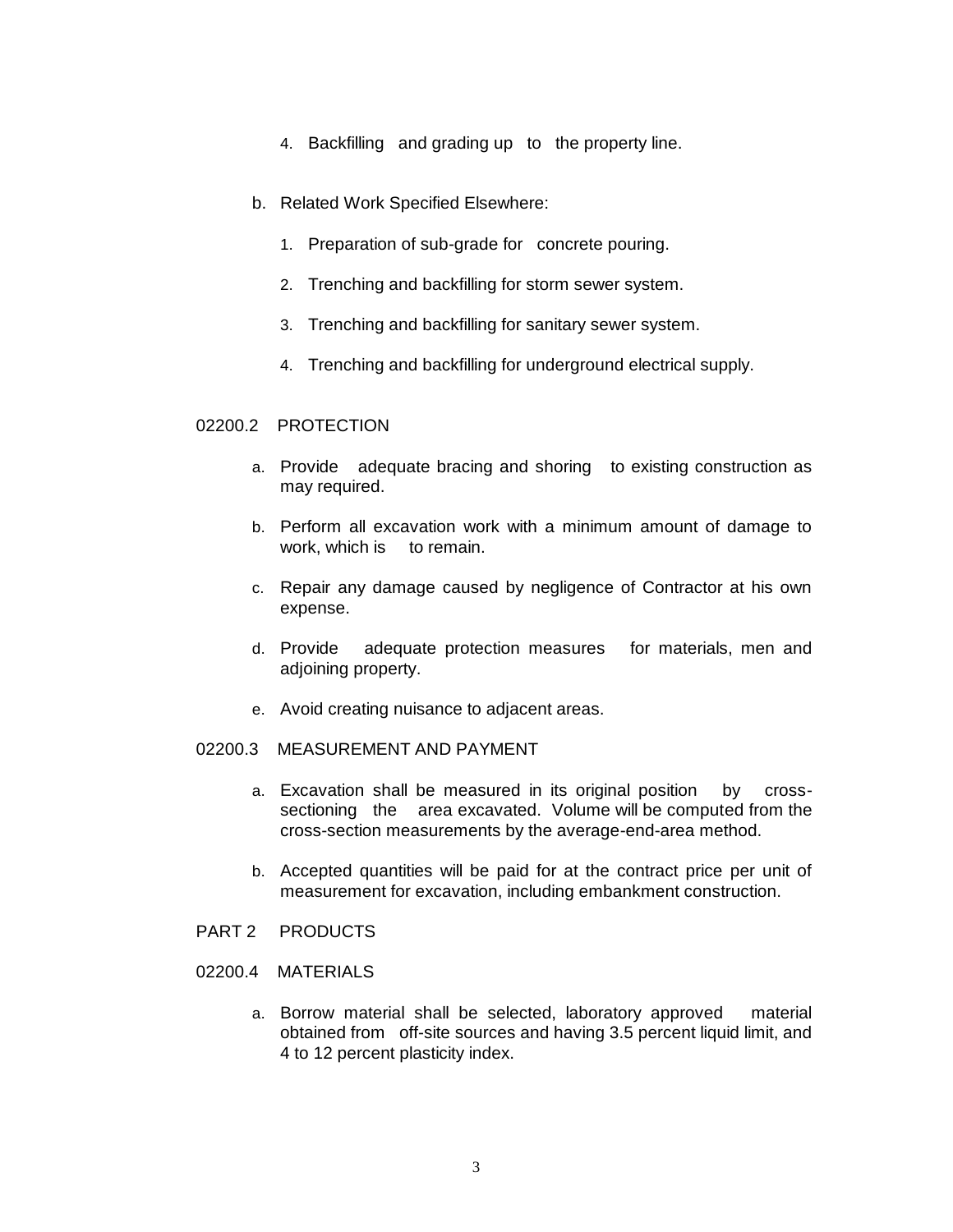- b. Granular fill to form a capillary water barrier shall be clean, crushed, non-uniformly graded and of a size, which will pass a 25 millimeters mess screen and be retained on a No. 4 mesh screen.
- c. Excavated material approved for used as backfill shall be free of fibers, vegetables or organic materials, boulders, large rocks or pockets, lumps or other concentration of silt, debris, or cinders.
- d. No fill material shall be placed when free water is standing in the area where fill is to be placed.
- PART 3 EXECUTION
- 02200.5 PREPARATION
	- a. Stakes and Batter Boards:
		- 1. Stake out the building accurately and establish grades. Secure the approval of the Owner and/or Architect.
		- 2. Erect batter boards and reference mark where they will not be disturbed during construction.
		- 3. Store material and conduct work in such a manner as to preserve all reference marks.
		- 4. Re-establishment of lines and grades where necessary shall be done at the Contractor's expense.
	- b. Rough Grading
		- 1. Cut and fill machine grade the site area.
		- 2. Deposit materials in horizontal layers not exceeding 20 centimeter (8 inches) in depth and compact to 95% of maximum density. (Modified Proctor Test)

### 02200.6 EXCAVATION

- a. Foundation:
	- 1. Excavate to grade indicated.
	- 2. Excavate trenches to a near size, leveled to line at the bottom ready to receive the foundation.
	- 3. Excavation greater than required by the drawings and specifications and which is within the bearing area of walls,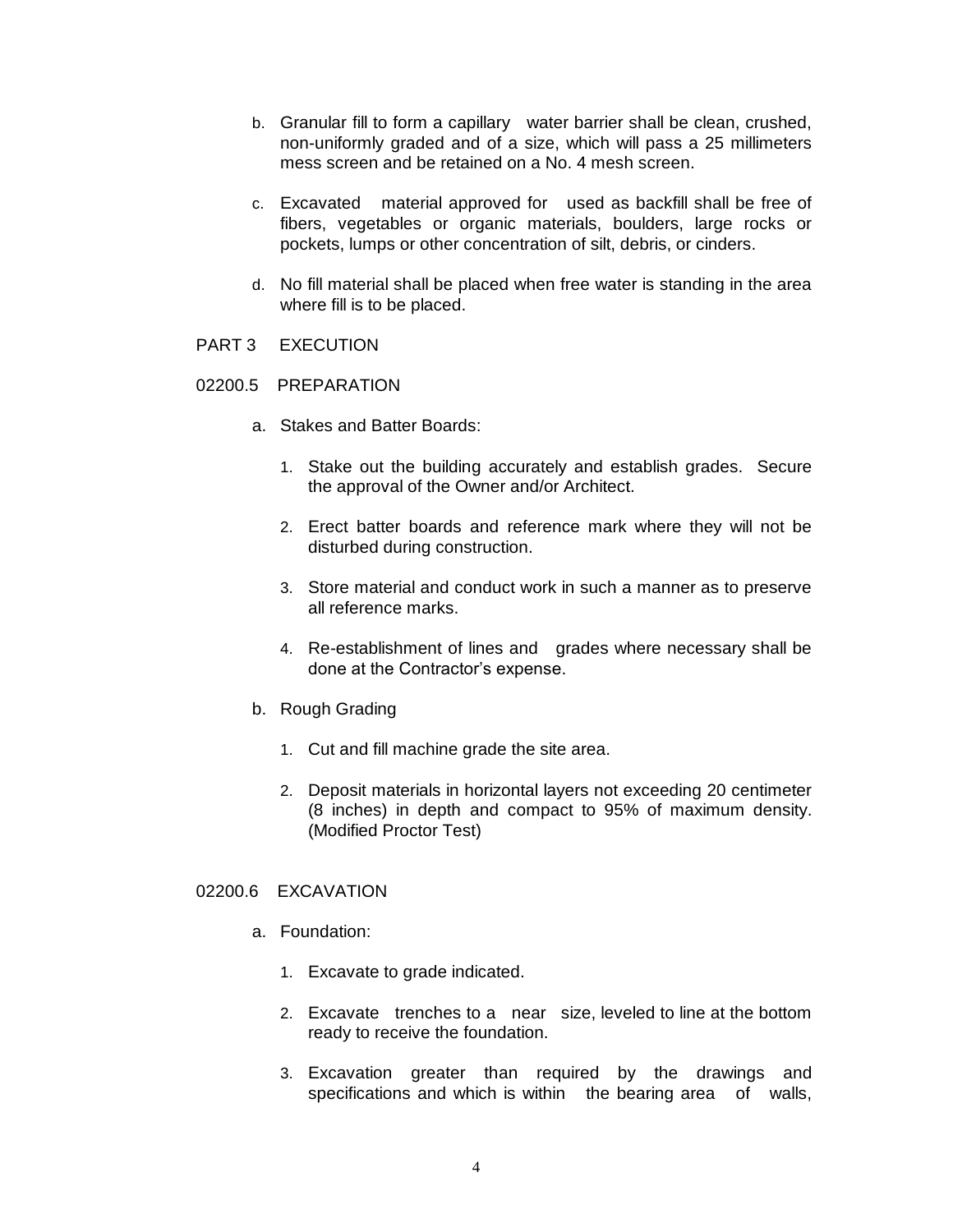footings, or floor slabs shall be filled with class "D" concrete at Contractor's expense.

- 4. All foundations are designed for an allowable soil bearing capacity computed and the soil boring test results. Contractor shall report to the Engineer actual soil conditions uncovered and confirm soil actual capacity before any concreting is started.
- b. Trenching for Utility and Foundation Drawings
	- 1. Excavate to a point 1.0 meter beyond building line of sufficient distance from the walls and footings to allow placement removal of forms.
	- 2. Backfill materials and concrete fill. Where excavation is at lower levels or greater depth than required for foundation, or where unsatisfactory material is removed, the excess material shall be replaced with backfill material, except below grade beams, footings or other structural concrete where fill to depth or level shall be with concrete of the same strength as specified.

# 02200.7 DEWATERING

- a. Water encountered during excavation shall be removed by piling or pumping, care being taken that the surrounding particles of soil are not disturbed or removed.
- b. Pump water out of excavated area throughout the construction.

#### 02200.8 SUB-DRAINAGE

- a. Excavate trenches for underground utility system and drain lines. Grade and tamp to provide firm bed trenches for drain lines.
- b. When rock is encountered, excavate to a depth 15 centimeter below the bottom of the pipe, and before pipe is laid, the space below the pipe shall be filled with sand, gravel or crushed stone.

# 02200.9 SOIL COMPACTION

All existing earth within building lines that has been disturbed should be placed in 15 centimeter layers and compacted to 95% of maximum density required for fill.

#### 02200.10 DISPOSALOF EXCAVATED MATERIAL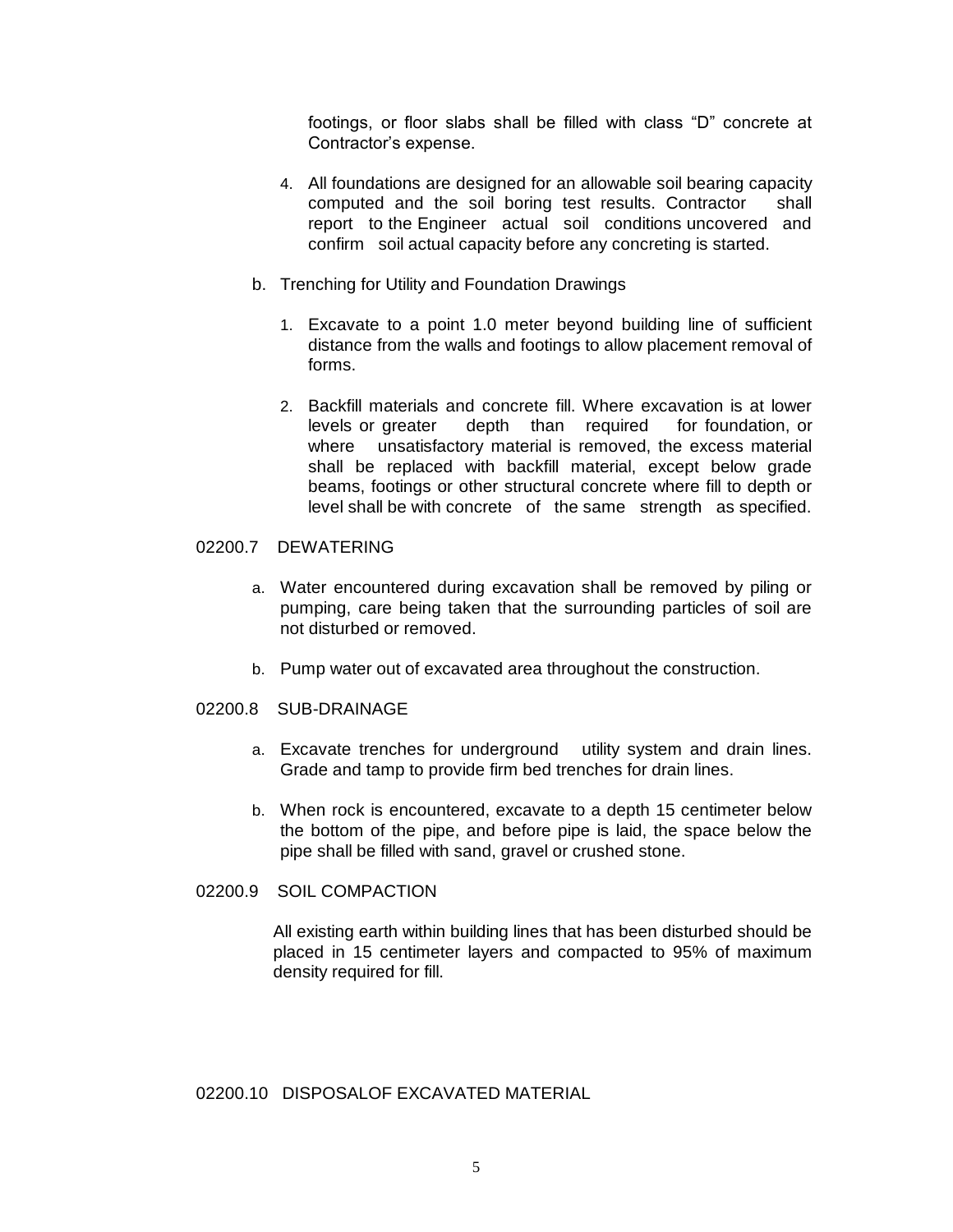Surplus materials resulting from the site excavation and grading operations shall be removed from the site and disposed off in proper manner at the Contractor's expense.

#### 02200.11 BACKFILLING AND GRADING

- a. Backfilling:
	- 1. Commence after approval of construction below finish grade, underground utility system inspected and tested, form removed and the excavation clean of trash and debris.
	- 2. Place in layers not more than 15 centimeter thick and evenly compact and ram by wetting, tamping or rolling until the correct grade is reached.
- b. Finish Grading:
	- 1. Place fill materials in horizontal loose layers not exceeding 15 centimeter in thickness and spread, mix and place in such manner as to produce a uniform thickness of material.
	- 2. Start in deepest area and progress approximately parallel to finish grade.
	- 3. Grade finish surface to drain water away from the building.

#### **SECTION 02280 SOIL POISONING**

- PART 1 GENERAL
- 02280.1 SCOPE
	- a. Soil Poisoning shall be executed by a duly licensed and certified termite and pest control company to guarantee the soil poisoning works for five years.
	- b. Furnish material and equipment and perform labor required to complete soil poisoning work.
- 02280.2 EXAMINATION OF SITE

Visit the site of the work and examine the premises to fully understand all existing conditions relative to the work.

PART 2 MATERIALS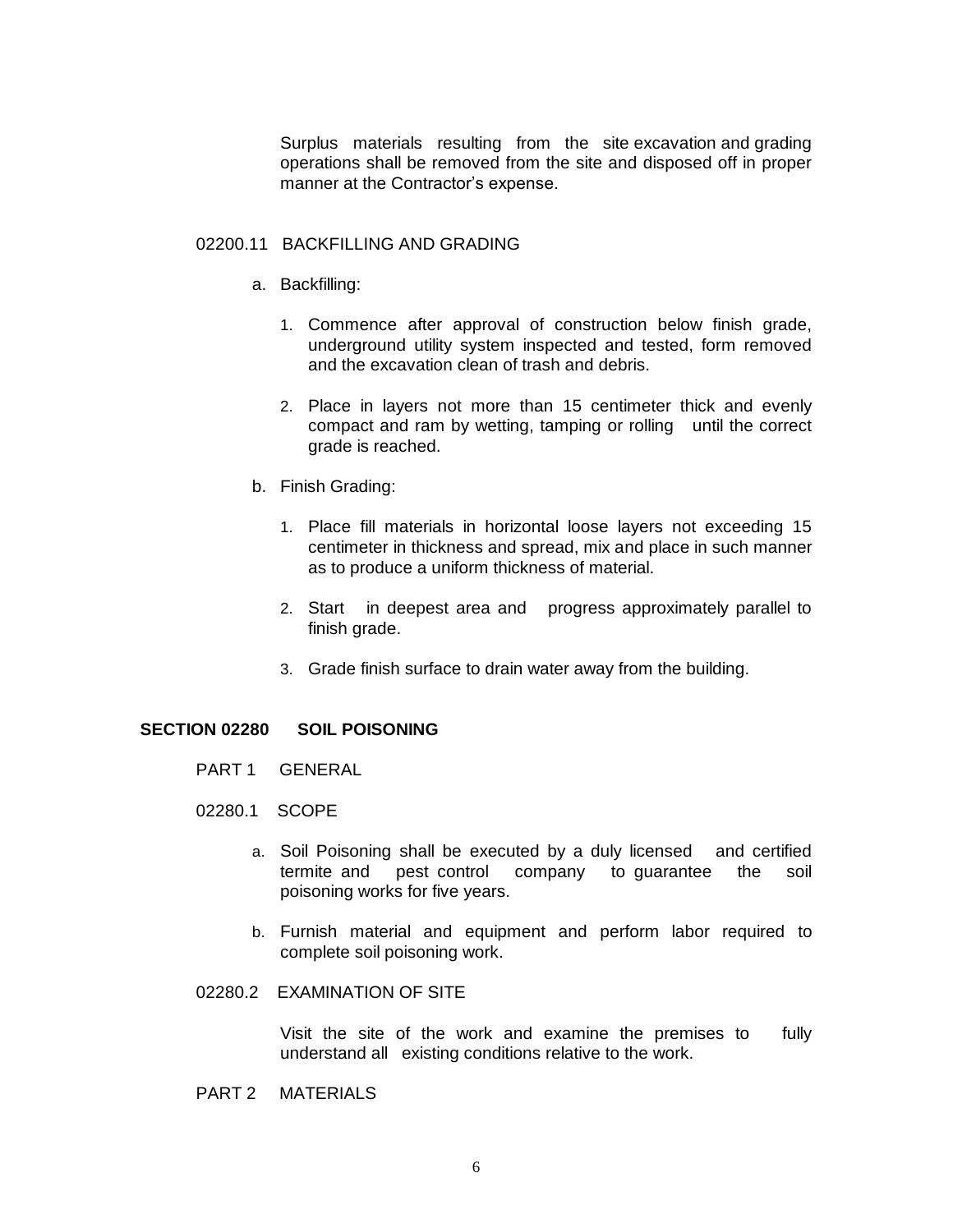#### 02280.3 SOIL POISONING

- a. Soil poise shall be water-base emulsions. Any of the following may be used:
	- 1. Benzene Hexachloride 0.8 percent gamma isomer concentration.
	- 2. Chloride 1 percent concentration.
	- 3. Dieldrin 0.5 percent concentration.
	- 4. Aldrin 0.5 percent concentration.
	- 5. Heptachlor 0.5 percent concentration.
- PART 3 EXECUTION
- 02280.4 APPLICATION
	- a. Soil poisoning work shall not begin until all preparations for footings, CHB under grade and slab on fill have been completed.
	- b. Soil Poisson shall not be applied when soil is excessively wet.
	- c. After grading and leveling the soil in the ground and layer of gravel is laid preparatory to the pouring of concrete floor or soap every square meter of floor area with soil Poisoning working solution.
	- d. Thoroughly drench and saturate every linear meter excavation for footings and other foundation work with soil poison working solution before pouring of concrete.
	- e. 7.6 liters of soil poison working solution per 1.5 linear meter shall be applied to all area immediately below expansion joints, control joints, and all areas, where slab will be penetrate by pipe duct and other construction features.
	- f. Hollow masonry walls resting on grades shall have its voids treated with 3.79 liter of soil poison working solution per 1.5 linear meter of wall. Poisons are poured directly into the hollow spaces.
	- g. Prior to landscaping of the lawn, saturate very linear meter perimeter of the building about 3 meters wide with soil poison working solution.
	- h. Treat earthfill thoroughly. As soon as fill is packed and levelled, drench every 1 square meter area with soil poison working solution.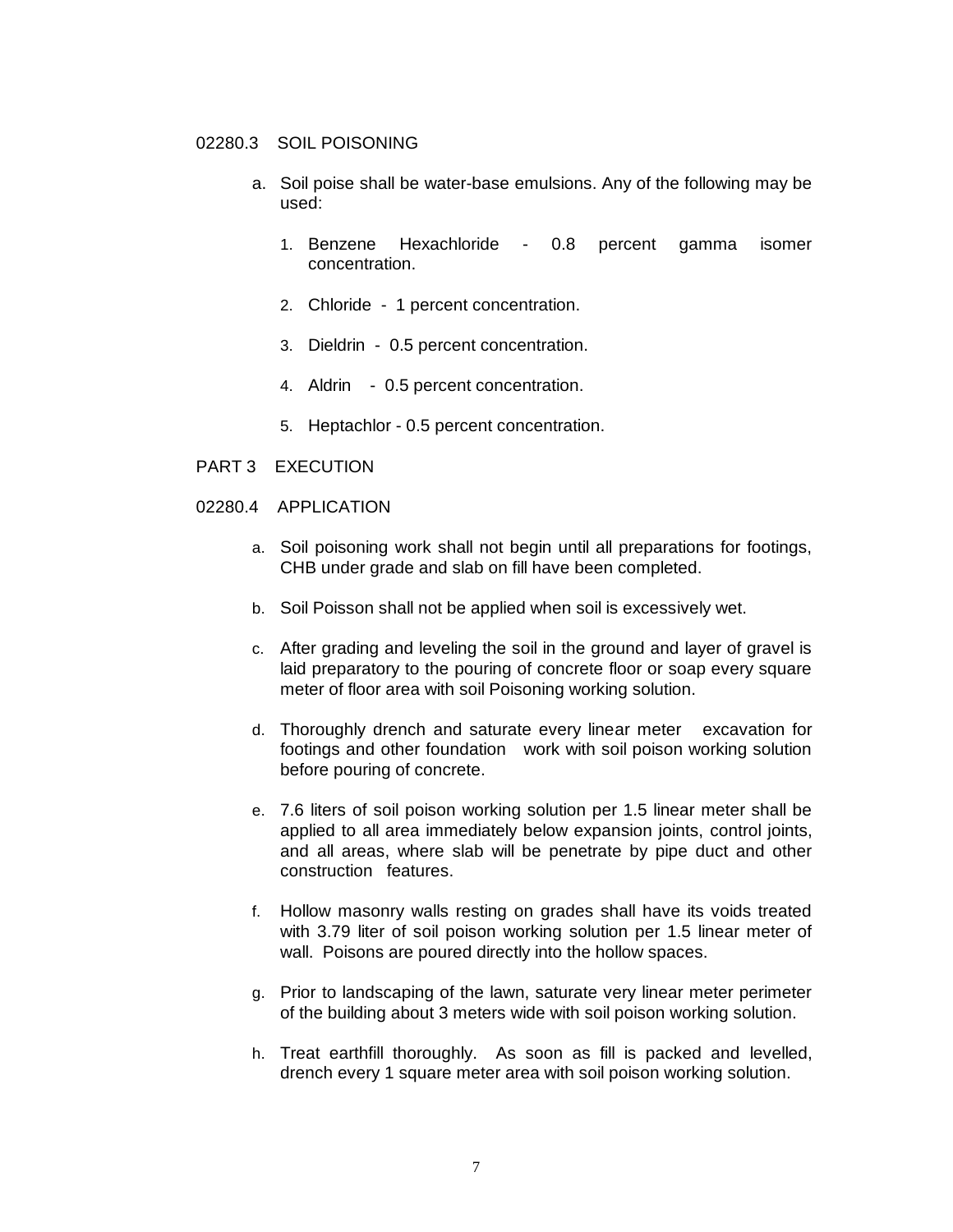#### 02280.5 INSPECTION AND TIME

- a. One sample of concentrates toxicant shall be tested.
- b. One sample of working solution shall be tested for each 1,000 square meter of treated area. There shall be at least two sample tested.
- c. Samples shall be taken and analytical tests performed by approved testing laboratory. Test shall be paid by the Contractor. The result shall be submitted to the Owner.
- 02280.6 GUARANTEE

Upon completion of the work, and a condition of final acceptance, the Owner shall be furnish with a written guarantee which shall provide that: THE SOIL POISONING TREATMENT SHALL PREVENT SUB-TERRANEAN TERMITES FROM ATTACKING THE BUILDING OR ITS CONTENT FOR A PERIOD OF NOT LESS THAN 5 YEARS.

#### **SECTION 02430 DRAINAGE STRUCTURES- PIPES AND FITTINGS**

- PART 1 GENERAL
- 02430.1 SCOPE

Furnish material and equipment and perform labor required to complete the storm drainage system external to the building.

02430.2 PROTECTION

Protect materials from loss, injury or defacement. Loss or damages material shall be replaced by the Contractor at his own expense.

- PART 2 PRODUCT
- 02430.3 MATERIALS
	- a. Drainage Pipes:
		- 1. Plain concrete drainpipe and fitting 10 to 25 centimeter inside diameter: T & G conforming to ASTM C-14-59.
	- b. Jointing Material one part cement to two parts sand in proportion with oakum yawning.
	- c. Building Storm Drain connection to main concrete wye branch and clean-out, T & G or use junction boxes.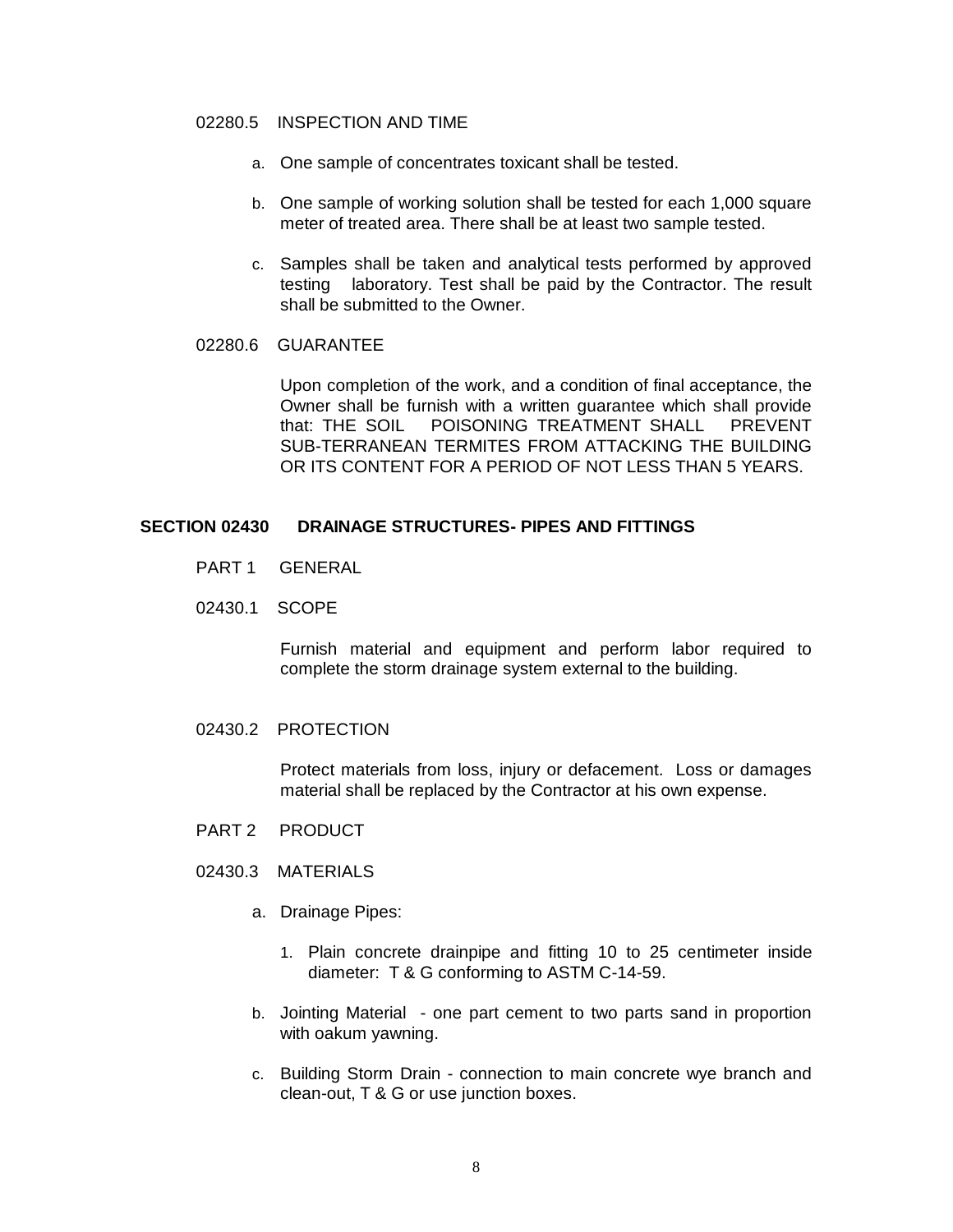d. Area Drain Catch Basin - load-bearing concrete hollow block (CHB) or reinforce concrete with reinforce concrete grating covers as show on the drawings.

#### PART 3 EXECUTION

#### 02430.4 EXCAVATION AND PIPE LAYING

- a. Excavate trenches for all underground pipelines to required depth and grades.
- b. Sink bell projection so that pipe will rest on well tamped soil bedding for its entire length.
- c. Lay pipe in trenches true to line and grade. Properly bed each section of the pipe and shape trench to fit the lowest 90 arch of pipe circumference.
- d. Lay water and sewer pipes in separate trenches.

#### 02430.5 BACKFILLING

- a. Pipelines shall be tested by Contractor and by Owner's representative prior to backfilling.
- b. Clean and free all excavation from trash and debris.
- c. Backfill shall consist of same material excavated or other approved materials. Free backfill of debris and big stones. Place backfill in horizontal layers not exceeding these indicated on the drawings.
- d. Carefully place and tamp backfill under and around pipe barrel in such manner so as not to disturb pipeline and joints.
- e. Properly moist each backfill layer and compact by hand or machine to an optimum density that will prevent excessive settlement and shrinkage.
- f. Bring backfill to suitable elevation above grade to provide for anticipated settlement and shrinkage.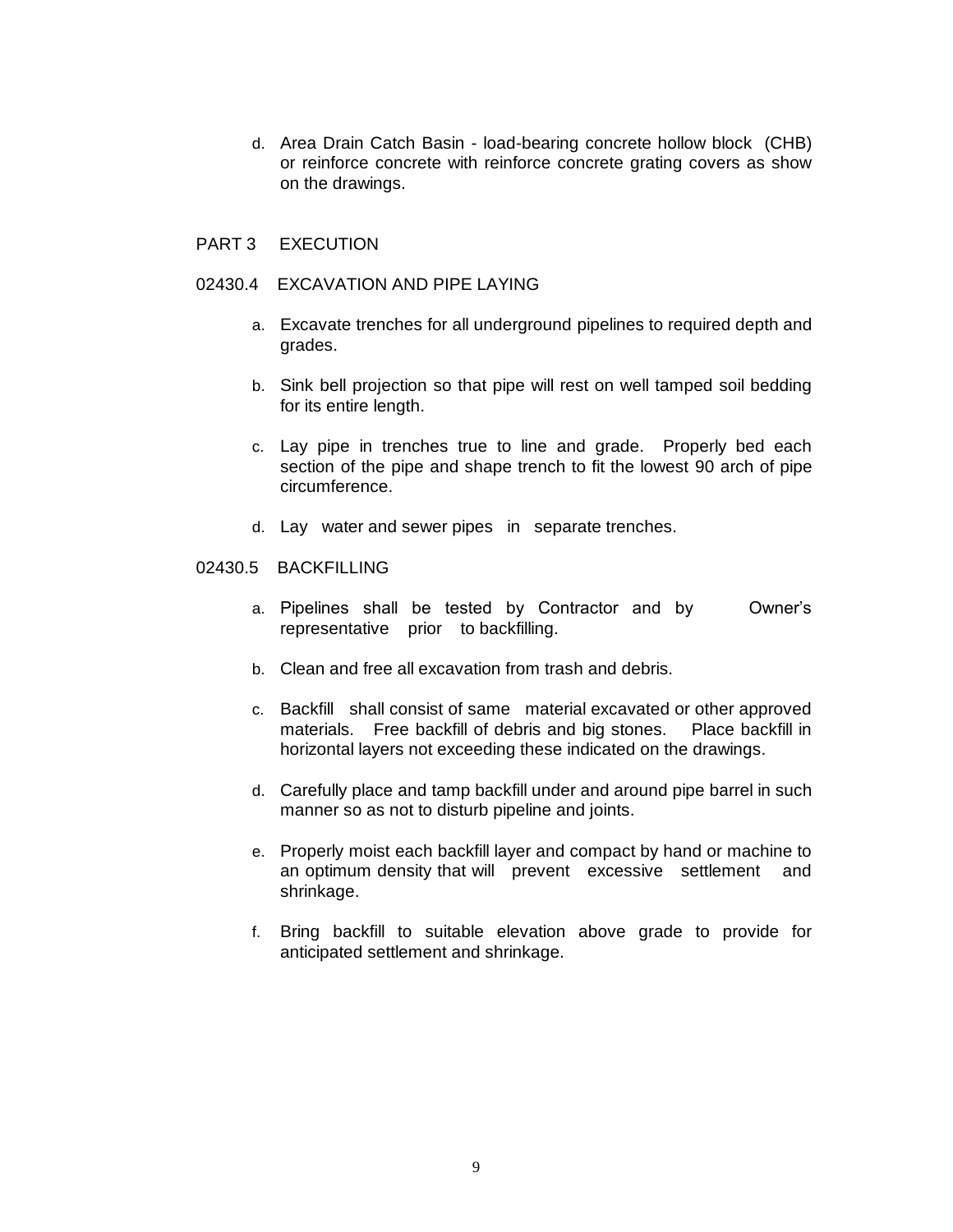# *DIVISION 3 CONCRETE*

## **SECTION 03100 - CONCRETE FORMWORK**

PART 1 GENERAL

### 03100.1 SCOPE

- a. Work Included :
	- 1. All labors, materials, equipment, plant, tools and other facilities necessary to complete all concrete formwork.
	- 2. Refer to General Conditions.
	- 3. Work shall BE DONE IN accordance with the "NATIONAL STRUCTURAL CODE OF THE PHILIPPINES, Volume 1, 3rd Editions and the "ACI BUILDING CODE (ACI 318-latest edition)" and the National Building Code, l988 Edition insofar as they do not conflict with specific provisions.

#### 03100.2 PROTECTION

- a. Forms shall be used whenever necessary to confine the concrete and shape it to the required lines, or to insure the concrete of contamination with materials caving or sloughing from adjacent, excavated surfaces.
- b. Forms shall have sufficient strength to withstand the pressure resulting from placement and vibration of the concrete, and shall be maintained rigidly in correct position.
- c. Forms shall be sufficiently tight to prevent loss of mortar from the concrete.
- d. Forms for exposed surfaces against which backfill is not to be placed shall be lined with a form grade plywood.
- e. Bolts and rods used for internal ties shall be so arranged that when the forms are removed all metal will not be less than two (2) centimeters from the formed surface.

#### PART 2 PRODUCTS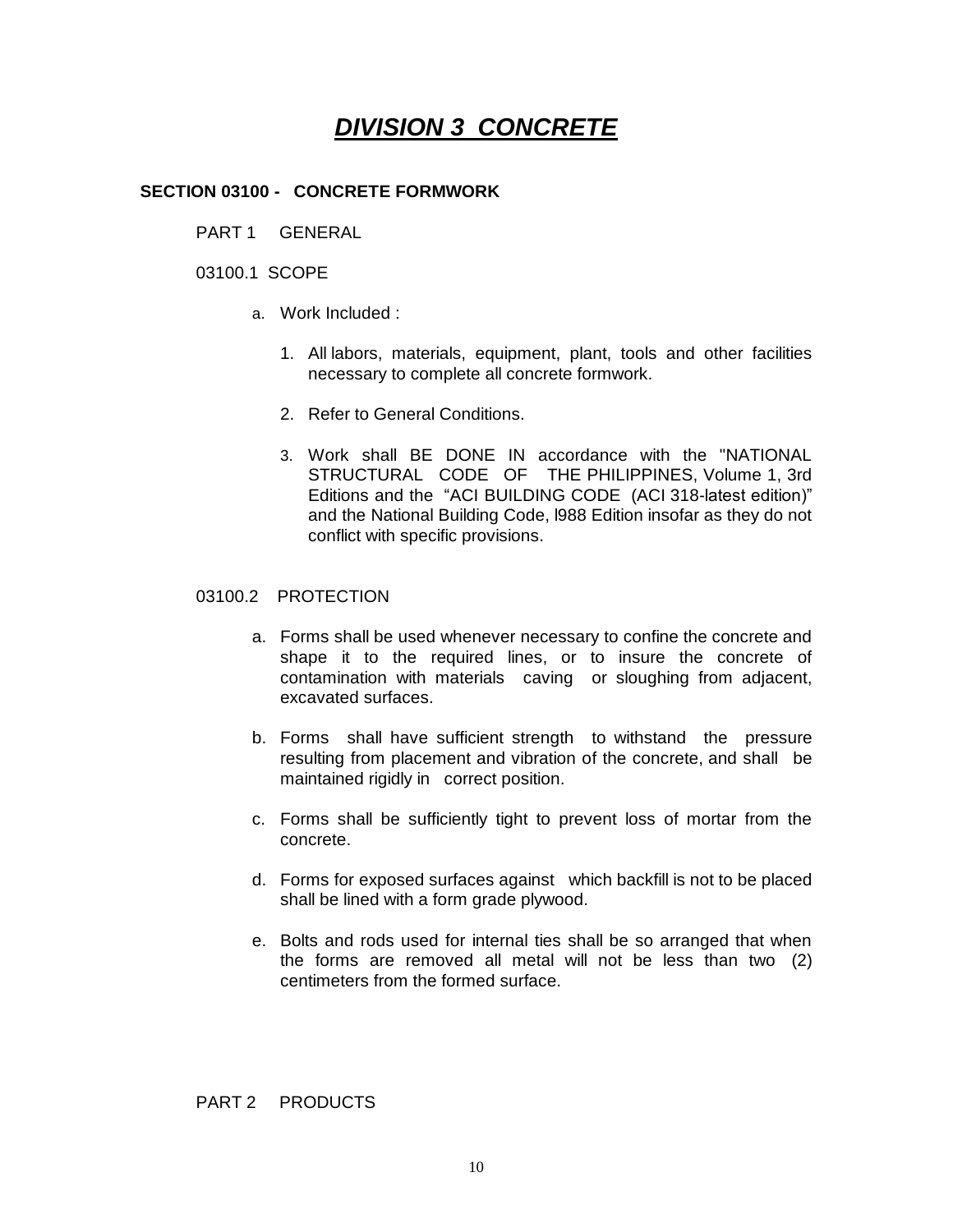#### 03100.3 MATERIALS

- a. Forms:
	- 1. Plywood, metal, plaster of Paris or plastic materials or surfaced lumber forms shall be used for all cast-in-place concrete works.
	- 2. In no case shall the forms for beams and slabs be less than 12 millimeters (1/2 in) thick plywood for exposed concrete, 20 millimeters (3/4 in") T & G for covered concrete.
- b. Quality:

Provide forms that will produce correctly aligned concrete. Plastering in general shall not be allowed so that care shall be exercised in the choice of surface of forms and fittings that will be in contact with concrete.

- PART 3 EXECUTION
- 03100.4 PREPARATION
	- a. Check all formwork for plumbness and correct alignments.
	- b. Provide openings for column forms for cleaning and inspection preferably at lowest points of pour lifts.
	- c. Provide camber as indicated in construction notes.
	- d. Before placing the concrete, the contact surfaces of the form shall be cleaned of encrustations of mortar, the grout, or other foreign material, and shall be coated with a commercial form oil that will effectively prevent sticking and will not stain the concrete surfaces.

# 03100.5 FORMS AND SHORING

- a. Removal:
	- 1. Forms and shoring shall not be removed until concrete is adequately set and strong enough to withstand anticipated loading and in no case less than what is required in the following tabulations: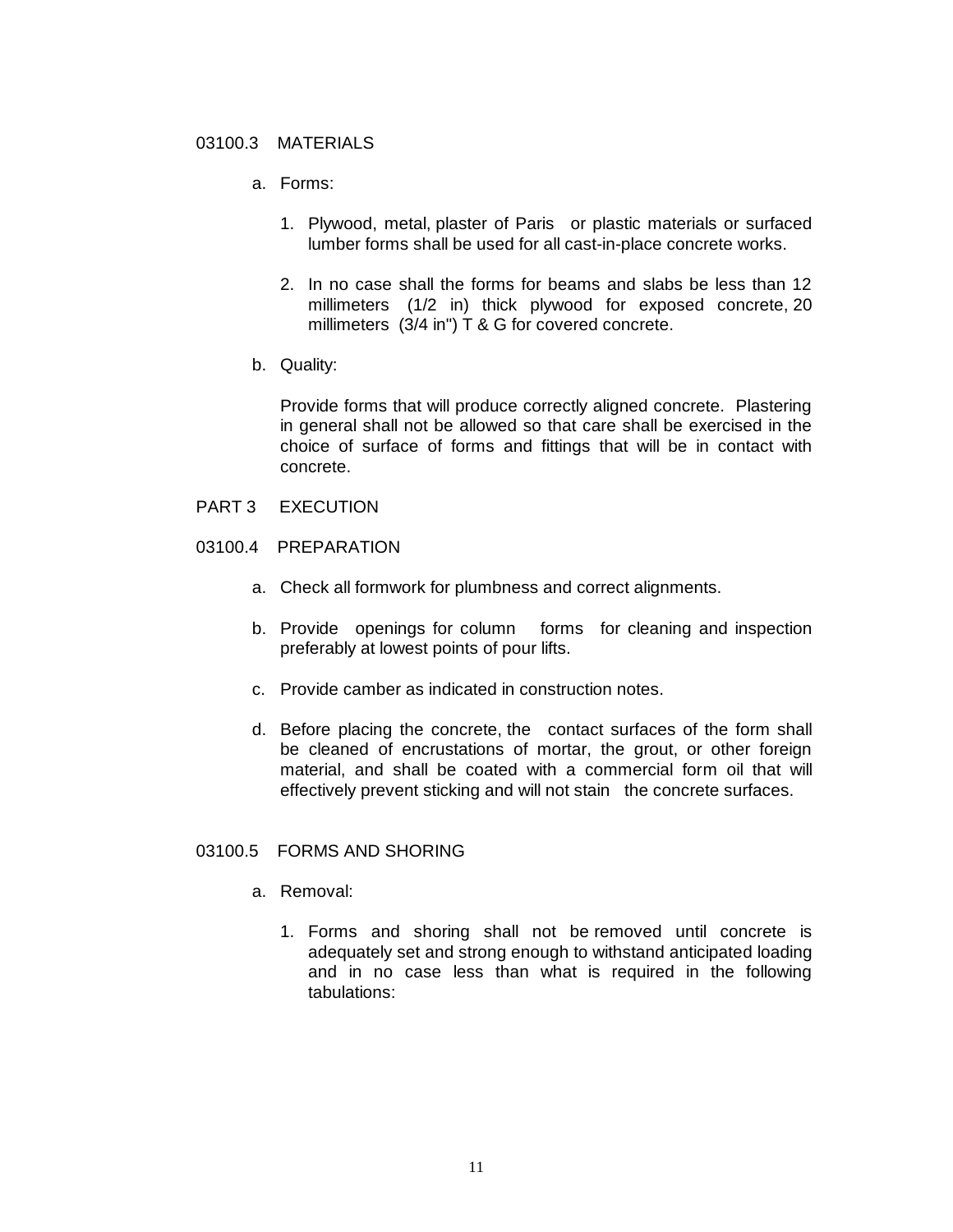| <b>PARTS OF STRUCTURE</b> |              | <b>CLASSIFICATION OF</b><br><b>PARTS</b>                        |                         | <b>TIME REQUIRED</b>                                                                                                                                                               |
|---------------------------|--------------|-----------------------------------------------------------------|-------------------------|------------------------------------------------------------------------------------------------------------------------------------------------------------------------------------|
| Footing                   | a.<br>b.     | Massive footing<br>Cantiliver footing<br>c. Slab Footing        | a.<br>b.<br>$C_{\cdot}$ | 1 day (24 hours)<br>5 days (120 hours)<br>5 days (120 hours)                                                                                                                       |
| <b>Walls and Plasters</b> | a.           | Massive Walls, 30<br>centimeters                                | a.                      | Up to 60 centimeters (2)<br>ft.) - 1 day $(24$ hours).<br>Add 1 day for additional<br>90 centimeters (3 ft.) of<br>height or fraction                                              |
|                           | b.           | Thin Walls - less than<br><b>150mm</b>                          |                         | thereof.<br>b. Up to 180 centimeters<br>(6 ft.) high - 2 days (48<br>hours). Add 1 1/2 days<br>(36 hours) for every<br>additional 90<br>centimeters of height or                   |
|                           | $C_{\rm{r}}$ | <b>Cantiliver walls</b>                                         |                         | fraction thereof but not<br>more than 28 days (672<br>hours)<br>c. without load same as a<br>and b                                                                                 |
| Columns                   |              | a. ratio of height to least<br>dia. up to 4                     | a.                      | 2 days (48 hours)                                                                                                                                                                  |
|                           |              | b. Ratio of height to least<br>dia. from 4 to 15                |                         | b. Add to the above<br>number 1 day(24<br>hours) for every<br>additional 90<br>centimeters (3 ft.) of<br>height or fraction<br>thereof but not more<br>than 28 days (672<br>hours) |
| <b>Slabs</b>              |              | a. 90 centimeters (3 ft.) to<br>210 centimeters (7 ft.)<br>span | а.                      | 90 centimeters (3 ft.)<br>span - 5 days (120<br>hours). Add 1/2 day (12<br>hours) for every 30<br>centimeters (1 ft.) span<br>or fraction thereof.                                 |
|                           |              | b. over 210 centimeters (7<br>ft.) span                         |                         | b. $210$ centimeters $(7 ft.)$<br>span - 7 days (168                                                                                                                               |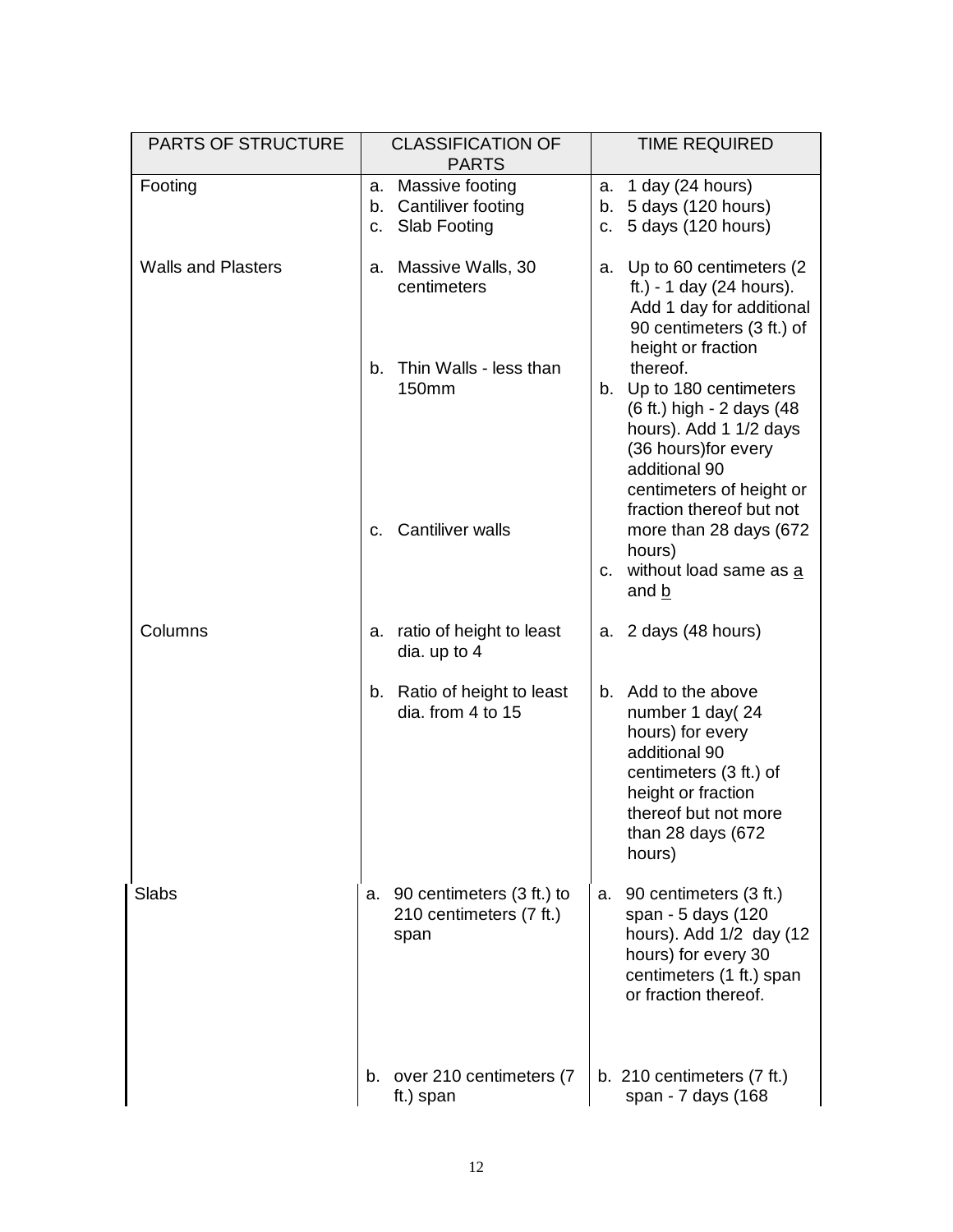|                   |                        |    | hours). Add 1/2 day (12<br>hours) for every 30<br>centimeters (1 ft.)<br>additional span or<br>fraction thereof but not<br>more than 28 days (672<br>hours)                                                                                           |
|-------------------|------------------------|----|-------------------------------------------------------------------------------------------------------------------------------------------------------------------------------------------------------------------------------------------------------|
| beams and Girders | a. sides<br>b. bottoms | а. | 3 days (72 hours)<br>b. Up to 425 centimeters<br>(14 ft.) - 15 days (336)<br>hours). Add $\frac{1}{2}$ day (12)<br>hours) for every 30<br>centimeters (1 ft.)<br>additional span or<br>fraction thereof but not<br>more than 28 days (672)<br>hours). |

- 2. Forms and shoring may be removed earlier than specified above provided that test samples of concrete are taken and are shown to be adequately strong to carry safely, dead and construction loads to the satisfaction of the Project Engineer.
- 3. Forms shall be removed in a manner, which will prevent damage to the concrete. Forms shall not be removed without approval by the Project Engineer. Any repairs of surface imperfections shall be performed at once and curing shall be started as soon as the surface is sufficiently hard to permit it without further damage.

#### **SECTION 03200 - CONCRETE REINFORCEMENT**

- PART 1 GENERAL
- 03200.1 SCOPE
	- a. Related Work Specified Elsewhere:
		- 1. Concrete Formworks: ITEM 900
		- 2. Masonry: ITEM
		- 3. Thermal and Moisture Protection: ITEM 1016
- 03200.2 PROTECTION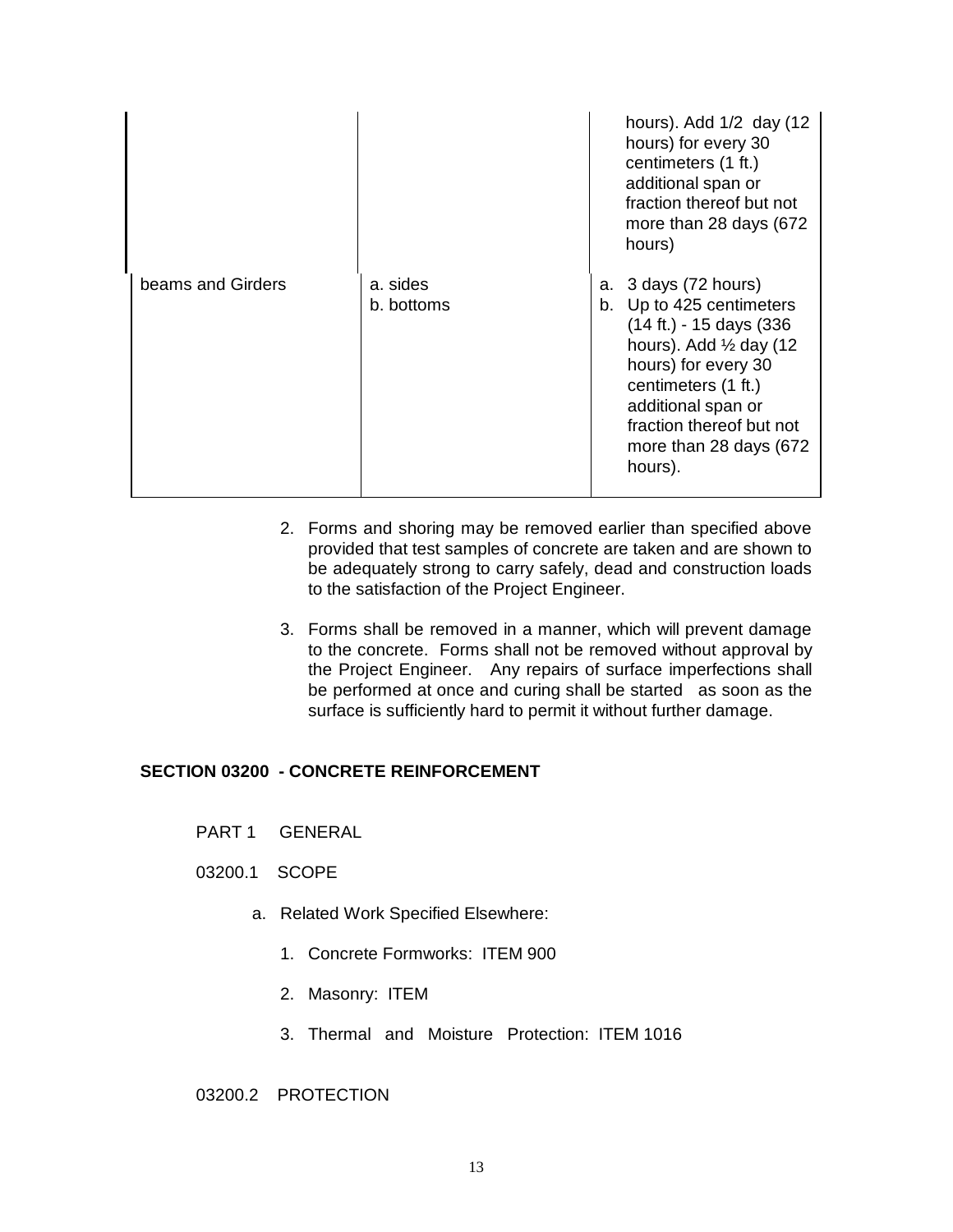a. Storage of Materials:

Steel reinforcements shall be stored under cover or otherwise prevented from rusting.

- b. Concrete cover shall be determined before concrete pouring is started.
- 03200.3 DESIGN CONDITION

All Steel reinforcements shall be designed in accordance with the ACI Building Code (ACI 318-latest edition), Uniform Building Code 1988 Edition, and the National Structural Code of the Philippines, Volume 1, 3rd Edition.

03200.4 TESTING

The Owner, his duly authorized representative or the Architect shall have the right to order the test of any steel supplied by the Contractor, Such tests shall conform to the ASTM Designations enumerated below on materials. Samples shall be provided by the Contractor without cost to the Owner and expenses for testing shall be borne by the Contractor and copies of results shall be furnished to the Owner and to the Architect.

- PART 2 PRODUCTS
- 03200.5 MATERIALS
	- a. Steel Bars:
		- 1. Reinforcing steel bars to be used shall be new and free from rust, oil, grease or kinds.
		- 2. Shall conform to the latest edition of ASTM Designation A615M Specifications.
		- 3. Reinforcing steel for columns shall be intermediate grade. For all other parts of the structure such as beams, girders, slab, footings, walls, etc., reinforcing steel shall be structural grade, unless noted in the plan.
		- 4. Ties and stirrups for beams and column as well as slab reinforcements may be plain bars unless noted in the plan or specified herein.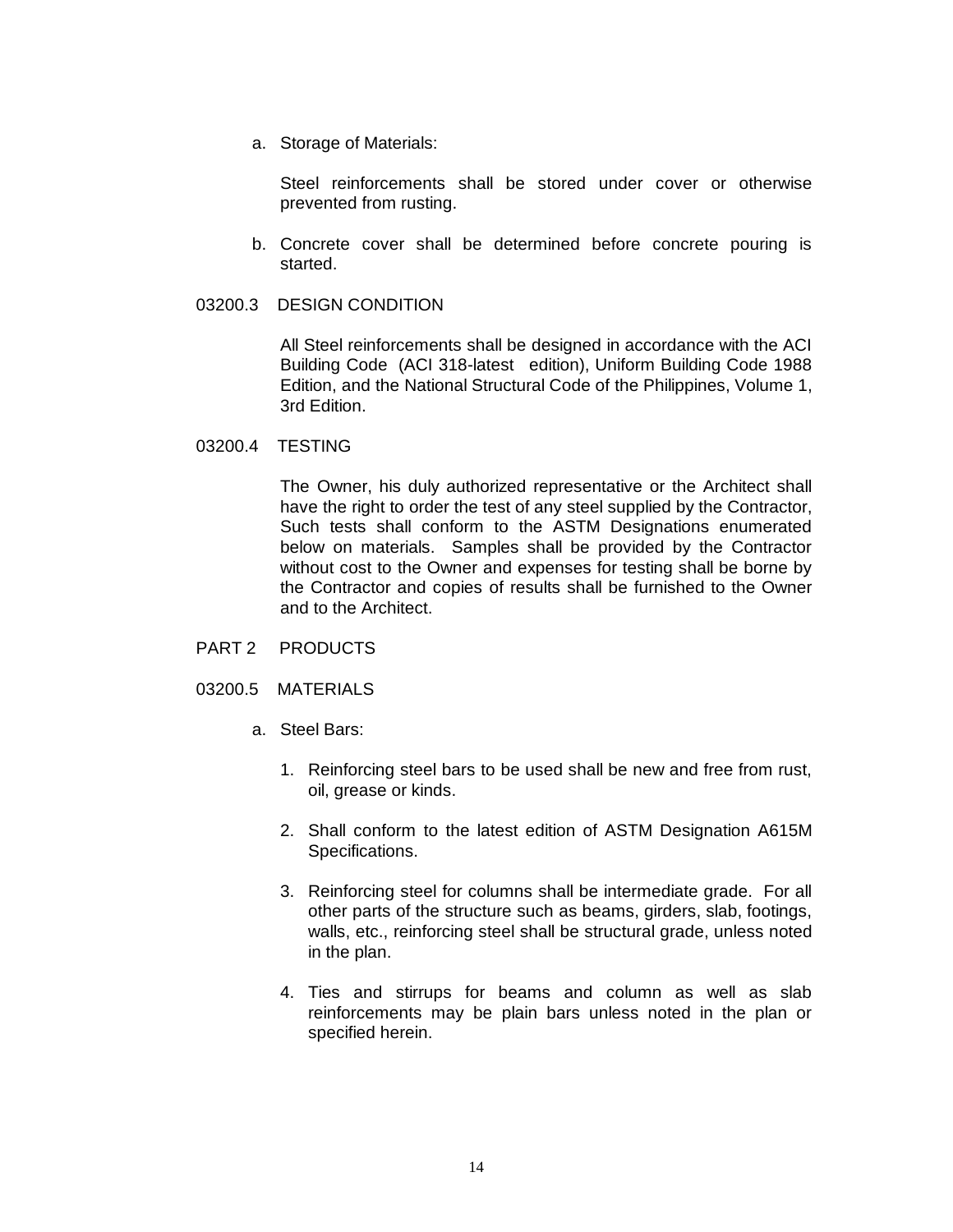### PART 3 EXECUTION

#### 03200.6 PREPARATION

- a. Remove all loose rust or scale, adhering materials and oil or other materials which tend to destroy bond between concrete and reinforcement before steel is placed or before pouring.
- b. All bars shall be bend cold, unless otherwise permitted by the Engineer.

# 03200.7 PLACING REINFORCEMENTS

- a. Metal Reinforcements:
	- 1. Placing shall be in accordance with the plans furnished. Refer to the Architect/Engineer in case of doubt or ambiguity in the placing of steel.
	- 2. Reinforcing bars shall be accurately placed and adequately secured by concrete metal wires, or metal chair spaces.
	- 3. Spacing of bars shall be done in accordance with the ACI Building Code or as follows:

Clear distance between parallel bars shall be one and one half (1/2 times) the diameter for round bars, and twice the side dimension for square bars.

- 4. Clear distance shall not be less than 2.54 centimeters (1 inch) nor more than 1 1/3 times the minimum size of aggregates.
- 5. Where bars are used in two or more layers, the bars in the upper layers shall be placed directly above those in the lower layers at a clear distance of not less than 25 mm.
- b. Stirrups and Ties:

Bends for stirrups and ties shall be made around a pin having a diameter of not less than 6 times the minimum thickness of the bar, except that for bars larger than 25 mm, the pin shall not be less than 8 times the minimum thickness of the bar.

### 03200.8 OFFSET AND SPLICES IN REINFORCEMENT

a. Splices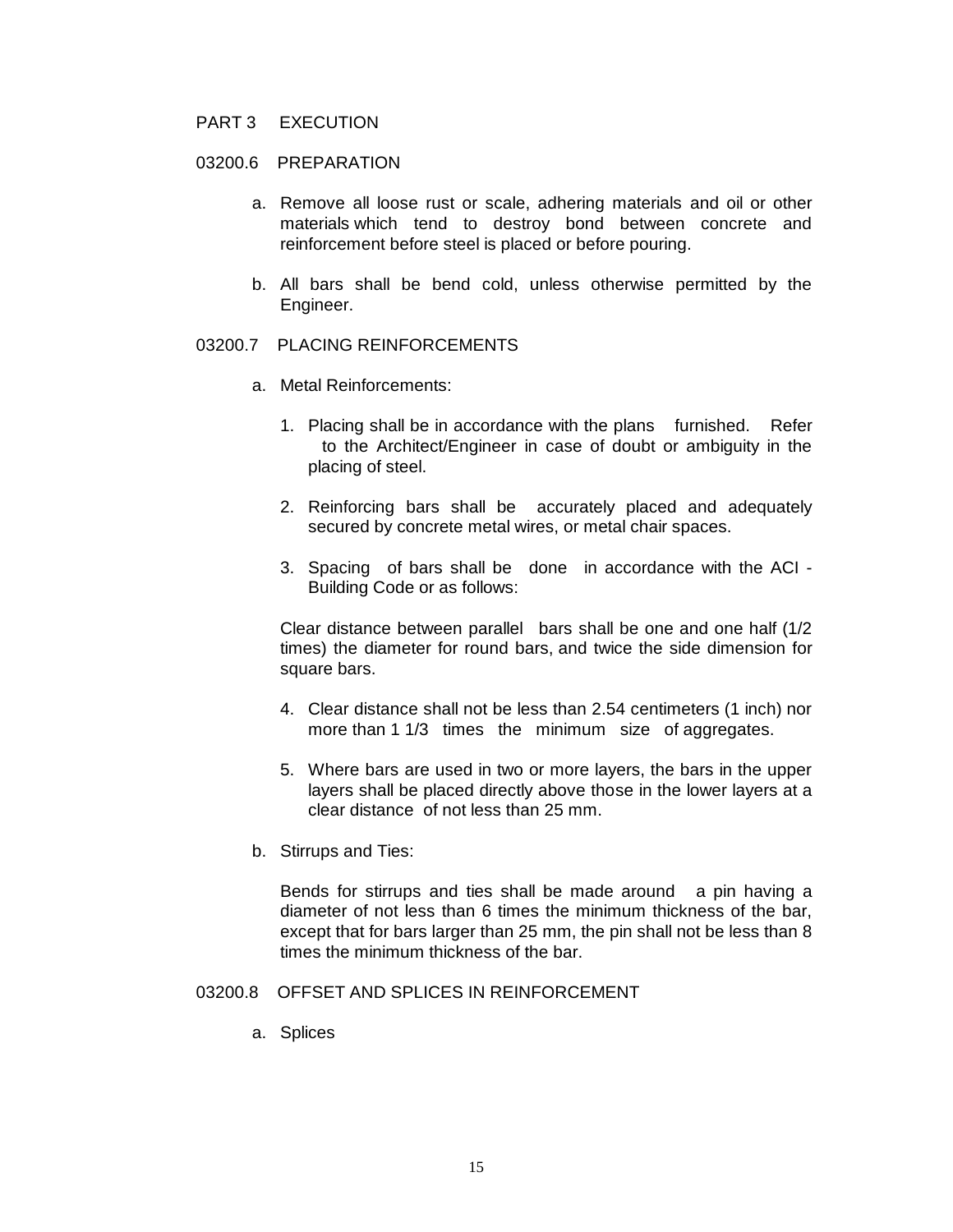- 1. In slabs, beams and girders at points of maximum stress shall not be made, and may be allowed only upon written approval of splice details by the Project Engineer.
- 2. Provide sufficient lap to transfer stress between bars by bonding shear or by welding.
- 3. Splices in adjacent bars shall be generally staggered.
- 4. Unless otherwise indicated, the minimum splice length shall be 24 times the bar diameter or 300 mm whichever is greater.
- b. Offsets Where changes in cross section of column occur, longitudinal bars shall be offset in a region where lateral support is afforded. The slope of the inclined portion of an offset bar with axis of column shall not exceed 1 in 6. Portions of the bar above and below an offset shall be parallel to axis of column. Horizontal support at offset bends shall be provided by lateral ties, spirals, or parts of the floor construction. Horizontal support provided shall be designed to resist 1 1/2 times the horizontal component of the computed force in the inclined portion of an offset bar. Lateral ties or spirals, if used, shall be placed not more than 150 mm from points of bend. Offset bars shall be bend before placement in the forms.

# **SECTION 03300 - CAST-IN-PLACE CONCRETE**

- PART 1 GENERAL
- 03300.1 SCOPE
	- a. Related Works Specified Elsewhere:
		- 1. Concrete Formworks: ITEM 900
		- 2. Concrete Reinforcement: ITEM 901
		- 3. Masonry: ITEM
		- 4. Moisture Control: ITEM 1016
		- 5. General Conditions
	- b. Foundations and bedded slabs
	- c. All other structural concrete members except pre-cast concrete.
	- d. Unless otherwise specified herein, concrete work shall conform to the requirements of the ACI Building Code (ACI 318 latest edition). Full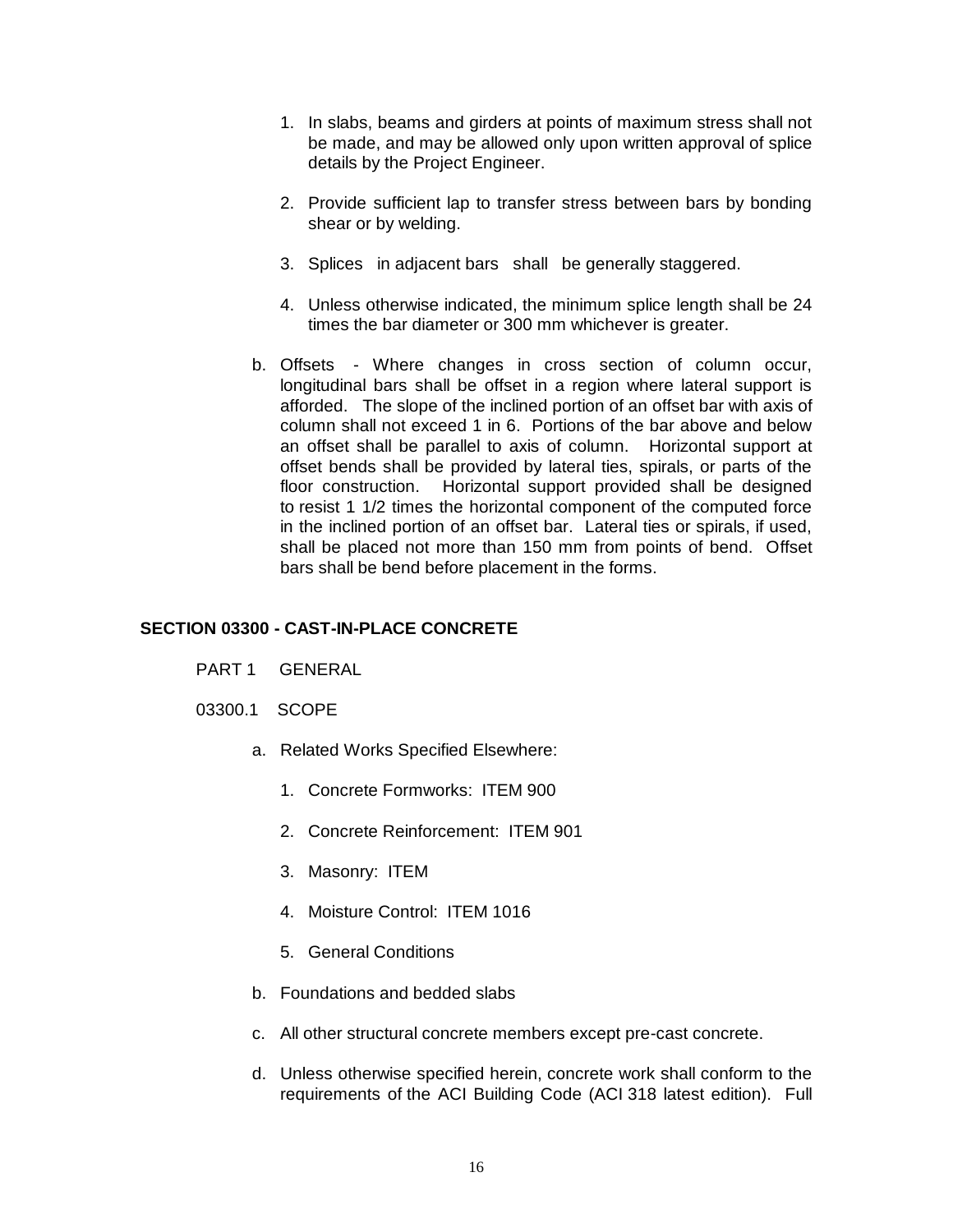cooperation shall be given other trades to install embedded items. Provisions shall be made for setting items not placed in the forms. Before concrete is placed, embedded items shall have been inspected and tests for concrete aggregates and other materials shall have been done.

#### 03300.2 STORAGE OF MATERIALS

- a. Cement bags shall be stored in a suitable weatherproof structure which shall be as air-tight as practicable; floors shall be elevated above the ground a distance sufficient to prevent the absorption of moisture. Bags shall be stocked against outside walls. The manners of storage shall permit easy access for inspection and identification for each shipment. Cement that has been in storage for a long time, that there is doubt of its quality will be tested by standard mortar tests to determine its suitability for use and such cement shall not be used without approval.
- b. Aggregates shall be stored in such a manner as to avoid the inclusion of foreign materials in the concrete. Aggregates of different sizes shall be stored in separate piles. Stock Piles of coarse aggregate shall be build in horizontal layers not exceeding 4 feet in depth to avoid segregation. Should the coarse aggregate become segregated, it shall be remix to conform to the grading requirements given herein. Sufficient live storage shall be maintained at all times to permit continuous placement of concrete at the rate specified.

#### 03300.3 MEASUREMENT AND PAYMENT

Cast-in-place concrete shall be measured in cubic meter and payment shall be based on the actual poured volume using the unit prices on the proposal form.

#### 03300.4 DESIGN CONDITIONS

All strengths of concrete shall be as indicated on the construction notes.

- PART 2 PRODUCTS
- 03300.5 MATERIALS
	- a. Cement: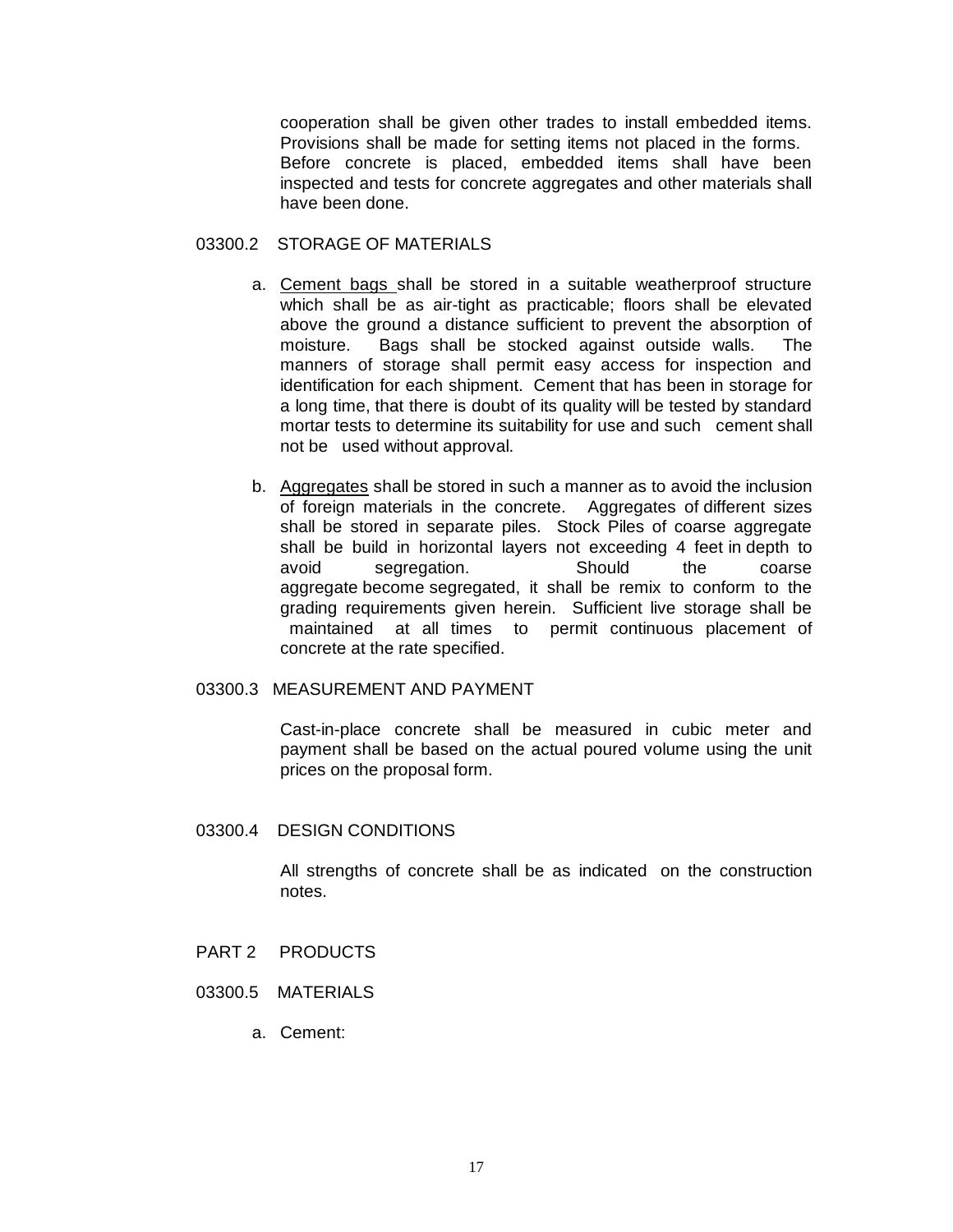Portland cement shall conform to the Standard Specifications for Portland Cement (ASTM Designation C150, latest revision) for type I Portland Cement.

- b. Concrete Aggregate:
	- 1. Well graded, clean, hard particles of gravel or crushed rock conforming to the "STANDARD SPECIFICATIONS FOR CONCRETE AGGREGATES (ASTM Designation C33, latest revision).
	- 2. Maximum size of aggregate shall not be longer than 1/5 of the narrowest dimension between sides of the forms nor larger than 3/4 of the minimum clear spacing between reinforcing bars, nor 1/3 the depth of slab and in no case larger than 5 centimeters in diameter.
	- 3. Fine aggregates shall consist of natural Porac sand. Fine aggregates shall consist of hard, tough, durable, uncoated particles. The stipulated percentages of fines in the sand shall be obtained either by the processing of natural sand or by the production of a suitably graded manufactured sand. The shape of the particles shall be generally rounded or cubical and reasonably free from flat or elongated pieces. Rock, which breaks down into thin, flat elongated particles, regardless of the type of processing equipment used will not be approved for use in the production of fine aggregate. Á thin, flat elongated particle is defined as a particle having a maximum dimension in excess of five times the minimum dimensions. The fine aggregate shall conform to the following specific requirements:

| Sieve Designation<br>US Standard, Square Mesh | <b>Cumulative Percentage</b><br>Passing | <b>Weight Retained</b> |
|-----------------------------------------------|-----------------------------------------|------------------------|
|                                               |                                         |                        |
| 3/8"                                          | 100                                     | 0                      |
| No. 4                                         | 95-100                                  | $0 - 5$                |
| No. 8                                         |                                         |                        |
| No. 16                                        | 45-80                                   | 20-55                  |
| No. 30                                        |                                         |                        |
| No. 50                                        | $10 - 30$                               | 70-90                  |
| No. 100                                       | $2 - 10$                                | 90-98                  |
|                                               |                                         |                        |

In addition to the grading limits shown above, the fine aggregate as delivered to the mixer, shall have a fineness modules of not less than 2.3 or more than 3.0, and, during normal operations, the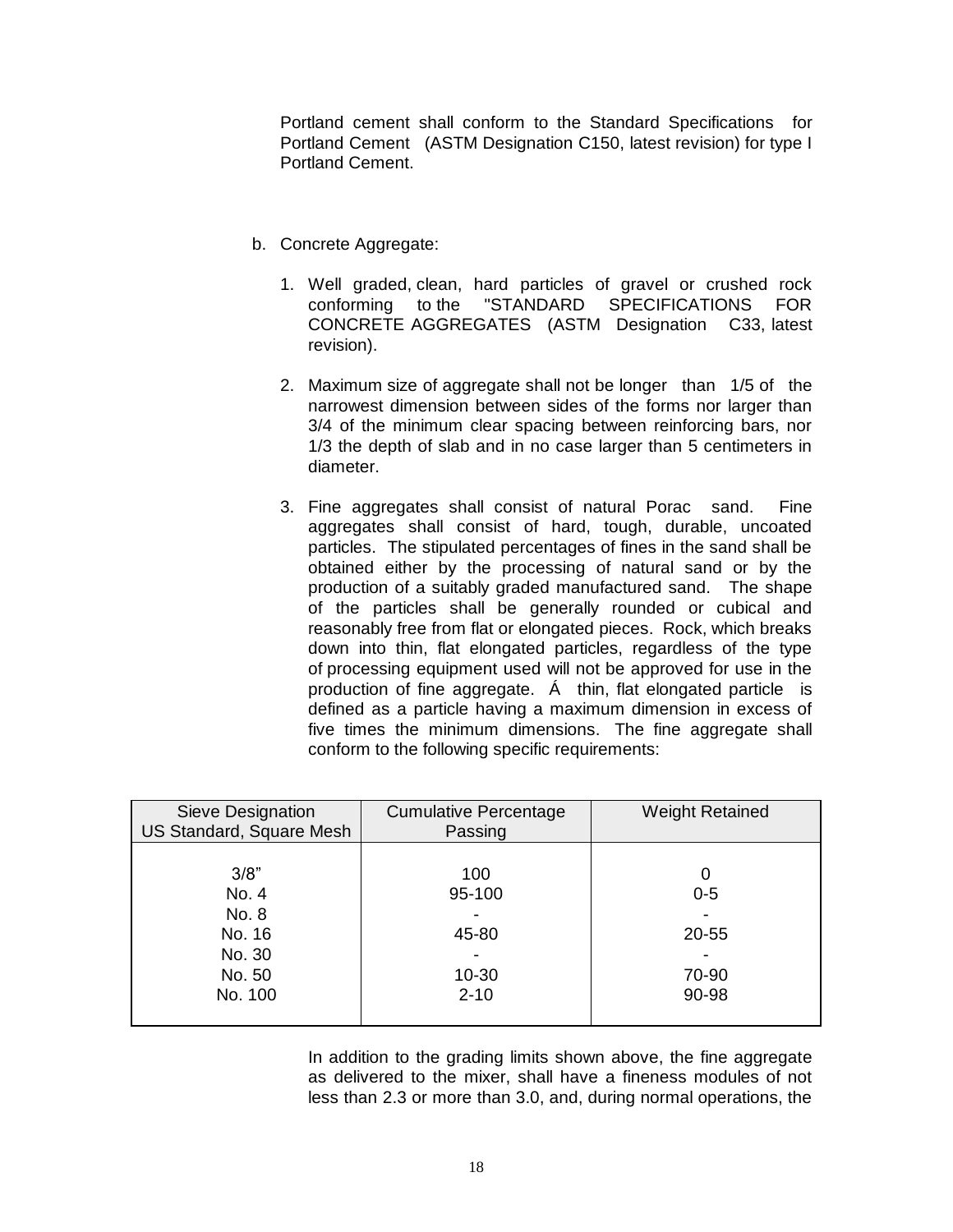grading of the fine aggregate shall be controlled so that the fineness module of at least nine of ten test samples of the fine aggregate as delivered to the mixer shall not vary more than 0.20 from the average fineness modules of all samples tested during the preceding 30-day period. The fineness modules shall be determined by dividing by 100, the sum of the cumulative percentage retained on US Standard Sieve Nos. 4, 8, 16, 30, 50 and 100. At the option of the Contractor, fine aggregate may be separate into two or more sizes or classifications, but the resulting combined sand shall be of uniform grading within the limits specified above. It may be generally assumed that a fine blending sand will be required to meet the above grading.

4. Coarse aggregate shall consist of gravel, crushed gravel or rock, or a combination of gravel and crushed gravel or rock, approved by the Engineer. The coarse aggregate, as delivered to the batching plant shall have uniform and stable moisture content. The approval of deposits shall not be construed as constituting the approval of all materials taken from the deposits, and the Contractor will be held responsible for the specified quality of all such materials, used in the work. Coarse aggregate shall consist of hard, tough, durable, clean and uncoated particles. All foreign materials and dust shall be removed by adequate processing. The particle shape of the smallest size of crushed coarse aggregate shall be generally rounded or cubical, and the coarse aggregate shall be reasonably free from flat and elongated particle in all sizes. A thin, flat and elongated particle is defined as the particle having a maximum dimension greater than five times the minimum dimension. The coarse aggregate shall be well graded from fine to coarse. It shall be separate into the following sizes as delivered to the mixer.

| Sieve Size<br><b>US Standard Square Mesh</b> | Percent by Weight<br>$\frac{3}{4}$ : Size | Passing Individual<br>1 $\frac{1}{2}$ : size |
|----------------------------------------------|-------------------------------------------|----------------------------------------------|
| ን"                                           |                                           |                                              |
| $1\frac{1}{2}$                               |                                           |                                              |
| 1"                                           | 100                                       | 100                                          |
| $\frac{3}{4}$                                | 90-100                                    | 90-100                                       |
| 3/8"                                         | 20-55                                     | $0 - 10$                                     |
| No. 4                                        | $0 - 10$                                  | 0.5                                          |

The sizes of coarse aggregate to be used in the various parts of the work shall be in accordance with the following or as directed:

| General use                               | Sizes |
|-------------------------------------------|-------|
| Footings, piers, columns, walls, slabs on |       |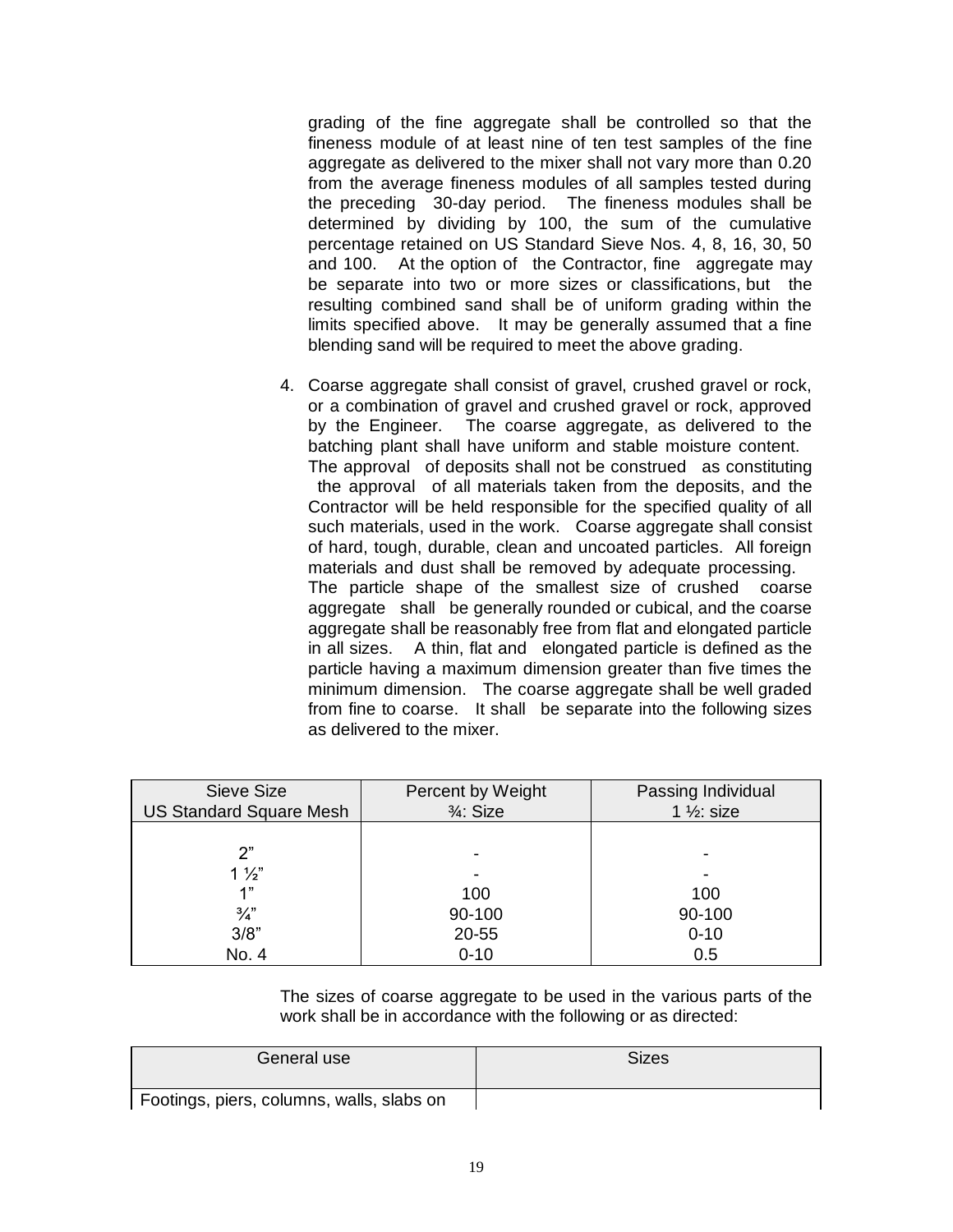| fill,<br>catch basins and others not specified    | 3/4           |
|---------------------------------------------------|---------------|
| Beams, pillaters, jambs, pre-cast, catch<br>basin |               |
| Covers                                            | $\frac{3}{4}$ |

- c. Water shall be clean and free from injurious amounts of oils, acids, alkali, organic materials or other substances that may be deleterious to concrete or reinforcement.
- d. Concrete Additives:
	- 1. Calcium Chloride in the amount of not more than 630 grams per 40-kilogram bag of cement may be used as accelerator and curing agent with the previous approval of the Engineer.

# 03300.6 CONTROLLED STRENGTHS OF CONCRETE

- a. Concrete for all columns, beams, girders, walls, framed slabs, stairs, footings, foundations, roof slabs and gutters shall develop a minimum 28-day cylinder strength of 20.7 MPa (3,000 psi). (see Construction Notes).
- b. Concrete for bedded floor slabs, walks, manholes, catch basins, curbs and gutters, pavements shall develop a minimum 28-day cylinder strength of 17.24 MPa (2,500 psi).
- 03300.7 METHOD OF DETERMINING STRENGTH

The Contractor shall submit mix designs obtained from samples made in accordance with "METHOD OF SAMPLING FRESHLY MIXED CONCRETE (ASTM Designation C172 and "TEST METHOD FOR COMPRESSIVE STRENGTH OF CYLINDRICAL CONCRETE SPECIMENS (ASTM Designation C39) for each strength required stating the proposed slump and the proportional weights of cements, saturated surface, dry aggregates, and water. This mixture shall be proved by preliminary tests 30 days before concreting and shall show a 28-day strength of 15 percent higher than the ultimate required. No substitutions shall be made in the materials mix without additional tests to show that the quality of concrete is satisfactory.

#### 03300.8 CONCRETE PROPORTIONS AND CONSISTENCY

a. Cement and Aggregate:

Proportions shall be such as to produce a concrete mixture, which will work readily into the corners and angles of the forms and around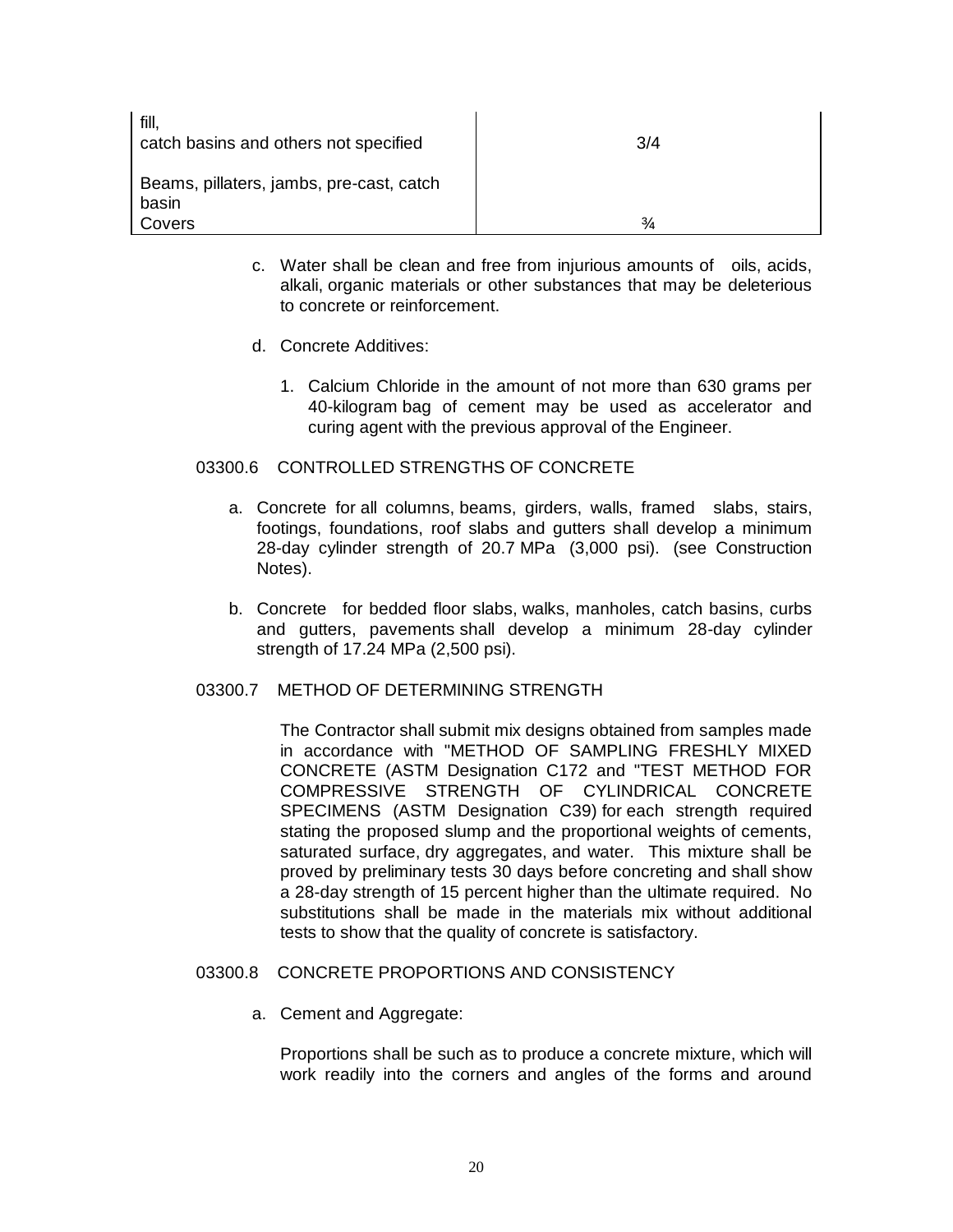reinforcement with the method of placing materials to segregate, or excess free water to collect on the surface.

- b. Measurement:
	- 1. Concrete materials shall be measured preferably by weight such that the proportions can be accurately controlled and easily checked at any time during work.
	- 2. Measurement of materials for ready mixed concrete shall conform to "STANDARD SPECIFICATIONS FOR READY MIXED CONCRETE (ASTM Designation C94), or "SPECIFICATIONS FOR CONCRETE MADE BY VOLUMETRIC BATCHING and "CONTINUOUS MIXING (ASTM C 685), where applicable.
	- 3. The water content shall, in no case, exceed 27 liters per bag of cement for all portions in the structure. Slumps shall be within the following limits:

| Portions of<br><b>Structure</b>                                       | Slumps<br>(Centimeters) |
|-----------------------------------------------------------------------|-------------------------|
| Columns and end supported beams,<br>girders                           |                         |
| <b>Slabs</b>                                                          | $7.5 - 15$              |
| Foundation elements, bedded slabs and<br>cantilevered beams and slabs | $5 - 12.5$              |

c. Job Mix Adjustment of Water Content:

Shall be allowed only on permission of the Project Engineer and provided that cement is also added to keep the original water cement ratio of the design mix. Job-mixed concrete shall conform to Section 5.5.2.3 of NSCP, 3rd edition.

## 03300.9 MIXING CONCRETE

a. No hand mixing shall be allowed, except in case of emergency such as mixer breakdown during pouring operations and shall stop at the first allowed construction joints. All concrete shall be machine mixed for at least 1 1/2 minutes after all materials including water are in the mixing drum.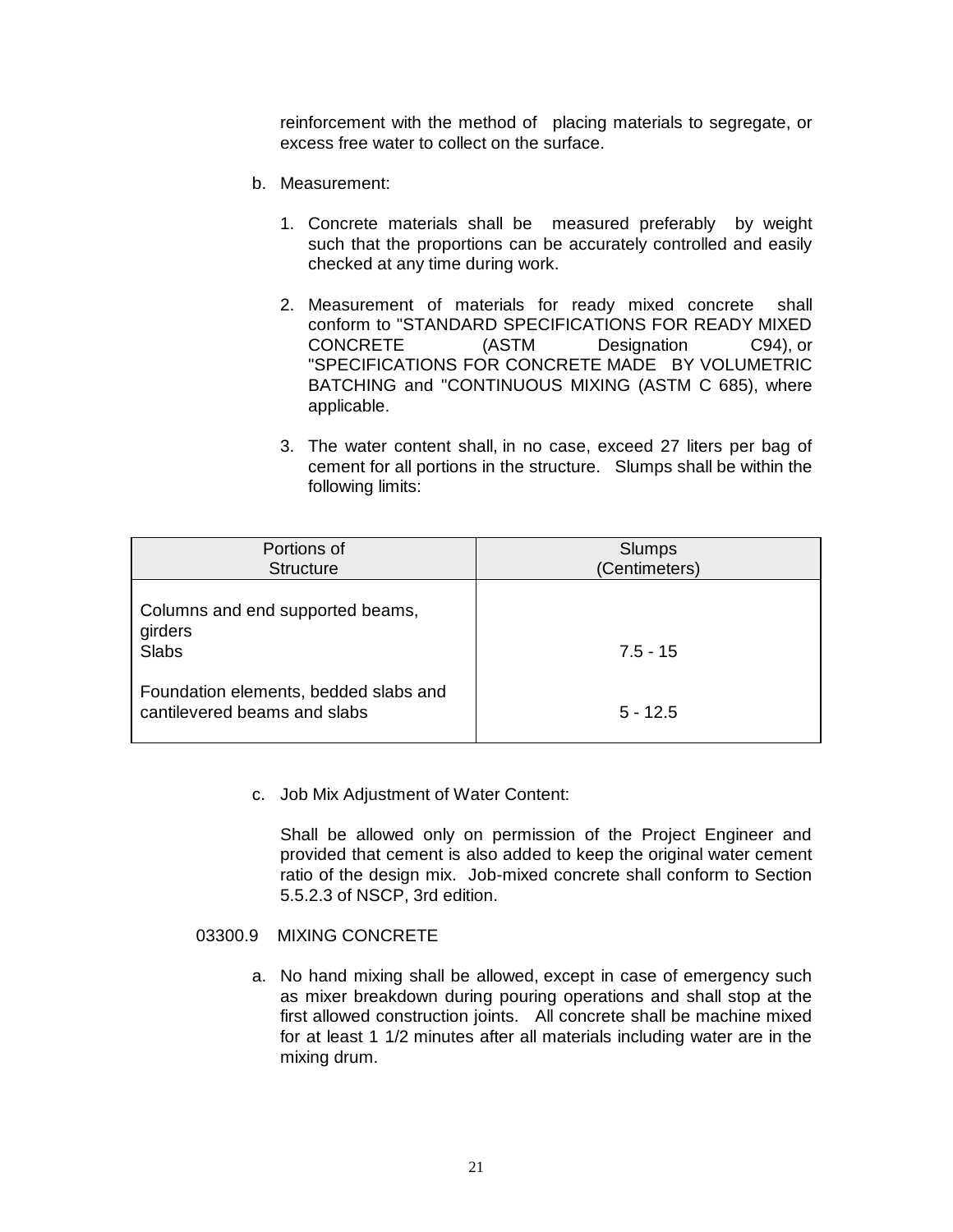- b. The mixer shall be of an approved size and type which will ensure a uniform distribution of material throughout the mass, it shall be equipped with a DEVICE FOR ACCURATELY MEASURING AND CONTROLLING THE AMOUNT OF MIXING WATER IN EACH BATCH.
- c. Placing of material in mixer shall be done in such a way that the first batch of concrete materials placed in the mixer shall contain sufficient excess of cement, sand and water to coat the inside of the drum without reducing the cement content of the mix to be discharged.
- d. Retampering of concrete, or concrete that has been remixed after initial set shall not be used.
- PART 3 EXECUTION
- 03300.10 PREPARATION
	- a. Forms:
		- 1. Shall be inspected, cleaned and all installations checked before concrete is placed.
		- 2. Surfaces shall be thoroughly wet and grouted before placing concrete.
		- 3. All laitance from previous pouring shall be cleaned and possible exposed aggregates before renewing pouring.

# 03300.11 DEPOSITING CONCRETE

- 1. Depositing shall be done without segregation, rehandling or flowing of concrete. It shall be done with the use of buggies, buckets or wheelbarrows. Use of chutes will not be allowed except to transfer concrete from hoppers to buggies, wheelbarrows or buckets in which case shall not exceed 6 meters in aggregate length.
- 2. Placing of concrete with a free drop or fall of more than 1.5 meters is not allowed.
- 3. Conveyors when used shall be kept full of concrete and ends shall be kept buried in the newly placed concrete as pouring progresses.
- 4. Concreting shall be carried out at such a rate that the concrete is at all times plastic and flows readily into spaces between reinforcement.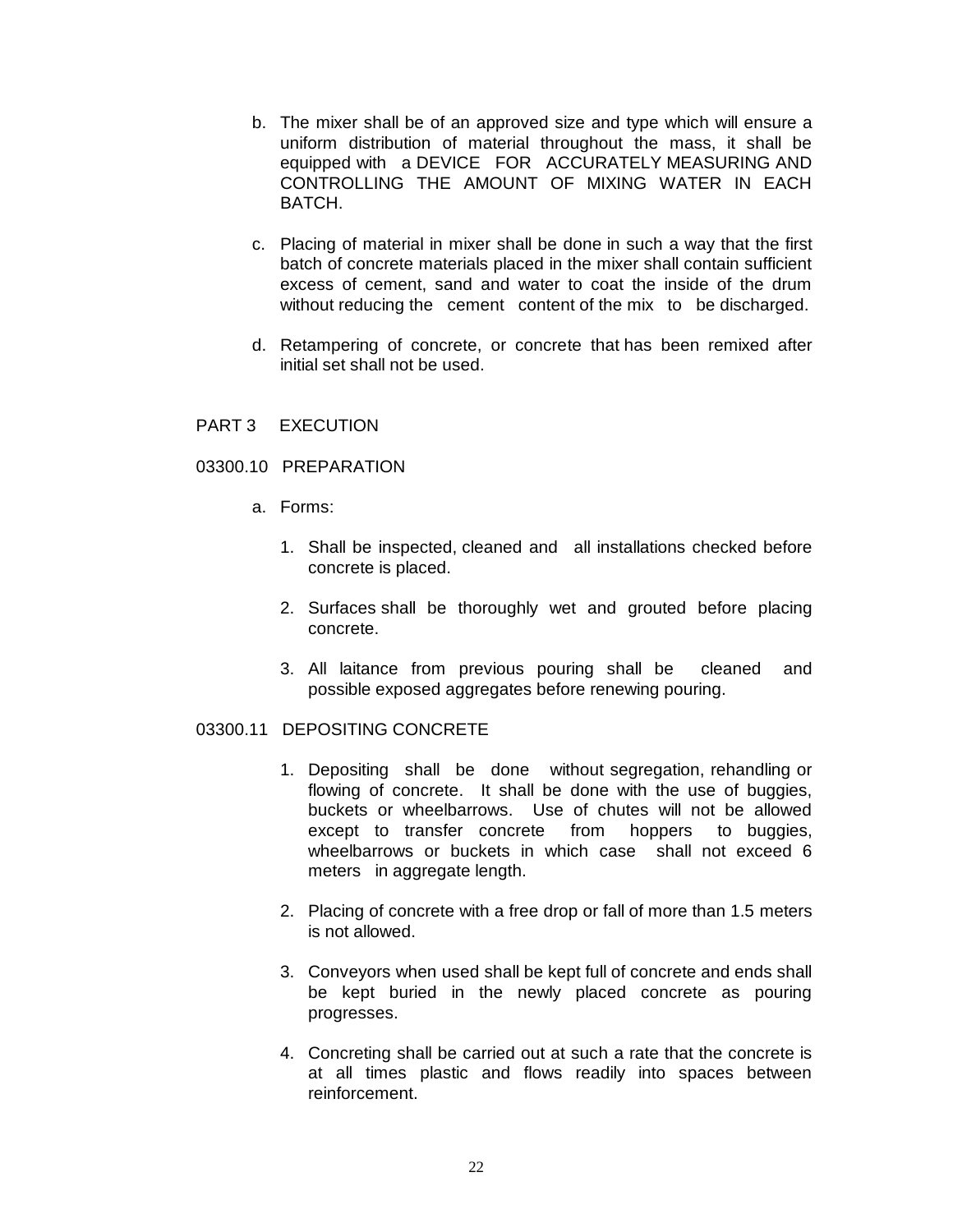- 5. Top surfaces of vertically formed lifts shall be generally level.
- 6. Approval of the Engineer shall be obtained before starting any concrete pour. Concrete shall be deposited as close as possible to its final position in the forms so that flow within the mass does not exceed two (2) meters and consequent segregation is reduced to a minimum. Near forms or embedded items, or elsewhere as directed, the discharge shall be so controlled that the concrete may be effectively compacted into horizontal layers not exceeding 30 centimeters in depth within the maximum lateral movement specified. Free water shall be collected in depressions away from the forms and removed by pailing prior to placement of additional concrete. All concrete placing equipment and methods shall be subject to approval.
- 7. Concrete shall be placed before initial set has occurred and before it has contained its water content for more than 45 minutes.
- b. Consolidation of Concrete
	- 1. No placing of concrete will be allowed without vibrators.
	- 2. Segregation due to over vibration shall be avoided.
	- 3. Concrete shall be consolidated with the aid of mechanical vibrating equipment and supplemented by hand-spading and tamping. In no case shall vibrators be used to transport concrete inside the form. The vibrating equipment shall be of the internal type and shall at all times be adequate in number of units and power of each unit to properly consolidate all concrete. Form or surface vibrators shall not be used unless specifically approved.
	- 4. Vibrators shall not be inserted into lower courses that have commenced initial set, and reinforcements embedded in concrete beginning to set or already set shall not be disturbed by vibrators.
- c. Construction Joints:
	- 1. If possible, concreting shall be done continuously until section is complete. When stoppage of concrete operations occur, construction joints shall be placed either horizontally or vertically as indicated by the Project Engineer and provided with shear keys or dowels to develop bond.
	- 2. Construction joints shall be as per plan or shall be approved or as directed by the Project Engineer.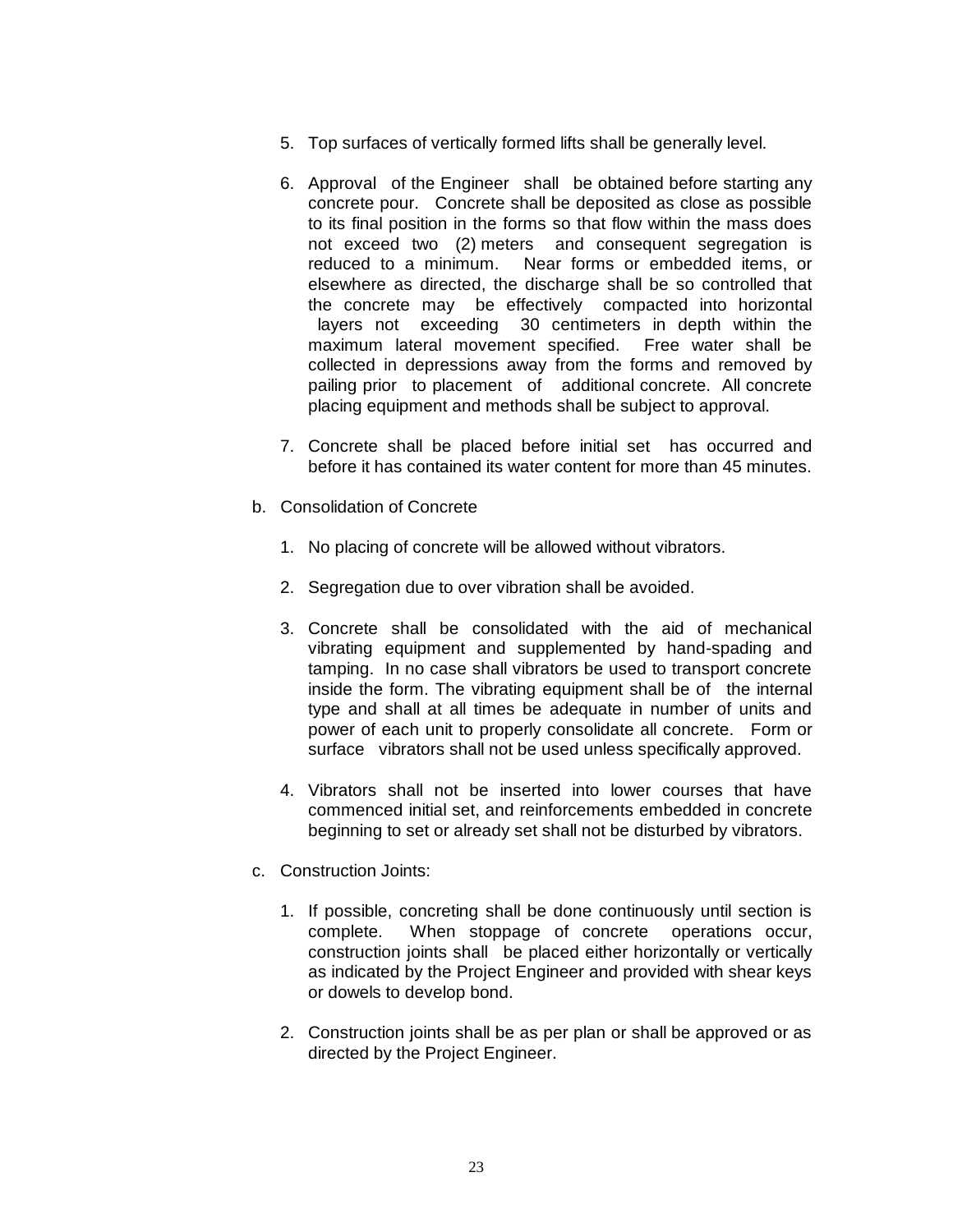## 03300.12 CURING CONCRETE

- a. Finished Surface:
	- 1. Keep concrete continuously wet or moist for at least one week after placing.
	- 2. Floors and vertical surface may be sprayed with an approved retarder.
	- 3. Curing shall begin as soon as concrete has attained initial set.
- b. Curing additive may be used. A minimum of 48 hours continuous moist curing after placing of concrete shall be done after which subsequent additional curing can be dispensed with.
- c. Water for curing shall be generally clean and free from any elements that may cause objectionable staining or discoloration of the concrete.

### 03300.13 REPAIR OF CONCRETE

- a. Imperfections:
	- 1. Repairs shall be completed within 24 hours after removal of forms.
	- 2. Damaged or honeycombed concrete must be removed to reach sound concrete and should be replaced with drypack, rich mortar or concrete with pea gravel.
- b. Large Bulges:

Where present large bulges and abrupt irregularities protrude, it shall be removed by bush hammering and grinding.

- c. Drypack Filling:
	- 1. Shall be used for holes having at least one surface dimension less than the depth of the hole.
	- 2. Holes left by the removal of fasteners from the ends of the rods; for grout and pipe recessed; and for narrow slats cut for repair of cracks shall also be filled with dry pack.
	- 3. Drypack shall not be used for filling behind reinforcement and for filling holes that extend completely through the concrete.
- d. Mortar filling placed under impact by use of mortar gun shall be used for holes too wide for drypack filling and too shallow for concrete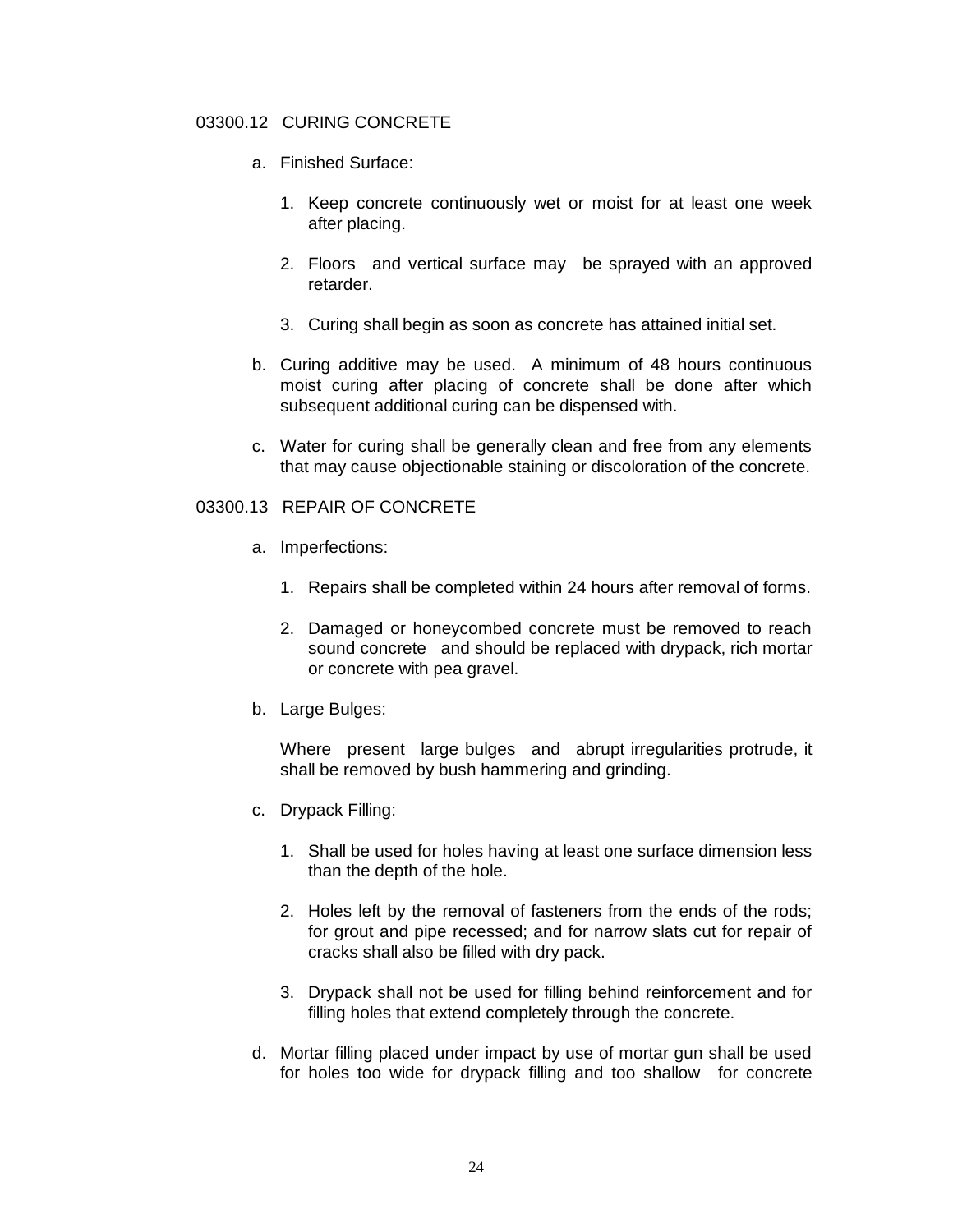filling and no deeper than the far side of the reinforcement nearest the surface.

- e. Concrete filling shall be used for holes extending entirely through the concrete, for holes which are greater in area than 1,000 square centimeters and deeper than 10 centimeters and for holes in reinforced concrete which are greater in area than 500 square centimeters and which extend beyond reinforcement.
- f. All materials, procedures and operations used in the repair of concrete shall be as directed.
- g. Fillings shall be bonded tightly to the surface of the holes and shall be sound and free from shrinkage, cracks and dumpy area after the fillings have cured and dried.
- h. The cost of all materials, labor and equipment used in the repair of all materials shall be borne by the Contractor.

### 03300.14 FLOOR FINISHES

- a. Shall be noted carefully by the Contractor. Prepare the slabs suitably for the intended surface finish.
	- 1. Where plain cement floor finish is specified, it shall be bonded. The slab shall be brought to a true surface 2.0 centimeters - 1.3 centimeters (3/4" to 1/2") below finished floor elevation and it shall be roughen by being raked as it sets. At a later date, when it is time to apply the finish, the slab shall be thoroughly cleaned by brushes and with a small jet from a high pressure hose.
	- 2. All dirt shall be removed from crevices and depressions. After the surface has been wet, it shall be grouted with 1:1 grout. The 2 centimeters (3/4") sand finish composed of 1 part cement and 2 1/2 parts of sharp clean sand mixed with 7.6 - 11.4 liters (2 to 3 gallons) of water per bag of cement shall be supplied, rammed, and floated. This shall be trowelled sufficiently when dry to a smooth hard finish using a light dusting of cement only.
	- 3. Coloring admixtures shall be as determined by the Architect/Engineer.

### 03300.15 TEST OF CONCRETE

a. Reasonable number of tests for the concrete may be required by the Owner during the progress of the work. Not less than four (4) cylindrical specimens shall be made for each test of which at least two (2) shall be reserved for the 28 - day test. Not less than one (1) test shall be made in case less than one (1) test for each day's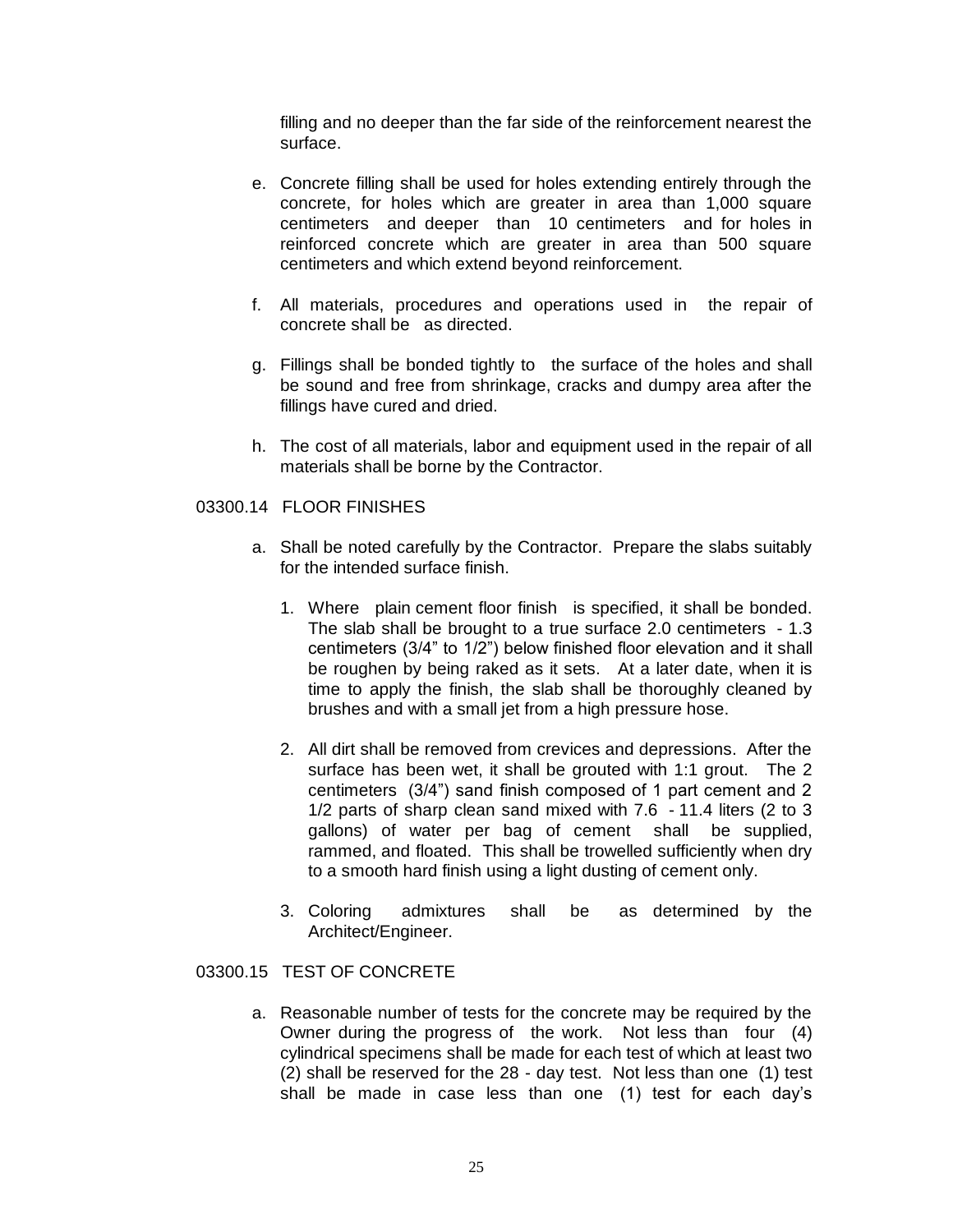concreting. Samples shall be secured and molded in accordance with "METHOD OF SAMPLING FRESHLY MIXED CONCRETE (ASTM Designation C172) and METHOD OF MAKING AND CURING CONCRETE TEST SPECIMENS IN THE FIELD (ASTM Designation C31)". The Contractor shall provide the samples to be taken at the place of deposit and as specified by the Project Engineer, without cost to the Owner. The Contractor shall pay for the cost of testing the samples. The Contractor shall take care of transporting the samples to the approved testing laboratory without cost to the Owner.

- b. To conform to the requirements of these specifications, the average strength of test samples representing each class of concrete as well as the average of any five consecutive strength tests representing each class concrete, shall be equal to or greater than the specified strength and not more than one strength test in 10 shall have an average value less than 90 percent of the specified strength.
- c. Should the tests fail to give the required strength, the Owner shall have the right to order a change in the proportions or in the procedure of curing of the concrete for the rest of the structure.

#### 03300.16 FAILURE TO MEET CONCRETE STRENGTH REQUIREMENTS

For failure to meet the specified strengths of concrete as per designed, prepared and deposited by the Contractor, removal of the concrete so deposited and replacement of the same, following the specified strength of the concrete shall be at the expense of the Contractor.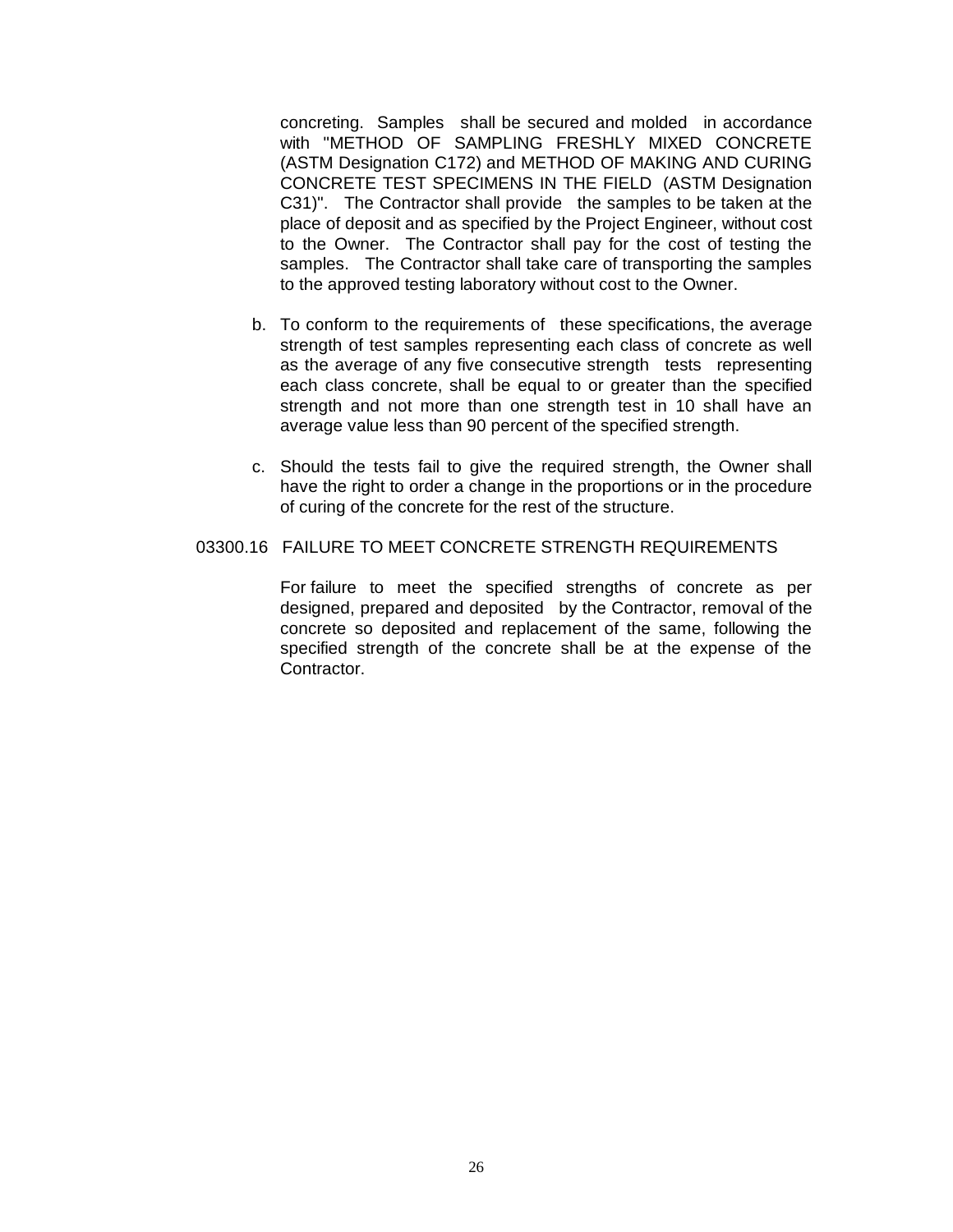# **DIVISION 4 - MASONRY**

#### **SECTION 04110 CEMENT AND LIME MORTARS**

- PART 1 GENERAL
- 04110.1 SCOPE
	- a. Work Included:
		- 1. All labor, materials, equipment, plans and other facilities and the satisfactory performance of all work necessary to complete all cement and masonry work shown on the drawings and specifies herein.
		- 2. Refer to the General Conditions accompanying these specifications.
- PART 2 PRODUCTS
- 04110.2 MATERIALS
	- a. Sand : ASTM C-4
	- b. Portland Cement : ASTM C150, Type I
	- c. Water shall be clean and free from deleterious substances.

#### 04110.3 MIXES

- a. Cement Mortar for Finish Coat :
	- 1 part Portland Cement
	- 2 part Sand but not more than 4 parts
- b. Cement Mortar for Plastering:
	- 1 part Portland Cement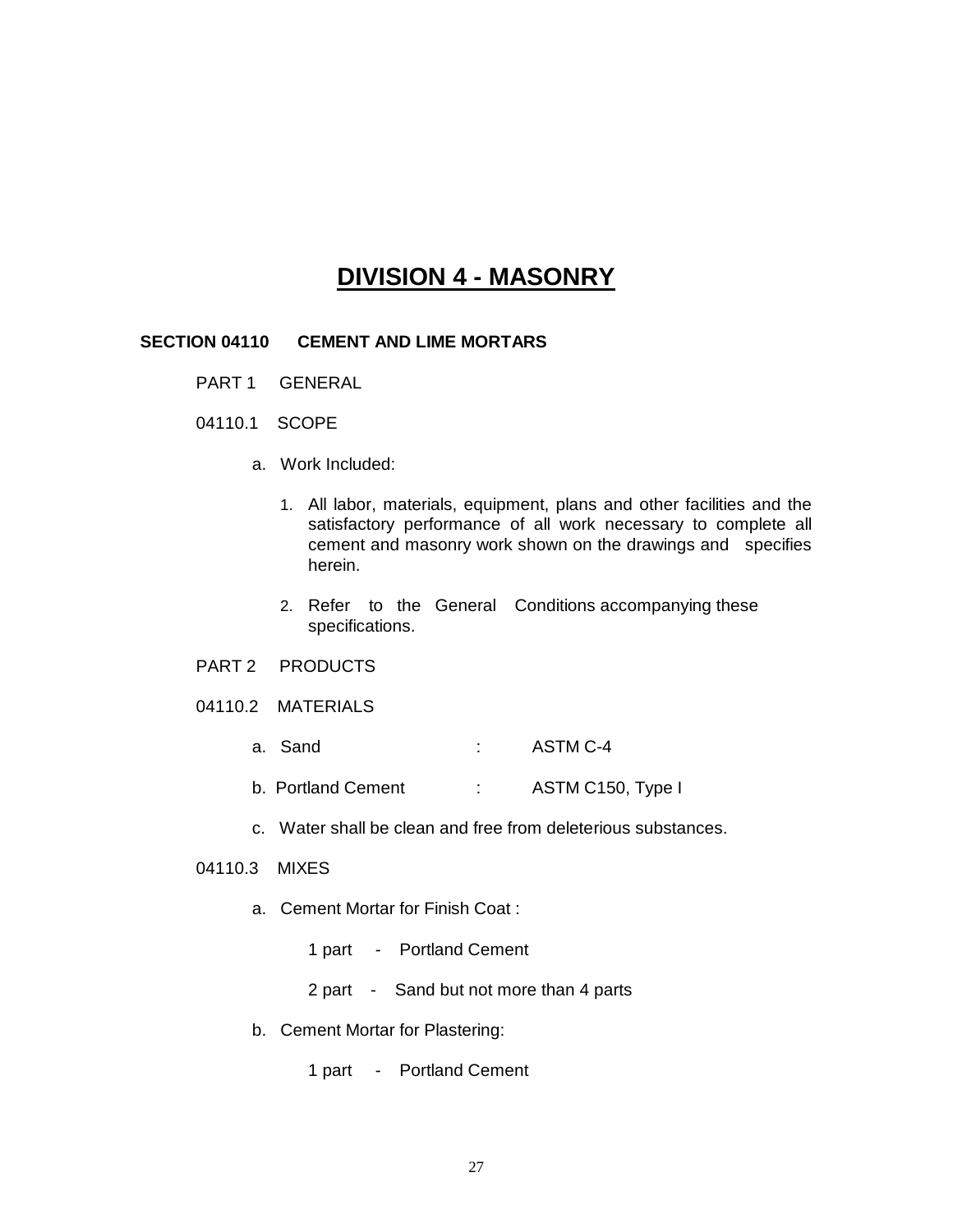3 part - Sand

# PART 3 EXECUTION

#### 04110.4 INSTALLATION

- a. Surface to receive plasters shall be cleaned of all projections, dust, loose particles, grease bone breaker an other foreign matter. Plaster shall on be applies directly to concrete on masonry surface that have been coat with bituminous compound, to surface that have been painted on previously plastered. Before the plasterwork is started, masonry surface shall be wetted thoroughly with fog spray of clean water to produce a uniformly moist condition. Metal grounds, corner bend and other accessories shall be check carefully of alignment before work is started.
- b. Brown coat shall be applied with sufficient pressure to fill the groove in hollow block on concrete to prevent aid pocket and receive a good bond Brown coat shall be lightly scratch an bromide Each coat of cement plaster shall be keep moist of 48 hour after application and then allowed to dry.
- c. Finish coat shall be applied untie after brow coat has seasoned for days Just before application of the finish coat, brown coat shall again be evenly moisten with fog spray finish coat shall be float first to a true an even surface the trowel in a manner that will force the sand particle Dow into the plaster. Plaster surface shall be and free from rough areas, trowel marks, checks and blemishes.
- 04110.5 PATCHING
	- a. Patch plaster following work of other trades.

#### **SECTION 04200 UNIT MASONRY**

- PART 1 GENERAL
- 04200.1 SCOPE
	- a. Furnish materials and equipment and perform labor required to complete concrete unit masonry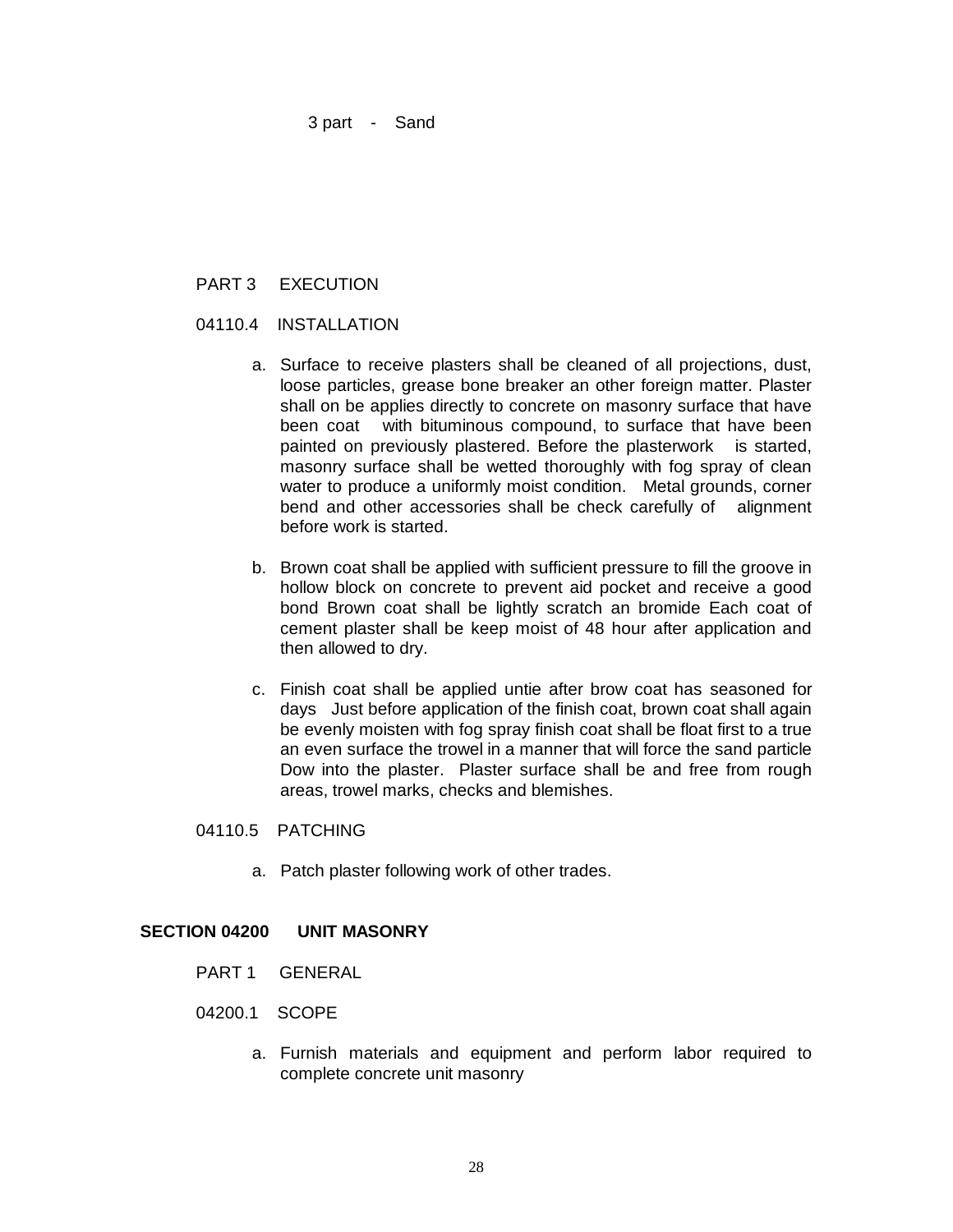b. See drawing for sizes, details and location work required.

# 04200.2 HANDLING AND STORAGE

- a. Handle in a manner to prevent undue chipping and breakage.
- b. Protect storage piles, stacks on bins from heavy traffic.
- c. Provide platforms to protect bottom piles from contact with soil.

#### PART 2 PRODUCTS

### 04200.3 MATERIALS

- a. Concrete Hollow Block 100 mm x 200 mm x 400 mm and 150 mm x 200 mm x 400 mm and 200 mm x 200 mm x 800 mm.
- b. Mortar 1 part Portland Cement, 3 parts sand
- c. Wire Ties 16 gauge looped at both ends.
- d. Bars and Rods ASTM Standard of masonry reinforcement and minimum diameter at 10 millimeter (3/8 inch).
- PART 3 EXECUTION
- 04200.4 ERECTION
	- a. Lay all masonry units plumb, true to line, level and with accurately spaced courses.
	- b. Bond shall be kept plumb throughout. Corners and reveals shall be plumb and true.
	- c. Built-in anchors, wall plug and accessories to masonry as erection progresses.
	- d. Each course shall be solidly bedded in Portland cement mortar. All must be dump when laid.
	- e. Units terminating against beam or slab soffits shall be wedged tight with mortar and reinforcement properly secured to dowels.
	- f. Reinforcements shall be as shown in drawings. Minimum reinforcement is 12 millimeters (1/2 inch) round horizontal bars at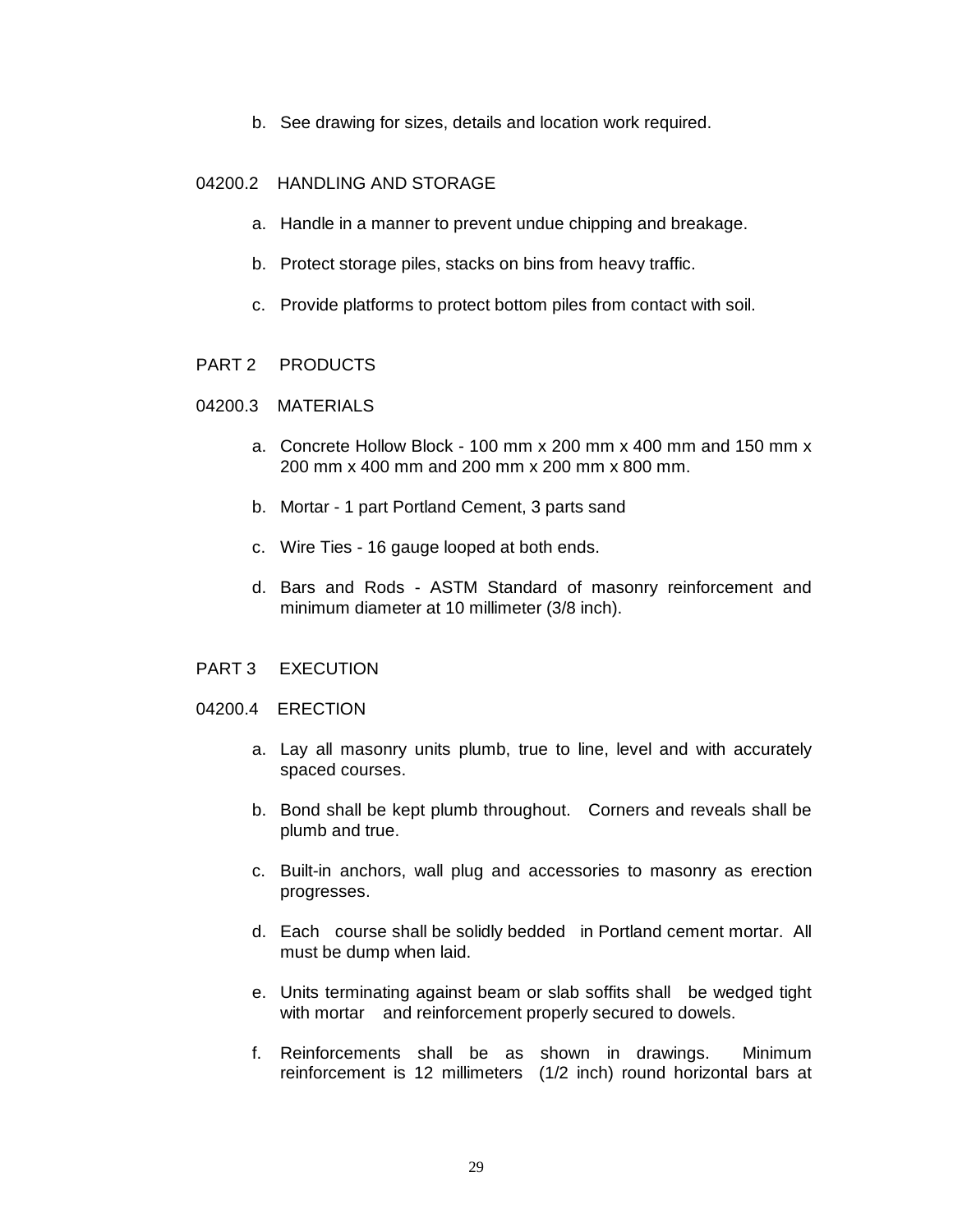every 3 courses and 12 millimeters (1/2 inch) round vertical bars at every 2 blocks.

#### 04200.5 UNFINISHED WORK

- a. Unfinished work shall be stepped back for joining with new works.
- b. Before new work is started, all loose mortar shall be removed and the exposed joint thoroughly wetted not less than one hour before laying new work.

### 04200.6 PLASTERING

- a. Grout wall to be plastered generously and let dry.
- b. Apply scratch coat same as specified under Section 04110.4.
- c. Final plaster finish shall be 1 part Portland cement and 2part sand, and 1/4 part hydrates lime. Plaster shall conceal all joints and evenout wall surface to a uniform smooth finish using Manila Paper or rubber sponge.

### 04200.7 CLEANING

Wash finish wall with a solution of 10 percent by volume of muriatic acid applied with stiff fiber brushes.

#### 04200.8 OPENINGS

- a. Provide beam blocks over or above openings not exceeding 1.20 meters span with same height and width as unit masonry blocks exceeding at least two masonry block lengths beyond the edge of the opening into the wall.
- b. Provide 2-4 longitudinal reinforcing bars each at top and bottom of beam blocks with ties at 25 centimeter (10 inches O.C.).
- c. For openings over 1.20 meters (4 ft.) in span, refer to drawing of castin-place design of lintel beam.

### 04200.9 CONSTRUCTION STANDARDS

Provisions of Section 6.10 of the National Structural Code of the Philippines, 3rd Edition, shall strictly be followed.

04200.10 TESTING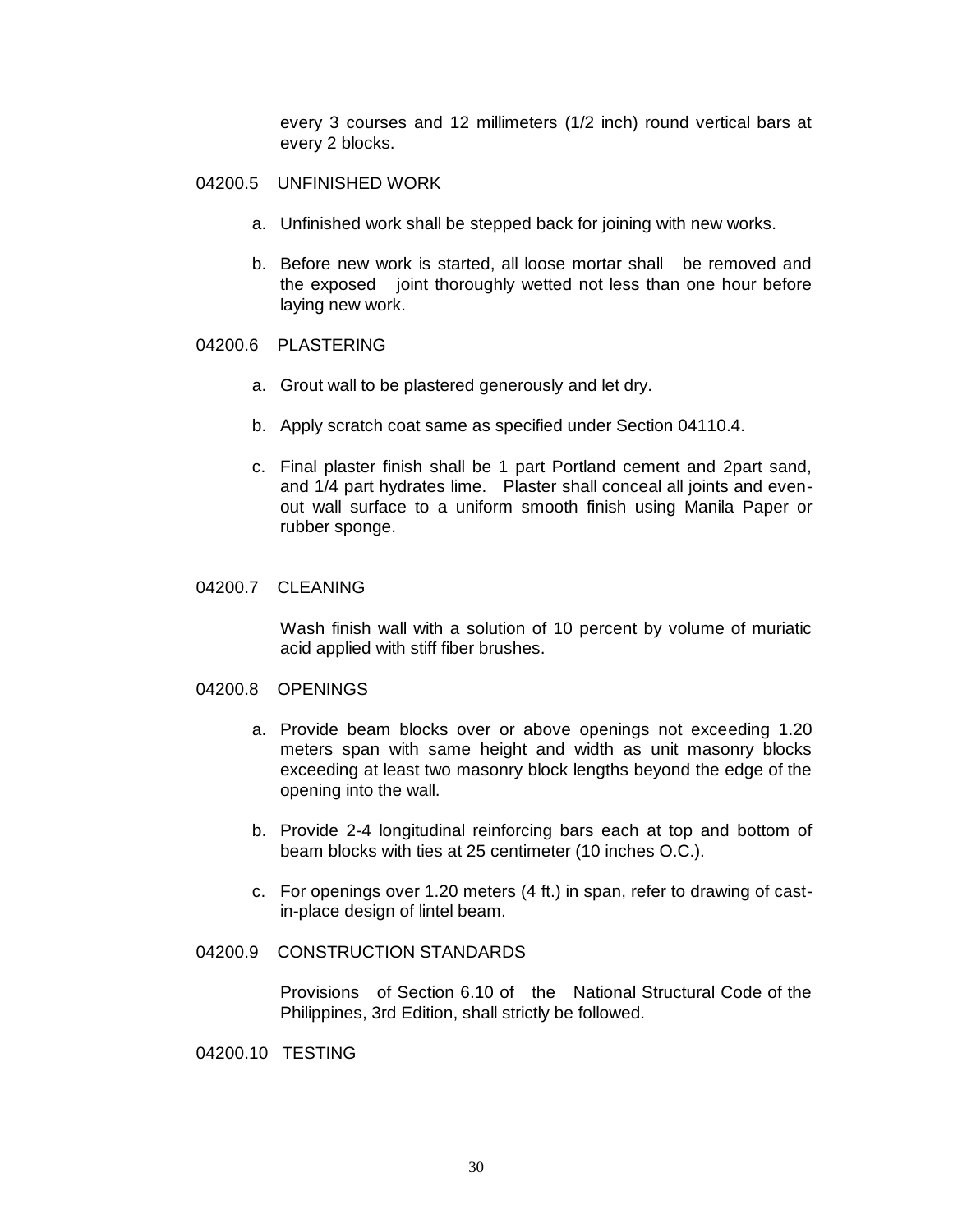Testing of masonry materials shall be done in accordance with ASTM C140-70, METHOD OF TEST FOR CONCRETE MASONRY UNITS.

# *DIVISION 5 - METALS*

### **SECTION 05120 STRUCTURAL STEEL**

- PART 1 GENERAL
- 05120.1 SCOPE
	- a. Work Includes:

All labor, materials, equipment and transportation required to complete fabrication, delivery and erection of all structural steel as indicated in the drawings and herein specified.

- 05120.1 The standards and codes applicable to only a portion of the work specified in this section are referred in the relevant parts of clauses. Standards and codes which are generally applicable to the work on this section are listed hereinafter
	- a. AISC American Institute of Steel Construction:

Specification for the Design, Fabrication and Erection of Structural Steel for Buildings.

Code of Standard Practice for Steel Buildings and Bridges.

Specifications for Structural Joint Using ASTM A325 or ASTM A490 Bolts.

Quality Certification Program.

- b. ASTM American Society for Testing and Materials :
	- A36 Structural Steel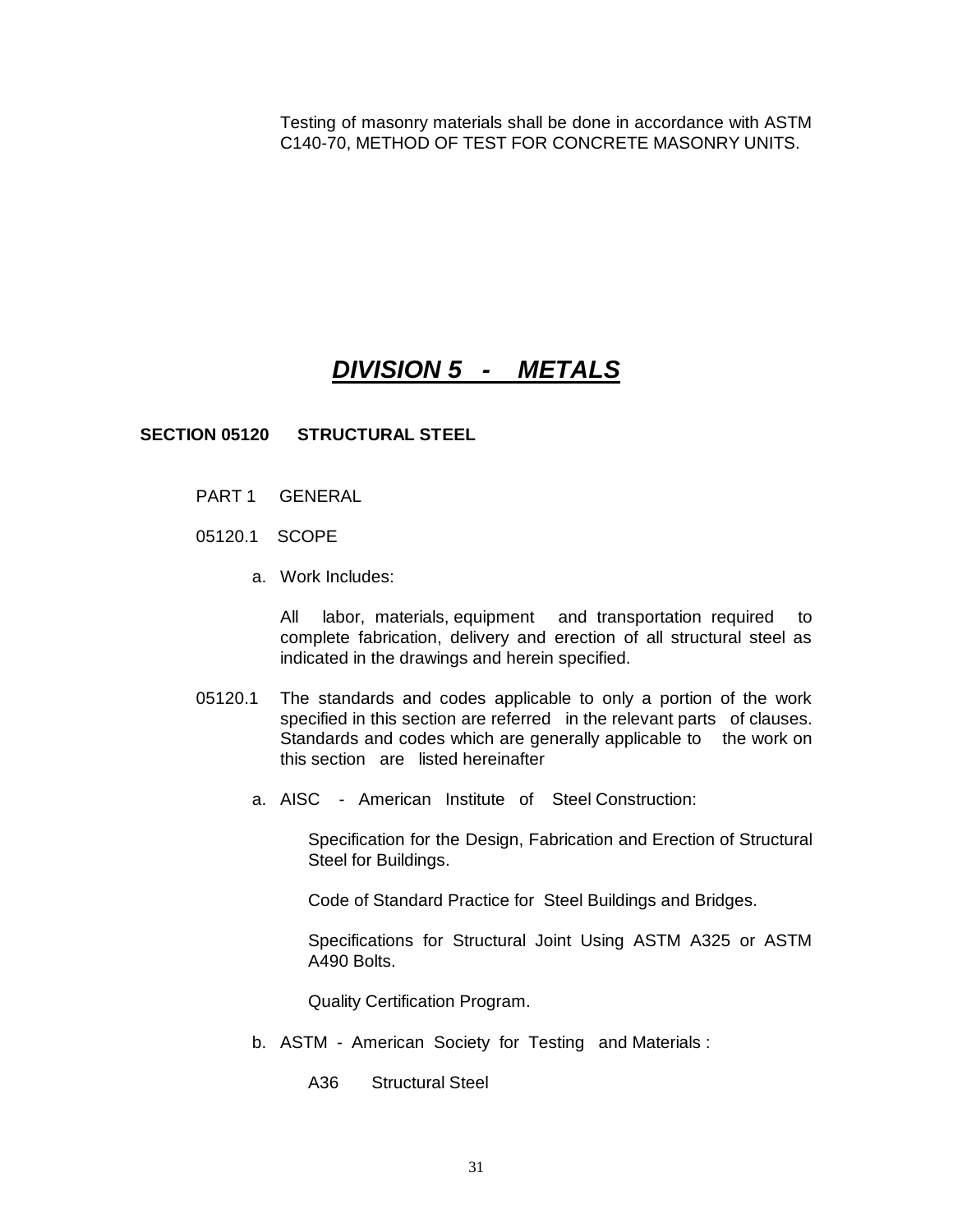- A30 Low Carbon Steel Externally and Internally Threaded Standard Fasteners.
- A325 High Strength Bolts for Structural Steel Joint Including Suitable Nuts and Plain Hardened Washers.
- A490 Quenched and Tempered Alloy Steel Bolts for Structural Steel Joints.
- A449 Quenched and Tempered Steel Bolts and Studs
- c. AWC American Welding Society:
	- B3. Standard Qualification Procedure
	- D1.1-77 Structural Welding Code
- d. ANSI American National Standards Institute, Inc. :
	- B18.2.2.1 Plain Washers
- e. NSCP National Structural Code of the Philippines, 3rd Edition.

#### 05120.3 SUBMITTALS

a. Detail Drawings and/or Shop Drawings

Fabrication, installation and assembly drawings for all parts of the work in sufficient detail to check conformity with the contract requirements.

Drawings shall show the details and dimensions of all component parts including plan and elevation views, cross sections and details.

b. Certificate of Compliance

Certificate of compliance shall include material or product manufacturer statement that the supplied items or systems conform to the specifications. Certificate of codes compliance shall be signed by the code authority verifying conformance to the specified code.

1. Test Reports:

Shop tests shall show the results of required shop tests of materials, equipment or system certified in writing by the manufacturer or its authorized representative.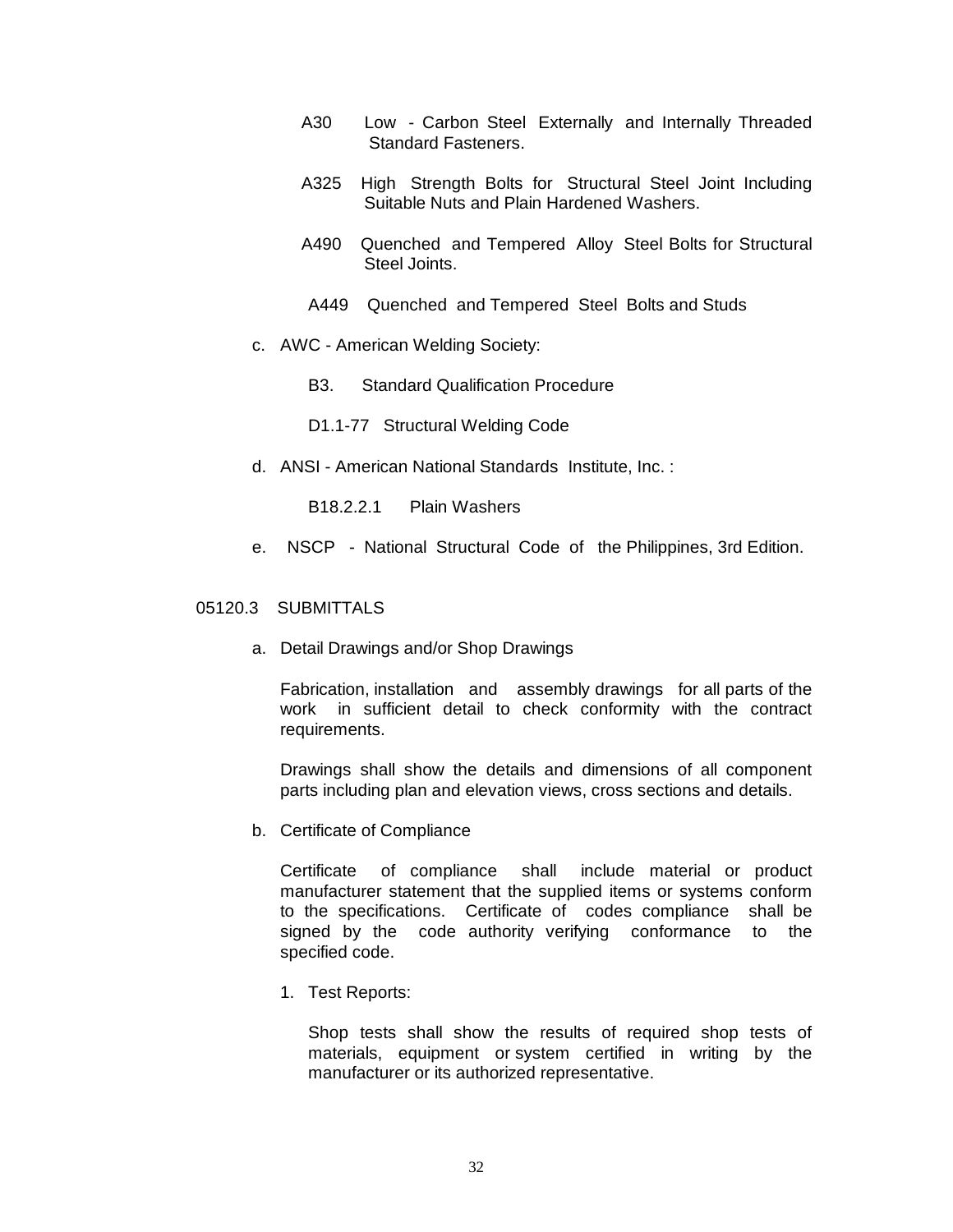Field test reports shall show the results of required field tests and compliance with approved procedure, certified by the Contractor.

- 2. Samples of bolts, welding product
- 3. Assembly, Erection and Installation Drawings and Manuals:

Field assembly, erection, installation and checkout drawings, specifications and manuals shall include the following:

Arrangement Drawings - showing dimensional equipment arrangements and weights including plans, elevations, sections and details.

Assembly Drawings and Instructions - showing method and detailed instructions for the field assembly of unit deliverer in sections of sub-assemblies.

Setting Drawings - showing mounting dimensions, anchor bolt and support locations and sizes.

Erection Drawings and Instructions - showing the construction and installation methods and sequences of erection with the marking and position of each number.

#### 05120.4 TRANSPORTATION, HANDLING, STORAGE AND PROTECTION

- a. Handling Do not handle structural steel until paint has thoroughly dried. Exercise care to avoid abrasions and other damage.
- b. Protection Stack material out of mud and dirt and provide for proper drainage. Protect from damage or soiling by adjacent construction operations.
- c. Storage Storage of fabricated steel at the job site shall be the responsibility of the Contractor. Store material at the job site in a manner which does not exceed design loads of existing or newlyconstructed structures. Protect materials against corrosion or deterioration.
- 05120.5 QUALITY CONTROL

Follow AISC "Quality Certification Program

PART 2 PRODUCTS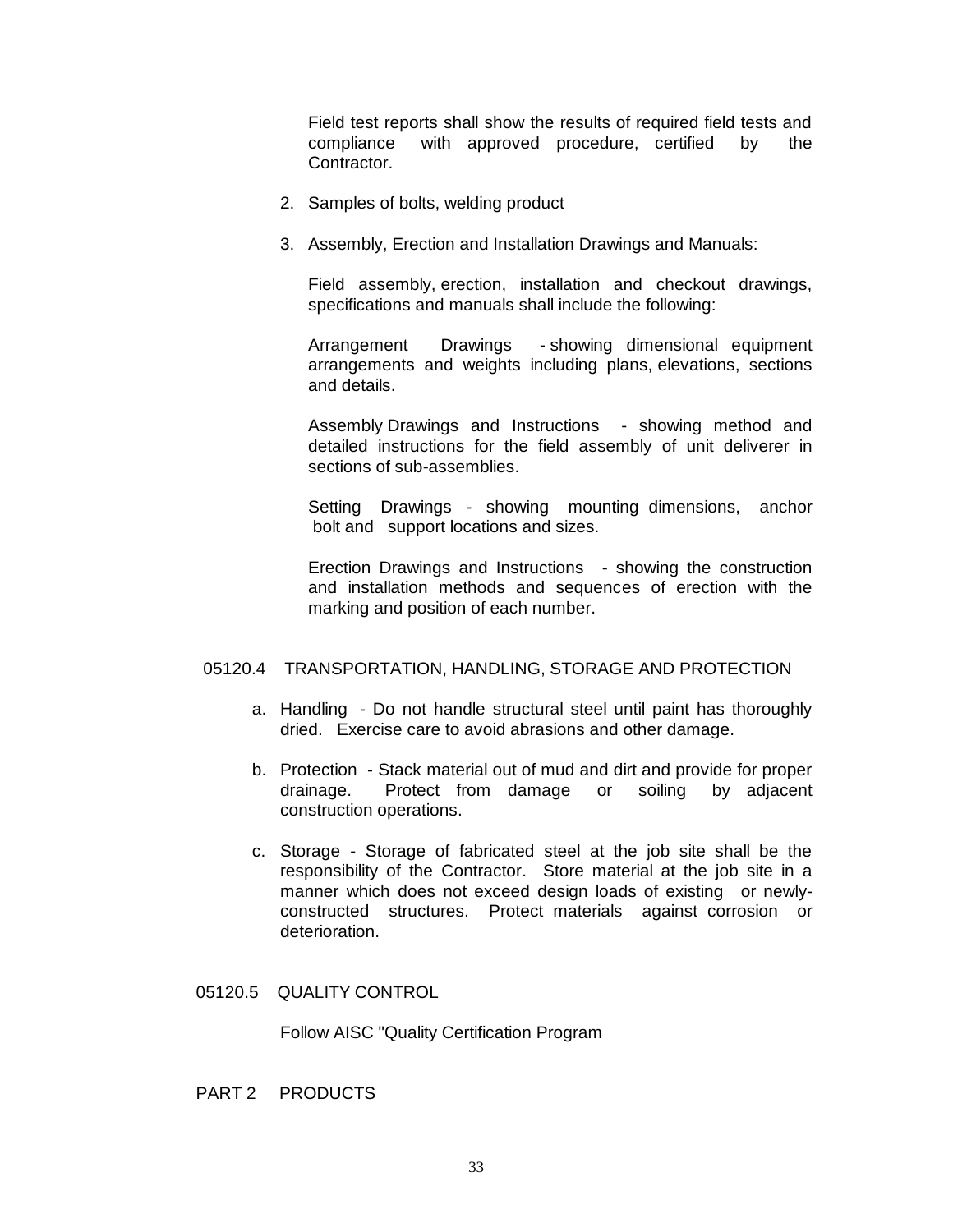#### 05120.6 MATERIALS

- a. Structural Steel ASTM A36 unless otherwise shown.
- b. High Strength Bolts ASTM A325 or ASTM A490, heavy hexagon bolts with nuts and hardened washers.
- c. Unfinished Bolts ASTM A30 regular hexagon-bolts with nuts low carbon steel and washers conforming to ANSI B18.2.21, type B.
- d. Fillet Metal Electrodes for Carbon Steel: Conform to AWS D1.1-77. AWS D1.1. "Structural Welding Code".
- e. Shop Primed Paints Inorganic zinc paint manufacturer by Carbonlina or Amerun Incorporated equal.

#### 05120.7 SHOP FABRICATION

- a. Requirements Fabricate structural steel in accordance with references standards.
- b. Milling and Planning Mill column and bearing stiffeners to give full bearing over the cross section.
- c. Cleanout without Tort or Ragged Edges Remove outside burrs resulting from drilling operations.
- d. Holes, Slats and Openings Provide holes, slats and openings required by other work together with necessary reinforcing as shown. Use suitable templates for proper location of these openings. Steel requiring adjustment shall be provided with slatted holes as shown. No change in location of openings will be permitted without prior approval.

#### 05120.8 CONNECTIONS

- a. Requirements Minimum connections shall comply with appropriate tables "Framed Beam Connections" shown in the ASIC Manual of Steel Construction. Seated connections maybe used only when they do not interfere with architectural features.
- b. Beam Connections Connections used shall be adequate to provide for the reaction due to the maximum uniformly distributed load that the beam is capable of carrying for its span, based on the allowable until stresses, except where higher reactions are shown or specified elsewhere.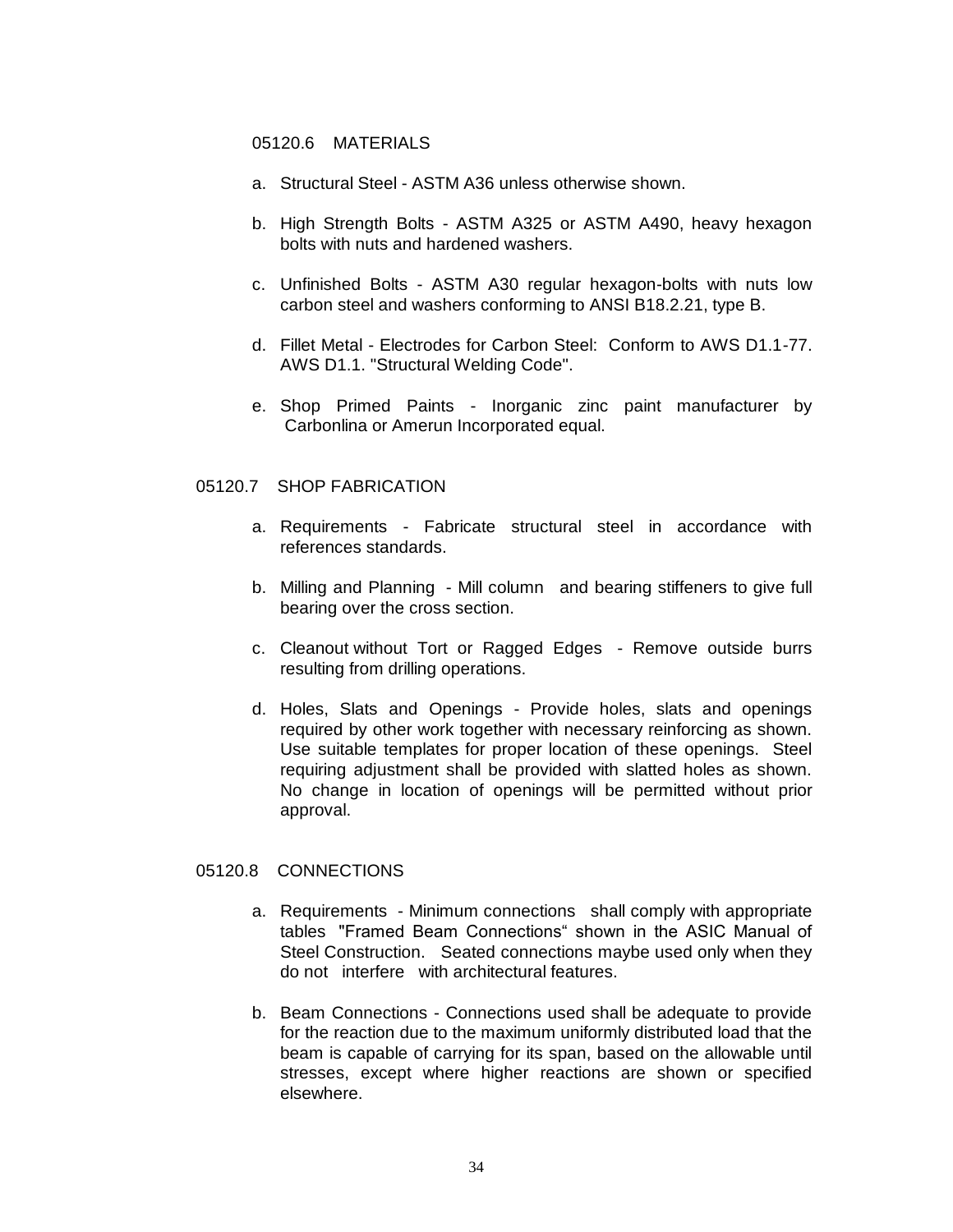- c. Bolts and Welds All connections shall be one of the following unless otherwise specified or shown elsewhere.
	- a. Welds
	- b. High Strength Bolts

#### 05120.9 BOLTING

- a. Requirements Bolts shall be of a length that will extend not less than 6 mm (1/4 inch) beyond the nuts. Enter bolts into holes without damaging the thread.
- b. High Strength Bolts Use friction type connection unless otherwise shown. Make high-strength bolted joints without the use of erection bolts. Bring members tightly together with sufficient high strength "fitting-up bolts which shall be retighten as all the bolts are finally tightened. Protect bolt heads from damage during placing. Bolts that have been completely tightened shall be marked for identification.
- c. High Strength Bolt Connection Contact Surfaces The contact surfaces in high-strength bolted connections shall be free of oil, paint, lacquer, or other coatings.
- d. Tightening Final tightening of high-strength bolts shall be by calibrated wrenches. Each wrench be checked for accuracy at least once daily.
- e. Unfinished Bolts: Use unfinished bolts purlin or girt connections where shown. Draw unfinished bolt heads and nuts against the work with a suitable wrench. Peek bolt threads for unfinished bolts to prevent the nuts from backing off.

### 05120.10 WELDING

a. Requirements - Do not begin structural welding until joint elements are bolted or tacked in intimate contact and adjusted to dimensions shown with allowance for any well shrinkage that is expected. Well heavy sections and those having a high degree of restraint with low hydrogen electrodes. No members are to be spliced without project manager's approval.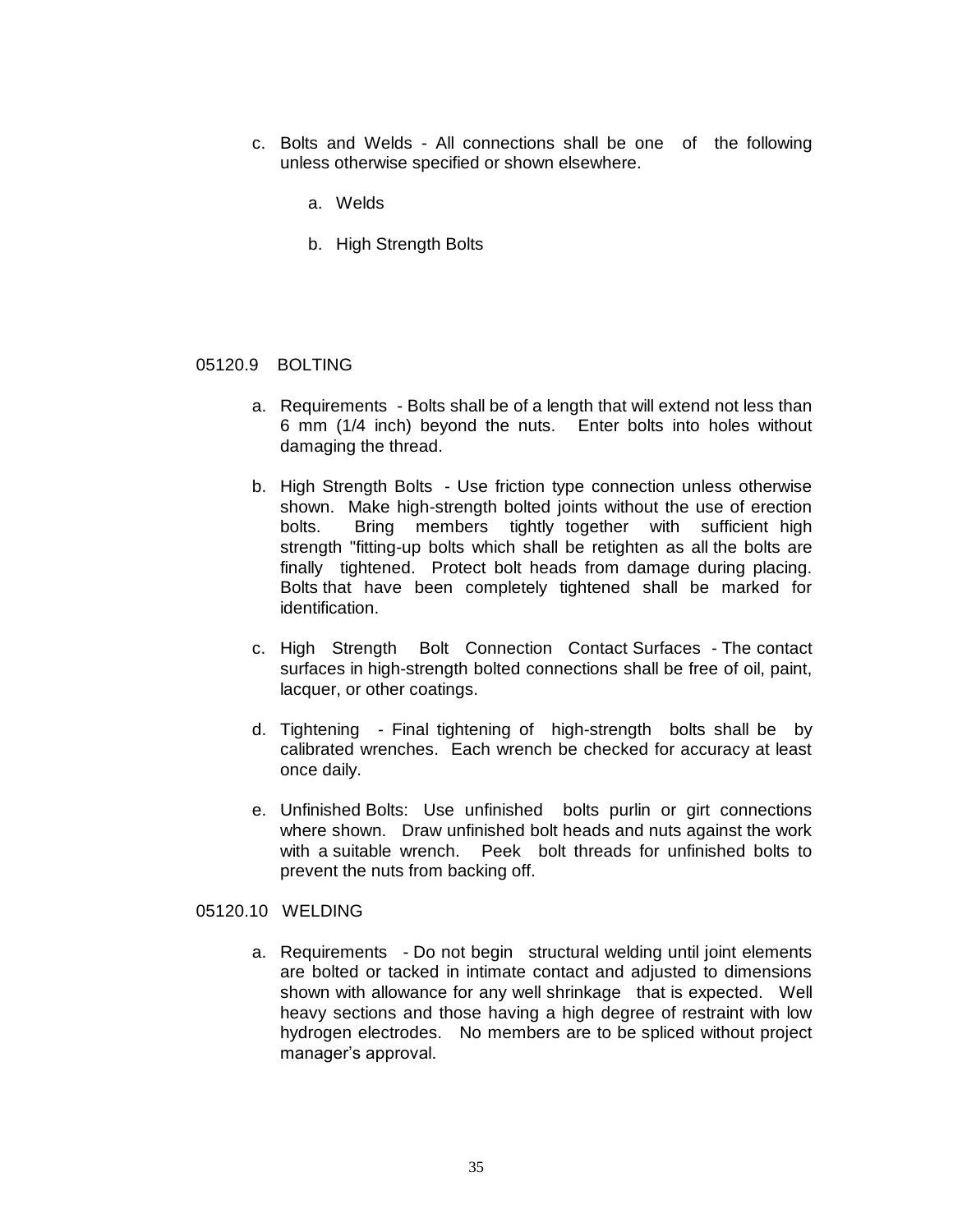b. Qualifications of Welders - Welding shall be performed by operators who have been qualified as per AWC B3.0, within the preceding one year period under AWC qualification procedure for the type of work required.

# 05120.11 SURFACE PREPARATION

- a. Cleaning Clean all surfaces not otherwise specified in accordance with SSPC-SP 2 or the paint manufacturer's instructions is more stringent.
- b. Shop Coat Cleaning shall be done after fabrication and immediately prior to shop painting of shipment. Apply one shop coat of paint within 1 hours after cleaning and before rust-bloom occurs.
- 05120.12 SHOP PAINTING
	- a. Requirements All structural steel shall receive a shop coat of primer paint except as follows:
		- 1. Members encased in concrete.
		- 2. Contact surfaces of welded connections and areas within 50 mm (2 inches) of field welds.
		- 3. Contact surfaces of high-strength bolted connections.
		- 4. Milled surfaces.
	- b. Primed Applications Apply specified primed by brush, spray, rolled or other approved means to provide a minimum dry fill thickness of 2.0 mil. No. 1 painting shall be done when the surface temperature of the steel is below the temperature at which condensation will occur. Apply paint thoroughly and evenly to dry surfaces at a rate recommended by the manufacturer.
- PART 3 EXECUTION
- 05120.13 ERECTION
	- a. Plumbing, Leveling and Aligning Individual pieces shall be plumbed, leveled and aligned in accordance with the requirements of the AISC Code of Standard Practice.
	- b. Drift Pine Drift pine may be used only to bring together the several parts. They shall not be used in such manner as to distort or damage the metal.
	- c. Temporary Bracing and Guy Lines Temporary bracing and guy lines shall be provided to ensure proper alignment wherever necessary to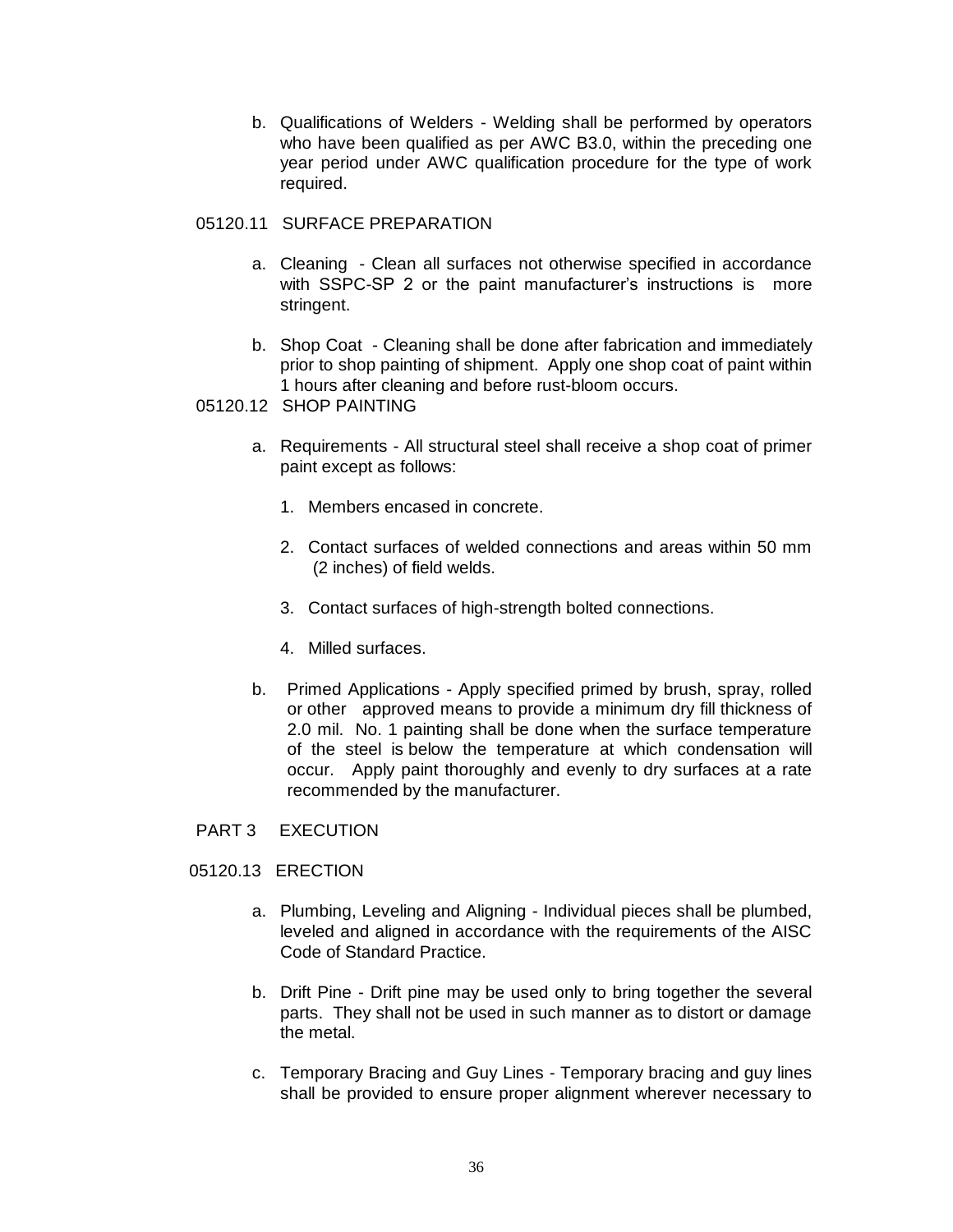take care of all loads to which the structure may be subjected, including equipment and the operation of the same and to adequately protect all.

- d. Persons and property. Such bracing shall be left in place as long as may be required for safety.
- 05120.14 FIELD PAINTING

Cleaning and Touching Painting - After erection, clean exposed surfaces of field connections, unpainted areas adjacent to field connections, and damaged areas in the shop coat according to the same standards required for the shop coat, and paint with the same primed used in the shop coat.

# *DIVISION 6 WOOD AND PLASTIC*

## **SECTION 06100 ROUGH CARPENTRY**

- PART 1 GENERAL
- 06100.1 SCOPE
	- a. Furnish materials and equipment and perform labor required to complete framing sheathing and related rough carpentry work as indicated on the drawings and/or specified herein.
	- b. Include in the work, plates, straps, joints hangers, rods, dowels, rough hardware, fasteners and other miscellaneous iron and steel items pertinent to rough carpentry work.
	- c. See drawings and details for location of framing, sheathing and related rough carpentry work required.

## 06100.2 STORAGE AND PROTECTION

- a. Stack framing lumber and plywood to insure against deformation and maintain proper ventilation.
- b. Protect lumber and plywood from elements.
- c. Lumber in contact with concrete or masonry shall be coated with asphalt or any approved preservative.
- PART PRODUCTS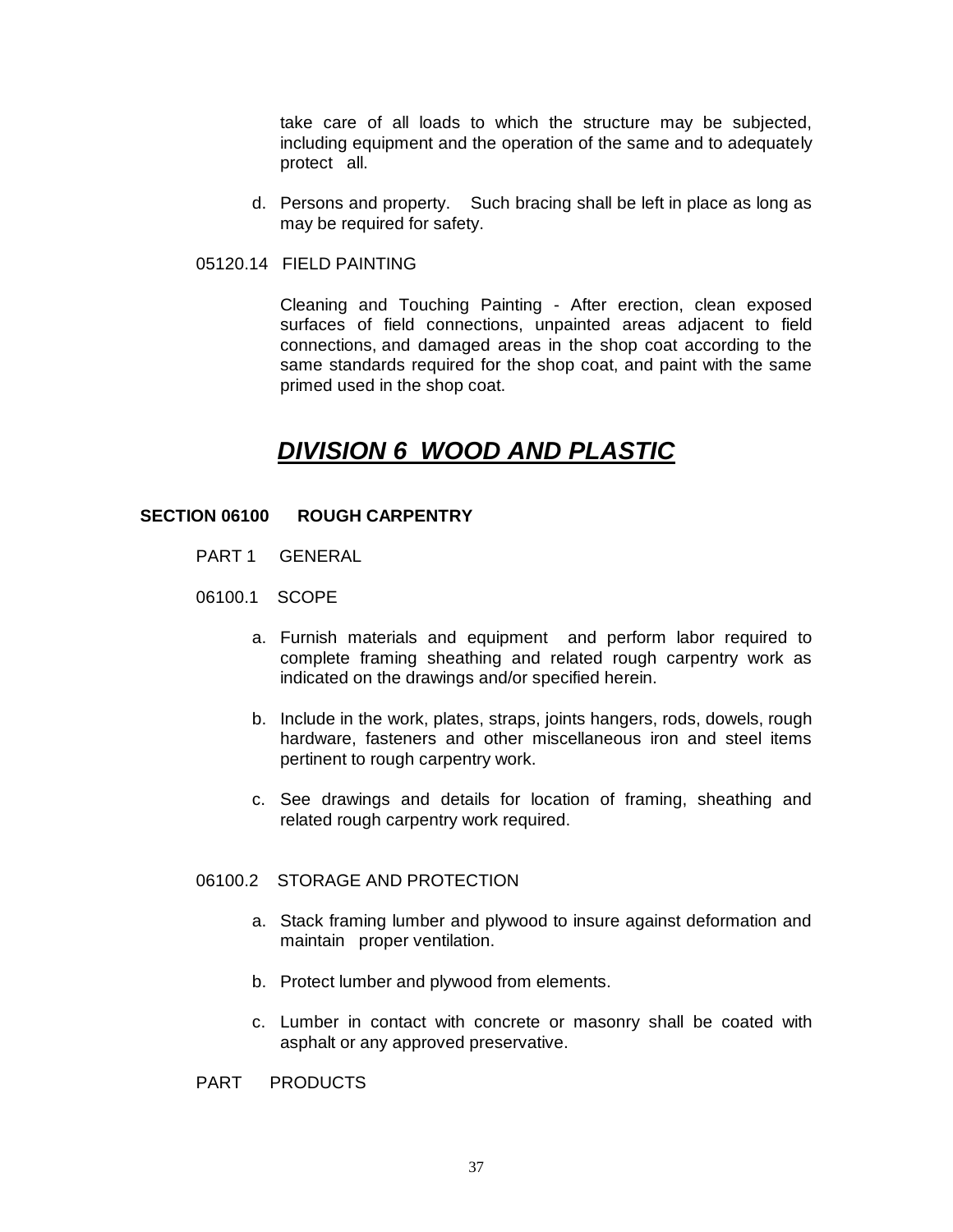## 06100.3 LUMBER

- a. Moisture Content not to exceed 20 percent.
- b. Grade and Trade Mark required on each piece of lumber.
- c. Quality lumber must be sound, thoroughly seasoned, well cut and free from wrap.
- d. Preservative and Pressure Treatment all lumber shall be pressure impregnated with waterborne preservative like wolman salt, boiled salt and tanalite H.R. Surface, cut after treatment, shall be brush coated with same preservative.

## 06100.4 PLYWOOD

Unless otherwise specified or indicated in drawings, use the following:

- a. For Interior Plywood: Use 6 millimeter (1/4 inch) thick.
- b. Pressure Treatment: All plywood shall be pressure treated.

## 06100.5 ROUGH HARDWARE AND METAL FASTENERS

Plates, straps, nails, spikes, screws, bolts, joists, hangers, rods, dowels, fasteners and miscellaneous iron and steel items shall be of size and types to rigidly secure members in place.

- PART 3 EXECUTION
- 06100.6 INSTALLATION
	- a. Framing shall be cut square on bearings, closely fitted, accurately set to required lines and levels and rigidly secured in place. Plans and dress side of frames that will receive wallboards or sidings.
	- b. Wood Furring and Nailers shall be in accordance with detailed drawings. Where not indicated on the drawings or mentioned herein, furring trips shall be 2.5 centimeter x 5 centimeter (1" x 2") spaced at 40 centimeter (16 inches) on center both ways. Fasten wood furring securely by expansion bolts or other approved device at every 60 centimeter (2 ft.) on center. Wood plugs shall not be used.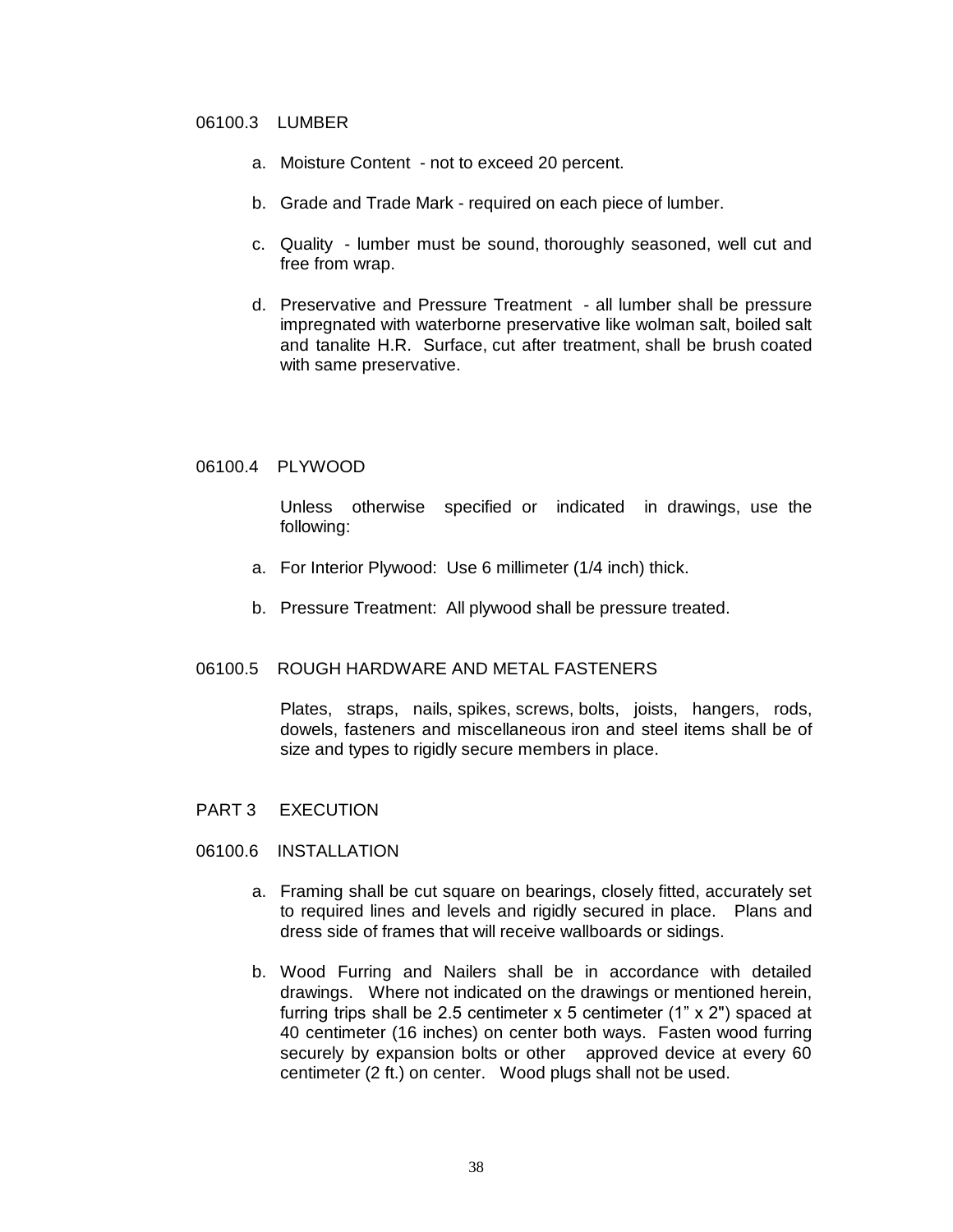## 06100.7 SCHEDULES

- a. Treated Apitong Lumber shall be used for:
	- 1. Vertical and Horizontal Studding of Wood Partitions.
	- 2. Ceiling Nailers and Ceiling Joists
	- 3. Other Related Rough Lumber Works
- b. Well-seasoned Yakal shall be used for all plates, plugs and other portions of the work directly in contact with concrete or masonry.

#### **SECTION 06200 FINISH CARPENTRY**

- PART 1 GENERAL
- 06200.1 SCOPE
	- a. Furnish materials and equipment and perform labor required to complete built-in cabinetry and countertops and related finish carpentry work as indicated on the drawings and/or specify herein.
	- b. See drawings and details for location and quantity of finish carpentry work required.

### 6200.2 STORAGE AND PROTECTION

- a. Protect millwork against dampness during and after delivery.
- b. Do not bring in interior finish, including doors, into building until plaster is thoroughly dry.

#### 06200.3 MEASUREMENT AND COORDINATION

- a. Check and verify measurement at sits prior to fabrication.
- b. Coordinate work with all other related trades.

## 06200.4 LUMBER

- a. Kiln-dried quarter saws containing not more than 14% moisture, free from imperfections impairing its strength and finish.
- b. Trademark is required on each piece of lumber.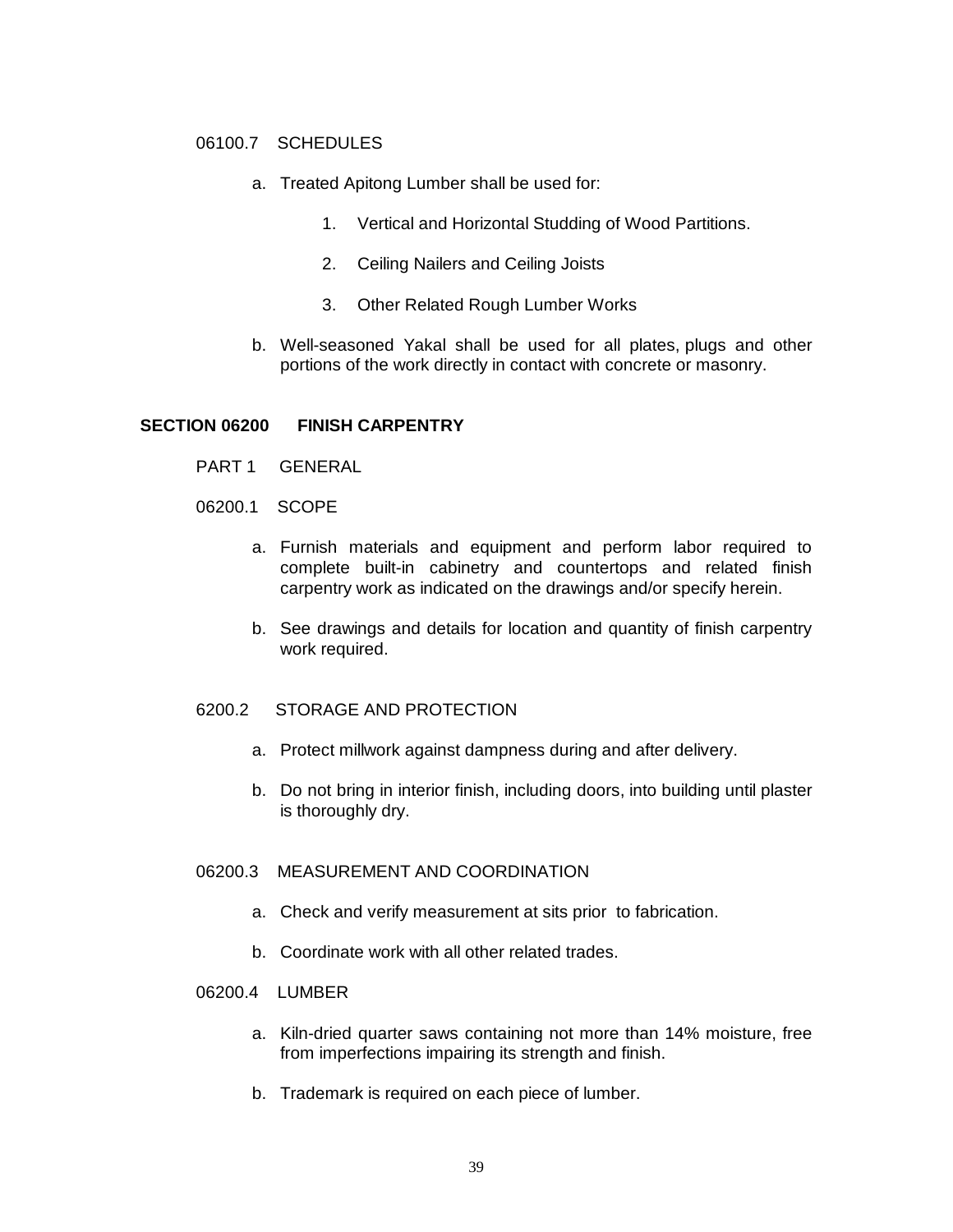## 06200.5 PLYWOOD

For interior plywood, use Class A Plywood the specie and thickness shall conform to Schedule and Drawings.

## PART 3 EXECUTION

#### 06200.6 WORKMANSHIP

- a. All wood finish, millwork and built-in cabinet work shall be true to details, clean and sharply defined.
- b. Panels must be set to allow for free movement in case of swelling or shrinkage.
- c. Means of fastening various parts together shall be concealed.

#### 06200.7 FINISH

- a. Mill, fabricate and erect interior finish as indicated on the drawings. Machine-sand at the mill and hand-sand smooth at the job.
- b. Interior trim set against concrete, masonry or wood shall be separated with 6 millimeter (1/4 inch) stone cut joints.
- c. Intersecting plywood veneers or plywood panels shall be finished with a corner trim of wood with same specie and finish as the plywood.
- d. Make joints tight and in a manner to conceal shrinkage. Secure trim with fine finishing nails, screws or glue where required.
- e. Set nails for putty stopping
- f. Window and door trim shall be single length.
- g. Mites molding at corner, cope at angles.

## 06200.8 WOOD DOOR, JAMBS AND HEAD

- a. Set door frames plumb and level and brace until built-in.
- b. Anchor wood frames to masonry with approved metal anchors on each side of jamb. Place to and bottom anchors 20 centimeter (8 inches) from head and floor.
- 06200.9 WOOD SHELVING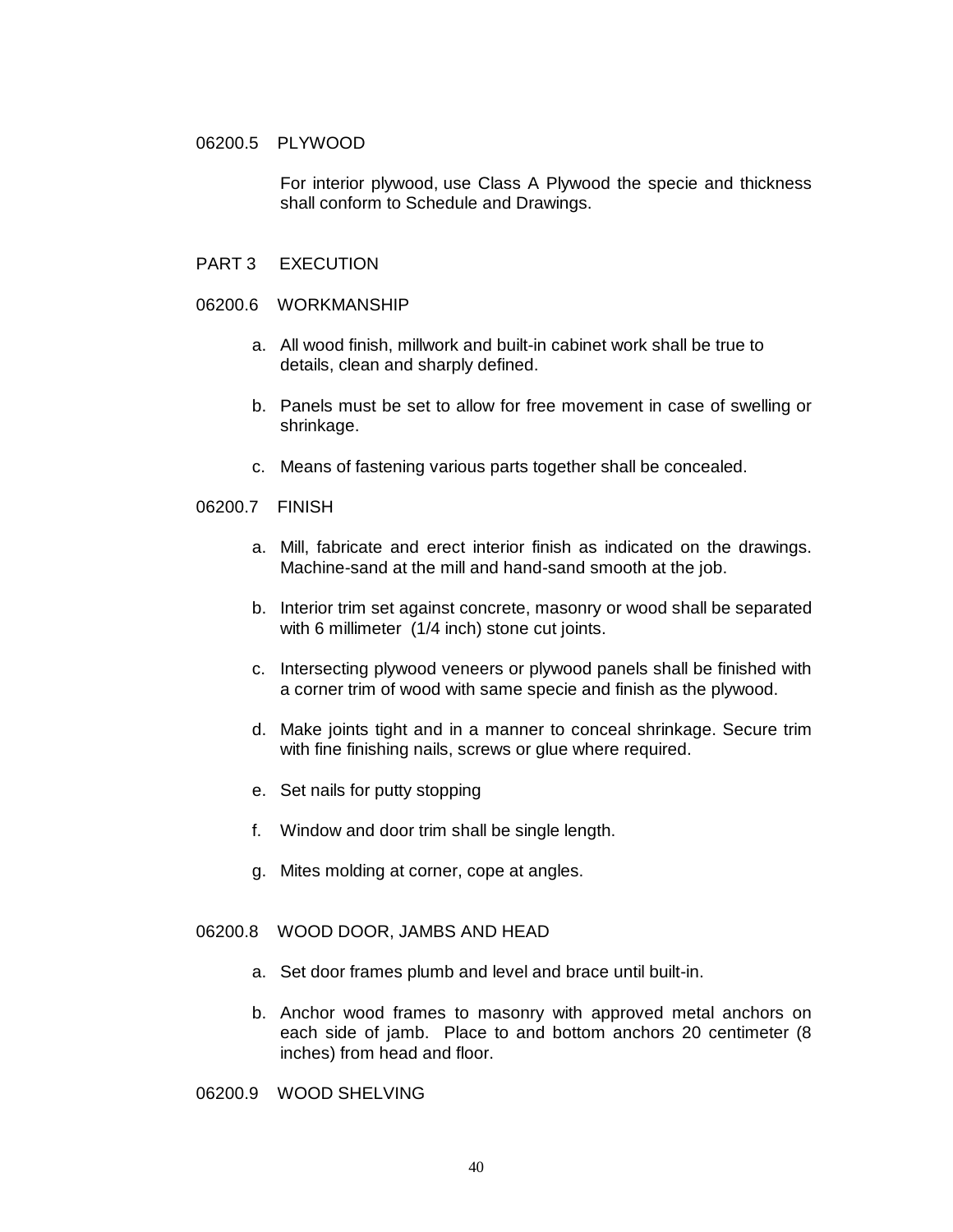- a. Each shell shall be supported on a continuous wood cleat at walls.
- b. Secure cleats to masonry walls by expansion bolt or approved fastening device.

## 06200.10 BUILT-IN CABINETS AND COUNTERTOPS (MILL MADE)

- a. Fabricate counter and cabinets in accordance with details.
- b. Only sound kiln-dried lumber or plywood shall be used.
- c. Erect cabinet straight, level and plumb and securely anchor in place. Scribe and closely fit cabinets to adjacent work. Provide necessary grounds and anchors for securing cabinet work in place.

## 06200.11 FIXED GLASS ON WOOD FRAMES

Where fixed glass is set on wood frames, thoroughly prime rabbets and wood stops. Fit screw and secure in place loosely with chrome oval-head screws.

- 06200.12 HARDWARE INSTALLATION
	- a. Accurately fit and install all finish hardware items required.
	- b. In surface-applied hardware is fitted and applied before painting, remove all such items, except butts, and reinstall after painting is completed.

### 06200.13 SCHEDULES

- a. Kiln-Dried Tanguile Lumber shall be used for:
	- 1. Exposed woodwork as ceiling including wood slats.
	- 2. Other finish carpentry work as shown on the drawings unless indicated or specified otherwise.
	- 3. Cabinets and Shelving
- b. Well-seasoned Yakal Lumber shall be used for:
	- 1. Door jambs and heads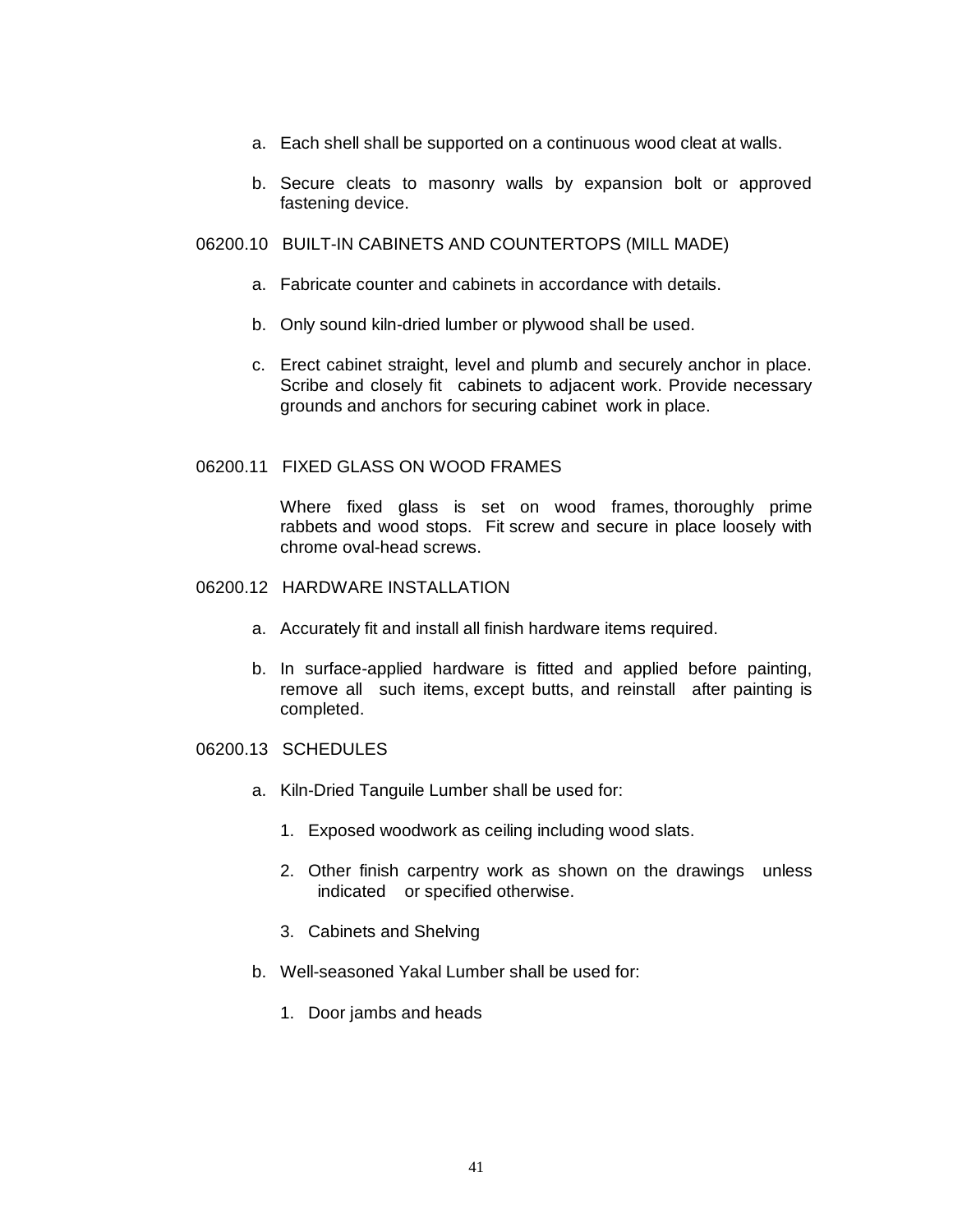# *DIVISION 7 THERMAL & MOISTURE PROTECTION*

## **SECTION 07100 WATERPROOFING**

- PART 1 GENERAL
- 07100.1 SCOPE

Furnish materials and equipment and perform labor required to complete:

- a. membrane waterproofing
- b. hydrolithic waterproofing
- c. liquid waterproofing
- d. metallic oxide waterproofing
- 07100.2 SUBMITTALS

Manufacturer's Literature: submit two copies.

07100.3 GUARANTEE

## **MATERIALS AND WORKMANSHIP SHALL BE GUARANTEED FOR AT LEAST FIVE (5) YEARS**

- PART 2 PRODUCTS
- 07100.4 MEMBRANE WATERPROOFING
	- a. Primer: Asphalt free from water and other foreign materials. Conform to ASTM D41.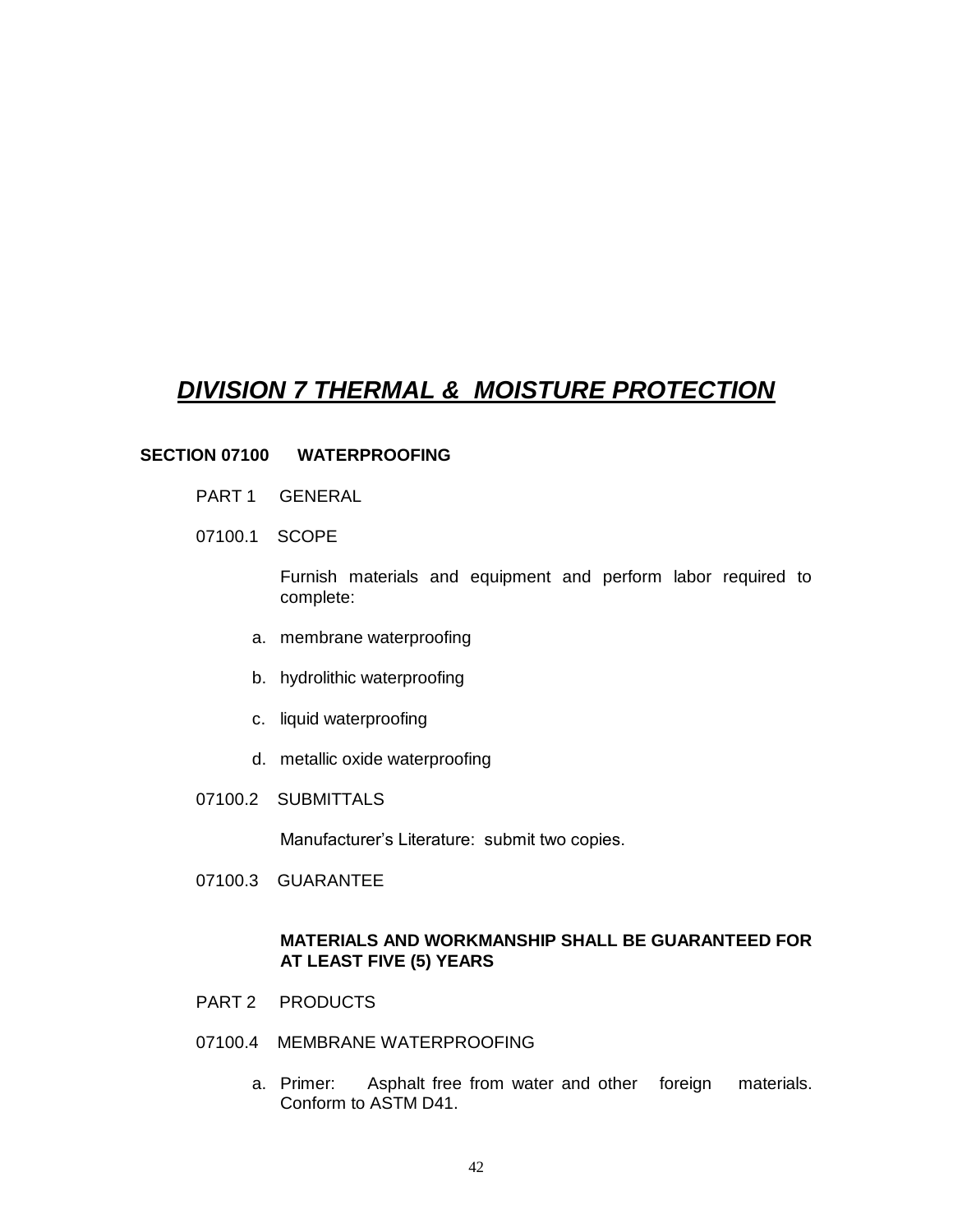- b. Membrane: Smooth, evenly wooven, open mesh glass fibers impervious to acid, heat, dampness and rot. It must permit complete penetration of asphaltic compound on bituminous coating.
- c. Mopping Material:
	- 1. Below Ground Level Type A. A soft, adhesive "Self-Healing" asphalt
	- 2. Above Ground Level Type B, where asphalt is not exposed to temperature exceeding 51.7 degrees Celsius (125 degrees Fahrenheit).
	- 3. Above Ground Level Type C, where asphalt is exposed on vertical surfaces in direct sunlight of above temperature of 51.7 degrees Celsius (125 degrees Fahrenheit).

## 07100.5 HYDROLYTIC WATERPROOFING

- a. Heavy cement-based coating compatible to reinforced concrete wall. It must prevent built-up of water vapor causes blistering, flaking and peeling of paint films.
- b. Material must thoroughly fill and seal pores and voids that can be used against water pressure on the interior surface of walls below grade.

## 07100.6 LIQUID WATERPROOFING

Waterproofing compound of elastomeric or other substances applied in liquid form and cures to an impervious membrane.

07100.7 METALLIC OXIDE

Finely pulverized powder made from gray cast iron that has been treated chemically and physically to produce waterproofing qualities through oxidation of iron particles.

- PART 3 EXECUTION
- 07100.8 MEMBRANE WATERPROOFING
	- a. Preparation of Surface:
		- 1. Thoroughly clean concrete surfaces of all dirt, dust, or patches and other foreign matters.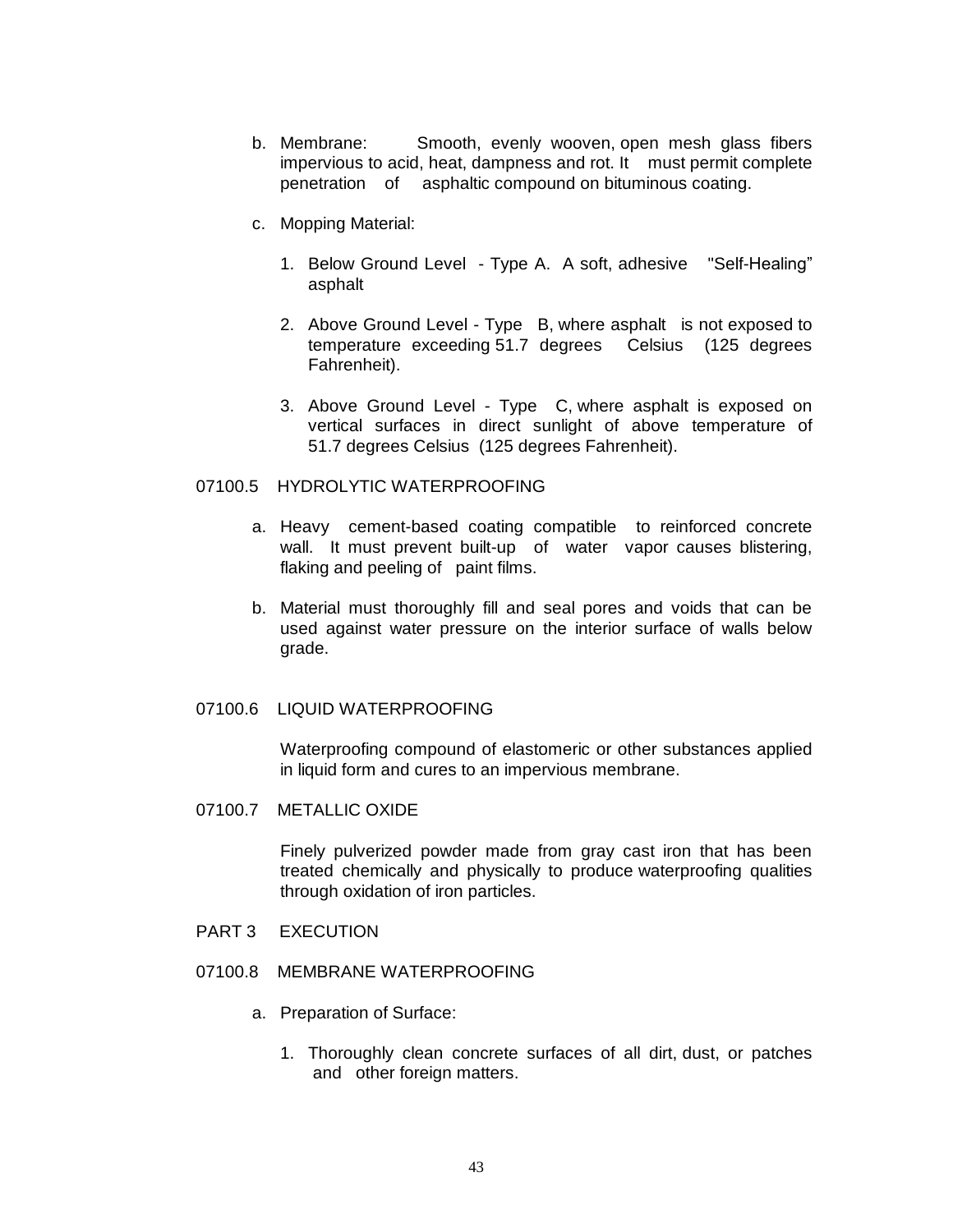- 2. Check slope of concrete gutter and correct slope when necessary.
- 3. Insure that area to be waterproofed is completely dry, and holes, cracks and crevice repaired.
- 4. When there is reasonable doubt as to the presence of moisture in the area to be waterproofed, expose it to direct sunlight for another 24 hours or heat all suspected spots with use of blowtorch.
- b. Application:
	- 1. Apply asphalt primer at the rate of 4 liters (1 gallon) per 10 square meters (100 square feet evenly by brushing or spraying.
	- 2. Application shall be done in one direction strip by strip and overlapping each other to assure uniform thickness.
	- 3. Let dry prime coat until it is ready to receive next coat or layer as specified.
	- 4. As soon as prime coat is workable, lay a single layer of fiberglass cloth smoothly and free from irregularities and folds.
	- 5. Lay cloth without disturbing the fabric and conforming to the size and shape of the area to be covered.
	- 6. Lay carefully and or side laps in order to assure an even thickness throughout the whole area.
	- 7. Apply a single coat of asphalt materials (mastic black at the rate of 12 to 16 liters per 10 square meters (3 to 4 gallons per 100 square feet).
	- 8. Meshed of treated fabric shall not be completely closed or sealed by the bituminous material, but shall sufficiently open to allow successive mopping of the plying material to seep through.
	- 9. Cover ply more than minimum amount of surfacing necessary to prevent sticking in plies.
	- 10. After application surfaces shall be uniformly smooth, free from irregularities, folds or knots.
	- 11. Repeat the procedure in as many layers required or specified in the schedule or drawings.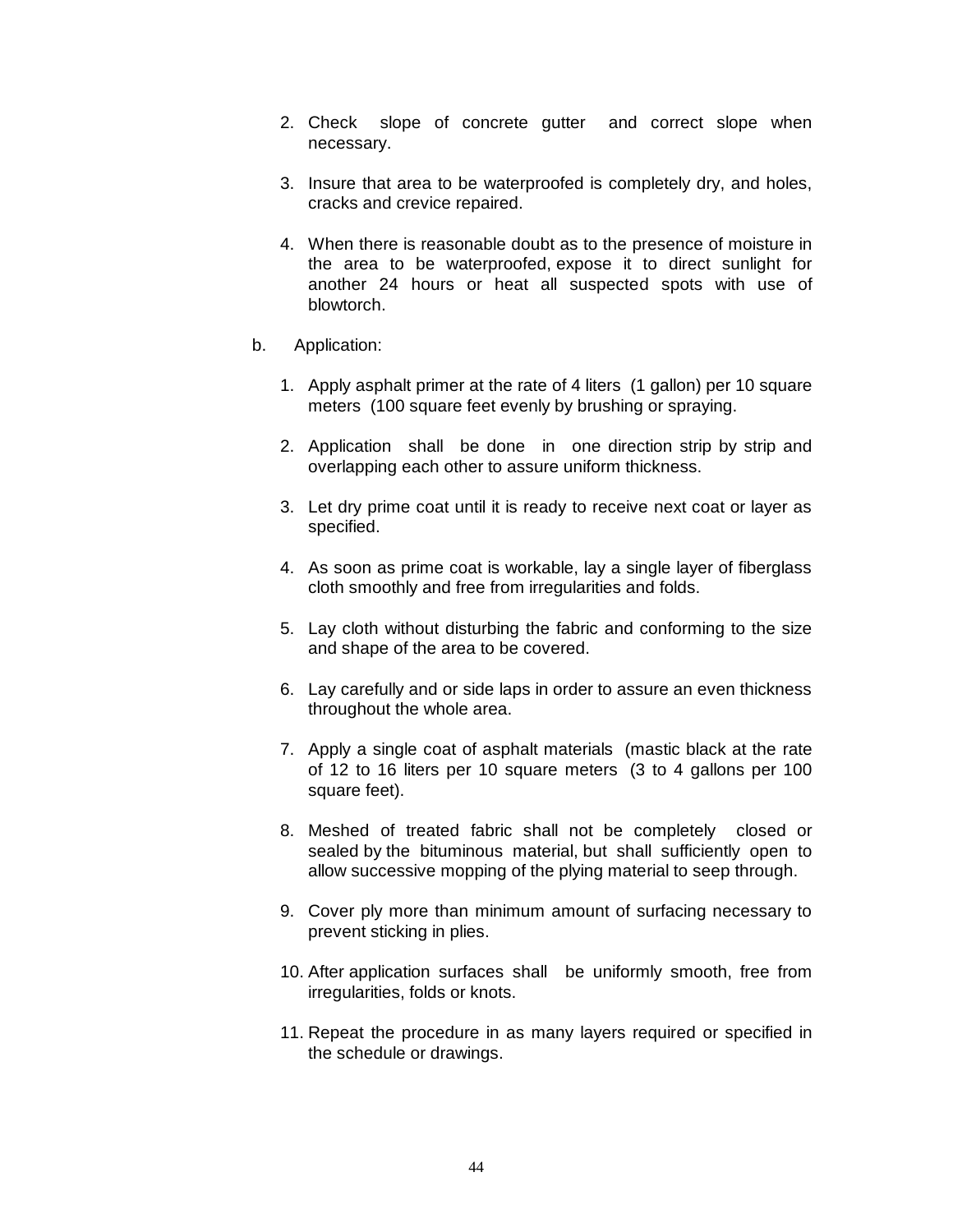- 12. In case of interruption of work or sudden exposure to moisture, remove layer exposed to moisture, and repeat procedure until completion of the process.
- c. Protective Coatings:
	- 1. Sand Mastic one part "Flintkote" and 4 parts washed and screened sand by volume. Lay mixture by trowel at an average of 3 millimeter (1/8 inch) thick over surface.
	- 2. Aluminum Heat Reflecting Finish apply at the rate of 4 liters per 10 square meters (1 gallon per 100 square feet) over thoroughly dried "Sand Mastic" coating.
- d. Metal Cap Flashing :
	- 1. Provide cap flashing of 24 gauge GI sheet in 2.43 meters (8 foot) lengths except where shorter pieces are required. Lay end joints 30 centimeters (12 inches) and solder. Fold exposed bottom edge of flashing 6 millimeter (1/4 inch) of underside for stiffness.
	- 2. Where cap flashing is terminated in raked joints or in prepared masonry or stone reglets, fasten flashing with wedges every 30 centimeter (12 inches) and fill reglet of vertical surfaces continuous with plastic cement and of horizontal surfaces, continuous with molten lead.
	- 3. Where cap flashing is connected to performed lock in throughwall flashing, form upper edge of cap flashing to engage in preformed lock. Mallet lock down tight to provide a spring action against ease flashing.

## 07100.9 HYDROLITHIC WATERPROOFING

a. For Walls Above Grade:

Coatings shall adequately cover holes, voids, pitmarks, honeycomb and form marks.

- b. For Walls Below Grade:
	- 1. Clean concrete surface free of all laitance, dirt, grease, form oil, efflorescence, paint and other foreign materials.
	- 2. Apply a trowel coat as per manufacturer's specifications.
- 07100.10 METALLIC OXIDE

Mix to consistency of thick grout and apply as per manufacturer's specifications.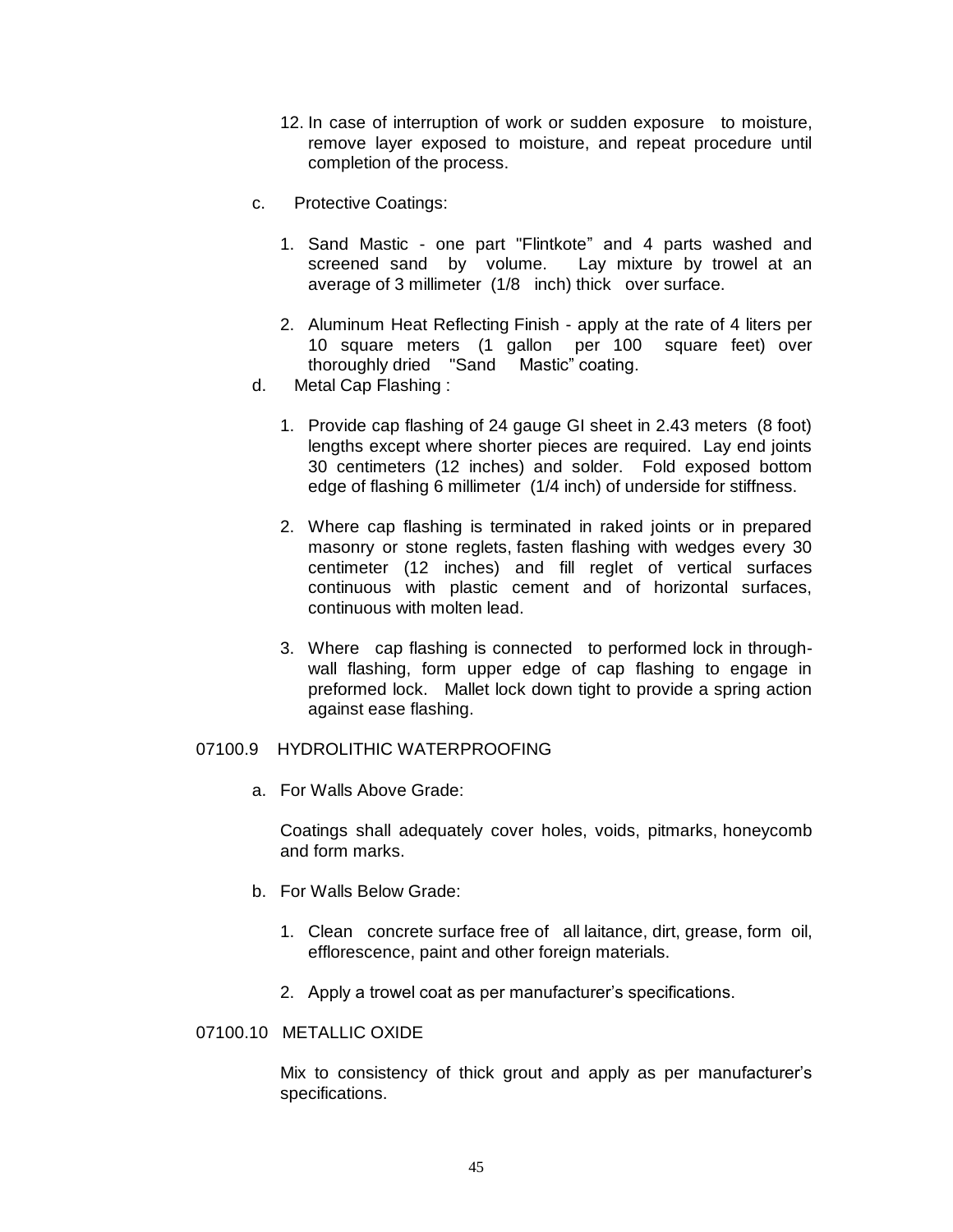### 07100.11 LIQUID WATERPROOFING

- a. Surface Preparation:
	- 1. All floor surfaces to which flooring is to be applied shall be dry, clean, smooth and free from oil or grease and from projections that might puncture the coatings.
	- 2. Final cleaning method shall be treating the concrete surfaces with 10% to 15% solution of muriatic acid to remove laitance and impurities.
	- 3. After acid has stopped foaming or boiling immediately rinse thoroughly with water.
- b. Application:
	- 1. Apply a primer coat of elastomeric coating standard of the manufacturer at the rate of 1.3 liters per 10 square meters (1/3 gallon per 100 square meter) over surfaces.
	- 2. After the primed surfaces has dried, apply 35 dry mills of coating at the rate of 10 square meter per 3.79 liters for three (3) coatings to all surfaces by brush or roller.
	- 3. Allow three (3) hours or longer between coatings if relative humidity is above 70%.
	- 4. When using roller application method, the material shall not be rolled excessively.
	- 5. Right quantity of material and proper application strokes shall be made to produce a uniform firm thickness and to prevent undue sagging.
	- 6. The coat must flow into all cracks, control joints and pores. For clean-up purposes, use water.
- PART 4 SCHEDULE OF WATERPROOFING
- 07100.12 MEMBRANE WATERPROOFING

For canopy concrete roof gutters - 2 layers membrane

## 07100.13 HYDROLYTIC WATERPROOFING

For inside surface of - apply one coat. For porous areas concrete gutter outside apply as many necessary coats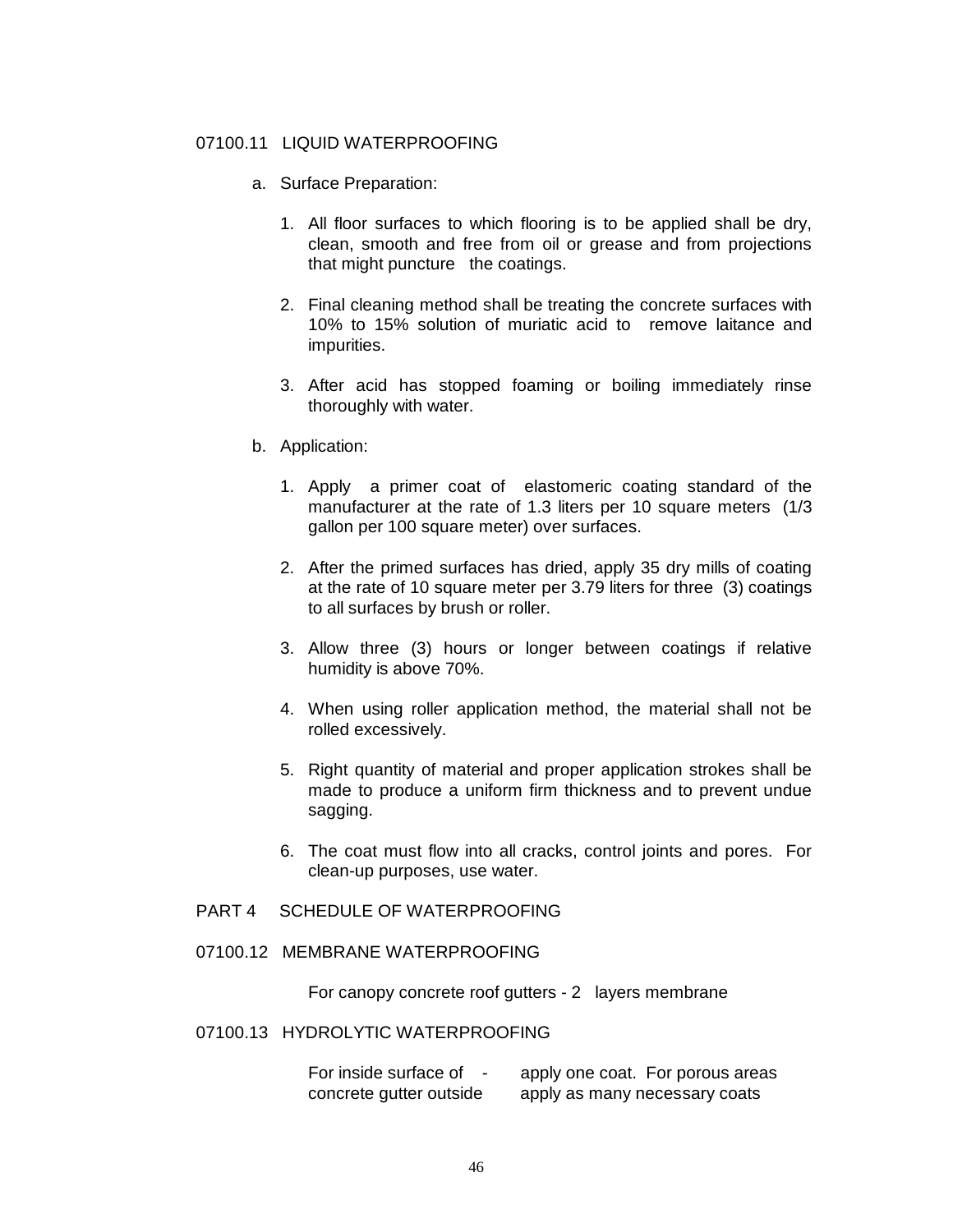building line

## 07100.14 METALLIC OXIDE

For all vertical and horizontal construction joints below grade.

#### 07100.15 LIQUID WATERPROOFING

For canopy of - 20 mils concrete roof gutters

## **SECTION 07610 SHEET METAL ROOFING**

- PART 1 GENERAL
- 07610.1 SCOPE
	- a. Furnish materials and equipment and perform labor required to complete:
		- 1. sheet metal roofing
		- 2. metal roof flashing and trim
	- b. See drawings and details for sizes and location of work required.
- 07610.2 SAMPLES

Submit samples of sheet metal flashing and trim, grilled and louvers.

07610.3 GUARANTEE

**THE CONTRACTOR SHALL ISSUE A WRITTEN GUARANTEE TO THE OWNER TO MAINTAIN ENTIRE ROOF FLASHING AND COUNTER FLASHINGS IN A WATERTIGHT CONDITION FOR A PERIOD OF FIVE (5) YEARS.**

- PART 2 PRODUCTS
- 07610.4 MATERIALS
	- a. Corrugated Sheets Gauge 26 galvanized iron zinc coated by hot dip process.
	- b. Plain Sheets Gauge 26 galvanized iron sheet zinc coated by hot dip process.
	- c. Solder Standard solder for galvanized iron sheets.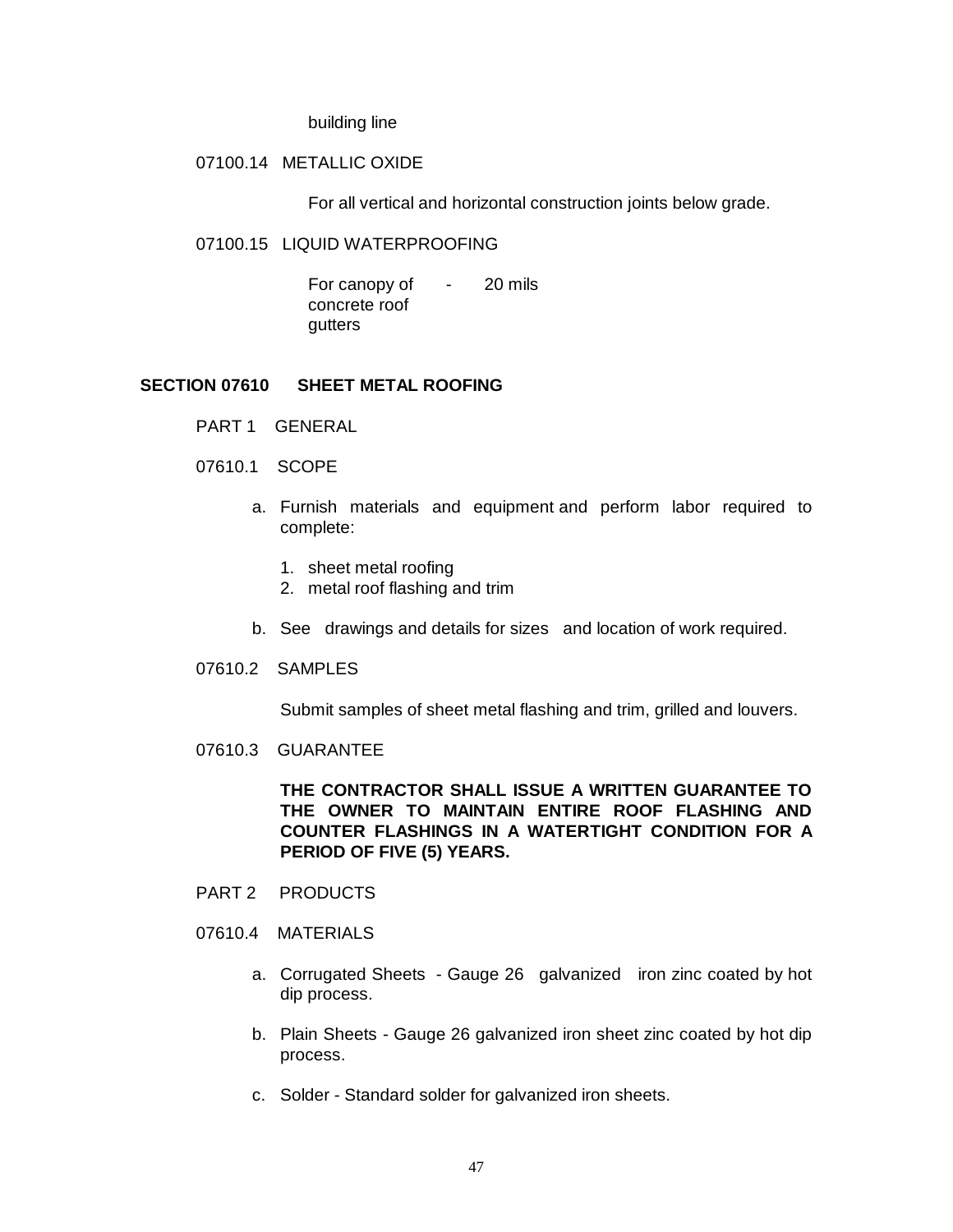## PART 3 EXECUTION

# 07610.5 INSTALLATION OF SHEET METAL ROOFING

- a. Space purlins to fit sizes of the sheets so that center line of purlins will come of line 15 centimeters (6 inches) from bottom line of end laps.
- b. Space intermediate purlins equidistant from purlins at end laps.
- c. Minimum end lap shall be 25 centimeters (10 inches). Minimum side lay shall be 2-1/2 corrugations.
- d. Lay sheets in a manner such that vertical joints are broken. Lay top sheets with side corrugation down. Nail upper end of each sheet securely to purlins with 8-d G.I. pail in the valley of every second corrugation. The upper end of each sheet shall be covered by other sheets or by ridge and hip rolls.
- e. Secure lower end of first sheet laid at gutter line by straps to the purlins after gutter hangers are in place. Use No. 24 gauge strap one inch wide with corners clipped of at riveting ends. Bend strap around purlins and rivet to the sheets.
- f. Place first row of straps at gutter line. Then rivet the lower end of every sheet to the sheet beneath at the top of every fourth corrugation. Such rivets to alternate with rivets engaging top line of straps.
- g. Rivet side laps with two lines of rivets staggered and spaced not to exceed 23 centimeters (9 inches) on centers.
- h. Rivets must be anchored on top of corrugations.
- 07610.6 RIDGE ROLLS, HIP ROLLS AND VALLEY
	- a. Use Gauge 24 ridge roll. Minimum lay of ridge roll shall be 30 centimeters (12 inches) over roofing sheets. Rivet ridge to roofing sheets at top of every fourth corrugation in addition to rivets engaging top line of straps
	- b. Use Gauge 24 hip roll. Minimum lay of hip roll shall be 30 centimeters (12 inches) over roofing sheets. Rivet hip roll at every second corrugation.
	- c. Use Gauge 24 valley. Project 45 centimeters (18 inches) away and under roofing sheet edge each way and secure to framework with G.I nails spaced not to exceed 30 centimeters (12 inches) on center.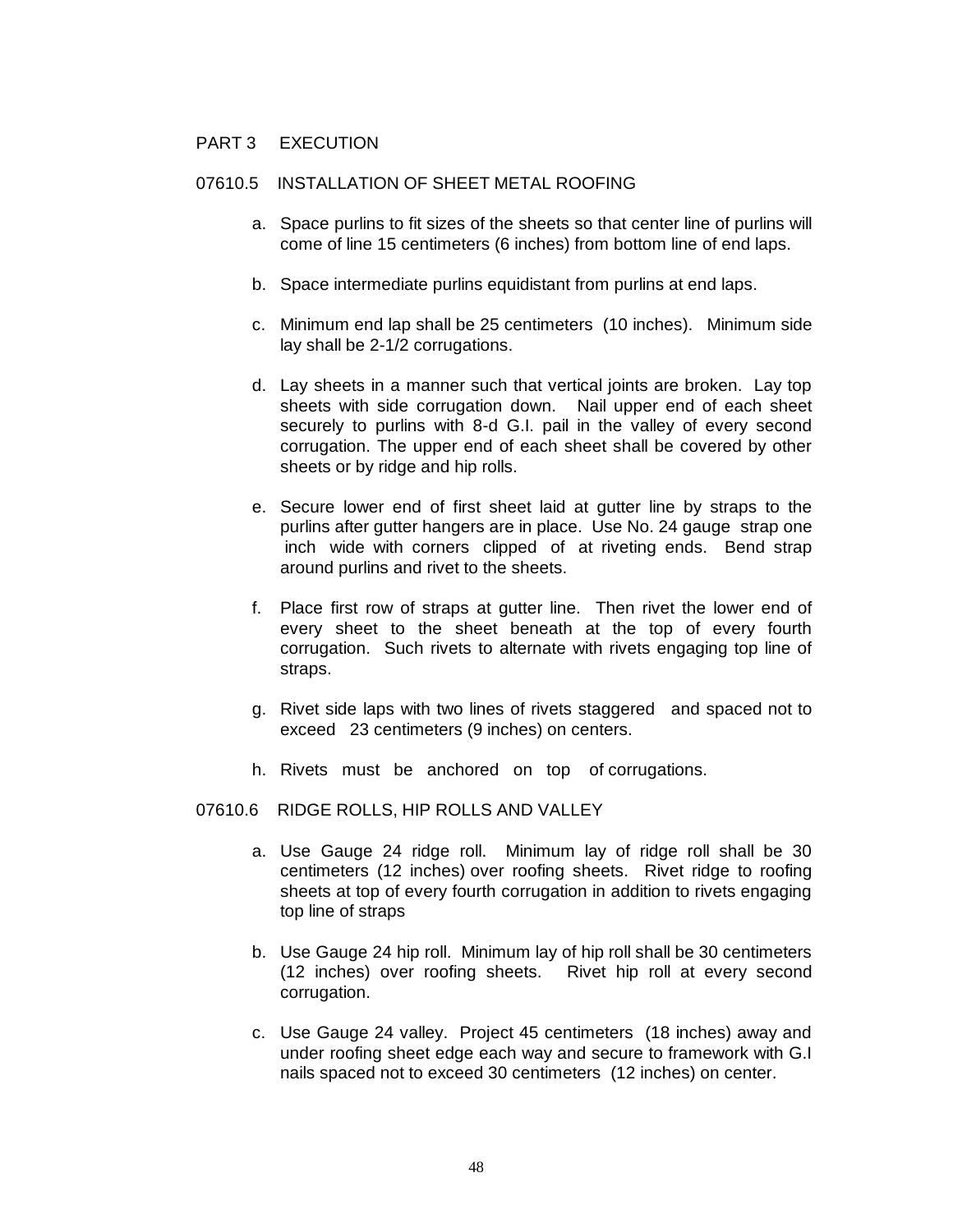## 07610.7 FLASHING AND COUNTER FLASHING

- a. Use Gauge 24 plain G.I. sheet for flashings at intersection of roof and parapet walls. Raise one wing of flashing not less 20 centimeters (8 inches) high terminated at horizontal reglet.
- b. Where corrugation run parallel to the walls, corrugate one wing of the flashing sheet to match corrugation of G.I. sheets which other wing shall go up against the walls and counterflashed.

# *DIVISION 8 - DOORS AND WINDOWS*

## **SECTION 08100 METAL DOORS AND FRAMES**

- PART 1 GENERAL
- 08100.1 SCOPE
	- a. Furnish materials and equipment and perform labor required to complete aluminum doors and frames
	- b. See drawings and details for sizes, location, extend and other requirements.
- 08100.2 SHOP DRAWINGS

Submit shop drawings of fabricated items showing sizes of all members and method of joining and anchoring.

08100.3 SAMPLES

Submit sample corner sections of metal doors and metal buck or jambs.

- 08100.4 PROTECTION
	- a. Before shipment from factory, cover aluminum work with heavy building paper or other adequate covering to protect finish surface from mortar, plaster, finger prints, scratches or stains.
	- b. Aluminum surfaces in contact with concrete, plaster, steel or other dissimilar metal parts shall be given a coat of suitable alkali-resistant bituminous paint.
	- c. Aluminum shall have a hard, smooth satin finish and shall receive a coating of methacrylite lacquer as an additional protection.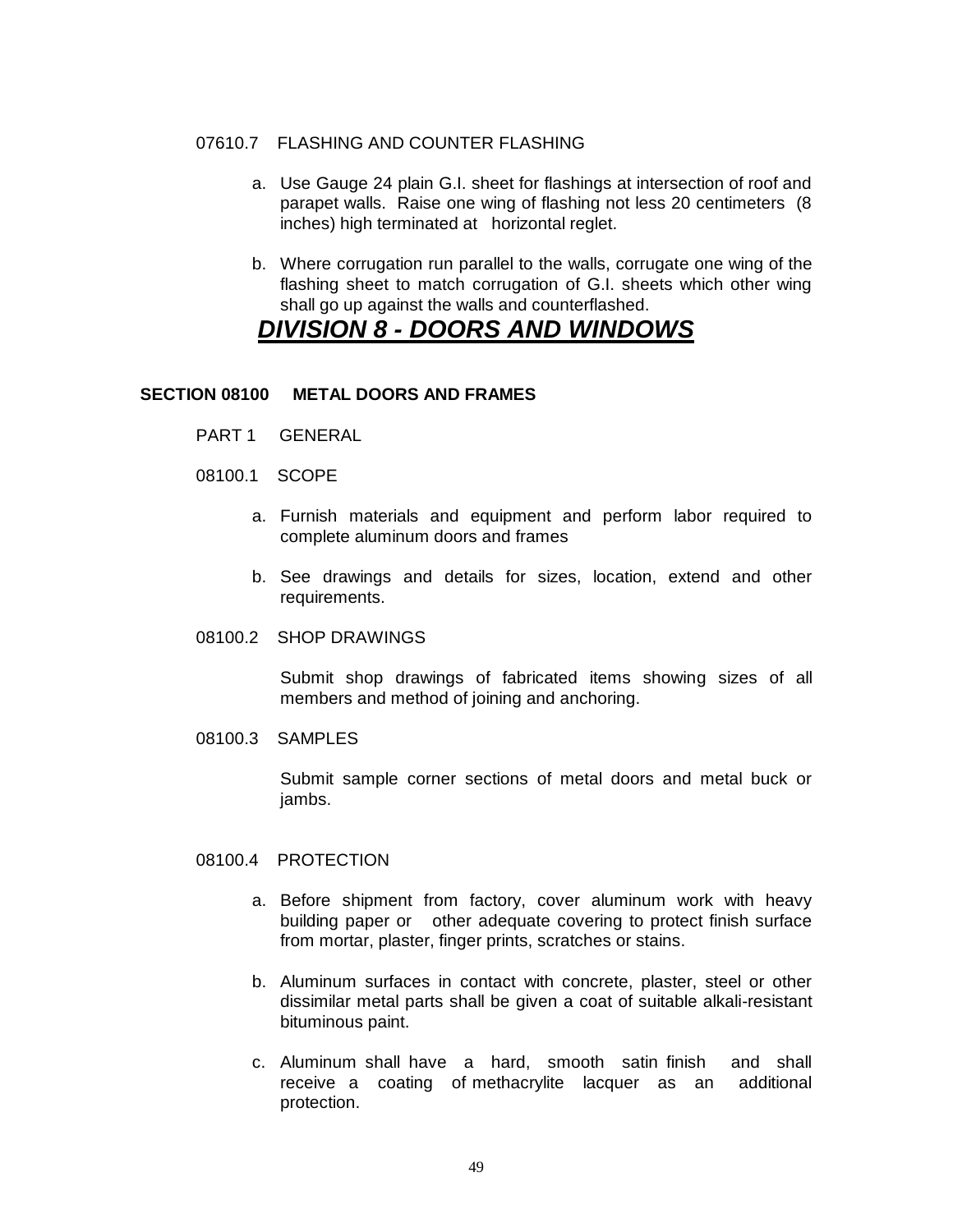d. Shop paint with two coats of air dried zinc chromate rust inhibitive primed all metal items except aluminum brass or stainless steel.

## PART 2 PRODUCTS

## 08100.5 MATERIALS

## Aluminum:

- 1. Extruded sections alloy 6063-T5
- 2. Fastening device cadmium plated
- 3. Anchor bolts pressed or rolled and galvanized
- 4. Shimming material chemically treated wood

## 08100.6 FABRICATION

Aluminum Works:

- 1. Wall Panel Assembly Accurately mate vertical and horizontal pieces flush at intersections. Assembled dimensions shall conform to the drawings.
- 2. Door Assembly Door stiles and top rails for swing doors shall be from solid extrusions. Fit members of hairline joints.
- PART 3 EXECUTION
- 08100.7 INSTALLATION
	- a. All frames shall be erected plumb, square, and true to line and level, with secure fastening to structures and anchors. Formed steel stiffeners and reinforcement shall be installed within frames at all points where tap screw fastenings are used in connection with embedded strap anchorage.
	- b. Doors shall be installed by authorized representative of the manufacturer, but not before all plastering is completed.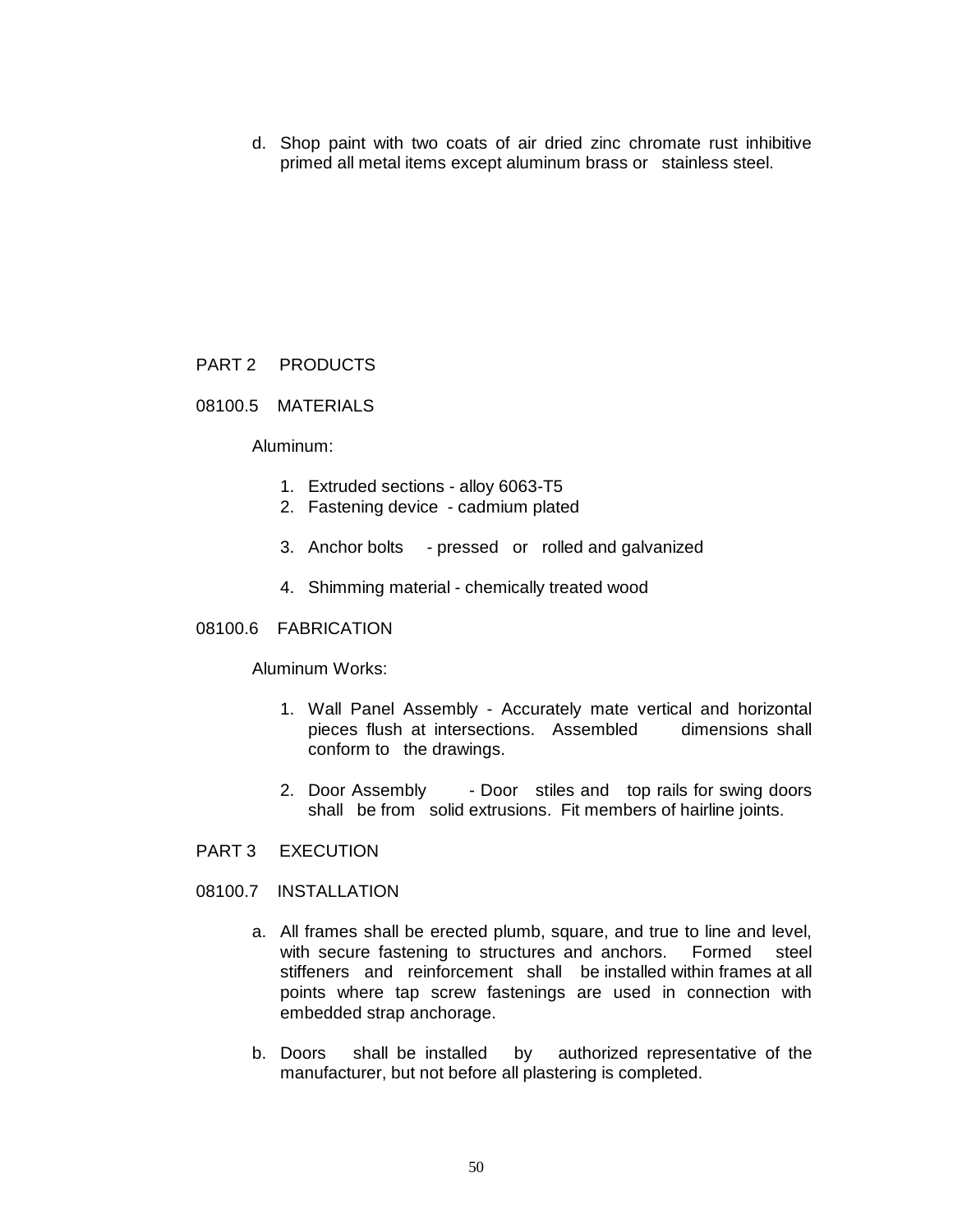c. All glazing beads and bars shall be tap screw set and let loose. All items of hardware shall be adjusted for proper functioning.

## 08100.8 HARDWARE

All metal doors and frames shall be mortised, reinforced, drilled and tapped for mortise hardware in accordance with templates or hardware finished under "Finish Hardware".

## 08100.9 INSPECTION

Carefully examine and clear all aluminum surfaces and test all framing and hardware. Make all repairs and adjustment to the work, leaving it in a satisfactory condition.

08100.10 SCHEDULE

Refer to Schedule of Doors.

## **SECTION 08210 WOOD DOORS**

- PART 1 GENERAL
- 08210.1 SCOPE
	- a. Furnish materials and equipment and perform labor required to complete flush doors and other wood doors
	- b. See drawings and details for sizes, location, extent and other requirements.
- 08210.2 SAMPLES

Submit sample corner sections of wood doors and jambs.

08210.3 PROTECTION

Adequately protect doors from scratches, and other stains with heavy building paper.

- PART 2 PRODUCTS
- 08210.4 MATERIALS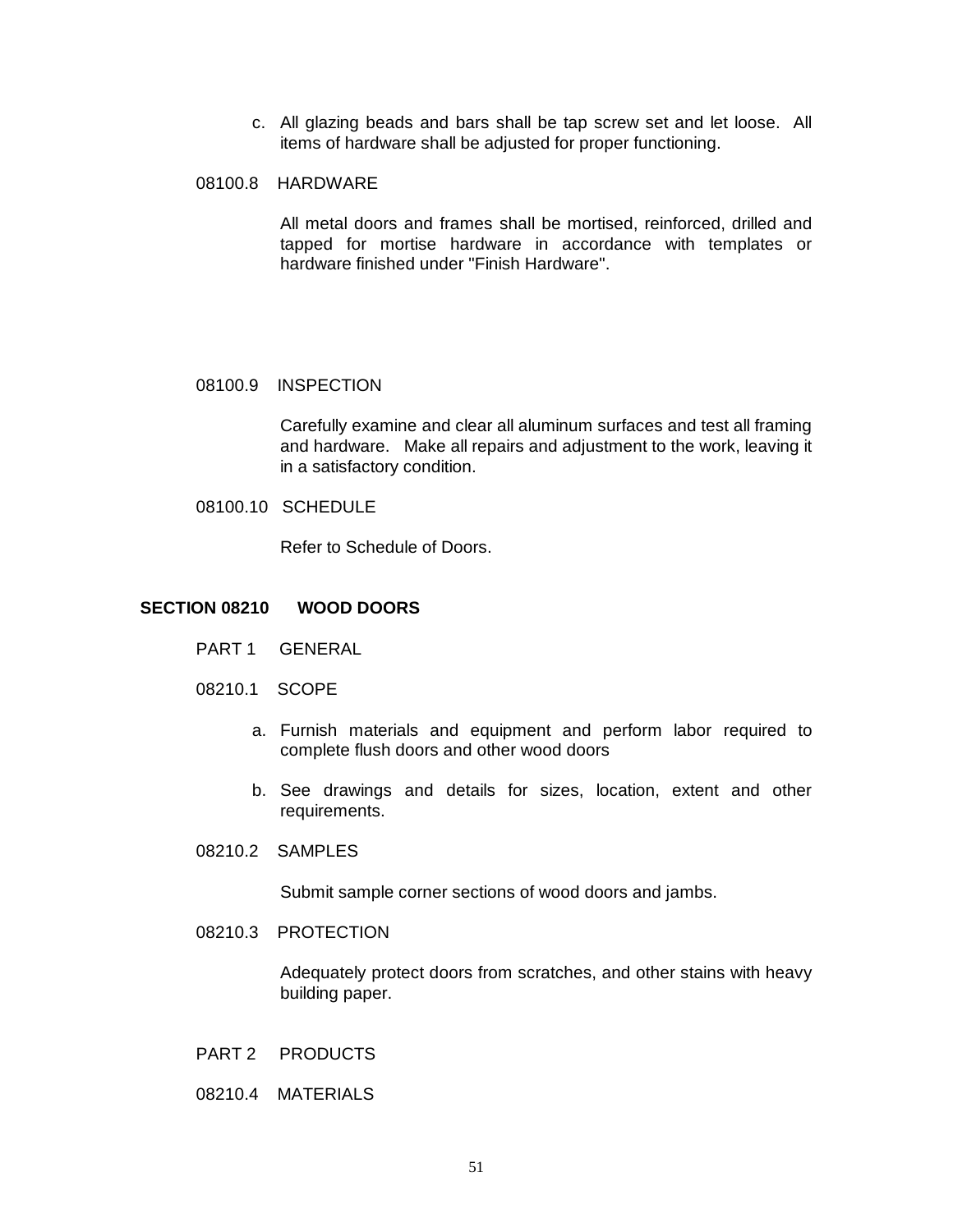- a. Plywood: First quality plywood grain and color suitable for painted finish.
- b. Framing: Kiln-dried tanguile treated lumber for interior framing.

## 08210.5 FABRICATION

- a. Assemble joints in doors with water-resistant glue keep doors under pressure until glue has thoroughly set.
- b. Sand smooth finished door. Door must have tiger joints and clear-cut mouldings.
- c. Faces shall be free from defects or machine marks that will show through the finish.
- d. Wood flush doors hollow core:
	- 1. Size, design and thickness shall be as indicated on the drawings.
	- 2. Doors shall have cross banding, and faces of two or more plies with a combined minimum thickness of 2.5 millimeters (1/10) inch) after sanding. Face veneer shall be first class quality selected plywood either rotary-cut or sliced-cut.

Provide lock blocks of size required for hardware use. Rails and side edge bands shall be of hardwood same as face veneer.

3. Doors shall be rimmed square and factory pre-fit to standard sizes.

## PART 3 EXECUTION

- 08210.6 INSTALLATION
	- a. Each door shall be accurately cut, trimmed and fitted to its frame and hardware.
	- b. Give allowance for painter's finish and possible swelling or shrinkage.
	- c. Clearance at lock and hanging stiles and at top shall not exceed 3 millimeters (1.8 inch). At bottom, not bigger than 6 millimeters (1/4 inch).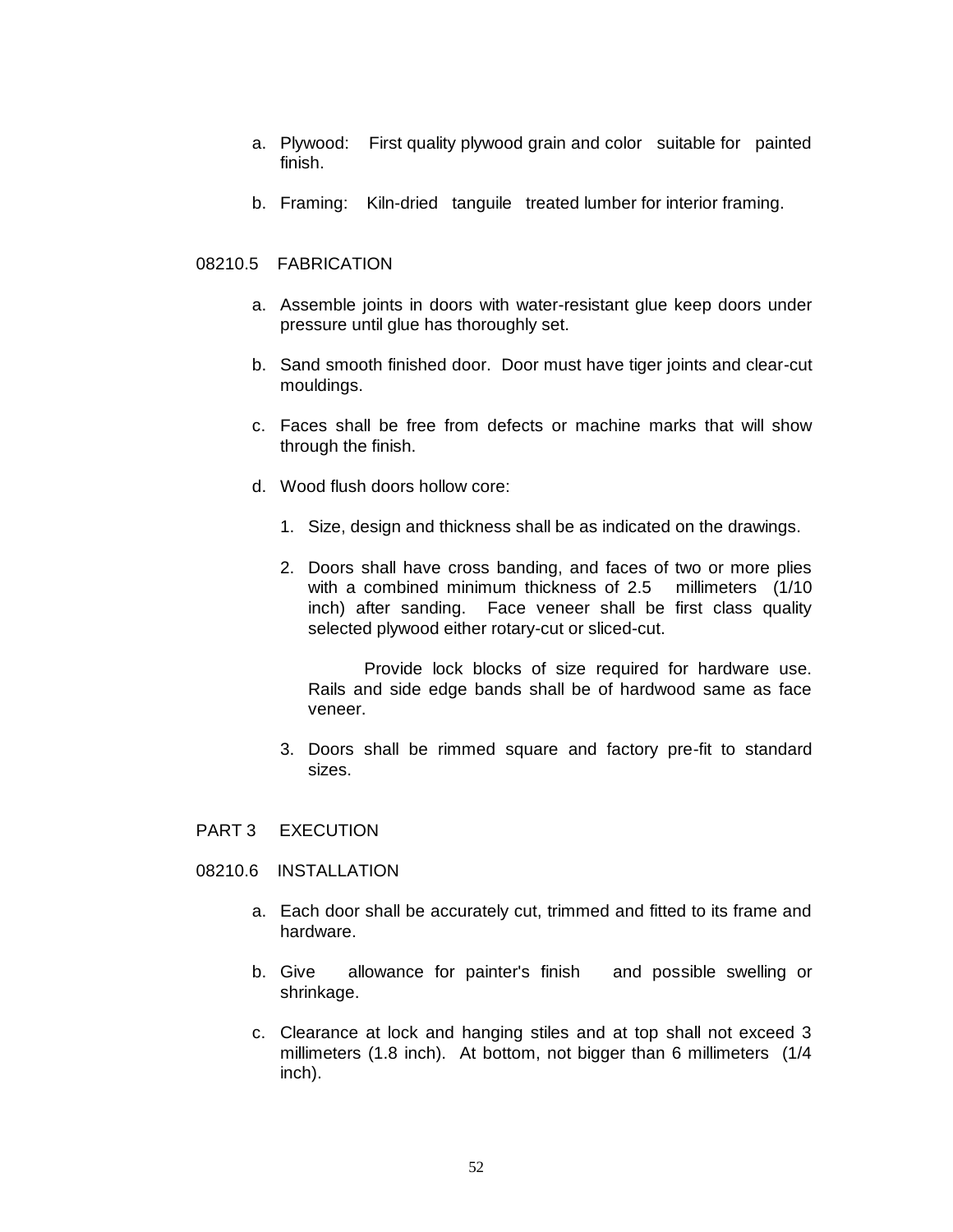- d. All corners shall be rounded to 1.5 millimeters (1/16 inch radius). Lock and rail edges shall be slightly leveled.
- e. The screws for hardware shall not be driven, but merely started by driving and then screwed home.
- f. All doors shall operate freely and with all hardware properly adjusted and functioning.
- 08210.7 SCHEDULE

Refer to Schedule of Drawings.

## **SECTION 08500 METAL WINDOWS**

- PART 1 GENERAL
- 08500.1 SCOPE
	- a. Furnish materials and equipment and perform labor required to complete all metal windows shown on the drawings.
	- b. See drawings and schedules for size, type and details of metal windows required.
- 08500.2 SHOP DRAWINGS AND SAMPLES
	- a. Submit shop drawings.
	- b. Submit sample corner sections, hinges, handles and other accessories.
- 08500.3 PROTECTION

After fabrication and before delivery to job site shop paint steel windows with two coats of air-dried zinc chromate rust inhibitive primer.

- PART 2 PRODUCTS
- 08500.4 MATERIALS
	- a. Sections of steel windows shall be solid hot-rolled shaped made from new billed steel and be straight and smooth on exposed surfaces.
	- b. For light casement: Frame and ventilator members shall be setshaped and have a combined weight of not less than 2.95 kilogram per linear meter (2 pounds per linear foot).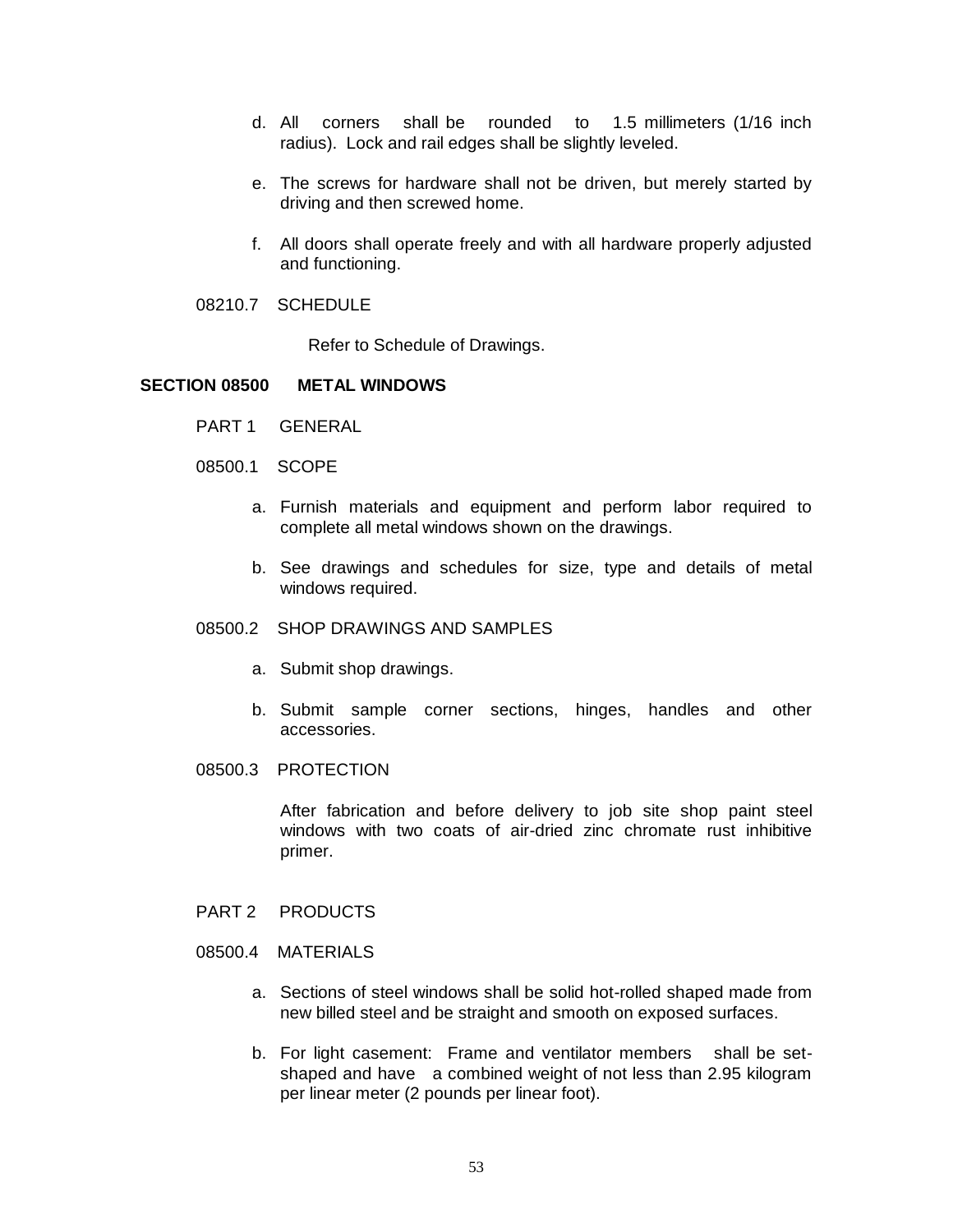Frame, meeting rail and ventilator for members shall not be less than 25 millimeters (1 inch) in depth front to back and not less than 3 millimeters in thickness.

c. For intermediate casements: Frame sections shall have two equal length outstanding legs not less than 10 millimeters (3/8 inch) high or be of modified channel shape with unequal than 12 millimeters (1/2 inch) against the masonry, concrete or metal work of openings.

Frame, meeting rails and ventilator members shall not be less than 32 millimeters (1-1/4 inch) depth front to back and not less than 3 millimeters (1/8 inch) in thickness. Combined weight of outside frame and ventilator sections shall be 4.1 kilogram per linear meter (2.75 pounds per linear feet).

d. For heavy casements: Frame sections shall have two equal length outstanding legs not less than 10 millimeters (3/8 inch) high or be a modified channel shape with unequal length legs to provide a continuous flat bearing of not less than 12 millimeters (1/2 inch) against the masonry, concrete or metal work of opening.

Outside frame, meeting rail and ventilator members shall not be less than 38 millimeters (1-1/2 inch) deep front to back and not less 3 millimeters (1/8 inch) thick.

Combined weight of frames and ventilator shall be 5.6 kilogram per linear meter (3.80 pounds per linear foot).

#### 08500.5 FABRICATION

- a. Fabrication corners, joints and intersection of members by mitering or coping and welding. Make all welds solid. Remove excess metal exposed and contact surfaces and dress smooth.
- b. Ventilator for all windows shall form continuous two point flat weathering contact with frames. For intermediate and heavy casements, metal to metal contact between ventilator and frame shall be such that when ventilator is locked, it will not be possible to insert without forcing a metal fooler gauge 25 millimeters (1 inch) wide 0.8 millimeter (1/32 inch) thick at any point in the perimeter.
- c. Provide continuous drip mould on transom bars immediately above ventilators and at heads where ventilators are at full height of opening.

For continuous combinations of fixed and ventilator sections, extend drip across entire window head.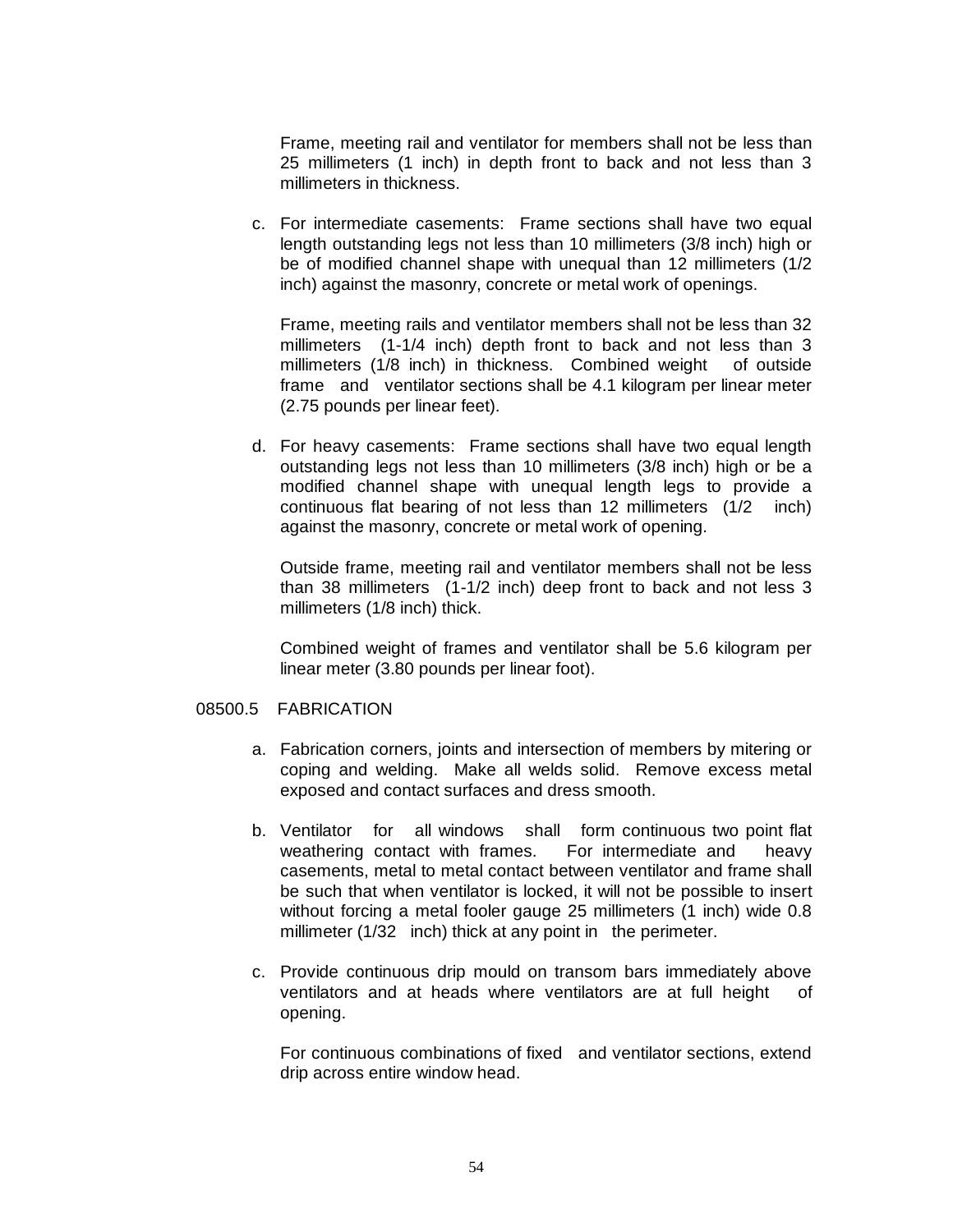Drips may be integral with frames or applied.

Applied drips shall not be less than gauge 16 cold rolled steel for light and intermediate type and gauge 14 for heavy type.

## 08500.6 HARDWARE

- a. Hinges Friction type extension steel hinges with bronze pins.
- b. Handles Solid bronze can type locking handle.

## PART 3 EXECUTION

- 08500.7 INSTALLATION
	- a. Set and anchor windows as shown on details and approved shop drawings.
	- b. Set windows plumb and square and brace where necessary to prevent distortion.
	- c. Window set in prepared openings shall be wedged clean of masonry 4.8 millimeters (3/16 inch) to 6 millimeters (1/4 inch(c) to allow for caulking.

#### 08500.8 ADJUSTMENTS

- a. Adjust windows and attach hardware before glazing.
- b. Leave windows in water-tight conditions with movable ventilators and hardware operating free and easy.
- c. Adjust friction hinges to proper tension.

## **SECTION 08800 GLASS**

- PART 1 GENERAL
- 08800.1 SCOPE
	- a. Furnish glass free from imperfections and watermarks and other materials and equipment and perform labor required to complete all glass and glazing work.
	- b. See drawings for size, location and details.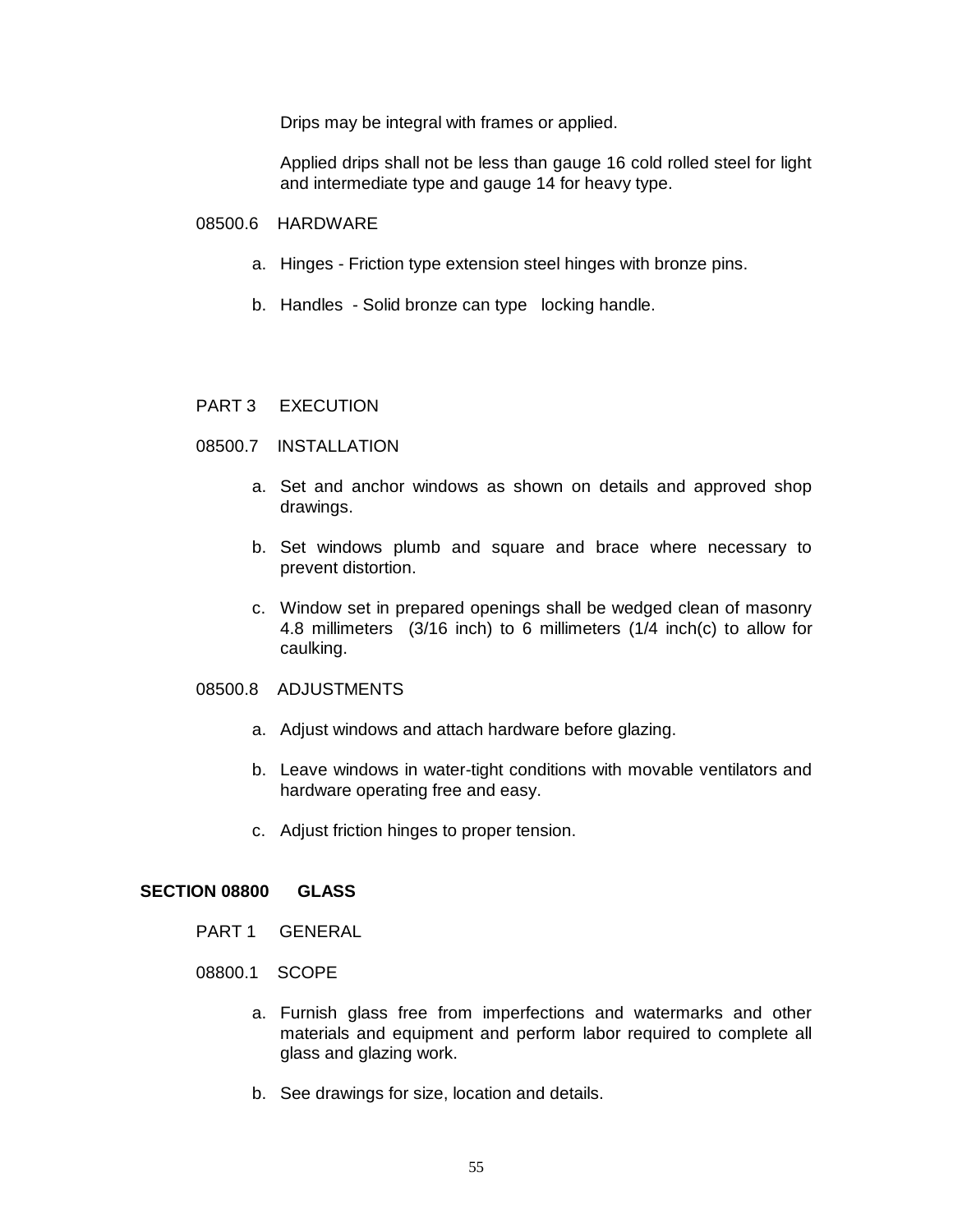#### 08800.2 SAMPLES

Submit samples of glass panel.

#### 08800.3 PROTECTION

Protect materials from loss, injury, staining, and breakage. Lost and damaged materials shall be replaced by the Contractor at his own expense.

#### PART 2 PRODUCTS

#### 08800.4 MATERIALS

- a. Plate Glass mechanically round and polished after rolling resulting in parallel, distortion free surfaces. Use where good vision is required.
- b. Float Glass manufactured by "floating continuous ribbon of molten glass unto a bath of molten tin where it is reheated to obtain a flat, fire-polished finish. It is then allowed to cool to a degree permitting it to be drawn on rollers in a long oven and then annealed.

Commonly used in windows, sliding doors, and window walls.

Grade AA - intended for use where superior quality is required.

Grade A - intended for selected glazing.

Grade B - intended for general glazing.

Greenhouse quality - intended for Greenhouse glazing or similar application where quality is unimportant.

## 08800.5 GLAZING

Glazing materials for glass installation may be:

a. Bull compounds such as:

Mastics - elastic compounds and non-skinning compound.

Puttied - wood sash putty, metal sash putty.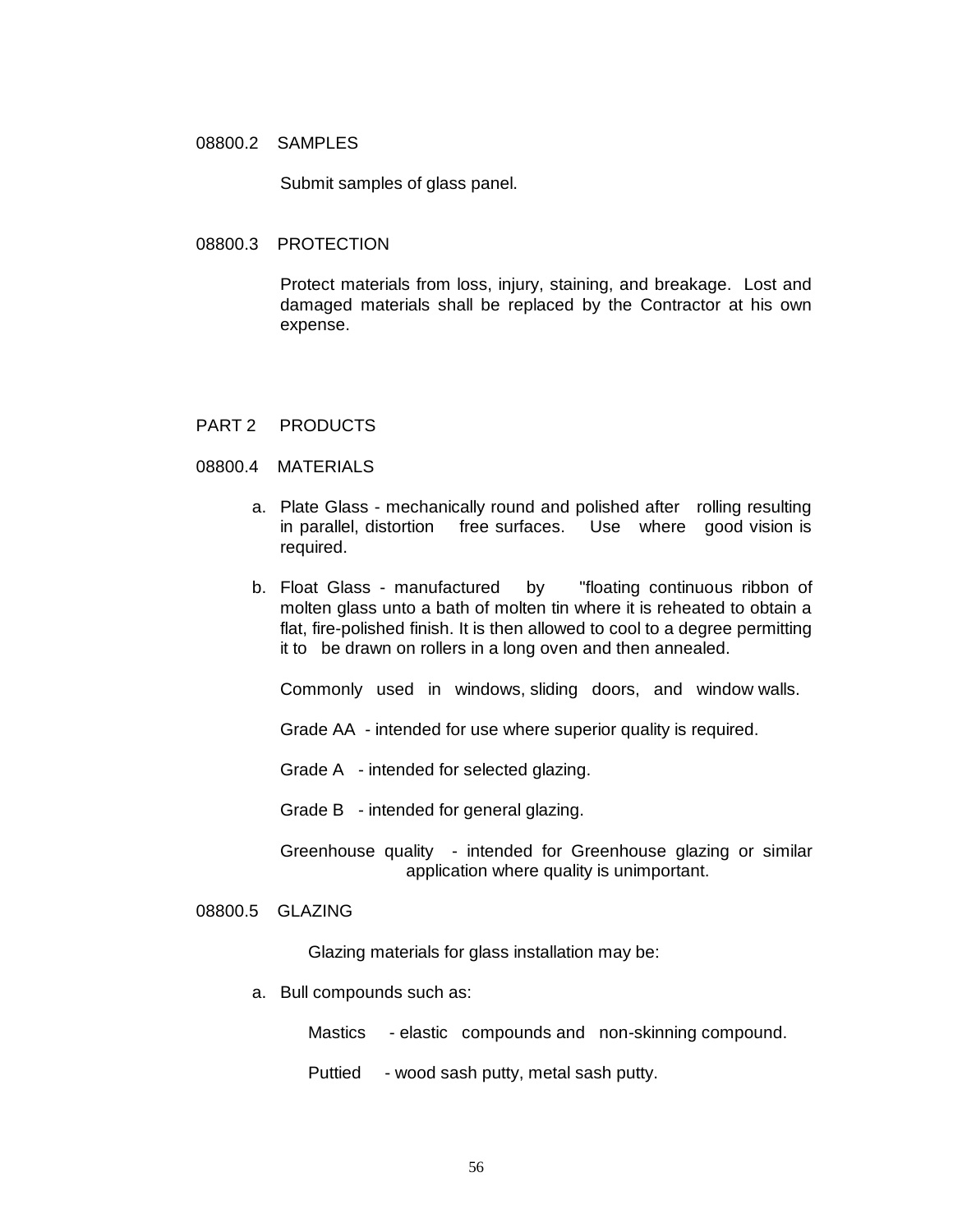Sealant - one component, two components.

b. Performed sealant such as:

Synthetic polymer - bass sealant - resilient or non-resilient type.

Performed gaskets - compression type, structural type.

## PART 3 EXECUTION

## 08800.6 GLAZING

- a. Prevent glass from all contact with metal or any hard or sharp materials by use of resilient shims placed at quarter points.
- b. Use resilient sealant.
- c. Use stops in sizes permitting a "good grip" of the glass.
- d. Install glass only in openings that are rigid, plumb and square.
- e. Allow sufficient clearance at edges of glass to compensate for its expansion or for some settlement of the building. Clearance should be 6 millimeters (1/4 inch) from edge to frame and 3 millimeters (1/8 inch) for face.
- f. Markings, banners, posters, and other decay shall not be applied directly to glass surface as these could cause thermal stress.
- g. Removal of putty or glazing compound smears from glass shall be performed by the glazing contractor during the materials normal work life. Failure to do so may result in damage to the glass.

## 08800.7 HEAT ABSORBING GLASS

- a. Special attention must be given to the installation of all types of heat absorbing glass, because of its ability to absorb heat. Partial shading, painted signs, large interior labels, tight draperies or blinds, heavy masonry structure, and heating-cooling outlets directing aid against the glass may increase edge tension stresses.
- b. The ability of heat absorbing glass to resist solar energy breakage is primarily related to its edge strength. Therefore: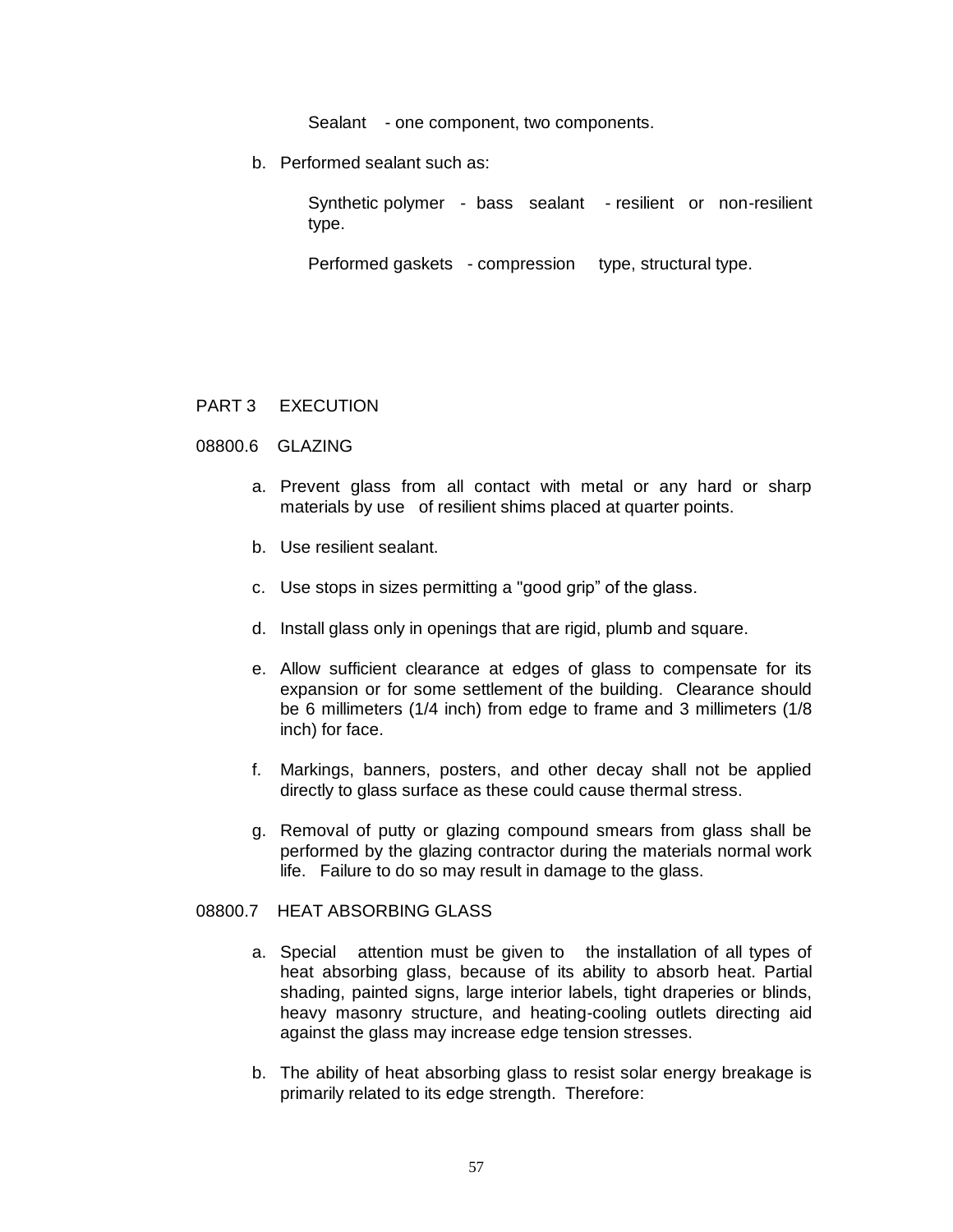- 1. Clean out all edges.
- 2. Do not install glass with flared edges at bottom.
- 3. Do not seal edges.
- 4. Do not nib edges nor scarf corners.
- 5. Do not bump nor brush edges against metal or other hard objects.
- 6. Do not use pocket flush glazing.
- 7. Radius cutting should be reviewed by manufacturer.

# *DIVISION 9 FINISHES*

#### **SECTION 09310 TILE WORK**

- PART 1 GENERAL
- 09310.1 SCOPE

Furnish materials and equipment and perform labor required to complete ceramic glazed and vitrified ceramic tile work.

See drawings and details for location and extent of work required.

09310.2 SAMPLES

Submit sample of floor and wall tiles including all required beads and moldings.

09310.3 DELIVERY OF MATERIALS

Deliver all materials in original cartons and container with labels intact and seals unbroken.

## 09310.4 PROTECTION OF FINISHED WORK

- a. Cover floor with heavy building paper before foot traffic is permitted over finished tile floors.
- b. Lay board walkways on floors to be used as passageways.
- PART 2 PRODUCTS
- 09310.5 CERAMIC TILES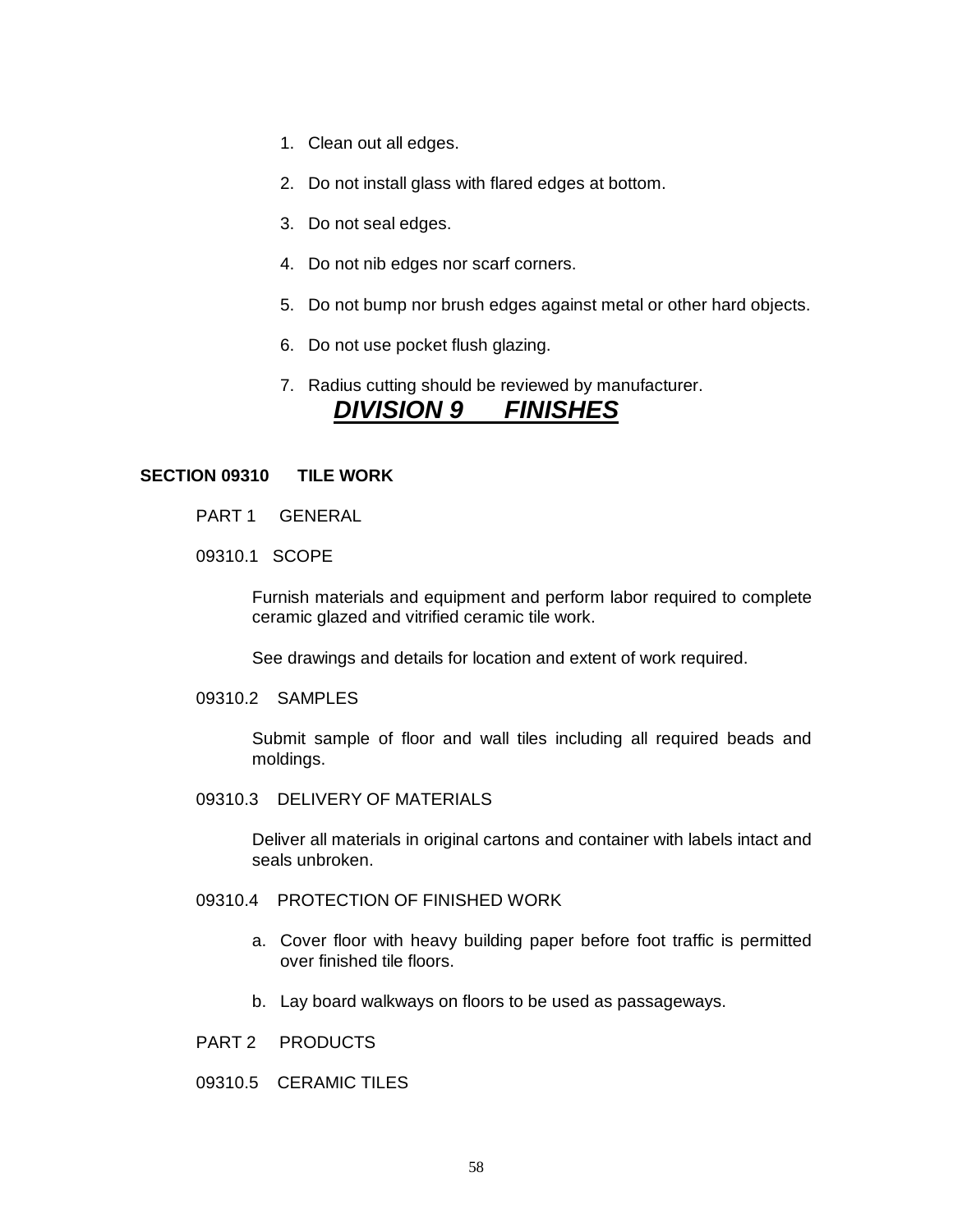- a. Ceramic Glazed Wall Tiles standard grade bright or matte glaze. Square edge or cushion edge with integral spacer approximately 8 millimeter (5/16 inch.) thick.
- b. Vitrified Ceramic Floor Tile standard grade vitrified unglazed natural clay type dust-pressed or extrudes approximately 6 millimeter (1/4 inch) thick.
- c. Trim compatible with type, color, thickness, face size and finish as specified wall tiles.
- d. Accessories soap holders and paper holders shall be recessed type to follow color of specified wall files.

## 09310.6 GROUT MATERIALS

Portland Cement Grout:

- 1. Scratch Coat: 1 part portland cement to 5 part damp sand to 1/5 part hydrate lime.
- 2. Mortar Bed: 1 part Portland cement to 5 parts dam sand to 1/2 part hydrate lime.
- 3. Bond Coat: Neat Portland cement paste.
- PART 3 EXECUTION
- 09310.7 APPLICATION OF SCRATCH COAT
	- a. Thoroughly dampen, but do not saturate surface on masonry or concrete walls before applying the scratch coat. Surface area shall appear slightly damp. Allow no free water on the surface.
	- b. On masonry, first apply a thin coat with great pressure, then bring it out sufficiently to compensate for the major irregularities of the masonry surfaces to thickness of not less than 6 millimeter (1/4 inch.) at any point.
	- c. On surfaces not sufficiently rough to provide good mechanical key, dash on the first coat with a whist broom or fiber brush using a strong whipping motion. Do not trowel or otherwise disturb mortar applied by dashing unto it has hardened.
	- d. Evenly rake scratch coats, but not dash coats, to provide good mechanical key for the subsequent coat before the mortar has fully hardened.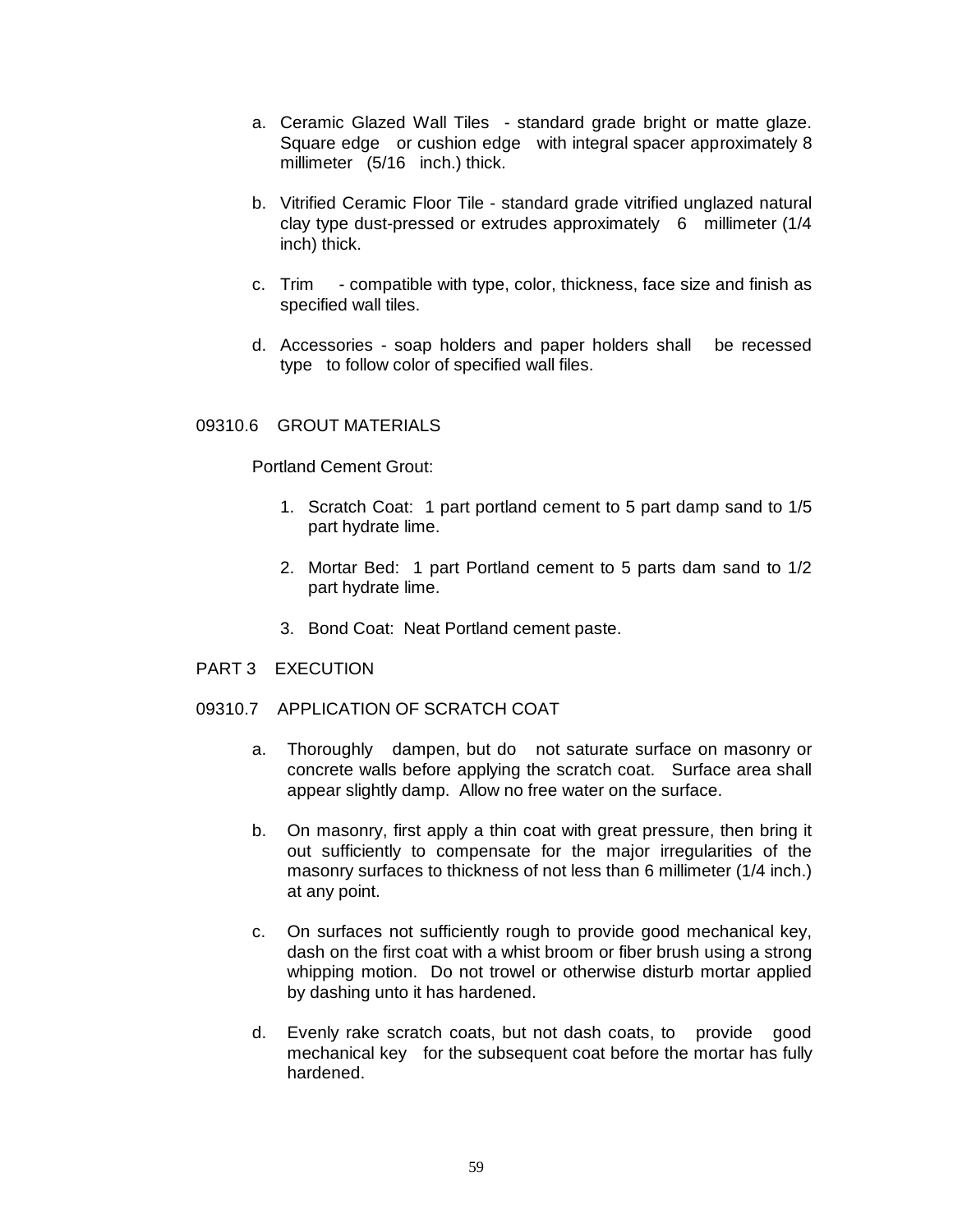## 09310.8 FLOOR TILE INSTALLATION ON MORTAR BED

- a. Before spreading the setting bed, establish line on borders and canter the fieldwork in both directions to permit the pattern to be laid with a minimum on cut tiles.
- b. Clean concrete sub-floor then moisten but not soak. Afterwards sprinkle dry cement over the surface and spread the mortar on the setting bed.
- c. Mix mortar 1 part Portland cement to 3 part sand. Tamp to assure good bond over the entire area and screw to provide a smooth and level bed at proper height and slope.
- d. Pitch floor to drain as required.
- e. After setting bed has set sufficiently to be worked over, sprinkle dry cement over surface and lay tile.
- f. Keep tile joints parallel and straight over the entire area by using straight edges.
- g. Tamp the tile solidly unto the bed, using wood block on size to ensure solid bedding free from depressions.
- h. Lay tiles from centerlines outward and make adjustment at walls.

## 09310.9 WALLTILE INSTALLATION ON MORTAR BED

- a. Before application of mortar bed, dampen the surface on scratch coat evenly to obtain uniform suction.
- b. Use temporary or spot ground to control the thickness on the mortar bed. Fill out the mortar bed even with the grounds and rob it to a true plane.
- c. Apply the mortar bed over an area no greater than can be covered with tiles while the coat is still plastic.
- d. Allow no single application of mortar to be 19 millimeter (3/4 inch.) thick.
- e. Completely immerse glazed wall tile in clean water and soak it at least 1/2 hour. After removal, stack tile on edge long enough to drain off excess water. Resoak and drain individual tiles that dry along edges.
- i. Allow no free moisture to remain on the back of the tile during setting.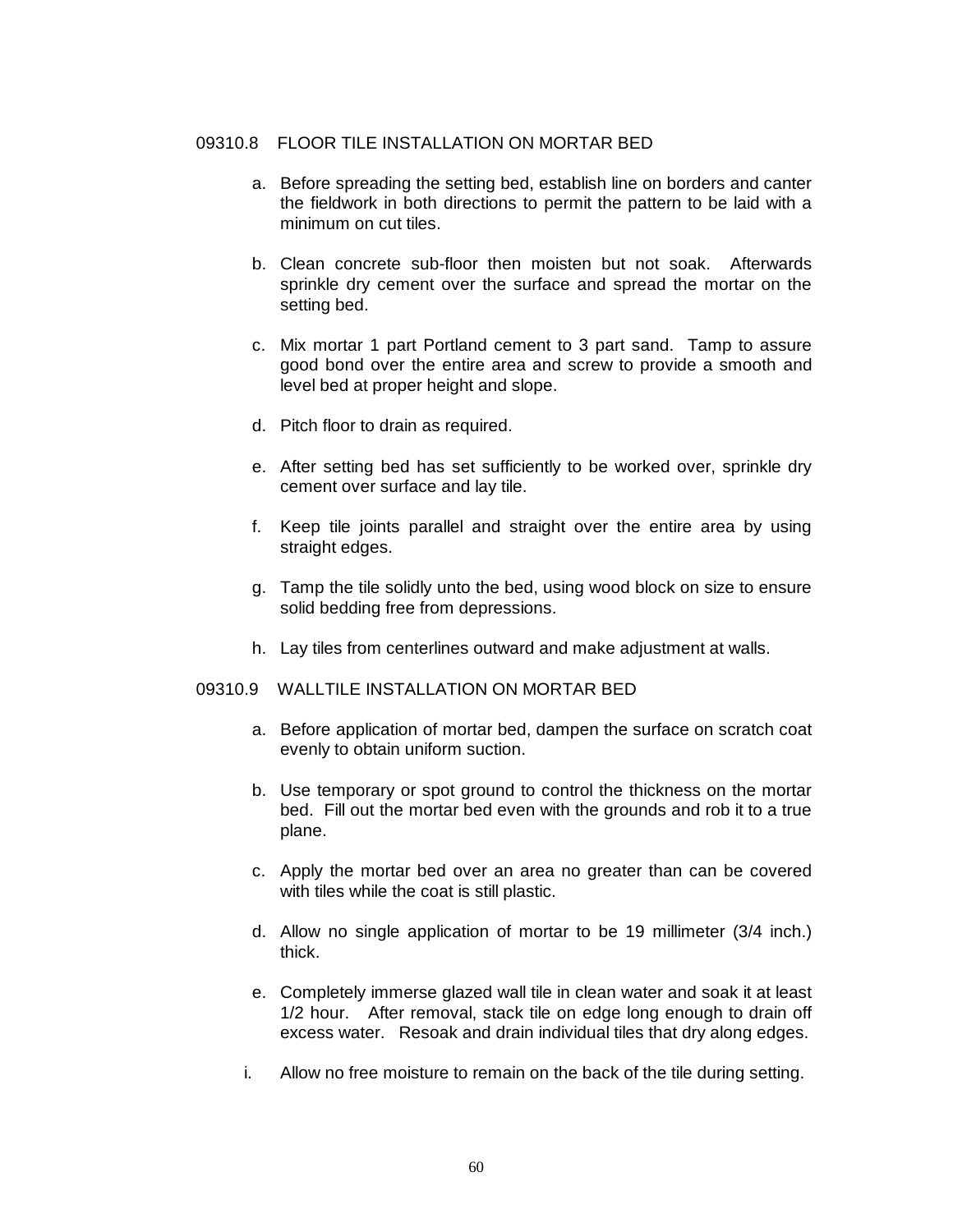- f. Apply a bond coat 0.8 millimeter to 1.6 millimeter (1/32 to 1/16 inch) thick to the plastic setting bed or to the back of each shell of tile.
- g. Press tile firmly into the bed and beat into peace within 1 hour.
- h. Lay tile fields in rectangular block area not exceeding 60 centimeter x 60centimeter (24 by 24 inches). Cut the setting bed through its entire depth along the edge on each block area after placement and before subsequent block are installed.
- i. Within 1 hour after installation on tile, remove strings from string-set tile and wet the face on face-mouthed tile and remove the paper and glue. Avoid using excess water. Adjust any tile that is out of alignment.

## 09310.10 SETTING TILE ON ADHESIVE TWO METHODS

Note:

There are two methods of setting tiles with adhesive:

- 1. Spreading it on the back of each tile at set is called the "Buttering" method.
- 2. Combine adhesive over the entire foundation surface is called the "Floating method.

The "Floating method is generally preferred because it is faster, gives a more uniform appearance, used less adhesive and gives better waterproofing treatment to the wall.

The "Buttering" method is recommended where tile must be cut and fitted around plumbing and electrical fixtures.

- a. Floating Method:
	- 1. Apply gobs on adhesive to wall and comb out adhesive with a trowel or scraped having notched and flats as recommended by manufacturer.
	- 2. Hold trowel at 30 45 angle to the wall surface for easy spreading and maximum coverage.
	- 3. Set tile using a slight twisting motion and press down to give a final adhesive thickness on 1.5 millimeter (1/16 inch).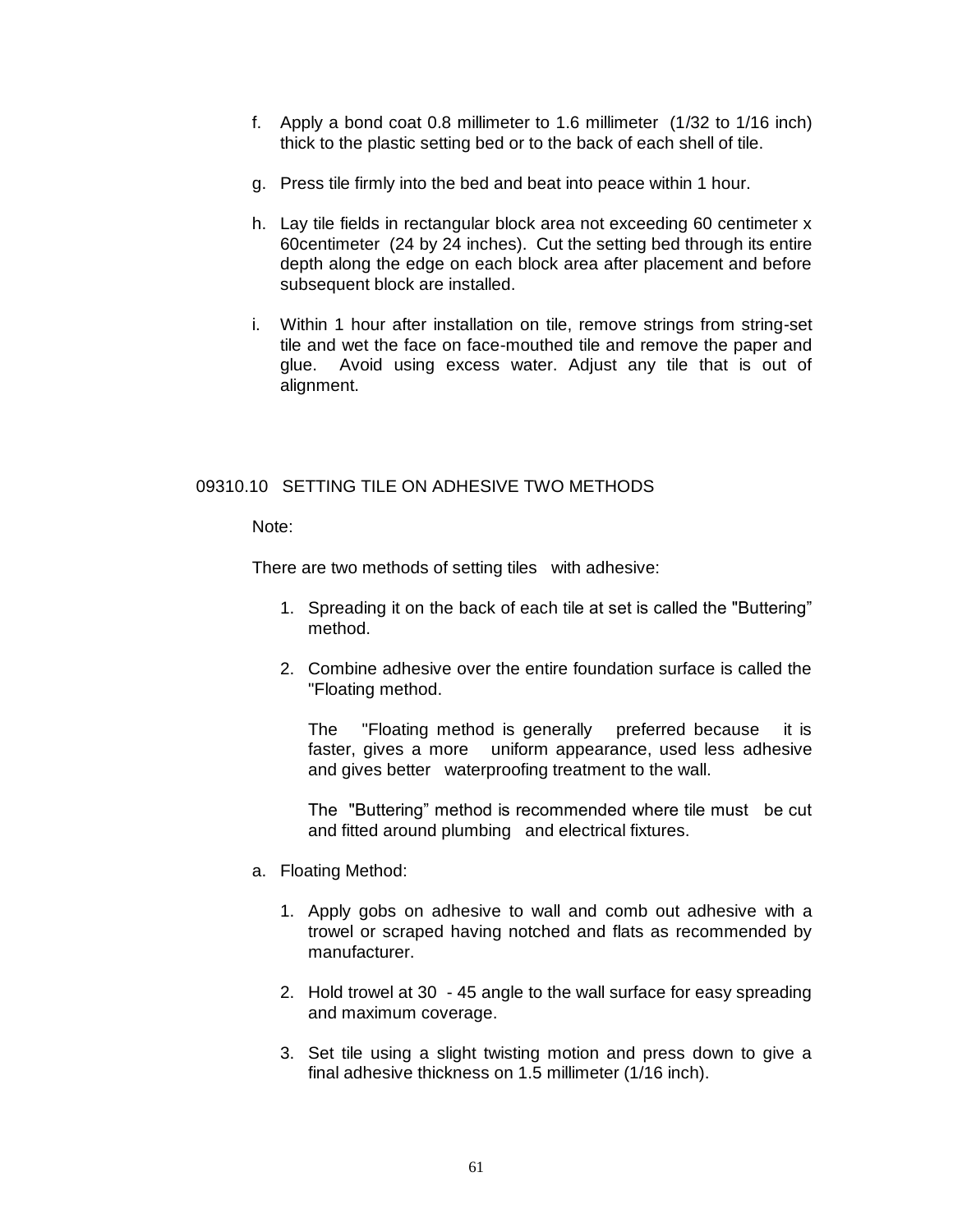- 4. Do not allow spread adhesive to stand over 45 minute before setting tile.
- b. Buttering Method:
	- 1. Apply sufficient adhesive to the back on each tile to produce a spot of approximately 75 centimeter (3 inches) in diameter, when bonded.
	- 2. Press down adhesive thickness to 1.5 millimeter (1/16 inch) using a slight twisting motion.

#### 09310.11 GROUTING

- a. After tile has sufficiently set, force a maximum of grout into joints by trowel, squeeze, brush on finger application.
- b. Before grout sets, strike on tool the joints of cushion-edges tile to the depth of the cushion.
- c. Fill all joints of square edges tile flush with the surface of the tile. Fill all gaps of skips.
- d. During grouting clean all excess grout of with clean burlap, other clothes or sponges.

## 09310.12 CLEANING

Sponge and wash tile thoroughly with clean water after the grout has stiffened. Then clean by rubbing with damp clothes on sponge and polish clean with dry cloth.

#### **SECTION 09390 VINYL TILES**

- PART 1 GENERAL
- 09390.1 SCOPE
	- a. Furnish materials and equipment and perform labor required to complete vinyl floor tiles work.
	- b. See drawings and details for location and extent of work required.

09390.2 SAMPLES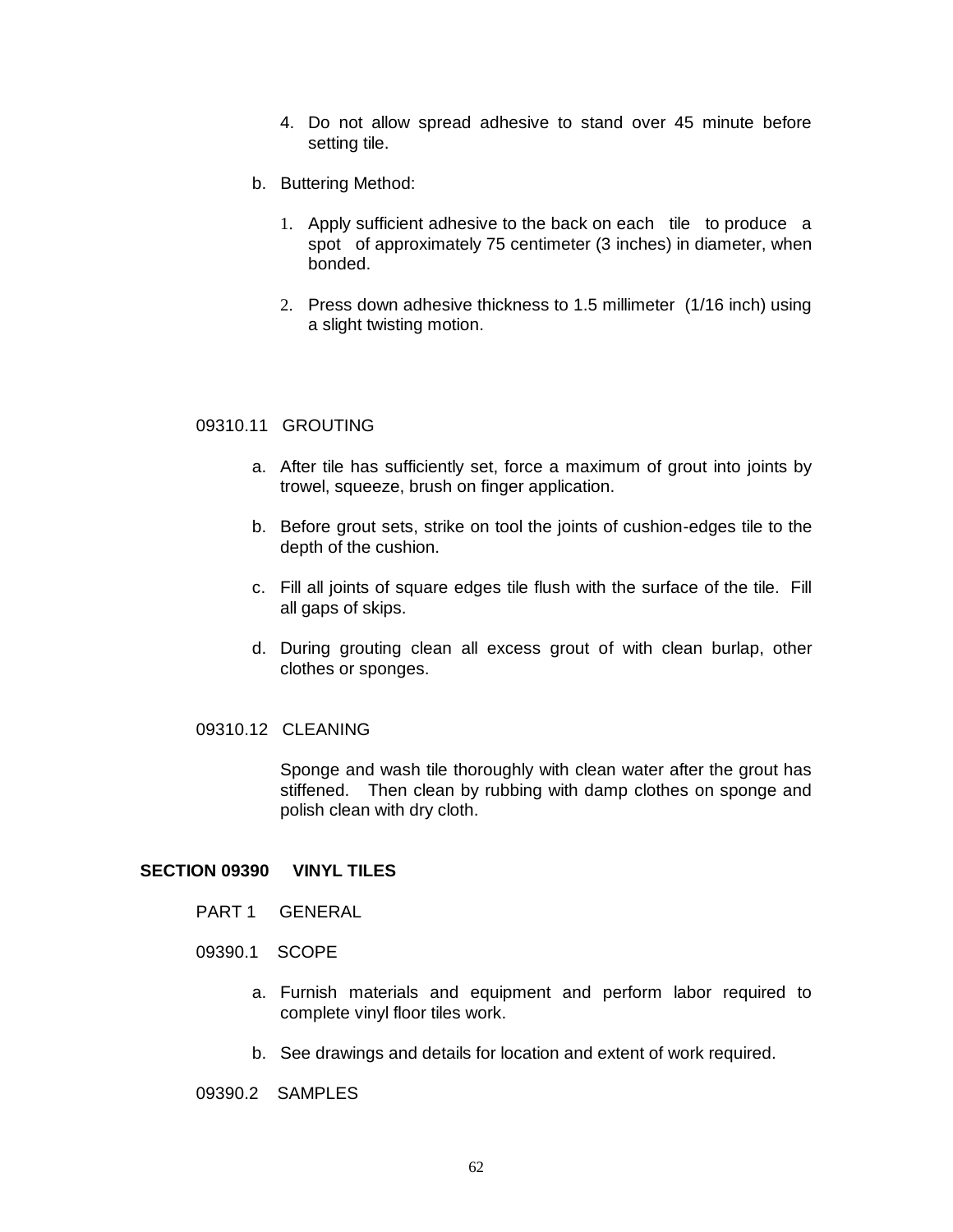Submit samples for color and pattern.

## 09390.3 INSPECTION

The concrete floor to be finished with vinyl tiles shall be trowel finished leaving a smooth, even finish, free of visible joints on marks and other imperfections.

### PART 2 PREPARATION OF SURFACE

#### 09390.4

Where possible, concrete should be permitted to dry for several months by providing it with good ventilation. Clean the floor thoroughly of all dirt, grease, paint drops, etc., leaving a surface suitable for the installation of the vinyl tiles. The resulting concrete surface, therefore, shall be smooth, even, thoroughly dry and clean, before a layer of the contact cement of approved adhesive is laid to receive the tile in accordance with the manufacturer's instructions.

#### 09390.5

If the Engineer so requires, because of concrete surface conditions, the concrete surface shall be primed with the manufacturer's Primer.

#### PART 3 WORKMANSHIP

## 09390.6

"GERFLOR" vinyl floor tiles or roll form or approved equivalent, locally available, shall be 2.5 mm gauge and shall be of the dimensions and color approved by the Architect. The vinyl tile shall be laid according to details approved by the Architect and shall be carefully matched and the same cut. All seams and edges shall be cemented carefully snug fit with adhesive for this purpose. The surface of the finished floor shall be left smooth, clean and in first class condition.

#### 09390.7

Do not begin work until work of other trades, including painting, has been completed.

## 09390.8 CLEANING, WAXING, POLISHING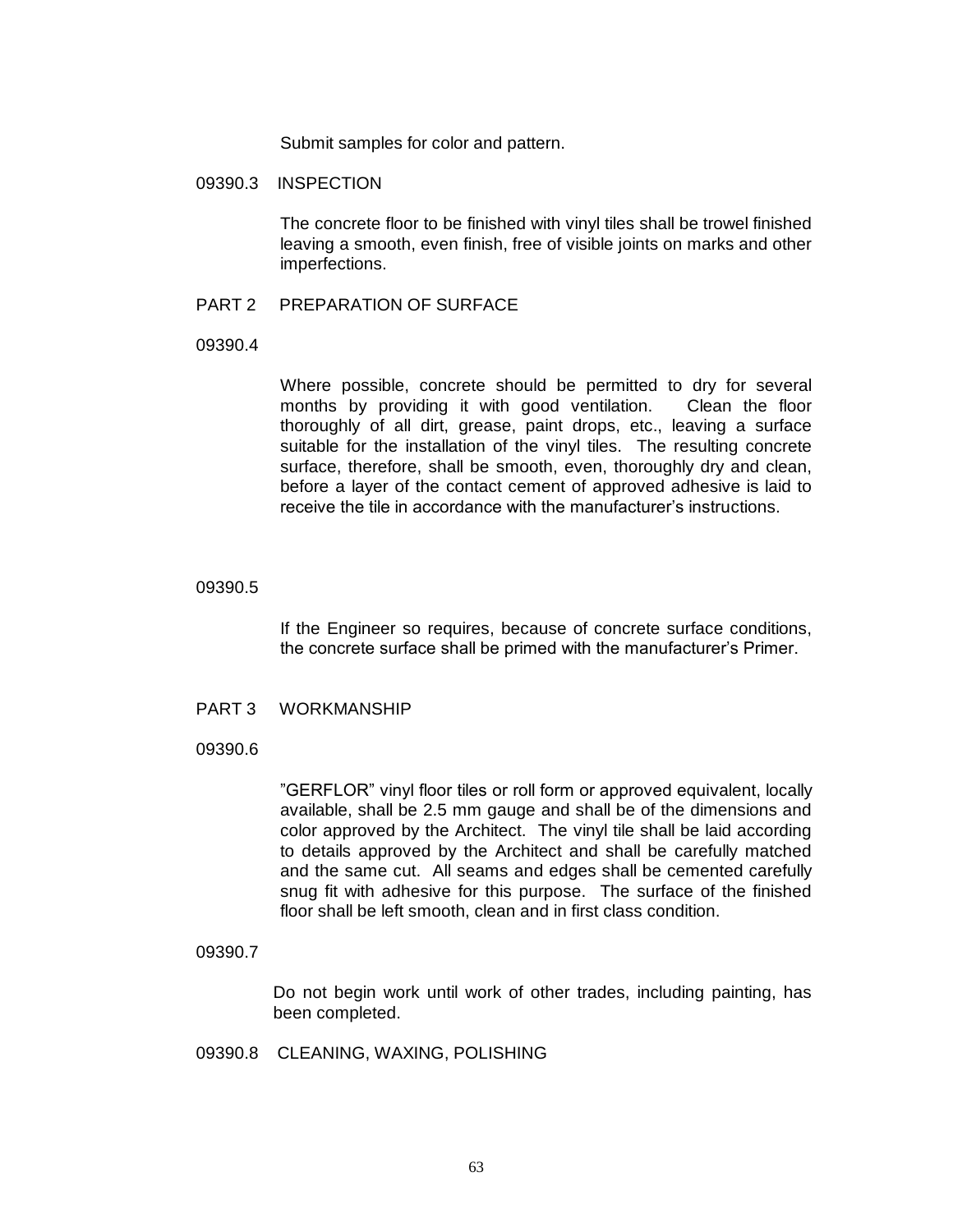- a. At completion of the work, the Contractor shall clean all vinyl tile work; and remove all cement, dirt or other foreign substances.
- b. Apply two coat of "Liquid Complete Wax" or approved equivalent; and polish each coat to produce a well-polished finish.
- c. Do not permit traffic on finished floor unless they are protected with heavy papers.

## 09390.9 ADJUSTMENTS

- a. The installation shall be thoroughly inspected and all necessary adjustments shall be made within one month of time.
- b. Tiles showing broken corners or fracture lines entirely across their surface shall be removed. Substitute new tile of same color and thickness.

## **SECTION 09900 PAINTING**

- PART 1 GENERAL
- 09900.1 SCOPE
	- a. Furnish materials and equipment and perform labor required to complete painting and varnishing works
	- b. See Drawings for location, quantity and extent of surfaces to receive paints.
- 09900.2 DELIVERY OF MATERIALS
	- a. Deliver at jobsite in original container with labels intact and seals unbroken.
	- b. Submit to Owner the manufacturer's certificate of origin and quality of paints including quantity purchased.
- 09900.3 QUALIFICATION OF PAINTING CONTRACTOR
	- a. Painting contractor shall be approved by the Owner
- 09900.4 TEST PANELS
	- a. Sample panels of selected color or shade shall be prepared on 60 centimeters (2 feet) plywood panel for approval by the Architect.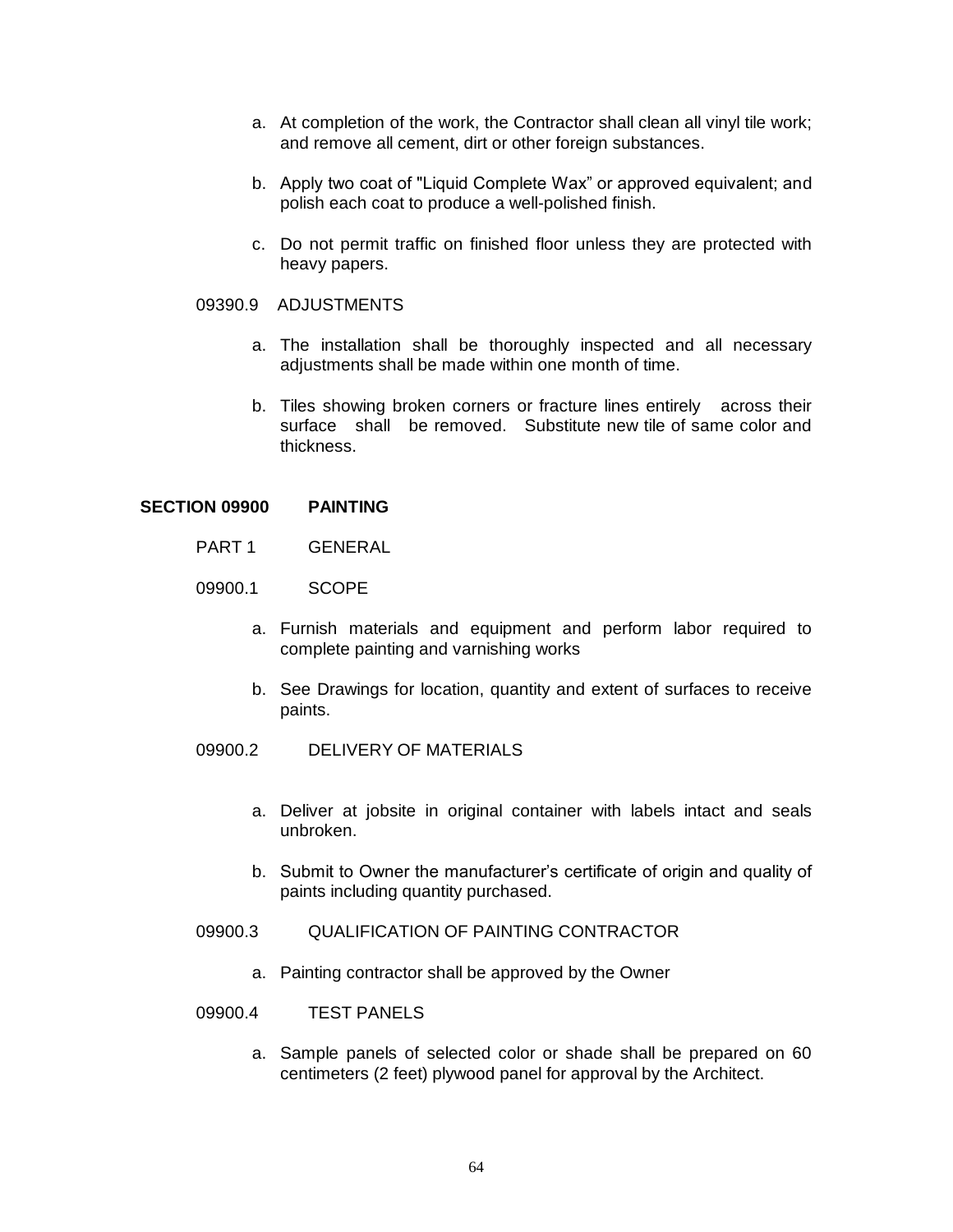# 09900.5 PROTECTION

a. Provide all drop cloth and other coverings requisite to protection of floors, walls, aluminum, glass, finishes and other works.

## PART 2: PRODUCTS

## 09900.6 PAINT MATERIALS

a. Tinting colors and thinning materials must be the same brand as the paint specified

#### 09900.7 SCHEDULE

### EXTERIOR

| a. | Exterior concrete painted surface             | 3 coats Acrylic base masonry paint |
|----|-----------------------------------------------|------------------------------------|
| b. | Exterior concrete exposed aggregate<br>finish | one coat water repellant           |
| C. | <b>Exterior metal ferrous</b>                 | prime with epoxy enamel primer     |
| d. | Exterior metal galvanized                     | prime with zinc chromate primer    |
| е. | Exterior wood painted                         | 3 coats oil based paint            |
| f. | Exterior wood varnished                       | water repellant varnish            |

## INTERIOR

| a.         | Interior concrete or masonry painted          | 2 coats acrylic base masonry paint                                                                                                                                 |  |
|------------|-----------------------------------------------|--------------------------------------------------------------------------------------------------------------------------------------------------------------------|--|
| b.         | Interior concrete exposed aggregate<br>finish | no paint                                                                                                                                                           |  |
| C.         | Interior metal ferrous                        | prime with epoxy enamel primer<br>follow 2 coats enamel paint                                                                                                      |  |
| d.         | Interior wood work sea-mist                   | 3 coats<br>3 part thinner 1 part lacquer paint apply<br>wood filler                                                                                                |  |
| $\theta$ . | Interior wood work varnish                    | 1 <sup>st</sup> coat - one part sanding sealer to<br>one part solvent<br>$2^{nd}$ coat - $2/3$ sanding sealer, $1/3$<br>solvent<br>$3rd$ coat - same as $2nd$ coat |  |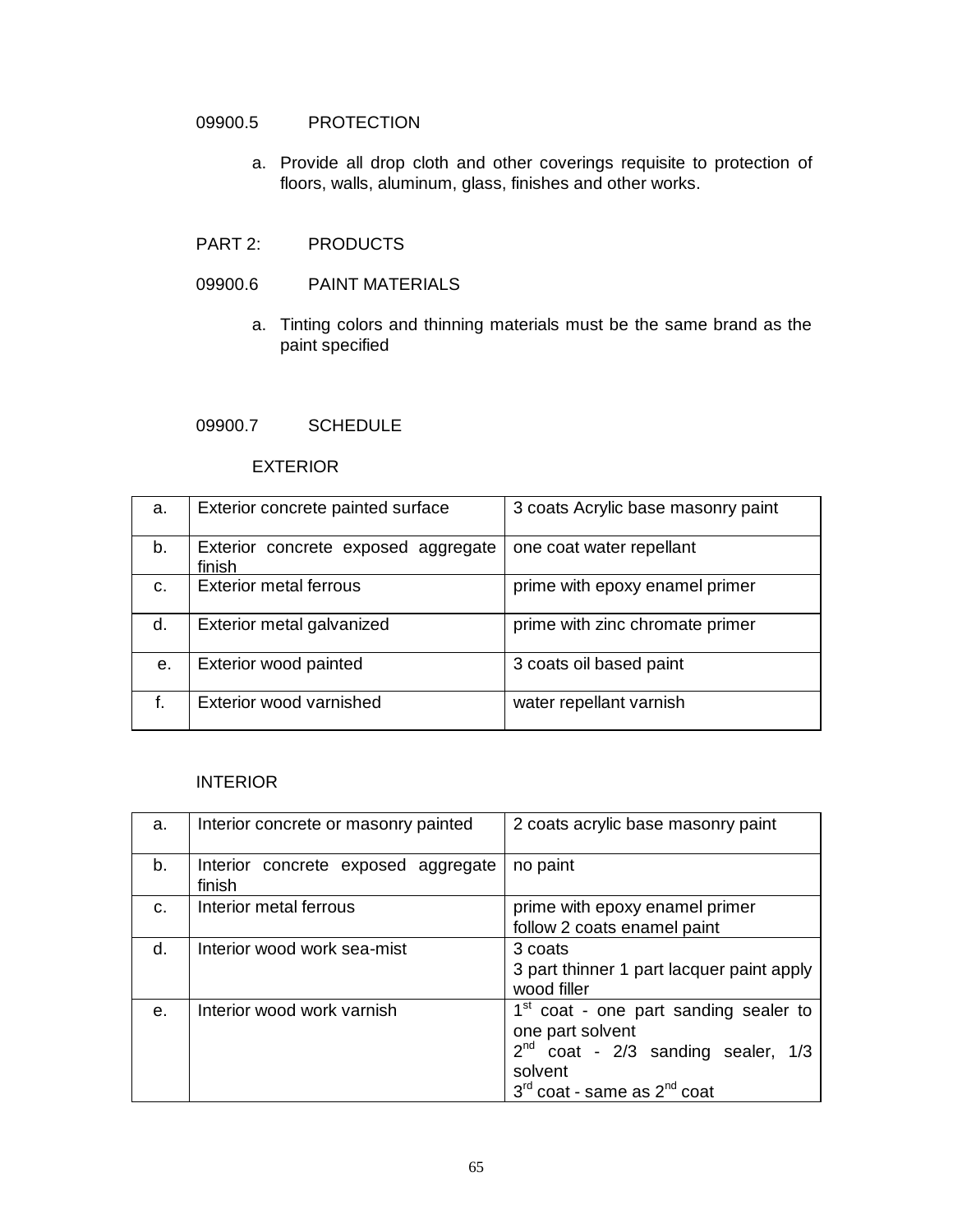|                           | 4 <sup>th</sup> coat pure solvent |
|---------------------------|-----------------------------------|
| Interior woodwork painted | 3 coats oil base paint            |

# PART 3 : EXECUTION

# 09900.8 PREPARATION OF SURFACES

|                                                          | <b>PREPARATION</b>                                                                                                              | <b>TREATMENT</b>                                                                                           | <b>SURFACE</b><br><b>CORRECTION</b>                                                                     |
|----------------------------------------------------------|---------------------------------------------------------------------------------------------------------------------------------|------------------------------------------------------------------------------------------------------------|---------------------------------------------------------------------------------------------------------|
| <b>CONCRETE</b><br>AND<br><b>MASONRY</b><br><b>WORKS</b> | Remove all loose dirt<br>excess mortar or any<br>film left from oil,<br>grease, or concrete<br>curing compound                  | Treat with one kilo of<br>zinc sulphate crystal<br>to a 4.5liters of water<br>$(1$ gal.)                   | Putty<br>surface<br>with<br>patching compound                                                           |
| WOOD WORK                                                | Thoroughly sand to<br>excessive<br>remove<br>roughness,<br>loose<br>edges silvers and<br>splinters then brush<br>to remove dust | Knots, sappy streaks,<br>and stain from wood<br>preservatives shall be<br>given a thin coat of<br>shellac. | Fill all cracks, nail<br>holes<br>other<br>and<br>surface defects with<br>patching paste<br>or<br>putty |
| <b>METAL WORK</b>                                        | Remove rust, grease<br>foreign<br>other<br>or<br>matter                                                                         | Wash with metal<br>treatment solution                                                                      | Scrape, wire-brush,<br>sand-blast or clean<br>with flame                                                |

09900.9 GENERAL WORKMANSHIP

- a. All paints shall be evenly applied. Coats shall be of proper consistency and well brushed out so as to show a minimum of brush marks.
- b. Thoroughly stir paint to keep pigment evenly in suspension when paint is being applied.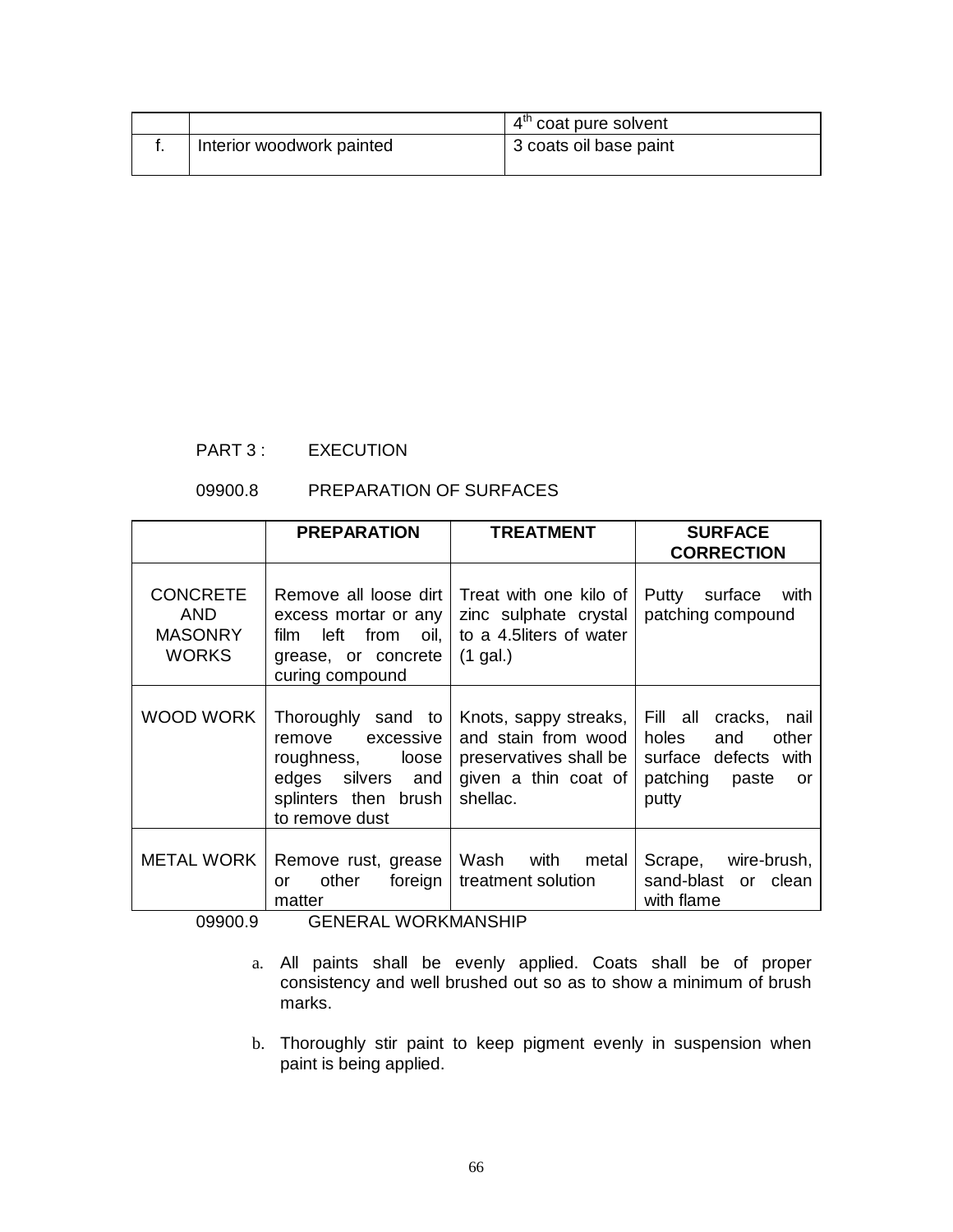- c. All coats shall be thoroughly dry before the succeeding coat is applied. Allow at least 24 hours between application of coats.
- d. If surface are not fully covered or cannot be satisfactorily finished in the number of coats specified, such preparatory coats and subsequent coats as may be required shall be applied to attain the desired evenness of the paint without extra cost to the Owner.
- e. If surface is not in proper condition to receive paint, the Project Inspector shall be notified immediately. Work on the questioned portion shall not commenced until receipt of order to proceed from the Project Inspector.
- f. Hardware, hardware accessories, plates, lighting fixtures and other similar items shall be removed or otherwise protected during the painting operations and reinstalled after completion of work.

## 09900.10 PROCEDURE FOR SEA-MIST FINISH

- a. Depress wood grain by steel brush and sand surface lightly.
- b. Apply sanding sealer
- c. Apply two coats of industrial lacquer paint.
- d. Spray last coat mixed with lacquer.
- e. Apply paste wood filler thinned with turnpentine or paint thinner to wood surface
- f. Wipe off pastewood filler immediately
- g. Spray flat or gloss lacquer whichever is specified.

## 09900.11 PROCEDURE FOR VARNISH FINISH

- a. Sand surface thoroughly
- b. Putty all cracks and other wood imperfections with paste filler
- c. Apply oil stain
- d. Apply lacquer sanding sealer
- e. Sand surface along grain
- f. Spray three coats of clear lead flat lacquer
- g. Polish surface using cloth pad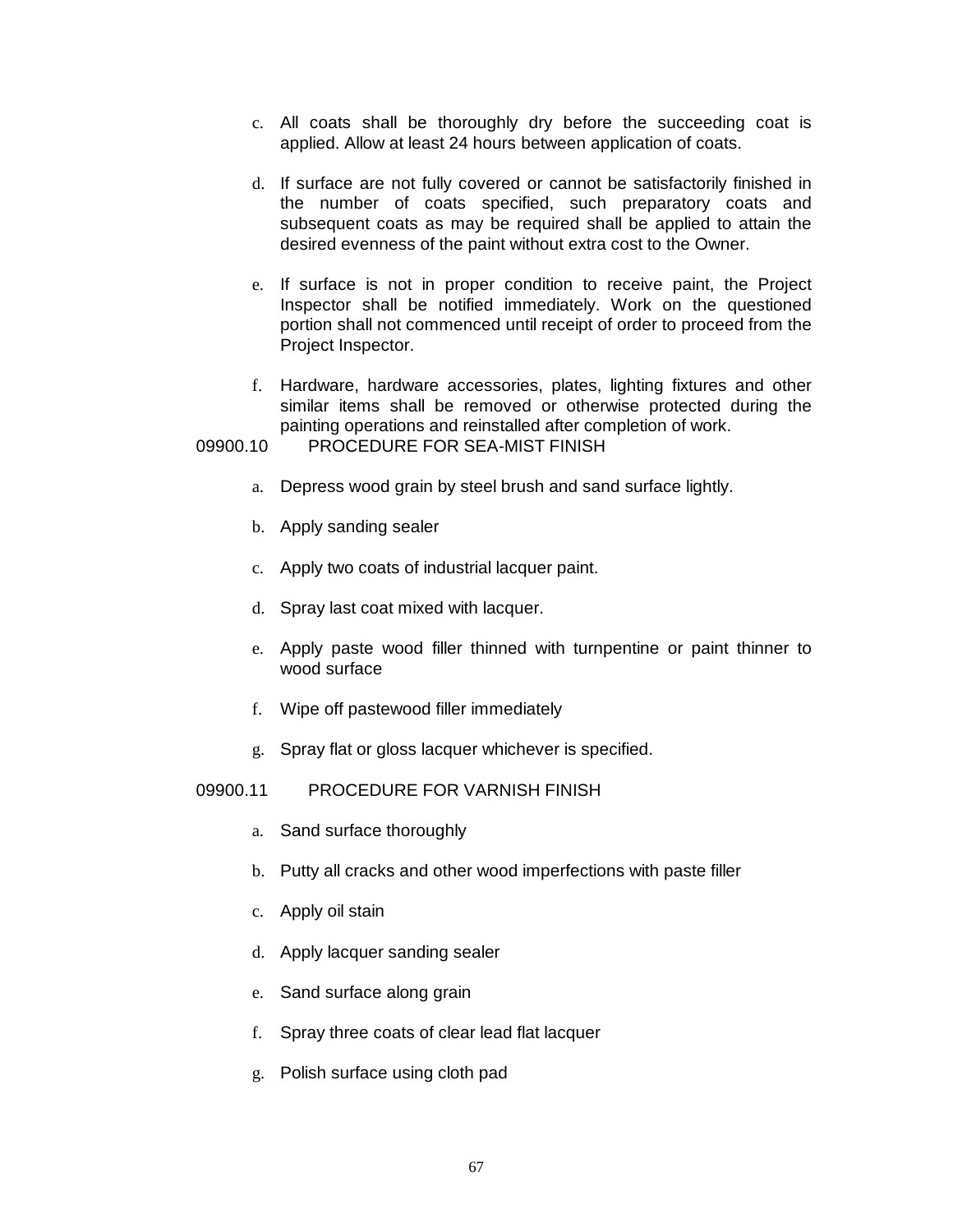h. Spray gloss lacquer if glass finish is desired.

## 09900.12 PROCEDURE FOR DUCCO FINISH

- a. Sand surface thoroughly
- b. Apply primer surface white or gray by brush or spray
- c. Apply lacquer paint spot putty in thin coat. Allow each coat to become thoroughly dry before applying next coat.
- d. Apply primer surfacer, Allow 2 hours drying time before applying the next coat.
- e. Apply one (1) coat of flat tone semi-gloss enamel as per Architect's color scheme.

# *DIVISION 12 - MECHANICAL*

## **SECTION 1200 - AIR CONDITIONING AND REFRIGERATION SYSTEM**

1200.1 Description

This item shall consist of furnishing and installation of air conditioning, refrigeration and ventilation systems, inclusive of necessary electrical connections, ductworks, grilles, pipes and condensate drains and all other necessary accessories, ready for service in accordance with the Plans and Specifications.

1200.2 Material Requirements

The types, sizes, capacities, quantities and power characteristics of the compressor, evaporator, condenser chilled water pump and condenser water pump shall be as specified or as shown on the Plans.

## 1200.2.1 Refrigerant Pipes

Refrigerant pipes shall be copper tubing, type L or K black steel pipe, Schedule 40 for size of 100mm diameter and smaller. Pipe over 100mm shall be black steel pipe Schedule 40.

Black steel pipes shall be standard seamless, lap-welded, or electric resistant welded for size of 50mm diameter and larger, screw type for size 38mm diameter and smaller, fittings for copper tubing shall be cast bronze fitting designed expressly for brazing.

1200.2.2 Pipes for Cooling Water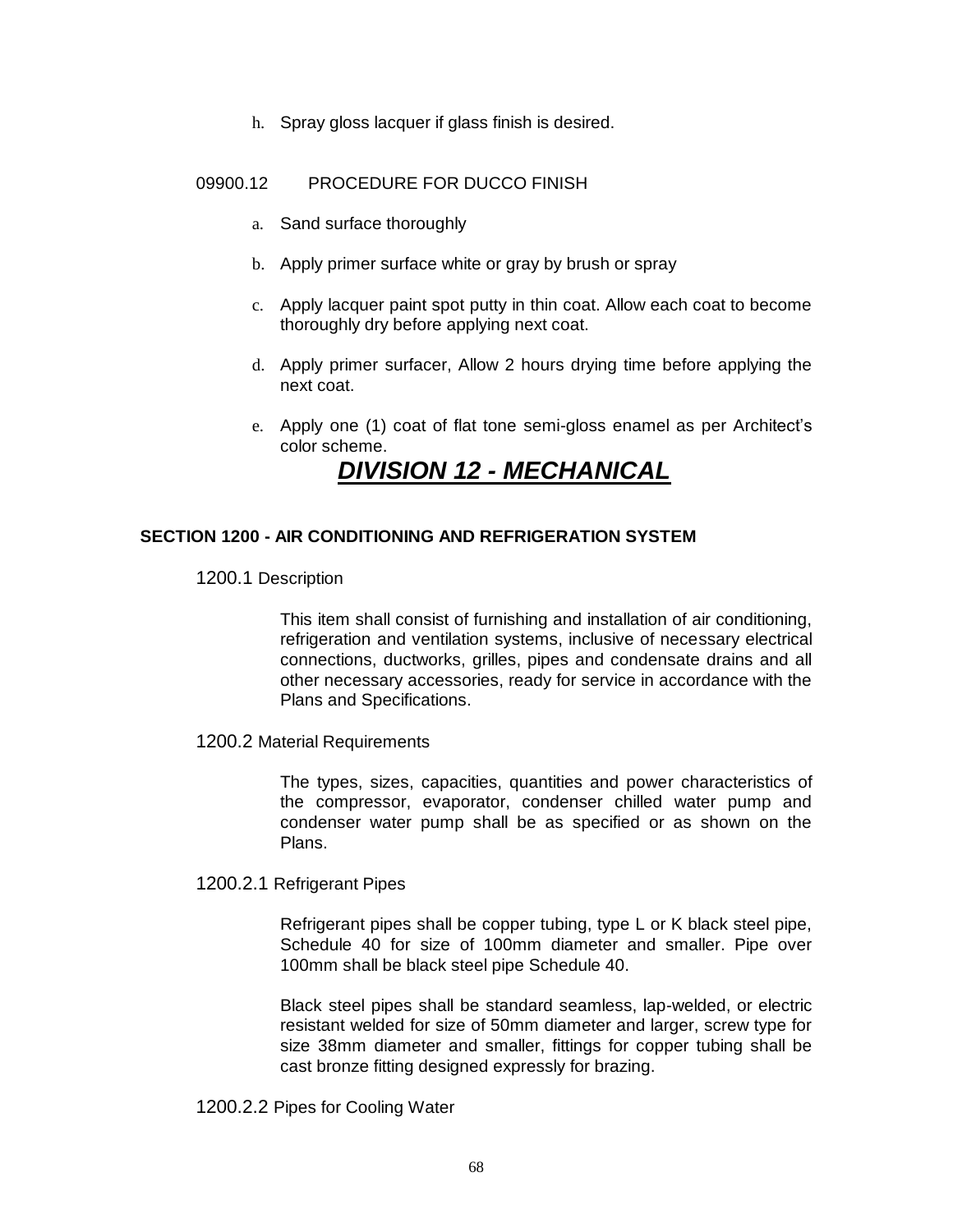Chilled and condenser cooling water pipes shall be black steel pipe, Schedule 40.Pipes and fittings for size 50mm diameter and smaller shall be screwed type. Pipes and fittings for size 62mm diameter and larger shall be welded or flanged type.

1200.2.3 Pipe Insulation

Insulation shall be performed fiberglass or its equivalent. The insulating materials shall be covered with 100mm x. 13mm thick polythelene film, which shall be overlapped not less than 50mm. Pipe insulation shall be adequately protected at point of support by means of suitable metal shield to avoid damage from compression. Insulated pipes, valves and fittings located outdoors shall be provided with metal jackets.

## 1200.2.4 Ductworks

Ducts shall be galvanized sheet steel of not less than the following gauges:

- 1. No. 26 for 300mm wide and smaller
- 2. No. 24 for 350mm to 750mm wide
- 3. No. 22 for 775mm to 1500mm wide
- 4. No. 20 for 1525mm to 2250mm wide
- 5. No. 18 for 2275mm to 2500mm or larger
- 6. For aluminum sheets use one gage higher.

Joints and stiffeners if ducts using slip joints shall be as follows:

- a. 300 mm wide and smaller, without bracing
- b. 325 mm to 750 mm wide, brace with 25mm x 25mm x 3mm steel angles.
- c. 775 mm to 1500 mm, brace with 31mm x 31mm x 3mm steel angles
- d. 1525 mm up, brace with 38mm x 38mm x 3mm steel angles

Stiffeners shall be located not more than 1200mm from each joint.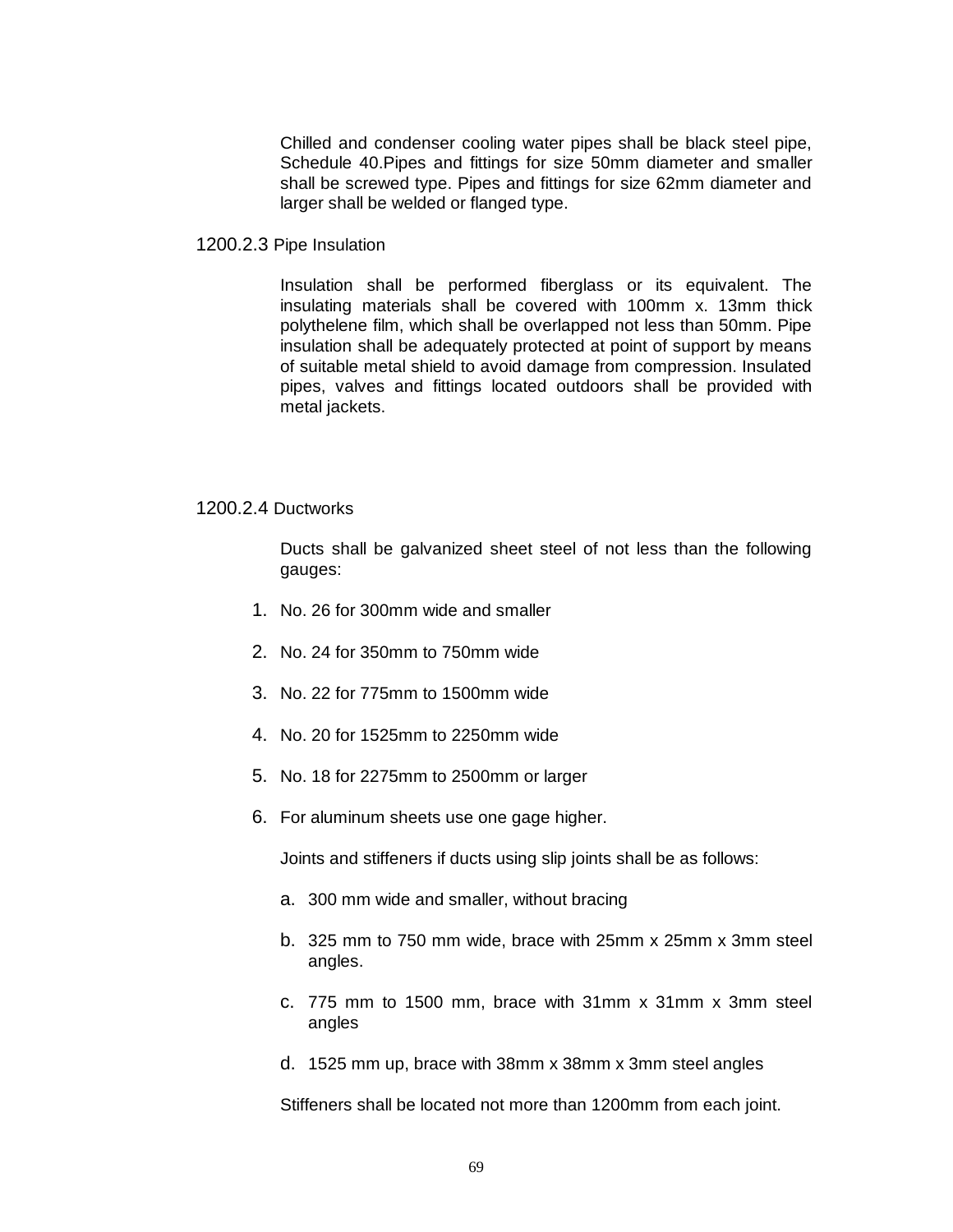#### 1200.2.5 Ductwork Insulation

The application insulation materials shall be rigid board made of styropor or equivalent 25mm thick for ground and top floor, 13mm thick for intermediate floor.

Galvanized metal bands for ducts shall be secure and spaced 300mm minimum center to center and corners shall be protected with galvanized metal angles.

#### 1200.2.7 Dampers

Dampers shall be of same materials as duct, at least one gage heavier and shall have accessible location, complete with locking device for adjusting and locking damper in position.

Where necessary, splitters, butterflies and louvers damper deflecting vanes for control of air volume and direction and for balancing the system shall be provided whether or not they are indicated on the Plans.

#### 1200.2.8 Fire Damper

Main duct shall be provided with proper fire dampers of the fusible link actuated type.

Access door shall be provided in ductwork for renewal of fusible link and to reset damper.

## 1200.2.9 Equivalent Foundation

Foundation shall be provided and shall conform to the recommendation of the manufacturers of the equipment. Equipment shall be leveled on foundation by means of jacks or steel wedges. All spaces between equipment bases and concrete foundation shall be filled with cement mortar.

## 1200.2.10 Electrical Works

Power supply shall be provided by the Contractor at the pull box installed inside the machine room and shall furnish and install the main circuit breaker and starter with suitable ratings and capacities, conduits, wiring, fittings, devices and all other equipment and electrical connections needed to complete the electrical installation of the system. All electrical works shall comply with the latest edition of the Philippine Electrical Code, with the applicable ordinance of the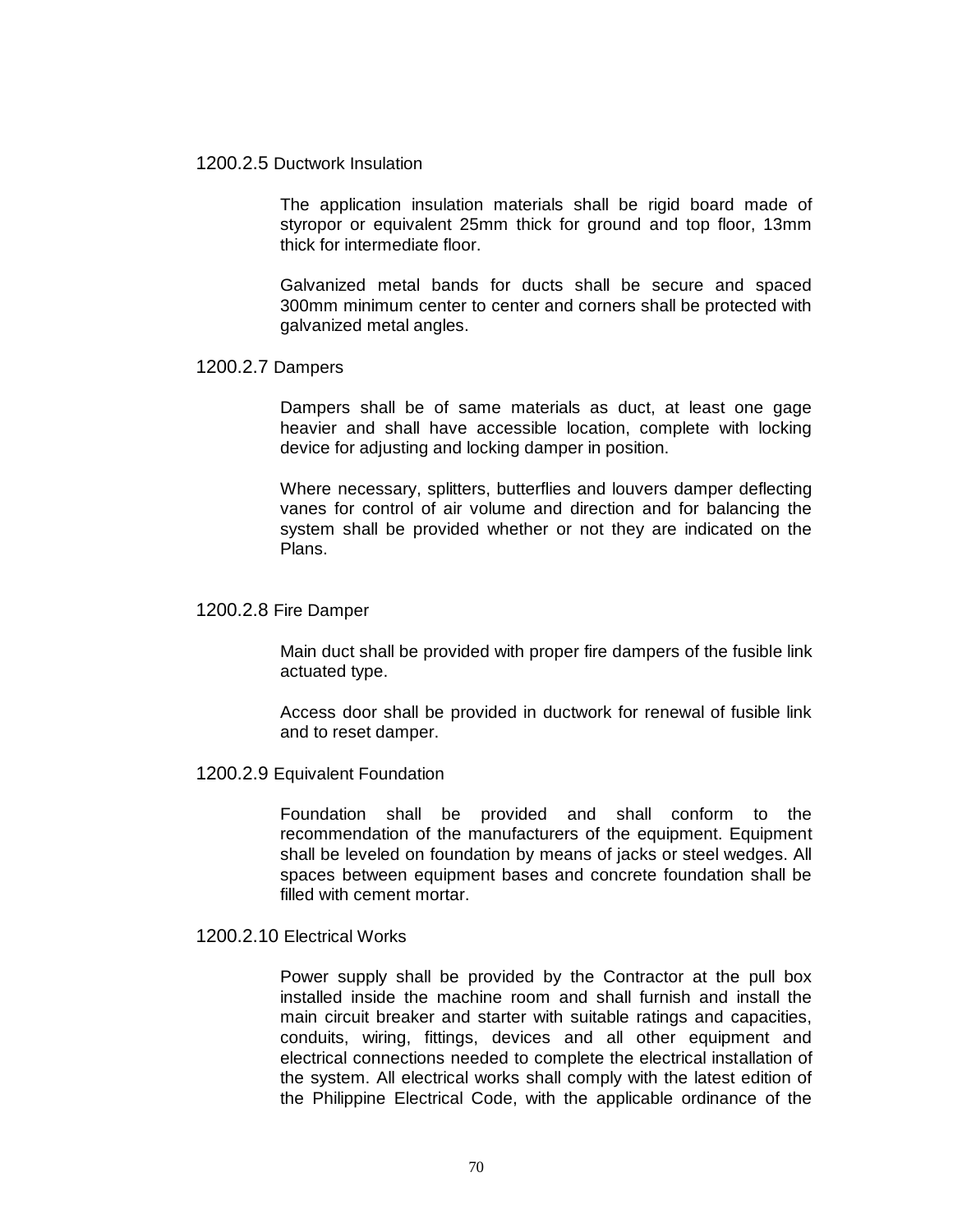local government and all the rules and requirements of the local power company.

## 1200.3 Construction Requirements

The air conditioning system shall be entirely automatic in operation and shall not require the presence of an attendant except for periodic inspection for lubrication. All equipment and materials shall be inspected upon delivery and shall be tested after installation. Piping shall not be buried, concealed, or insulated until it has been inspected, tested and approved. Walls, floors and other parts of the building and equipment damaged by contractor in the prosecution of the work shall be replaced as shown on the Plans.

## 1200.3.1 Operating Tests

Refrigerating equipment shall be tested for 8-hours per day for three consecutive days or longer when so directed, under the supervision of manufacturers qualified and authorized representative, who will make necessary adjustment and instruct designated plant operating personnel for each operation and maintenance of refrigerating equipment and controls.

Operating test of complete air conditioning system shall be 6 hours minimum for each system. Tests of air flow, temperature and humidity shall be made to demonstrate that each complies with the requirements of the Plans and Specifications.

## 1200.3.2 Guarantee and Service

All equipment, materials and workmanship shall be guaranteed for a period of one (1) year from date of acceptance at any time within the period of guarantee and upon notification, the contractor shall repair and rectify the deficiencies, including replacement of parts or entire units.

## 1200.3.3 Miscellaneous

The owner shall be provided with three (3) bound copies " AS BUILT " diagram, shop drawings, parts lists, serial number and inventory of equipment including manufacturers and maintenance manuals.

All standard tools and equipment shall be furnished for proper and regular maintenance of installed equipment.

## 1200.4 Method of Measurement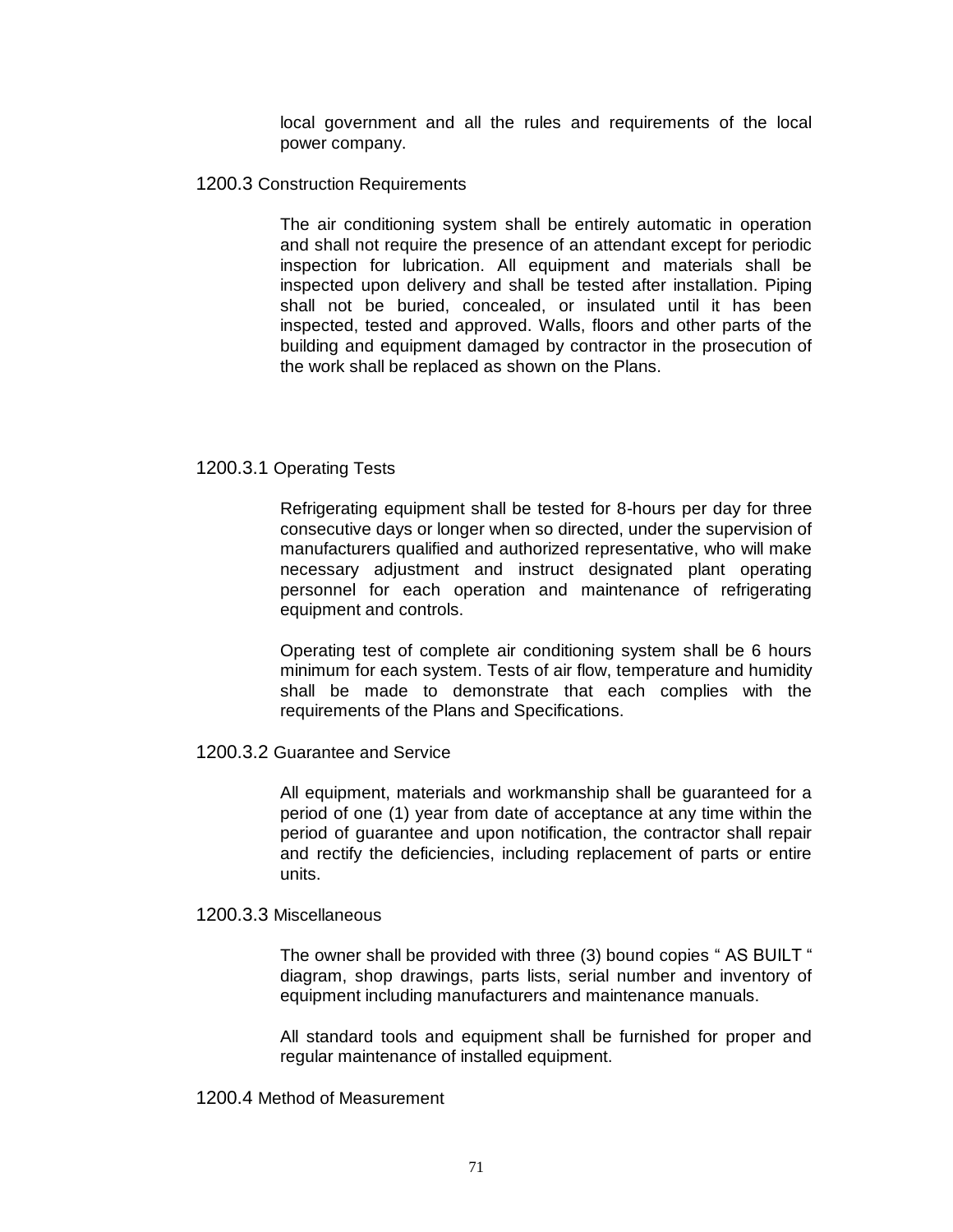The work under this Item shall be measured either by set, piece, length, square meter actually placed and installed as shown on the Plans.

Compressor, condenser and evaporator shall be measured by set; grilles, diffusers and valve by piece, pipe by length, duct and insulation by square meter.

### 1200.5 Basis of Payment

All work performed and measured and as provided for in the Bill of Quantities shall be paid for the Unit Bid of Contract Unit Price which payment shall constitute full compensation including labor, materials, tools and incidentals necessary to complete this Item.

Payment shall be made under:

| Item | <b>Description</b>              | Unit of Measurement |
|------|---------------------------------|---------------------|
| A    | condenser<br>and<br>Compressor, | Set                 |
|      | evaporators                     |                     |
| В    | Diffuser, grilles and valves    | Piece               |
| C    | Length                          |                     |
| D    | Square meter                    |                     |
|      | Pipe Insulation                 | Meter               |

## **SECTION 1201 - WATER PUMPING SYSTEM**

1201.1 Description

This Item shall consist of furnishing and installation of water pumping system, inclusive of all piping and pipe fitting connections, valves, controls, electrical wiring, tanks and all accessories ready for service in accordance with the approved Plans and Specifications.

- 1201.2 Material Requirements
- 1201.2.1 Water Pump

The type, size, capacity, location, quantity and power characteristics shall be as specified or as shown on the Plans.

1201.2.2 Overhead Tank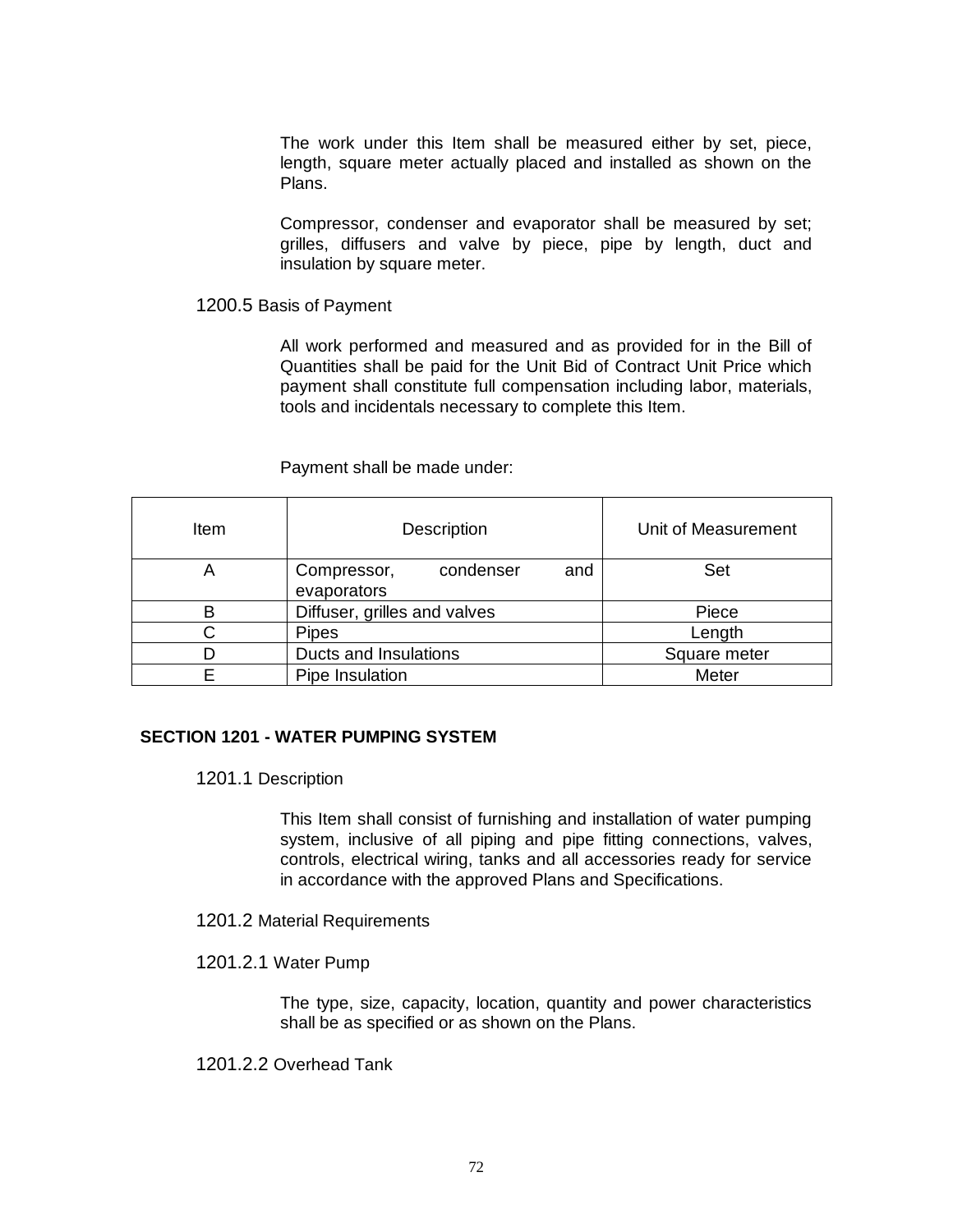The tank shall be provided with manhole, cover, drain pipes, distribution pipe outlet, overflow pipes and air vent.

Suitable float switch or electrode shall be provided in the tank to stop and start the operation of the pump.

1201.2.3 Pneumatic Tank

Tank shall be designed for twice the maximum total dynamic pressure required and shall have the following accessories.

- (a) A suitable pressure switch to stop pump if pressure required is attained.
- (b) Air volume control device to maintain correct air volume inside the tank.
- (c) Pressure relief valve should be installed on top of the tank
- (d) Electrode to be connected in the motor pump control the water level.
- (e) Air compressor shall be provided for tank of 3,785 liters to maintain air pressure inside the tank.
- 1201.2.4 Pipes and Fittings

All pipes and fittings shall be G.I. pipe Schedule 40.

All piping 100 mm and larger shall be welded or flanged while smaller sizes shall be screwed.

1203.3.6 Valves

A gate valve followed by a check valve shall be placed between discharge of pump and tank to prevent back flow of water when pump stops.

1203.3.6 Foundation

Refer to sub-section 1200.2.9 - Air Conditioning System

1203.3.6 Electrical Works

Refer to sub-section 1200.2.10 - Air Conditioning System

1203.3.6 Construction Requirements

Exposed piping shall be provided with concrete saddle or steel clamps or hangers to secure them firmly to the building structures.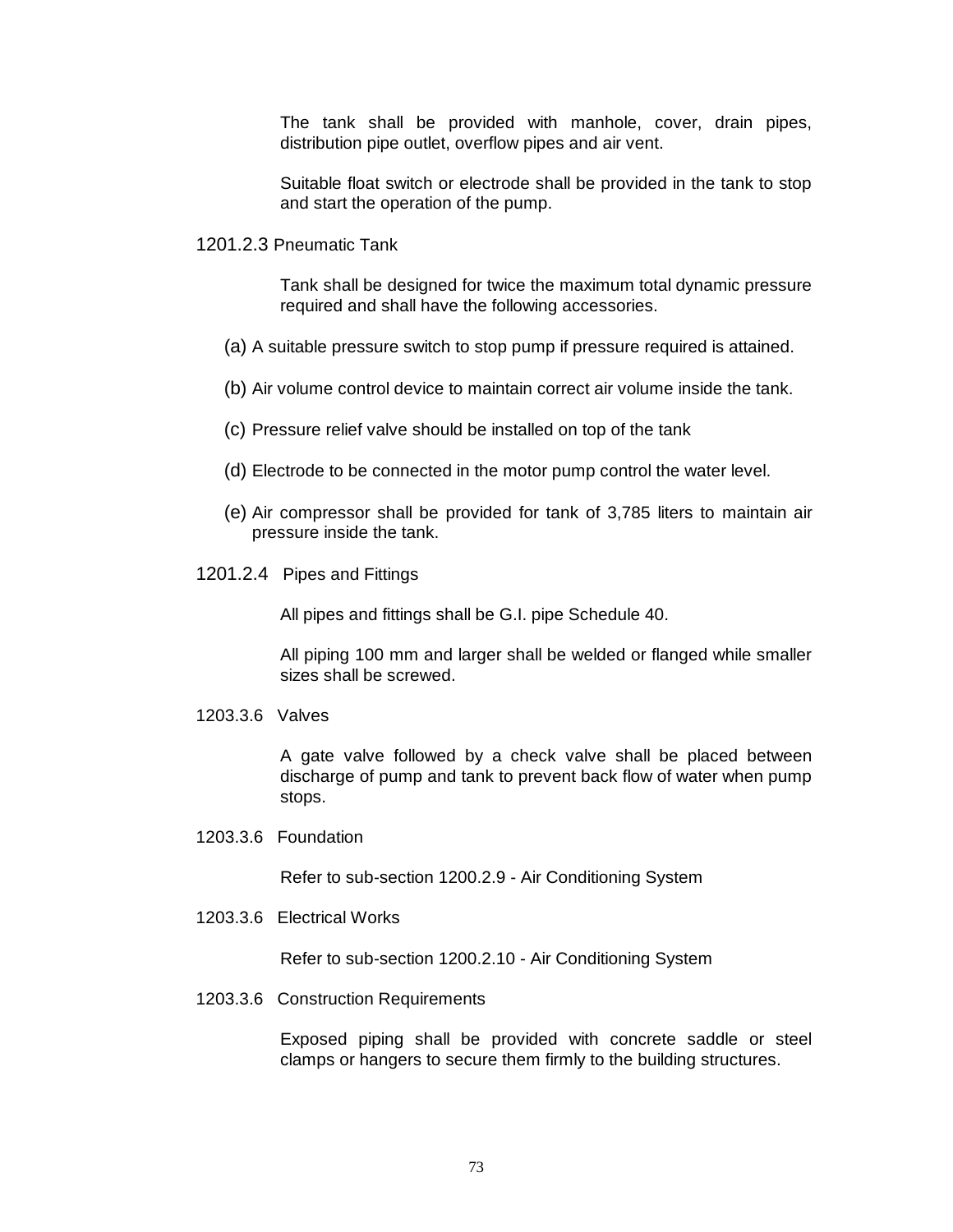Pipe threads shall be lubricated by white lead, red lead, Teflon or other approved lubrication before tightening.

Piping supports shall be placed at 3mm interval or less.

1201.3.1 Test

Appropriate test shall be done to demonstrate that the system complies with the requirements of the Plans and Specifications.

1201.3.2 Guarantee and Service

Refer to sub-section 1200.3.2 - Air Conditioning System.

1201.3.3 Miscellaneous

Refer to sub-section 1200.3.3 - Air conditioning System.

# 1201.4 Method of Measurement

The work under this Item shall be measured either by set, length and piece actually placed and intalled as indicated on the Plans. Equipment shall be measured by set pipes by length, valves and fittings by piece.

1201.5 Basis of Payment

All work performed and measured and as provided for in this Bill of Quantities shall be paid for at the Unit Bid or Contract Unit Price which payment and incidentals necessary to complete this item.

Payment shall be made under:

| ltem | <b>Description</b>         | Unit of Measurement |
|------|----------------------------|---------------------|
| A    | <b>Pump and Water Tank</b> | Set                 |
|      | Air Compressor             | Set                 |
|      | <b>Pipes</b>               | Length              |
|      | Valves and Fittings        | Piece               |

# **SECTION 1202 - AUTOMATIC WATER SPRINKLER SYSTEM**

1202.2 Description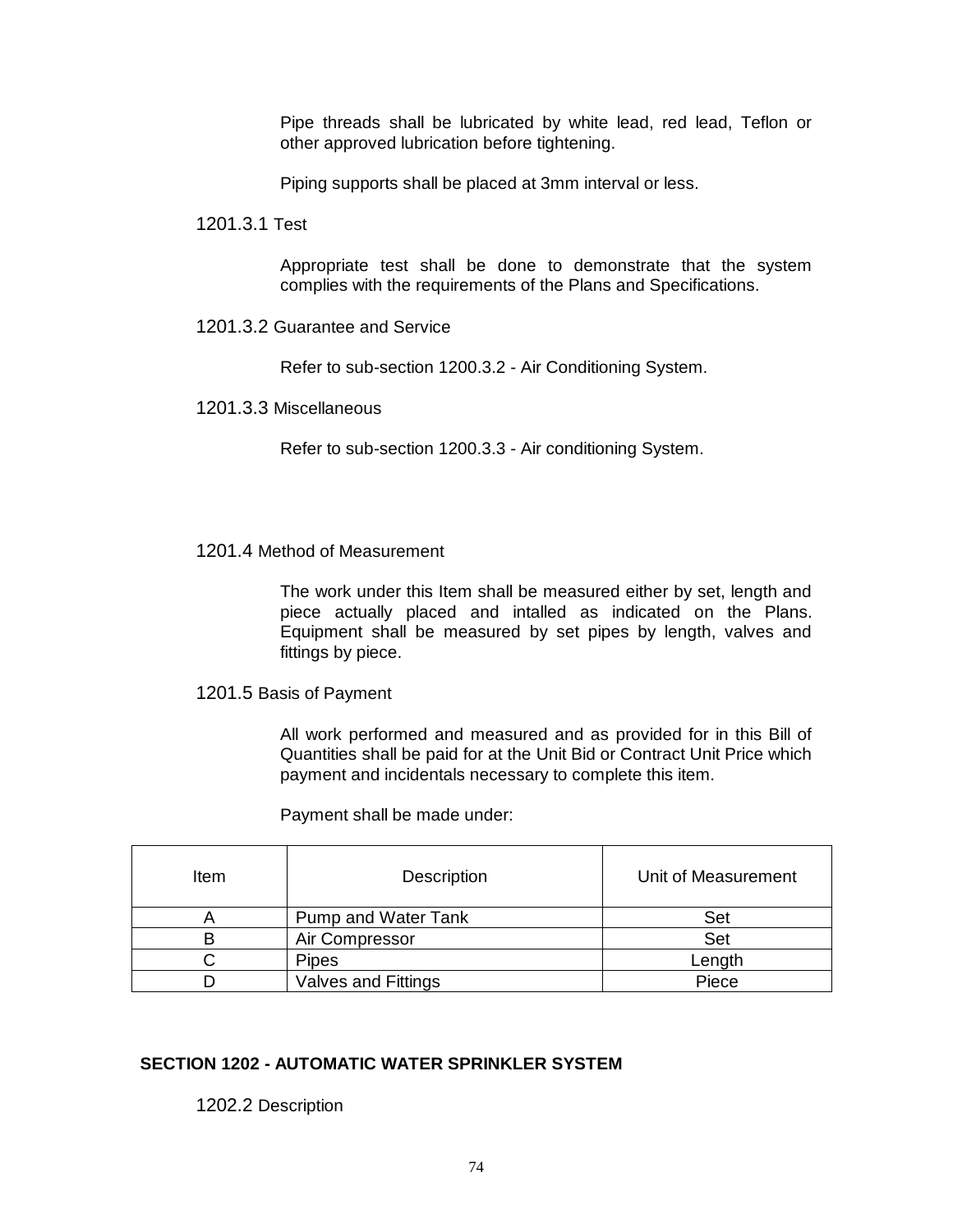This Item shall consist of furnishing and installation of Automatic Water Sprinkler System, inclusive of all piping and pipe fittings connections, valves, controls, electrical wiring connection and all other accessories ready for service in accordance with the Plans and Specifications.

#### 1202.2 Materials Requirements

The type, size, capacity and quantity and power characteristics shall be specified or as shown on the plans.

The fire pump shall be diesel engine driven and capable of delivering a minimum of residual pressure of 103kPa at the top-most and remotest sprinkler. The pump unit shall be supplied with relief valve, gate valve, suction gauge and discharge pressure gauge.

The diesel engine shall be designed specifically intended for an automatic water sprinkler protection system. A drop in system pressure due to the operation of one sprinkler pressure shall be triggered a series of automatic operation that will result in instantaneous operation of the engine to drive the fire pump with the aid of a battery automatic controller. The required accessories are: tachometer, oil pressure gauge, temperature gauge and control panel. A diesel fuel day tank shall be provided to supply the engine for a minimum of two (2) hours running time.

A fuel storage tank shall be asphalt coated with necessary piping and fittings for connection.

1202.2.2. Jockey Pump

Jockey pump shall be electric motor driven, 220V, 3-phase, 60 hertz, electric power connection. The capacity to be supplied shall not be less than that indicated on the Plans.

- 1202.2.3 Sprinkler Head
	- a) Type-spray unit, pendant and upright unit
	- b) Flow capacity, 83 LPM per head
	- c) Pressure rating
	- d) Residual pressure 103 kPa minimum
	- e) Maximum pressure 1035 kPa
	- f) Temperature rating fusing at 57.5 C to 74C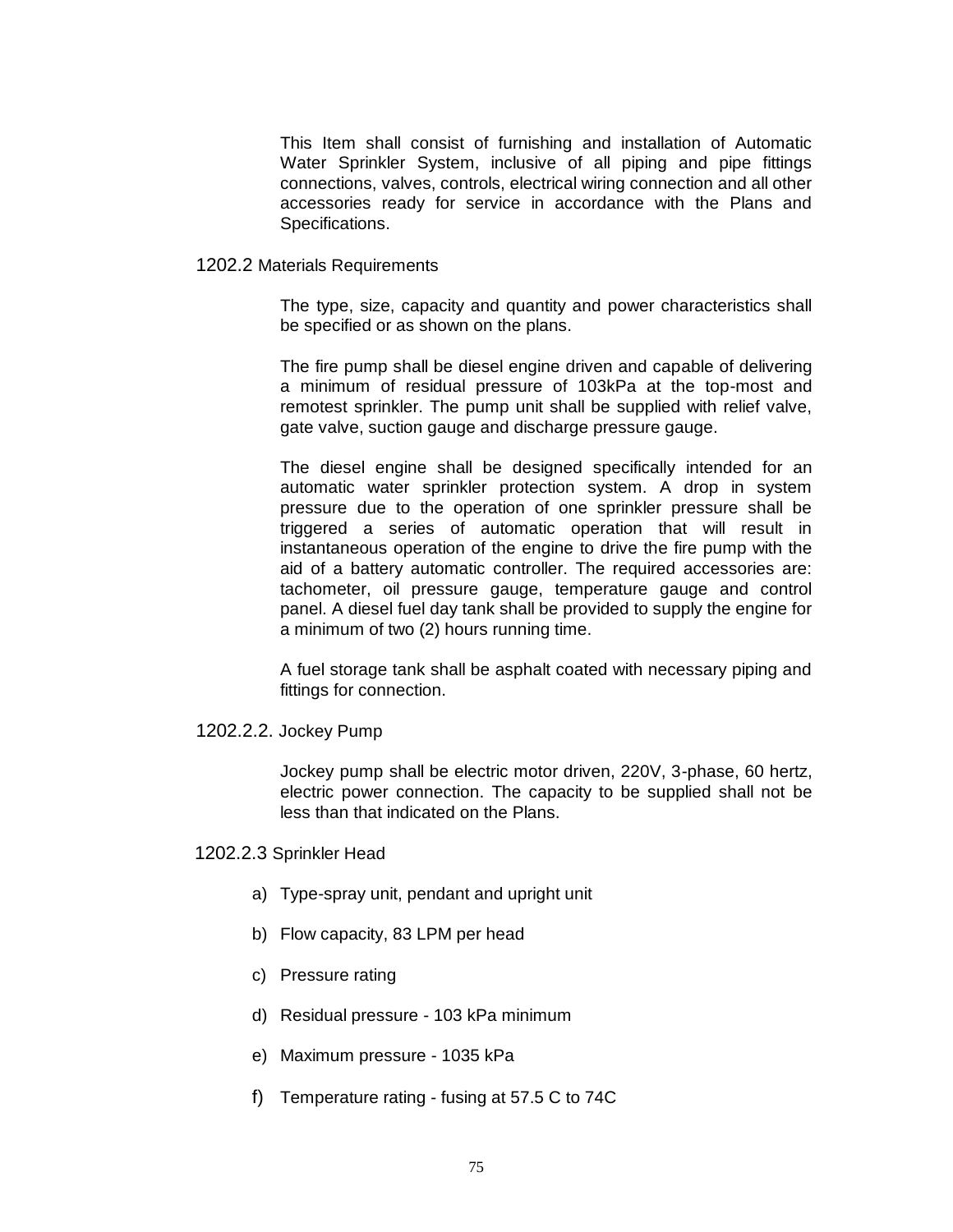- g) Finish chrome pendant chrome or brass upright
- h) Pipe Thread 13mm nominal
- i) Stock of extra heads and tools required
	- 1) Pendant and upright 6 pcs for 300 sprinkler, 12 pcs. for 300 to 1000 sprinkler, 24 pcs. for 1000 sprinkler above.
	- 2) Sprinkler tongs 2 pcs.
	- 3) Sprinkler wrench 2 pcs.
- 1202.2.4 Alarm Check Valve and Fire Alarm System
	- a) The alarm assembly shall be constructed and installed that any flow of water from the sprinkler system equal to or greater than that from the single automatic head shall result in an audible and visual signed in the vicinity of the building.
	- b) The alarm apparatus shall be substantially supported and so located and installed that all parts shall be readily accessible for inspection removal and repair.
	- c) The actual water flow, through the use of a test connection, shall be employed to test the operation of the sprinkler alarm unit as a whole.
	- d) An approved identification sign shall be installed near the outdoor alarm device in conspicuous positions.

"Sprinkler Fire Alarm" when bell rings call Fire Department and Police.

1202.2.5 Alarm and Supervisory System

The alarm and supervision system of the automatic water sprinkler shall include the monitoring of the following.

- a) Water flow switch at each floor of the building.
- b) Fire pump and jockey pump running condition and power supplies.
- c) Level of water in the reservoir.
- d) Control Valves.

The water flow switches on each of the building shall be connected to the fire alarm system and annunciator in such a manner that the operation of any sprinkler system will activate the fire alarm system,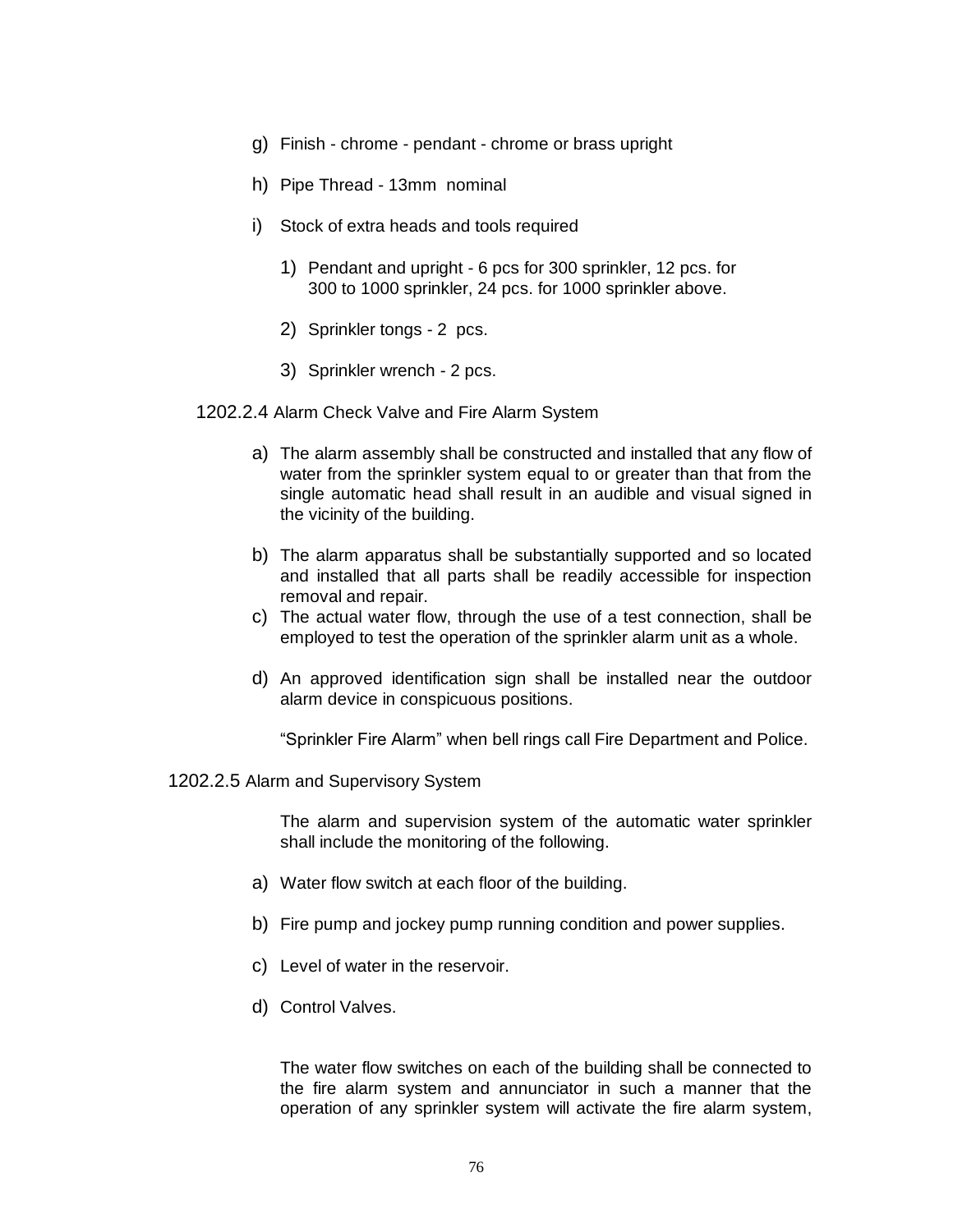with the location of the operating water flow switch simultaneously indicated in the annuciator panel.

1202.2.6 Pipes and Fittings

Pipes shall be B.I. Schedule 40. Screw fittings shall be used for inside piping. Welding and torch cutting shall not be permitted. Piping shall be painted with red enamel paint.

1202.2.7 Siamese Twin

The Siamese twin shall be 64 mm x 64 mm x 102 mm, 90C female coupling national standard thread, swivel type, with protective coupling cap and joint lug.

#### 1202.2.8 Pipe Hangers

Pipe hanger shall be a steel bar, 3mm minimum thickness, with corrosion protection.

- a) Anchorage in concrete expansion shield should preferable be used in a horizontal position in the sides of concrete beams.
- b) Expansion shield in vertical position. When pipes 102mm and larger are supported entirely be expansion shield in the vertical position, the supports shall be spaced not more than 3m apart.
- c) For pipe running through concrete beans use sleeves at least two (2) sizes larger than the piping.
- 1202.2.9 Foundation

Refer to sub-section 1200.2.9 Air Conditioning System

1202.2.10 Electrical Work

Refer to sub-section 1200.2.10, Air Conditioning System

- 1202.3 Construction Requirements
- 1202.3.1 Acceptance Tests

System operation and maintenance chart shall be submitted to the Owner upon completion of the Contract. This shall include the locations of control valves and care of the new equipment.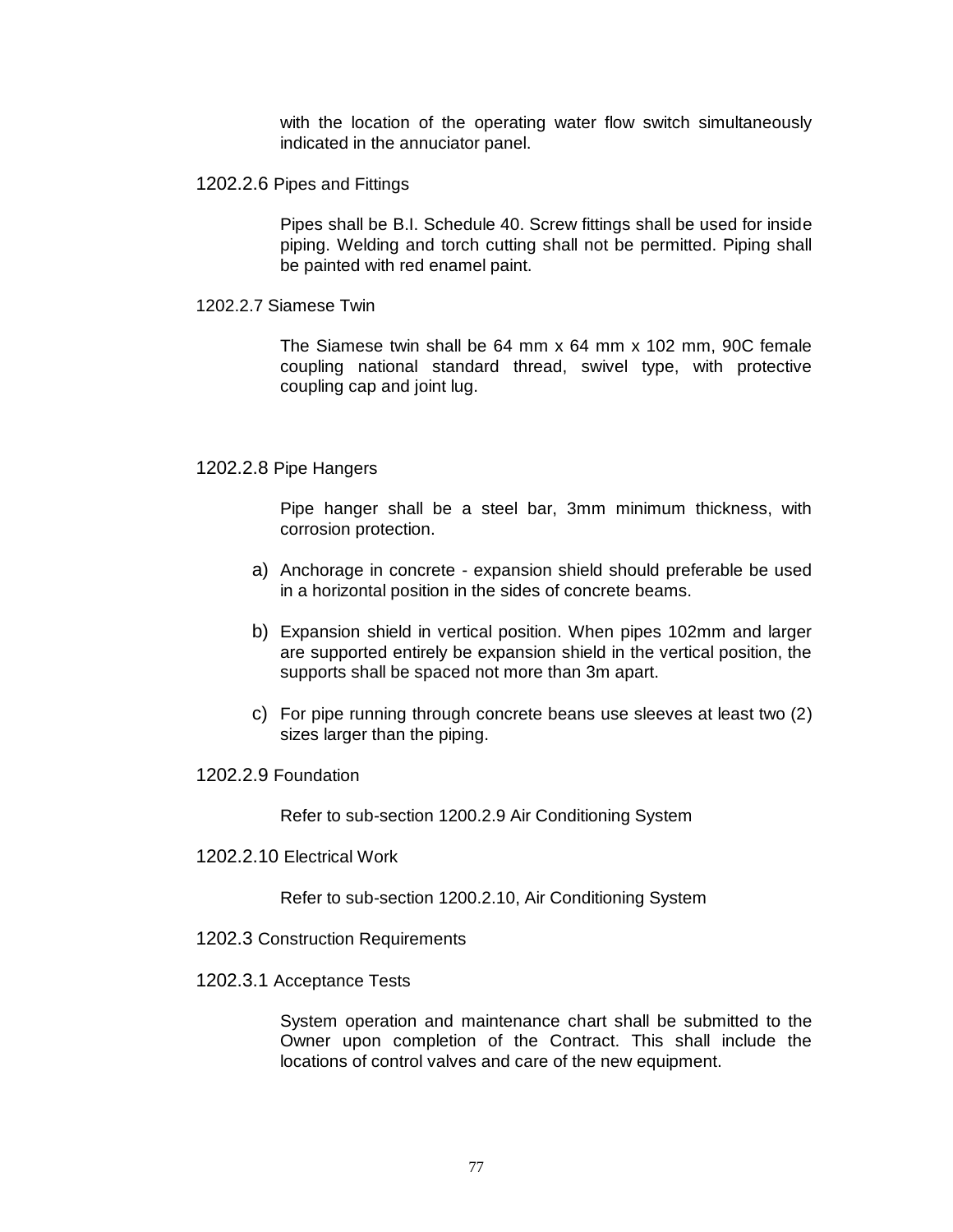Marked instruction and identification sign boards: These sign boards shall be made of #14 gauge B.I. sheet with baked enamel finish paint and letter instruction are shown on the Plans. Additional signboards as may be required and not specified herewith shall be furnished at no extra cost. Signboards shall be mounted on the equipment or wall nearest the equipment or wall nearest the equipment for easy identification and reading. Paints shall be basically gloss fire red and white.

- A. Conduct of Tests shall be by the Sprinkler System Contractor in the presence of an inspector or Authority having jurisdiction.
- B. Flushing if Underground Connections To remove foreign materials, which may have entered the piping during installation of same as required before, sprinkler piping is connected.
- C. Hydrostatic Test
	- 1. The Pressure All systems, including piping shall be tested hydrostatically at not less than 1378 kPa pressure for two (2) hours, or at 344.5 kPa in excess of 1033.5 kPa.
	- 2. Operating Test All control valves shall be fully closed and opened under water pressure to insure proper operation. Use clean, non-corrosive water.
	- 3. Fire Department Connection Piping between the check valve in the fire department inlet pipe and the outside connection shall be tested the same as the balance of the system.
- D. Test of Drainage Facilities Test of drainage facilities shall be made while the control valve is wide open. The main drain valve shall be opened and remain open until the system pressure stabilizes.
- E. Test Certificate Upon completion of work, inspection and test made by the contractor's representative and witnessed by an owner's representative, a test certificate shall be filled out and signed both representative.

1202.3.2 Maintenance Service

- a) The contractor shall provide free of charge, maintenance service of the system for a period of at least one (1) year reckoned from the date of acceptance of the work by the Engineer.
- b) Upon completion of the work and all tests, the services of one or more qualified engineers shall be provided by the contractor for period of not less than five (5) working days to instruct and train the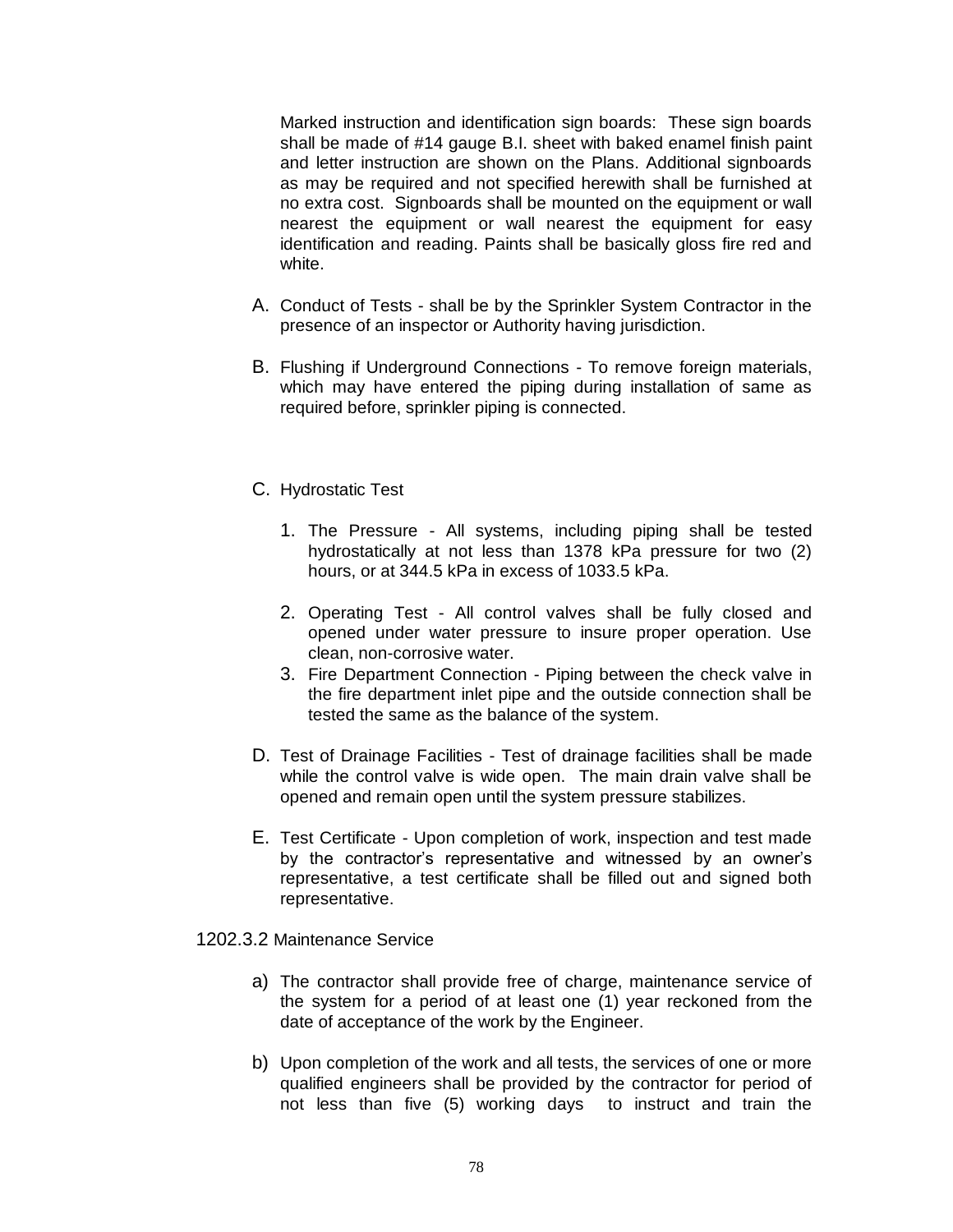representative of the owner in the operation and maintenance of the fire protection system.

1202.3.3 Guarantee & Service

Refer to sub-section 1200.3.2, Air Conditioning System

1202.3.4 Miscellaneous

Refer to sub-section 1200.3.3, Air Conditioning System

## 1202.4 Method of Measurement

The work under this Item shall be measured either by set, piece, length actually placed and installed as indicated on the Plans. Fire pump and jockey pump shall be measured by set, sprinkler heads, valves and fittings by piece, pipes by length.

1202.5 Basis of Payment

All work performed and measured and as provided for in the Bill of Quantities shall be paid for at the Unit Bid or Contract Unit Price which payment shall constitute full compensation including labor, materials, tools and incidentals necessary to complete this item.

Payment shall be made under :

| Item | <b>Description</b>                  | Unit of Measurement |
|------|-------------------------------------|---------------------|
|      | Fire and Jockey Pump                | Set                 |
|      | Sprinkler head, valves and fittings | Piece               |
|      | Pipes                               | Piece               |

## **SECTION 1203 - ELECTRIC ELEVATOR**

1203.1 Description

This Item shall consist of furnishing and installation of electric elevators, inclusive of all necessary wiring, rails, concreting of machine room floor slabs and all other accessories ready for service in accordance with the Plans and Specifications.

## 1203.2 Materials Requirements

1203.2.1 Traction or Hydraulic Machine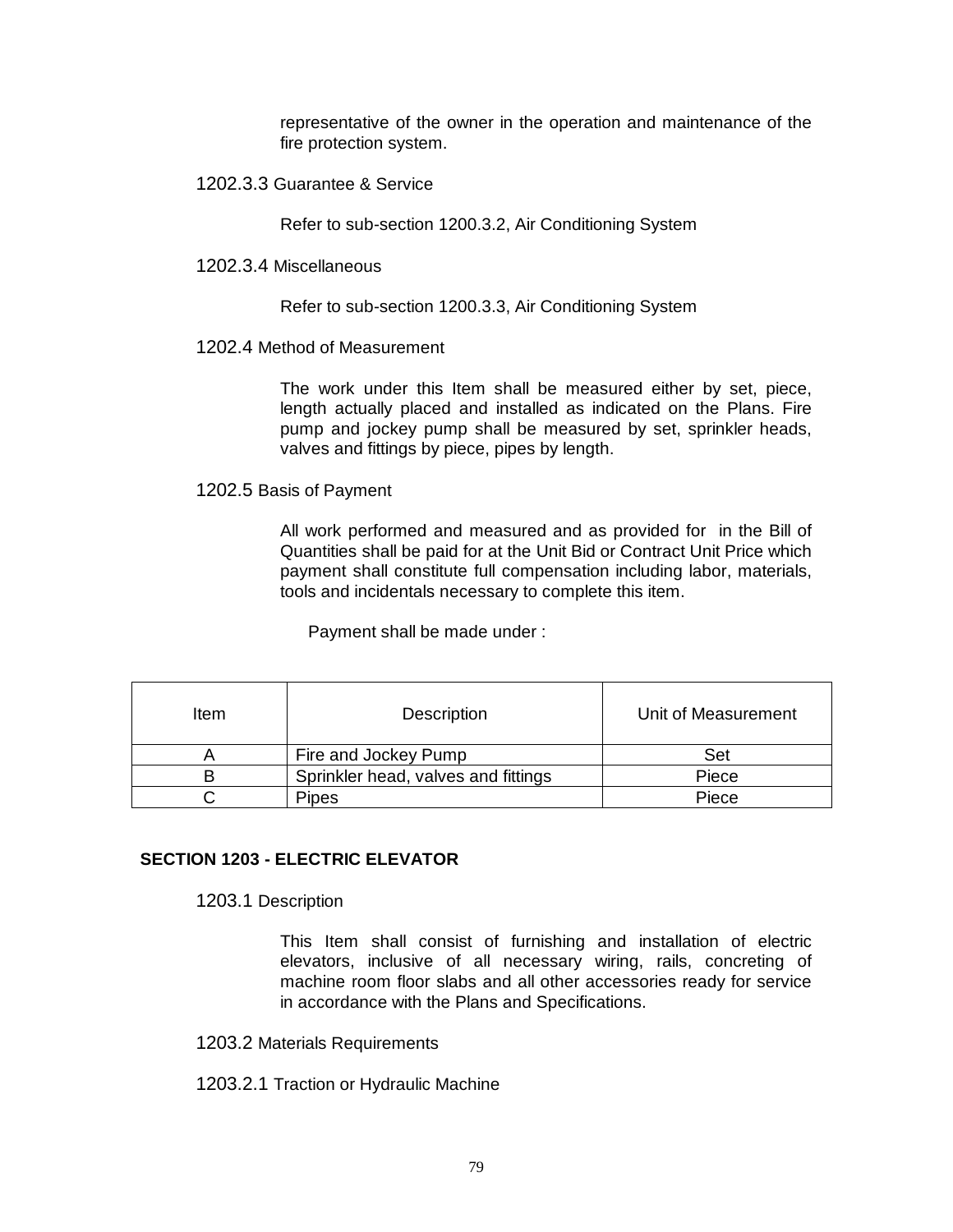The type, size, capacity, speed, quantity, location and power characteristics shall be as specified or as shown on the Plans.

## 1203.2.2 Car Bodies and Platform

Car bodies shall be of furniture steel, smooth and not lighter than gage no. 14.

The car platform shall consist of structural steel frame with wood flooring so treated against the attack of termites. The undersides of the platform shall be covered with sheet steel which shall be treated to prevent corrosion before the wooden platform is laid.

The rubber tiles floor covering shall be not less than 3mm thick of approved design, color and quality, and shall be lid in 1.5mm thick asphalt.

The car shall be wired and fitted with a compact ceiling type electric combination fan and light fixture controlled by a flush type standard switch within the car.

# 1203.2.3 Car Doors

The type of doors shall be specified on the project Specification or as shown on the Plans.

The car doors shall be provided with electric interlock designed to prevent operation of the elevator unless all the doors are locked in the closed position or to prevent operation of the elevator unless all the doors are locked in the closed position or to prevent opening of any when the car is not in proper position.

#### 1203.2.4 Hoistway Entrance and Doors

All hoistway entrance shall be provided with ornamental steel furniture with furnished trimmings of such design to match the interior of the car.

The hoistway entrance shall be properly reinforced where hangers, doors control and other fittings are to be attached.

The same electric interlock for car doors shall prevent opening of any doors when the car is not in proper position.

The type and size of the hoistway entrance and doors shall be shown on the Plans.

1203.2.5 Counterweight and Guide Rails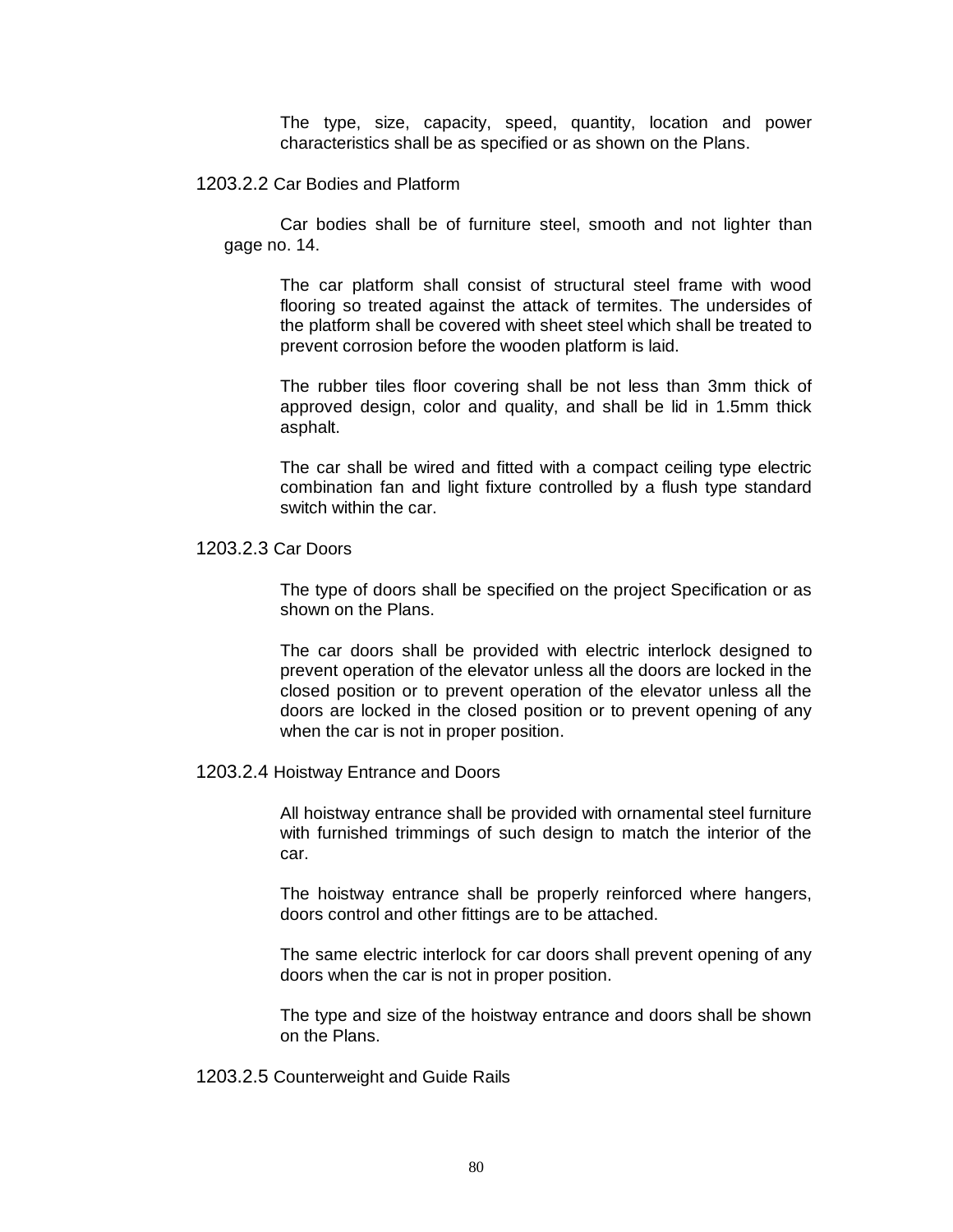Counterweight shall be of cast iron made in section properly shaped for adjusting the total weight, and fitted into suitable guide shoes and structural steel framing. Guides for the cars and counterweights shall be planned steel, erected plumbed, and secured to heavy steel brackets. Guides for the car shall have a section weighing not less than 19kg/m and counterweight guides shall have a section weighing not less than 12kg/m.

The elevator and counterweight shall be fitted with guide rail lubrication, preferably of the automatic type.

1203.2.6 Annunciator System

An electric annunciator call system with push buttons at each entrance on each floor shall be provided. It shall be of the electric lamp indicating type showing "UP" and "DOWN" calls for the intermediate landing.

1203.2.7 Hall Position Indicators

Hall position indicator shall be electric multi-lighted panel type, shall be installed at each entrance on each floor.

1203.2.8 Car Position Indicators

A car position indicator shall be provided inside the cat at the most convenient location and visible to all passenger in the car.

## 1203.2.9 Operating Devices

The operating device shall consist of bank of buttons in the car numbered to correspond to the various floor served. Button shall be placed at each floor landing to bring the car to the floor by momentary pressure of the respective button. An emergency stop button shall be provided in the car to interrupt the power supply and apply the brake and stop the car independently of the operating device.

## 1203.2.10 Controlling Devices

The controlling device shall be held inoperative until all the doors and hoistway doors are properly closed.

A hall time relay shall be provided to render the car inoperative from any hall button from a predetermined period of time after the car stopped at a lending in response to a hall call.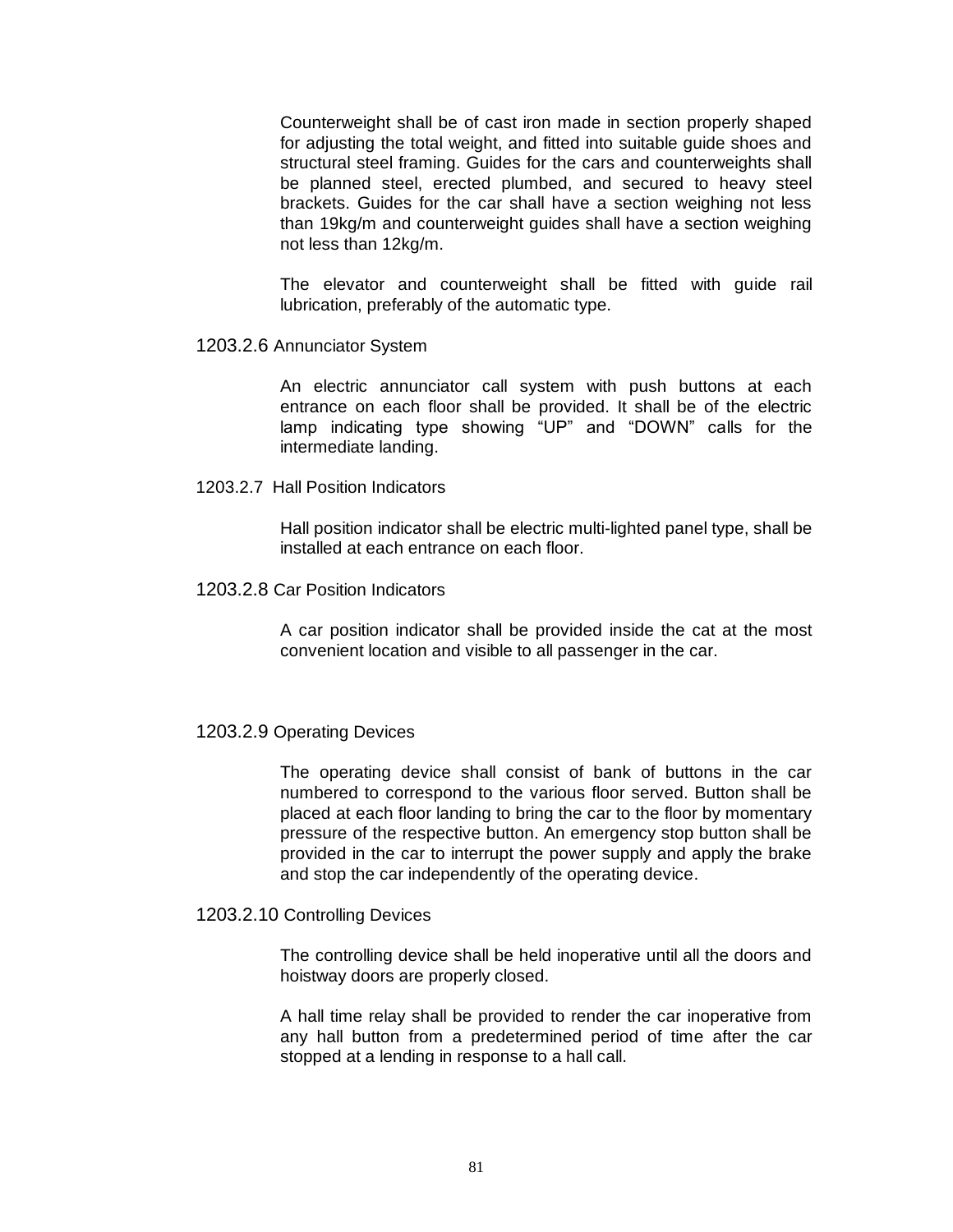Reverse phase relay shall be mounted in the controller conveniently located and easily accessible to the operator.

1203.2.11 Foundation

Refer to sub-section 1200.2.9 Air Conditioning System

1203.2.12 Electrical Work

Refer to sub-section 1200.2.10, Air Conditioning System

1203.3 Construction Requirements

1203.3.1 Car

An emergency exit located at the top of the car and opening outward shall be provided. It shall be not less than 406mm in width by 635mm in length.

1203.3.2 Capacity, Loading and Speed

The elevator shall be capable of starting, accelerating, retarding and stopping with safety and accuracy as to loading, in either direction, with dead and live loads ranging from no load to full rated load to full rated load, and to 33 1/3 overload. The acceleration and retardation shall be done uniformly and smoothly as much as practicable to eliminate discomfort to passenger.

The speed variation of the elevator shall not exceed 15% plus or minus with load variation ranging from no load to full load where variation in the power supply voltage does not exceed 5% and the variation of current frequency does not exceed 1%.

1203.3.6 Guarantee and Service

Refer to sub-section 1200.3.2, Air Conditioning System

1203.3.4 Miscellaneous

Refer to sub-section 1200.3.3, Air Conditioning System

1203.3.6 Method of Measurement

The work under this item shall be measured either by set, piece, length actually placed and installed as shown on the Plans. Traction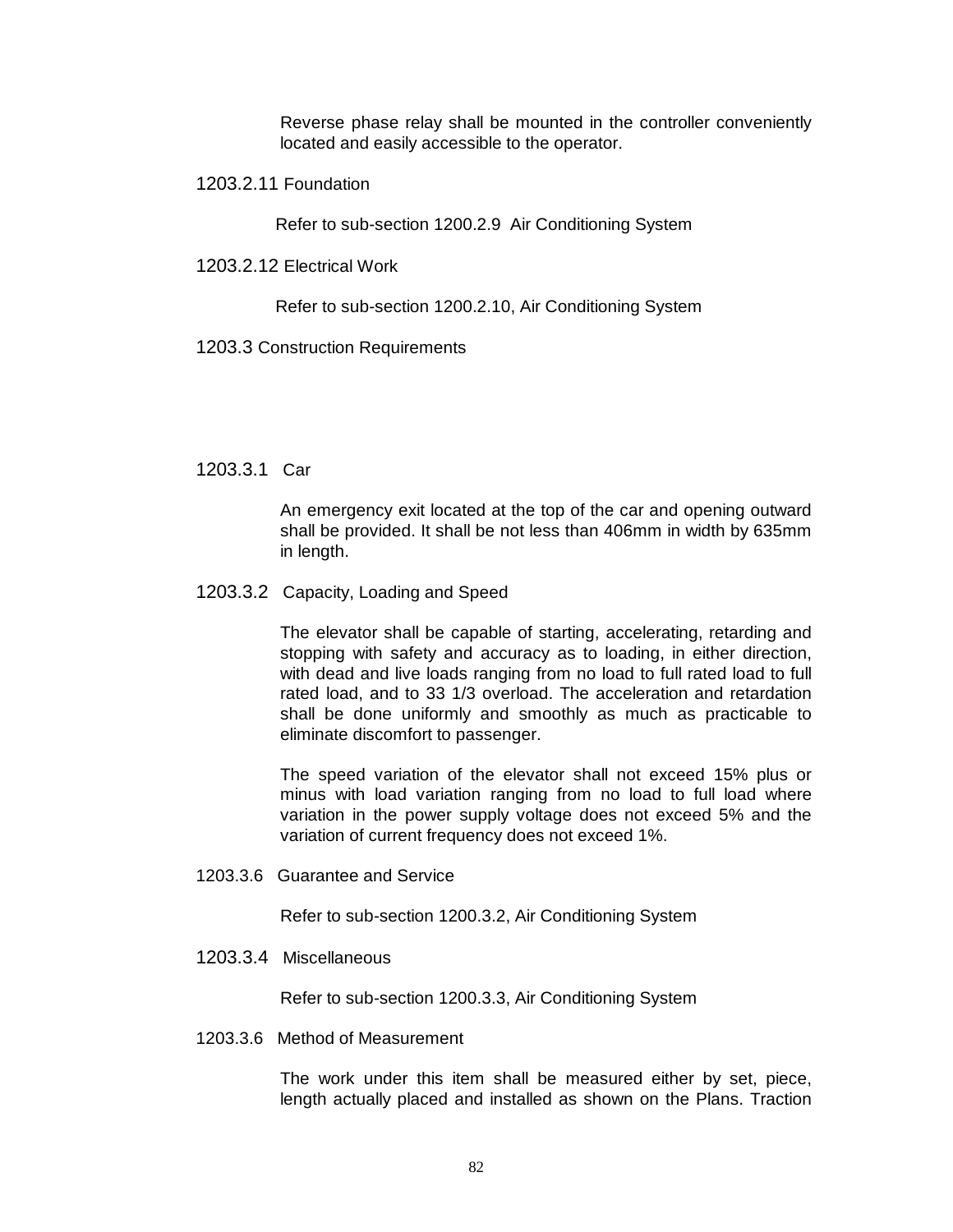or Hydraulic Machine and car shall be measured by set, hoistway doors, counter weight, Guide rails, annunciator and hall position indicators by piece, electrical wire and conduit by length.

#### 1203.3.6 Basis of Payment

All work performed and measured as provided for in the Bill of Quantities shall be paid for at the Unit Bid or Contract Unit Price, which payment shall constitute full compensation including labor, materials, tools and incidentals necessary to complete this Item.

## Payment shall be made under :

| Item | <b>Description</b>                                                                            | Unit of Measurement |
|------|-----------------------------------------------------------------------------------------------|---------------------|
| A    | Traction or Hydraulic Machine and car                                                         | Set                 |
| В    | Hoistway, doors, counter-weights,<br>guide rails annunciators and hall<br>position indicators | Piece               |
|      | Electric wires and conduits                                                                   | Length              |

# **SECTION 1204** *– (RESERVED FOR ELECTRIC DUMBWAITER)*

# **SECTION 1205 – MEDICAL GAS PIPELINE SYSTEM**

1205.1 Description

This Item shall consist of furnishing and installation of MEDICAL OXYGEN, COMPRESSED MEDICAL AIR AND MEDICAL VACCUM, inclusive of pipes, outlets, fittings connections, vacuum pumps and other accessories ready for service in accordance with the approved Plans and Specifications.

## 1205.2 Materials Requirements

## 1205.2.1 Medical Oxygen Manifold

Oxygen manifold shall AUTOMATIC CHANGEOVER consist of two (2) banks of fully charged oxygen cylinders, all connected to a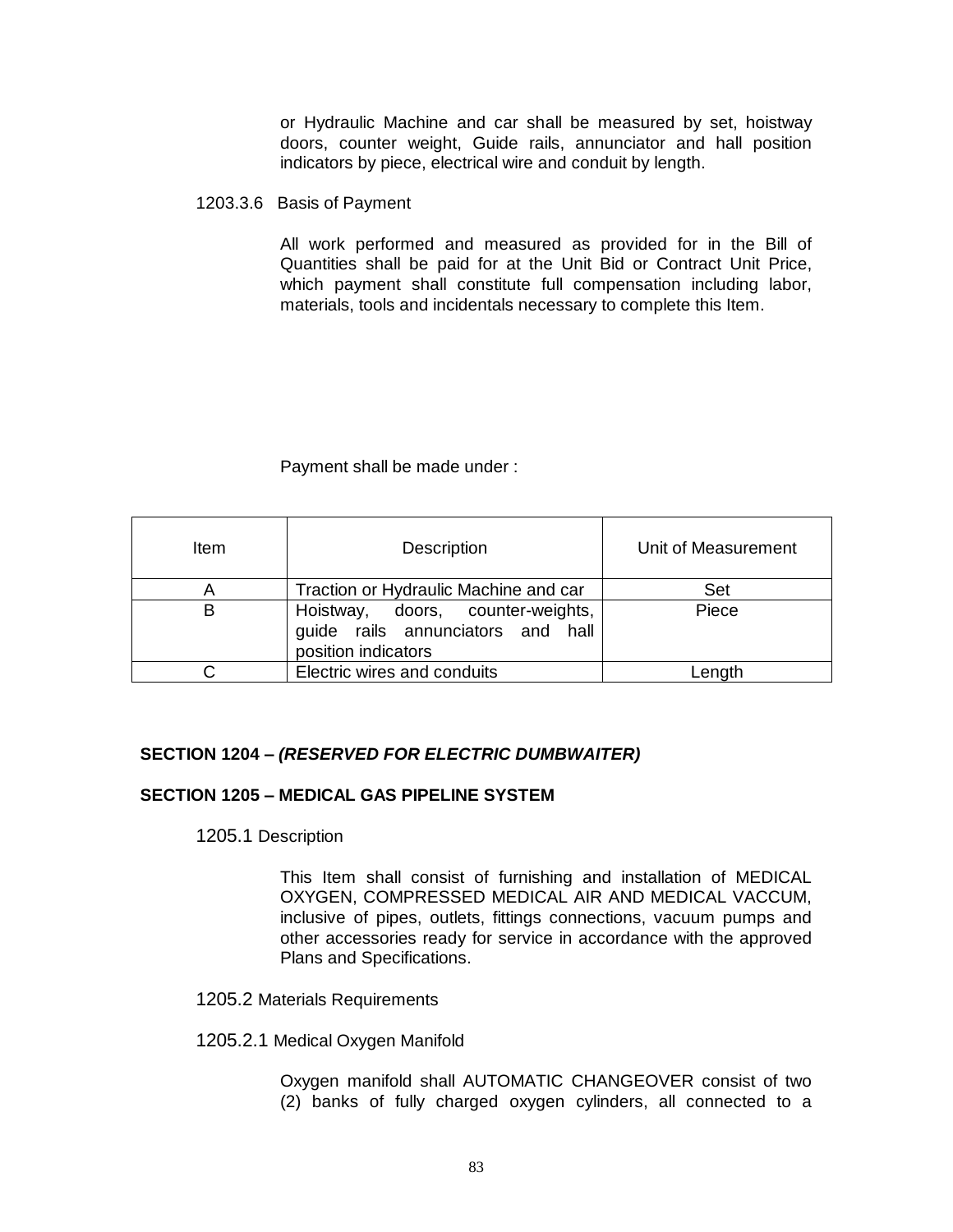common header. Each bank shall be provided with a ball type pressure check valve, pressure regulating valve and shut-off valve, pressure regulating valve and shut-off valve.

The manifold shall be equipped with digital display and alarm system which shall provide an audio-visual switchover warning signal. It shall also include the necessary facilities for actuating the remote combination switch-over and Hi-low line pressure alarm panels. The Hi and Low pressure warning shall operate when the pressure in the main varies 20% above or below normal line of 345 kPa (50 psi). The alarm control shall include one (1) mercury tube type adjustable pressure switch for energizing the switch over alarm circuit and one (1) double mercury tube pressure switch for energizing the Hi-low pressure alarm circuit. A single control box shall contain 220/24 volt transformer, relays for actuating all alarm panels. An audio-visual switch over alarm panel containing "Normal" and Reserve Supply in Use" warning lights, a momentary switch and automatic reset to shutoff the buzzer.

## 1205.2.2 Medical Air Manifold

The nitrous manifold shall AUTOMATIC CHANGEOVER consist of two (2) banks of fully charged medical air cylinders, all connected to a common header. Each bank shall be complete with pressure regulators, safety valve set at 483 kPa, all necessary fittings, and adapters to complete the assembly. The digital display audio-visual alarm shall include pressure switches, isolating valve, 220/24 volt transformer and remote alarm panel, consisting of pilot light, buzzers, momentary switch for silencing the buzzer and automatic reset relay.

## 1205.2.3 Fuel Gas Manifold

Fuel Gas manifold shall consist of two (2) banks fully charged gas cylinders, all connected to a common header. Each cylinder connection shall be provided with a cylinder valve. The manifold control shall include two (2) shut-off valve, automatic throw over manifold, pressure regulator and relief valve.

## 1205.2.4 Vacuum Pumps

Vacuum pumps shall be duplex type each with a capacity to handle the total load without loss of vacuum in the system.

The duplex vacuum pumps shall be provided with sequence master alternator to automatically reverse the sequence of operation from single to both units in the event that one pump can not bring the system to the desired vacuum level in the case of heavy demand.

## 1205.2.5 Humidifier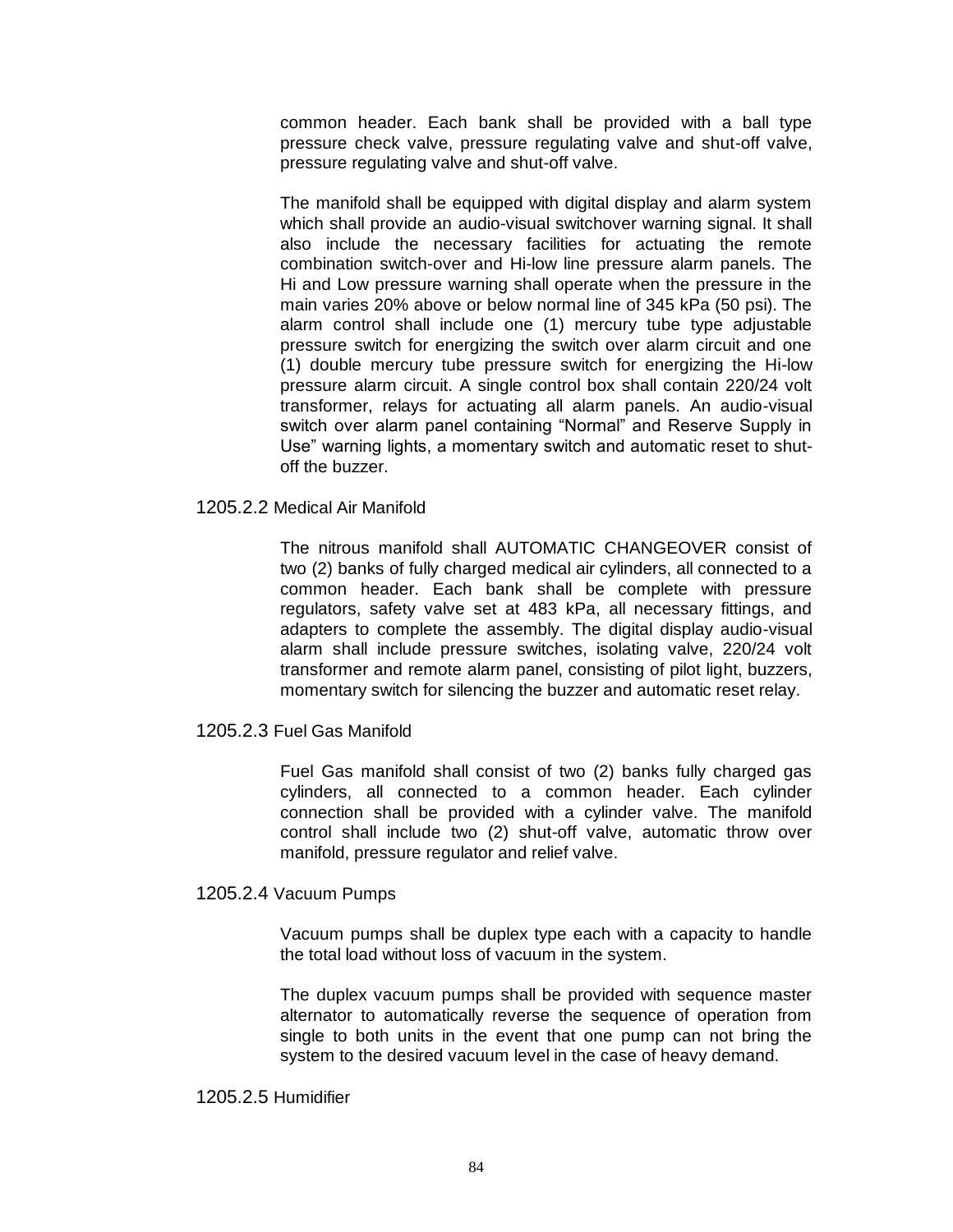The humidifier shall be of jet and bubbles type which the aspirator element injects water into stream of oxygen. The humidifier bottles shall be pliable, heat resistant and shall be sufficiently transparent to permit the water level to be easily seen and with usable water capacity at least 300cc. The unit shall have integral warning whistle which operates in the supply tubing.

## 1205.2.6 Vacuum Trap Bottles

Vacuum trap bottles complete with adapter connection to the vacuum outlet shall consist of a wall bracket, cap assembly with float operated shut-off valve regulator, gauge assembly and 1.5 liters glass vacuum trap bottle for collecting fluids. The vacuum bottles shall have an integral arm for securing the cap and bottle to the bracket. The cap shall also have a positive sealing overflow shut-off valve fluid assembly for closing off the vacuum in the event the collection bottles become full. The collection bottles shall have cubic centimeter graduation and imprinted operating instructions. The vacuum regulator shall be diaphragm type with regulator mechanism and gauged housed in a simple compact case.

# 1205.2.7 Service Outlet

All wall outlets shall be double or triple units for the following services; oxygen, air and vacuum. The outlet shall be surface mounted type with satin finish stainless steel cover plate suitable for exposed piping system. Each service outlet shall consist of an outlet valve with outlet thread, dust cap and chain, nameplate specifying gas service. The safety keyed coupler shall be installed to provide a gas seal when equipment is disconnected.

1205.2.8 Pipes, Valves and Fittings

All piping shall be of seamless type "K" hard tampered copper tubing suitable for silver brazing except piping for gas which shall be of B.I. pipe Schedule 40. Joint and fittings for copper tubing shall be cast bronze designated for brazing. Screwed connections shall be applied with thin paste of litharge and glycerine to the external only. Shut-off valves shall be furnished and installed as indicated in the drawings and shall be provided with boxes to avoid tampering.

1205.2.9 Equipment Foundation

Refer to Sub-section 1200.2.9, Air Conditioning System

1205.2.10 Electrical Works

Refer to Sub-section 1200.2.10, Air Conditioning System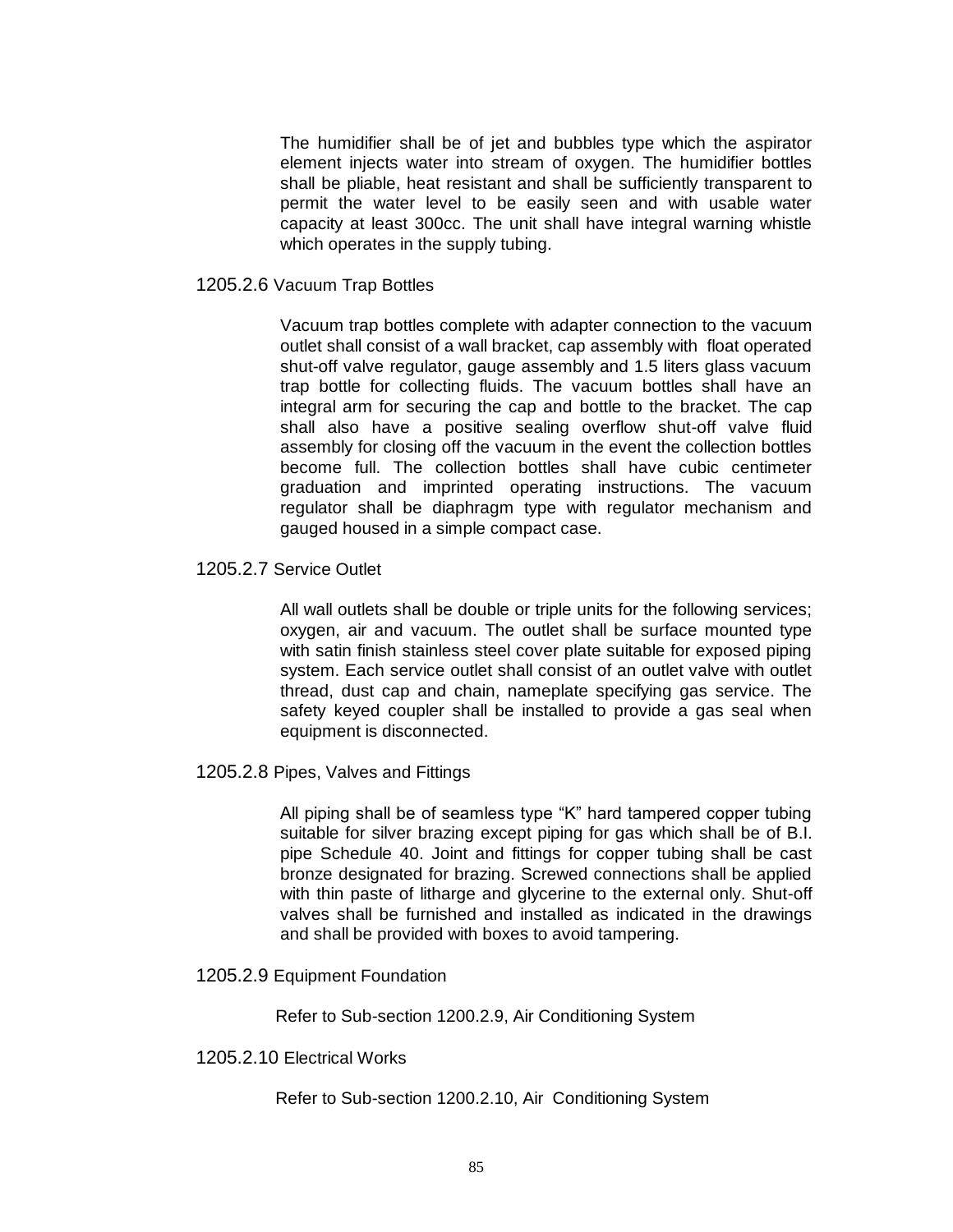1205.3 Construction Requirements

1205.3.1 Pipes, Valves and Fittings

All piping, tubing, valves, and fittings shall be thoroughly cleaned of oil, grease or other combustible materials by washing in hot solution of sodium carbonate or trisodium phosphate mixed in the proportion of 373 grams to 11.4 litre of water. Scrubbing and continuous agitation of the parts shall be employed whenever necessary to remove all deposits and insure complete cleaning. After washing, all materials shall be rinsed thoroughly with clean hot water.

All piping shall be spaced correctly for adequate support of all lines so that weight shall be on the support and not on the joints. Horizontal piping of 16 mm (5/8 inch) and larger shall be supported 3m (10 ft.) apart. On vertical lines the support shall be one each storey for piping 25mm ( one inch ) and smaller, for larger piping one support for each two storey.

1202.3.2 Testing

After installation of all pipes and tubing, but prior to the installation of the service outlet, the system shall be blown clear of moisture and foreign matters by means of water pumped nitrogen or air. After installing the device outlet the system shall be subjected to a test pressure of 1035.5 kPa (150 psi) by means of nitrogen or air continuously for 24 hours. This test pressure shall be maintained after each joint has been thoroughly examined for leaks by means of soapy water.

1205.3.3 Guarantee and Service

Refer to sub-section 1200.3.2, Air Conditioning System

1205.4 Method of Measurement

The work under this item shall be measured either by set, length, piece actually placed and installed as indicated in the Plans. Oxygen, air, gas manifold and duplex vacuum pump shall be measured by set, humidifier vacuum trap bottles, outlet and valve by piece, pipes by length.

1205.5 Basis of Payment

All work performed and measured and as provided for in the Bill of Quantities shall be paid for at the Unit Bid or Contract Unit Price which payment shall constitute full compensation including labor, materials, tools and incidentals necessary to complete this Item.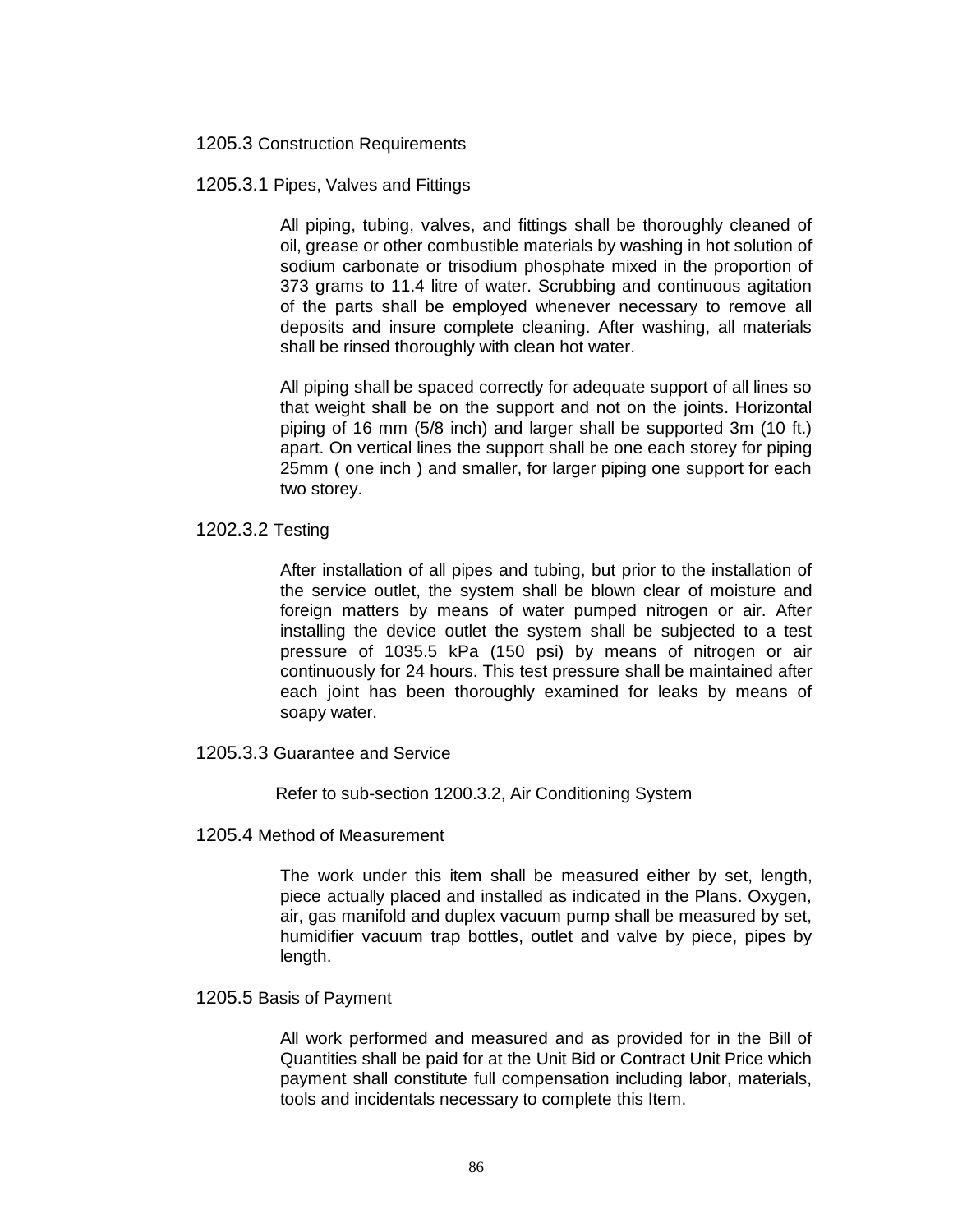Payment shall be made under :

| Item | <b>Description</b>                                  | Unit of Measurement |
|------|-----------------------------------------------------|---------------------|
| A    | Oxygen, Air, Gas Manifold and Duplex<br>Vacuum Pump | Set                 |
| B    | Humidifier, Vacuum Trap Bottle, outlets<br>valves   | Piece               |
|      | Pipes and Tubing                                    | Length              |
|      | <b>Valves and Fittings</b>                          | Piece               |

# *DIVISION 15 - SANITARY/PLUMBING*

# **SECTION 15400 PLUMBING SYSTEM**

- PART 1 GENERAL PROVISIONS
- 15400.1 EXPLANATION

# OWNER-GENERAL CONTRACTOR-PLUMBING RELATIONSHIP

- a. The plumbing and sanitary work is a Specialty Trade which shall be performed by a Contractor hereinafter referred to as Plumber Contractor.
- b. The scope of work and responsibility of the Plumbing Contractor is stipulated in this Specification and is treated separately from the function of the General Contractor and other Specialty Trade Contractor for the sole purpose of delineating the plumbing work.
- c. Should the General Contractor subcontract the Plumbing Work to a specialty trade Plumbing Contractor all responsibilities and functions of the Plumbing Contractor stipulated in the Specifications shall be assumed by the General Contractor
- d. There shall be no contractual relation between the Owner and the Plumbing Specialty Trade Contractor.

# 15400.2 GENERAL REQUIREMENTS

a. All works shall be performed in accordance with the requirements of all applicable laws of the Republic of the Philippines and all codes and ordinances so required.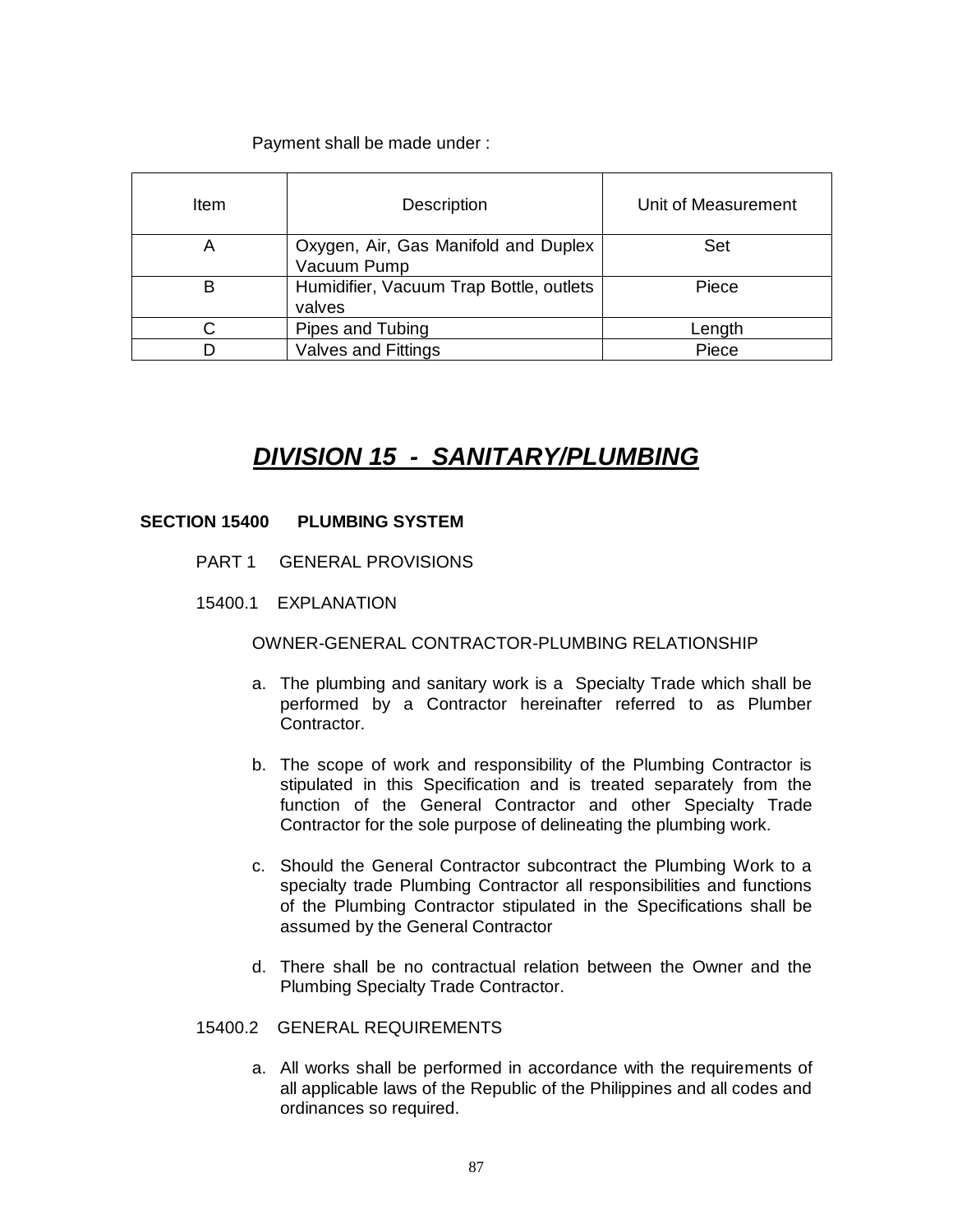- b. The Plumbing Contractor is required to refer to all architectural, structural, mechanical and electrical plans and specifications and shall investigate all possible interference and conditions affecting his work.
- c. Contractor and all providing labor, material, or both, for this project are specifically referred to the General Conditions of the Contract, to contract drawings, to all the divisions of the specifications and the various other contract documents which may affect the completion of any work in other divisions. In the absence of any agreement between sub-contractor as the General Contractors (authorized by the Owner), supply of others affected by the construction of this project, the General Contractor shall be held responsible for the coordination and completion of all work.
- d. All plumbing work to be done and sizes to be used shall be in accordance with the National Plumbing Code of the Philippines as so required under the direct supervision of the licensed Sanitary Engineer or Master Plumber.

## 15400.3 WORK INCLUDED

Furnish all materials and equipment and perform all labor necessary for all complete installation, testing and operation of the plumbing system in accordance with the applicable drawings and this division of the specification consisting of, but not limited to the following:

- a. Sanitary drainage system
- b. Storm drainage system
- c. Soil, waste, and vent pipe systems within the building.
- d. Water distribution and supply pipes, and fitting.
- e. Fire standpipe system
- f. Installation of drinking fountain, (Verify)
- g. Water services connections
- h. Plumbing fixtures of exposed pipes and appurtenances and asphalt protective coating and concrete covering for all pipes laid underground.
- i. Any and all other works involved in providing the complete operation of the domestic water supply system, fire protection system, sanitary plumbing and storm drainage system for the above-named project.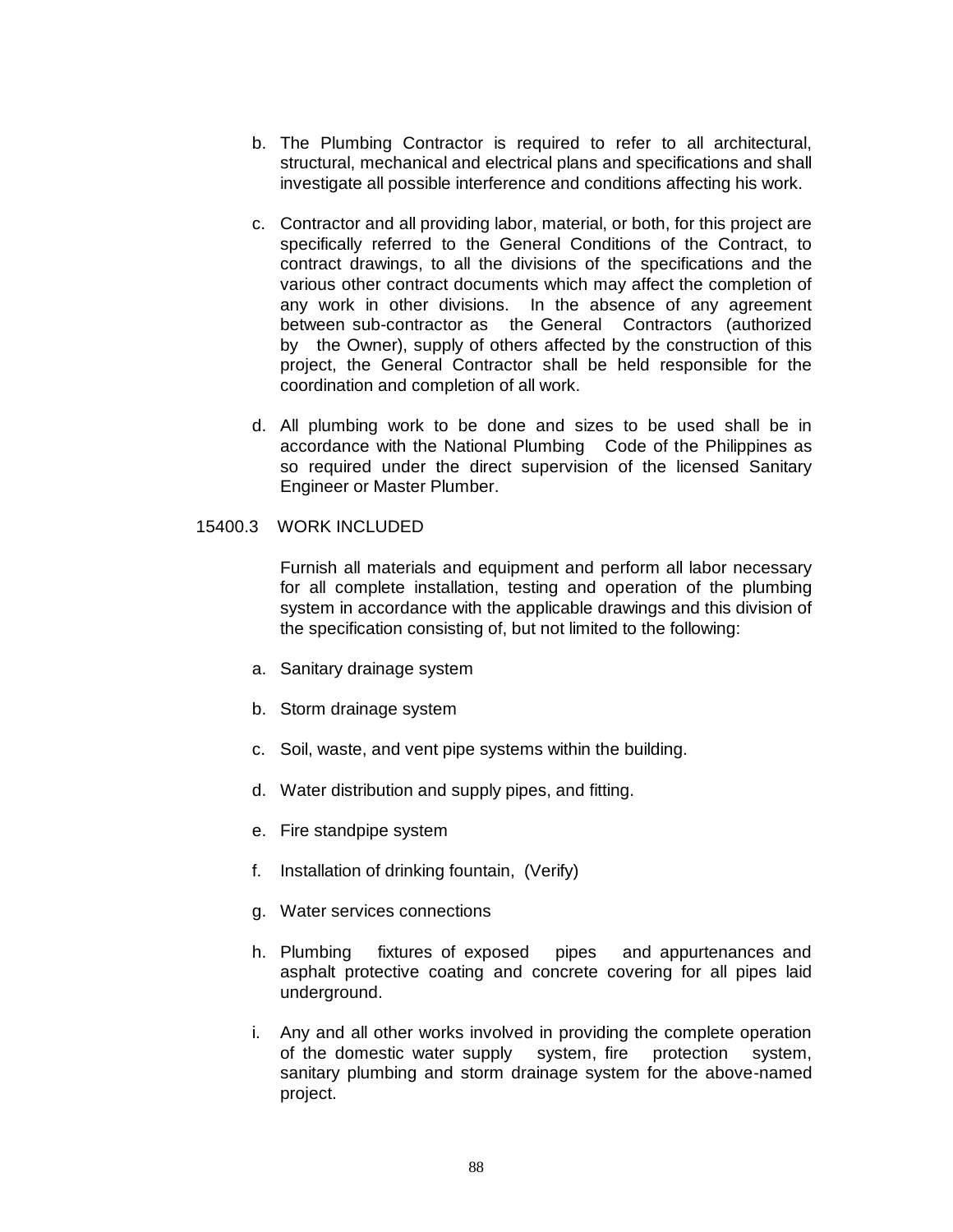# 15400.4 ITEMS BY OTHERS

- a. General cutting and patching of openings except for pipe hangers and inserts.
- b. All concrete foundations or based required for plumbing equipment.
- c. Concrete sumps and pits.
- d. Flashing of roof drains and pipes penetrating the roof.
- e. Water for construction and testing purposes will be supplied by the General Contractor.

# 15400.5 COORDINATION WITH OTHER TRADES

Refer to all electrical, structural, mechanical and architectural plans and specifications and investigate all possible interference and conditions affecting the plumbing works. Proposed solutions to anticipated problems shall be submitted to the Sanitary Engineer for approval as least one (1) week ahead of the construction schedule.

## 15400.6 INTENT

It is not intended that the Drawings shall show every pipe fitting, valve and appliance. All such items, whether specific, all mentioned or not, or indicated on the drawings shall be furnished and installed if necessary to complete the system in accordance with the best practice of the plumbing trade and to the satisfaction of the Owner.

## 15400.7 EXTRA WORK

Cost estimate of all extra works that shall be deemed necessary during the progress of the work shall be submitted to the Owner for approval as least two (2) days before any extra work shall be started.

# PART 2 REQUIREMENTS OF REGULATORY AGENCIES

# 15400.8 CODES AND PERMITS

a. Execute the work in full accordance with the requirement of all governmental agencies having jurisdiction thereof as well as with the requirements and/or recommendation of the National Plumbing Code of the Philippines, the Philippine Rating Bureau, the Underwriters, all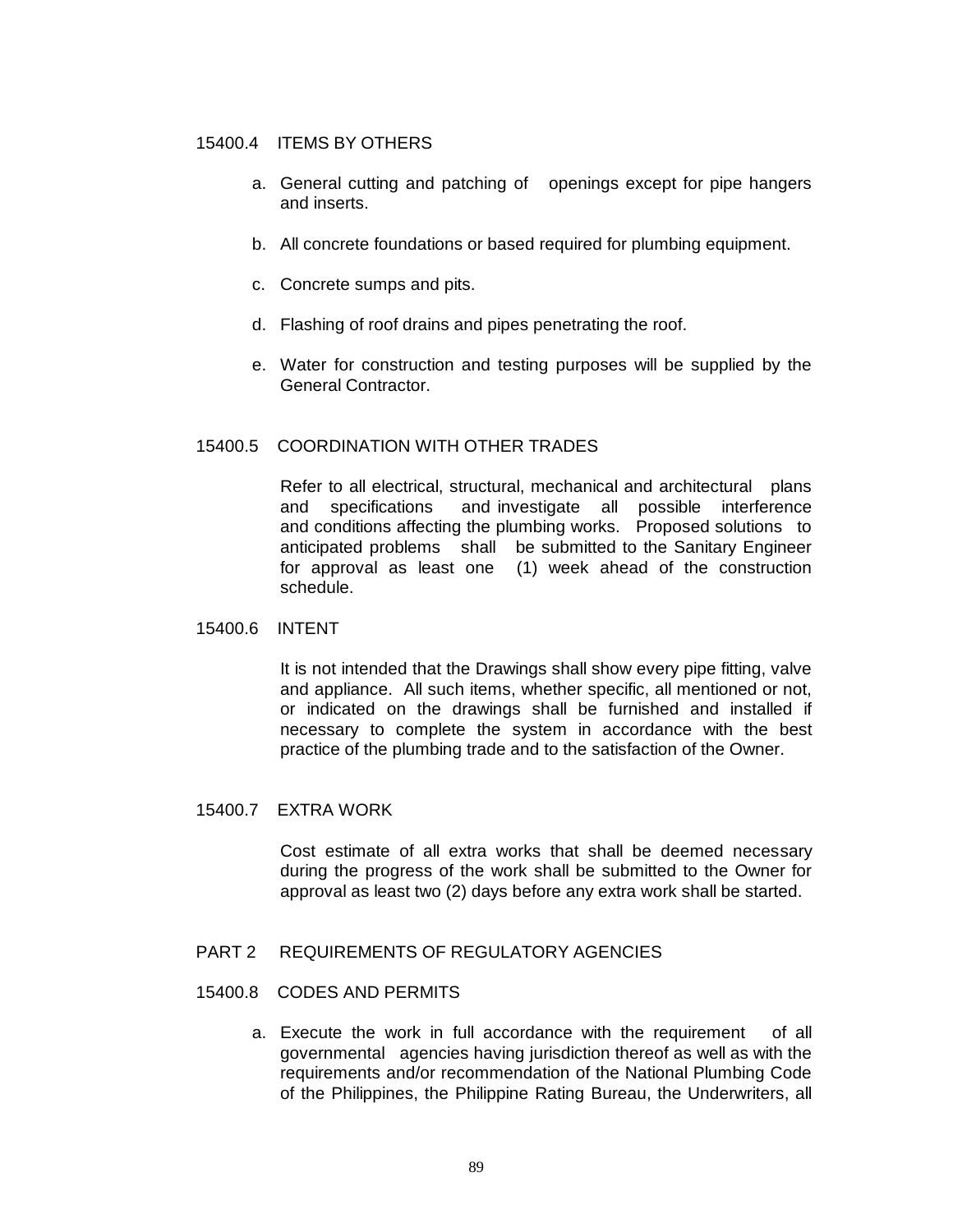applicable laws of the Republic of the Philippine and all codes and ordinances.

- b. Secure and pay for all necessary approvals, permit, inspection, and the like, before starting work, and turn over the official records of the granting permits to the Owner without additional cost.
- c. Obtain all necessary allowances, pay all royalties, and the like, in connection with the use of any patented devices or system, and save the Owner harm from any claim or law suit arising from such use.
- 15400.9 All materials shall conform to the standard tabulated below:
	- a. Concrete sewer and drainage pipes ASTM 076 59T and ASTM C-14-59
	- b. Cast iron soil pipes and fittings, extra heavy, ASTM 076-595 and ASTM G-14-59, service weight pipes conforming to federal specifications or "SILVA" or approved equal.
	- c. Cast iron drainage fittings ASC B16.12 1953.
	- d. Wrought iron pipe ASTM A72-52T
	- e. Malleable iron fittings ASTM A-338-51T
	- f. Caulking Lead- Federal Specifications QQ-L-156
	- g. Galvanized iron pipes and fittings ASTM A-120-57T
	- h. Bronze gate valves-Federal Specifications Wx-V-54
	- i. Gate Valves AWWA c500-59
	- k. Lead sheet-Federal Specifications QQ-L-201
	- l. Water meter MWSS or LUWA approved
	- m. PVC Pipes and fittings-Neltex Series 1000, Moldex Sch. 40 or approved equal.
	- n. Plumbing Fixtures Saniware or approved equal.

# 15400.10 IDENTIFICATION OF MATERIALS

a. Each length or pipe, fittings, trap, fixture and device used in the plumbing system shall have cast, stamped or indelible marked on it the manufacturer's trade mark or name, the weight, the type, the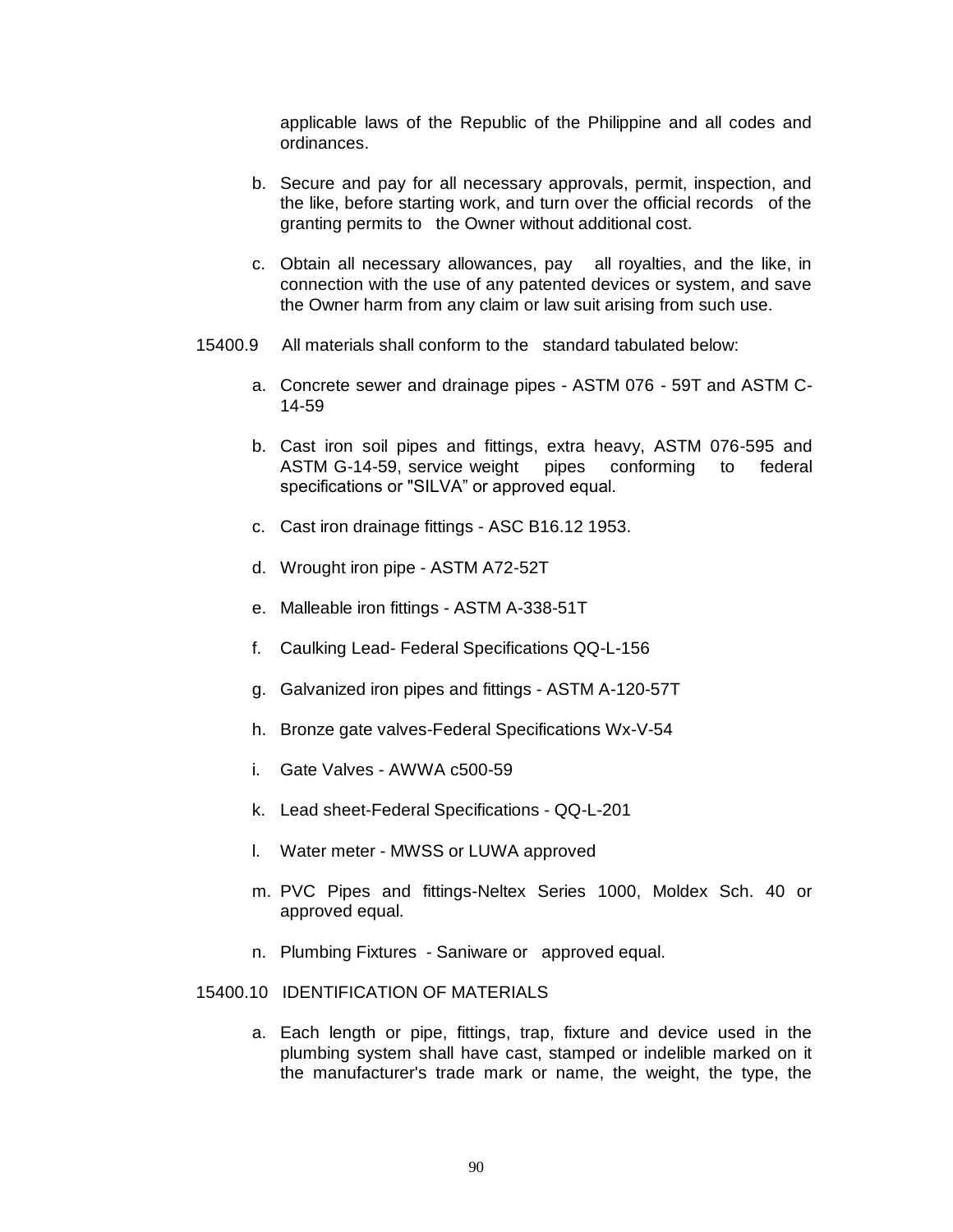classes of product when so required by the standard mentioned above.

b. All plumbing fixtures and fittings installed without the above trademarks shall be removed and replaced with properly marked fixtures and fittings without any extra cost to the Owner.

## PART 3 PLUMBING FIXTURES

15400.11

All bids to be considered shall include all plumbing fixtures shown on the drawings and specified herein or by the Architect.

- a. All plumbing fixtures shall be installed free and open in a manner to afford access for cleaning and shall be furnished with brackets, cleats, plates, and anchors required to support the fixtures rigidly in place.
- b. After the installation of any or all the plumbing fixtures of the building same shall be kept clean and in working order but shall not be used by anybody until the building has been turned over and accepted by the Owner.
- c. Fixture trim, traps, faucets, escutcheons and waste pipes that are exposed to view in finishing or finished spaces shall be brass with polisher chromium plating or nickel finish, unless otherwise specified. Exposed supply pipes shall be brass or copper tubing plates in the same manner otherwise specified.
- d. The Plumbing Contractor shall be responsible for providing those portions of fixture fittings (as trims), which are not provided with the fixture but are required for the complete installation. All fixtures shall be carefully checked to determine the portions, which must be provided to complete the installation.
- e. All fixtures shall be provided with separate stop valves for cold water so that each fixture may be separately controlled without affecting any other fixtures.
- f. All flush valves shall be equipped with vacuum breaking device.

# 15400.12 GUARANTEE

The Plumbing Contractor shall furnish to the Owner a written guarantee covering satisfactory operations of the plumbing installation in all its parts for a period of one (1) year after date of final acceptance. During this period, the Plumbing Contractor shall repair or replace any defective work and pay for any repair or replacement costs. Included with this guarantee certificate shall be the guarantee certificates of every material supplier employed by this Trade.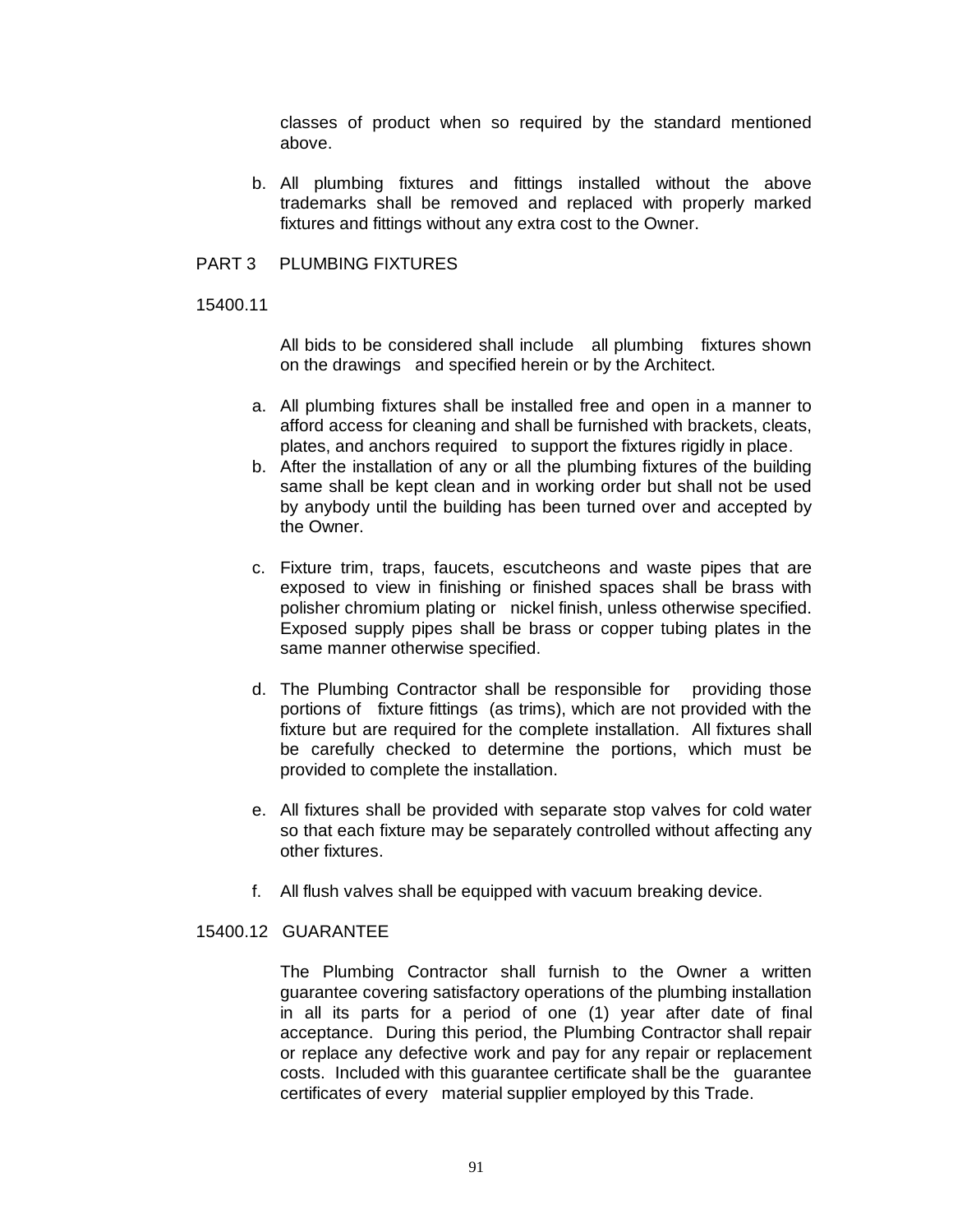## 15400.13 AS-BUILT DRAWINGS

- a. The Plumbing Contractor with the approval of the Engineer shall mark down with red pencil, on two sets of plumbing plans all the revisions, omissions and/or additions to the various plumbing installation drawing as the construction progresses one set of the plans as marked shall be submitted to the Engineer after completion of work.
- b. Before the final payment to the Contractor is made, he shall submit to the Owner an As-Built Drawing incorporating all the changes made and noted in the marked plans retained by him. The As-Built Drawings shall be prepared on reproducible form.
- c. The Plumbing Contractor shall prepare and submit the As-Built Drawings without extra cost to the Owner.

## PART 5 PROTECTION

- 15400.14 The Plumbing Contractor shall protect all the work and materials from loss, injury or defacement. Protection of fixtures and materials shall be by boards, papers and/or cloth as required and any lost, damaged, or defaced material be replaced by the Contractor as his own expense.
- 15400.15 Cover and protect all openings left in floor or wall for passage of pipes. Protect pipes with suitable coverings as soon as set. Close all open ends of pipes with a plug or cap fitting to prevent obstruction and damage.
- 15400.16 Seal all set traps.
- 15400.17 Do not use new, permanent, water closet and other new plumbing fixtures during the progress of the work.
- 15400.18 Do not use new, permanent, roof and floor drains for the plumbing of waste cement mixed during the progress of the work.
- 15400.19 As soon as installed, cover all metal fixture trimming with noncorrosive grease and maintain it until construction work is completed.
- PART 6 OPERATING AND MAINTENANCE INSTRUCTIONS
- 15400.20 Provide three (3) sets of operating and maintenance instructions covering completely the operations and maintenance of plumbing equipment controls and accessories.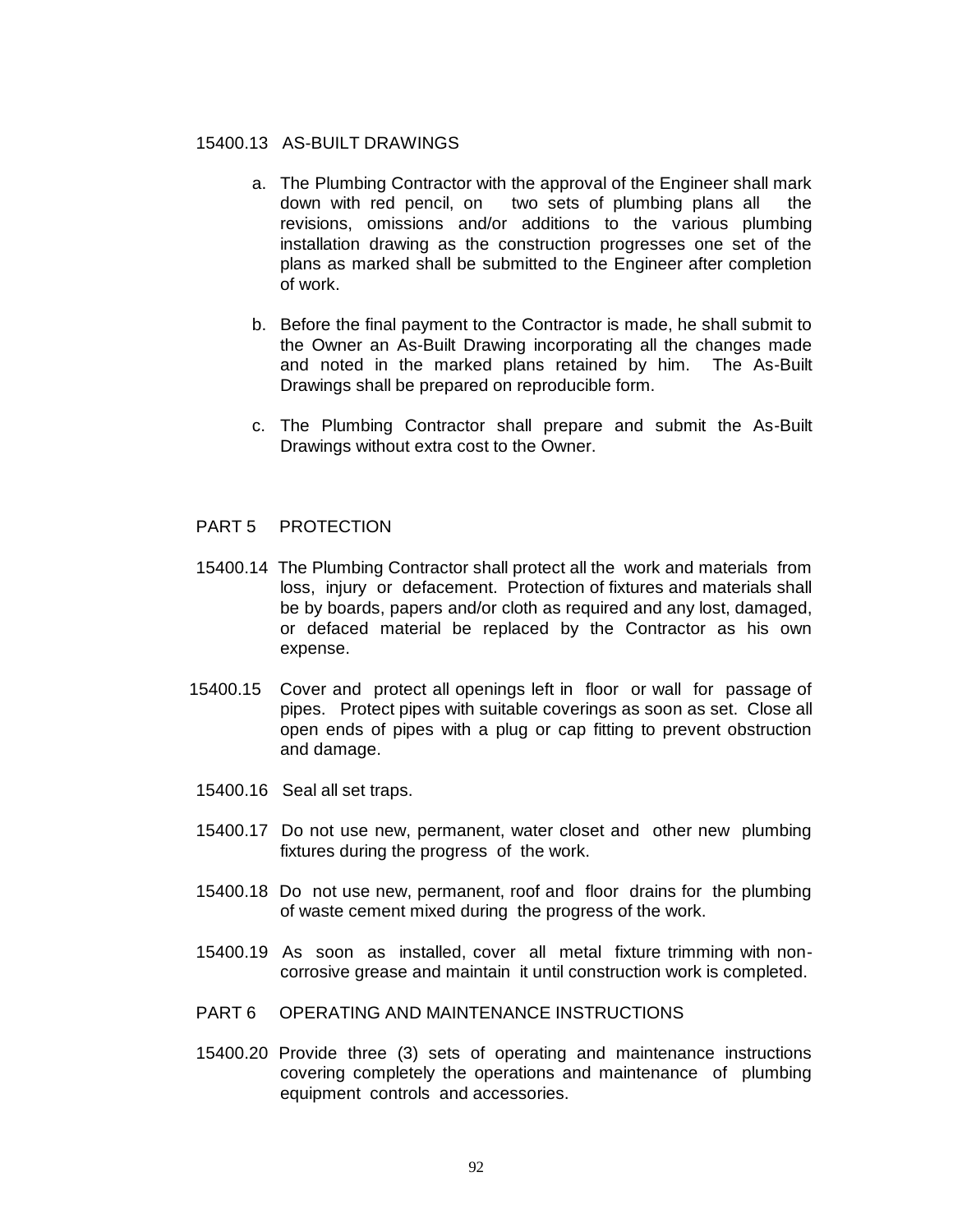# PART 7 ALTERNATE

- 15400.21 Use of any materials, device, fixtures or appurtenance not specified in these specifications may be allowed, provided that such alternate has been approved, in writing, by the Owner to substantiate Contractor claims, the cost shall be borne by the Contractor.
- 15400.22 Test shall be done by an agency approved by the Owner and in accordance with generally accepted standards. In the absence of such standards, the Owner may specify the test procedure.
- 15400.23 In any substitution, all health and safety requirements shall be observed.

## **SECTION 15401 COLD WATER SYSTEMS**

- PART 1 CLEARING AND GRUBBING
- 15401.1 The pipeline route shall be cleared and grubbed prior to performing any excavation or placing any fill.
- 15401.2 Clearing and grubbing refer to brush, roots, stumps, vegetation, pavements sidewalks and surface obstructions of any kind that are required to be temporarily or permanently removed and that lie within the actual area to be excavated.
- 15401.3 No trees shall be fitted, destroyed, or interfere with by the Contractor without the approval of the Owner.
- PART 2 EXCAVATION
- 15401.4 Excavation shall include the removal of all materials of whatever nature encountered that would interfere with the proper execution and completion of work. The removal of said materials shall conform to the required grade line. Materials unsuitable for backfill must be removed from the site.
- 15401.5 The width and length of the area to be excavated for the installation of pipes and fittings shall not exceed the maximum linear dimensions of such structure by more than 300 mm on each side.
- 15401.6 Excavated material that cannot be used to backfill an excavation shall be stockpiled or wasted in a manner approved by the Owner.
- PART 3 BACKFILL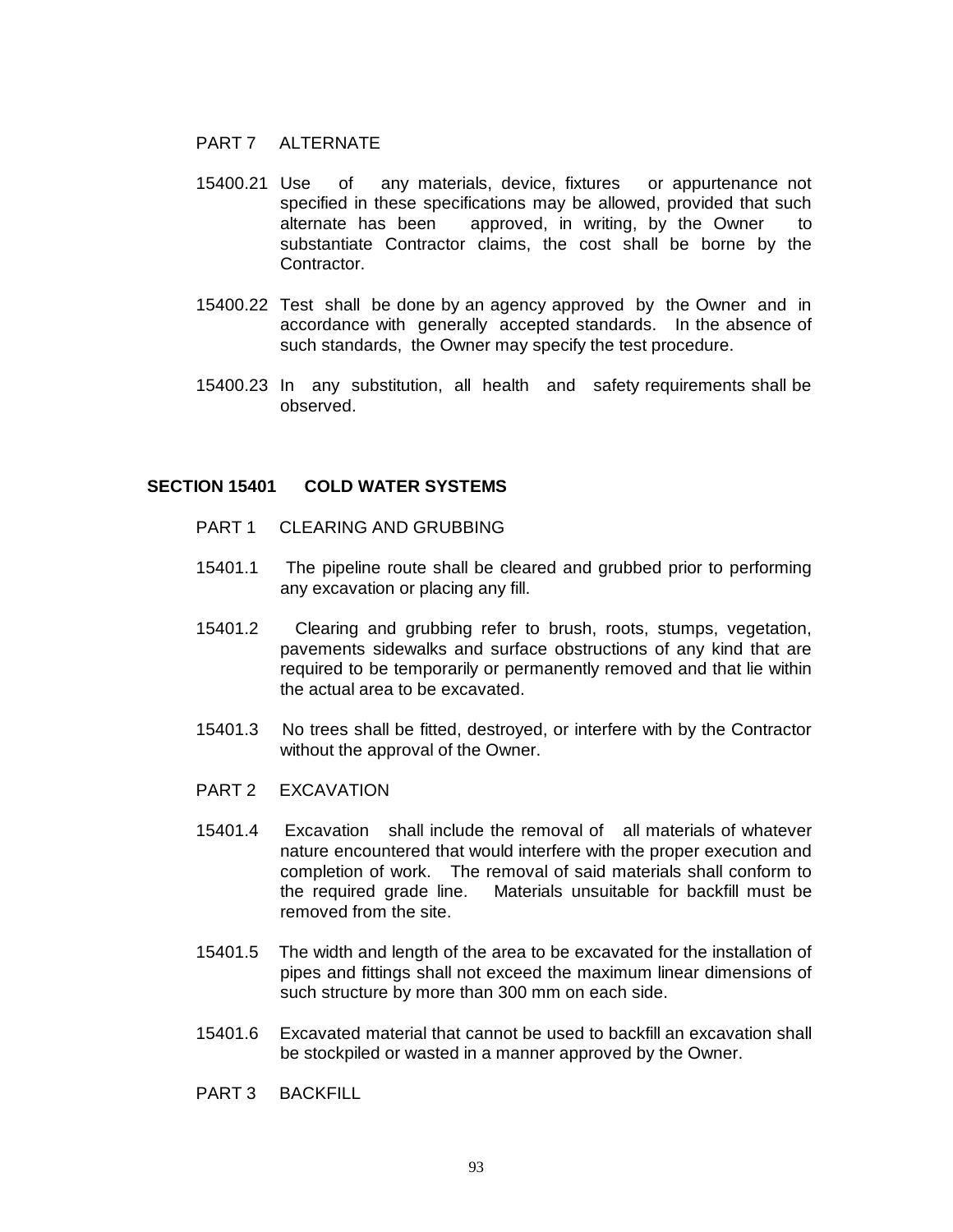15401.7 Backfill shall include the supply placing and compacting of all materials to fill pipe trenches and excavations for other structures. Excavated material suitable for backfill shall be used for that purpose.

## PART 4 SUPPLY, LAY AND JOINT PIPES AND FITTINGS

15401.8 The Contractor shall provide and maintain in good condition the proper tools and equipment for the handling and laying of pipe, valves and fittings. Methods of pipe laying and use of tools and equipment shall also conform to applicable manufacturer's recommendations. For the laying of the first 100 meters of pipe, the pipe manufacturer shall provide a supervisor to instruct the Contractor's pipelaying crew in the procedures to be followed.

> The interior of all laid pipes, valves, and fittings shall be kept clean and free of foreign matter and dirt at all times. Precautions shall include the liberal use of cleaning cloth during laying, and the watertight plugging of all openings at the close of work each day. Pipe valves and fittings shall be carefully examined for defects at the time of laying. Any defective material discovered before, during or after being laid shall be permanently marked, removed from the job site, and replaced with sound material. Where it is required to join pipe, valves, or fittings of different types, size or joint combination, adapt here shall be used of a class and type appropriate to the connecting ends.

# PART 5 PAINTING AND PROTECTIVE COATINGS

The Contractor shall give the Architect at least 48-hours advance notice of the start of any surface preparation work or coating application work. All such work shall be performed in the presence of the Architect unless the Architect has granted prior written approval to perform such work in his absence. Galvanized, and other metal surfaces shall be treated with a phosperic acid etching cleaned before painting, abrasions and bare spots in shop prime coatings shall be repaired with metal primer of the same type. All surfaces to be coated shall be cleaned with the approved equipment before the application of coating material.

## PART 6 TESTING AND DISINFECTION

All testing and disinfecting operations shall be done in the presence of the Architect. Late delivery of valves would not be allowed to delay testing and commissioning of a pipeline. In such cases, the Contractor shall supply and install spool or make up pieces so that existing and commissioning may proceed. The Contractor shall install valves later in a manner that minimized interruption of service.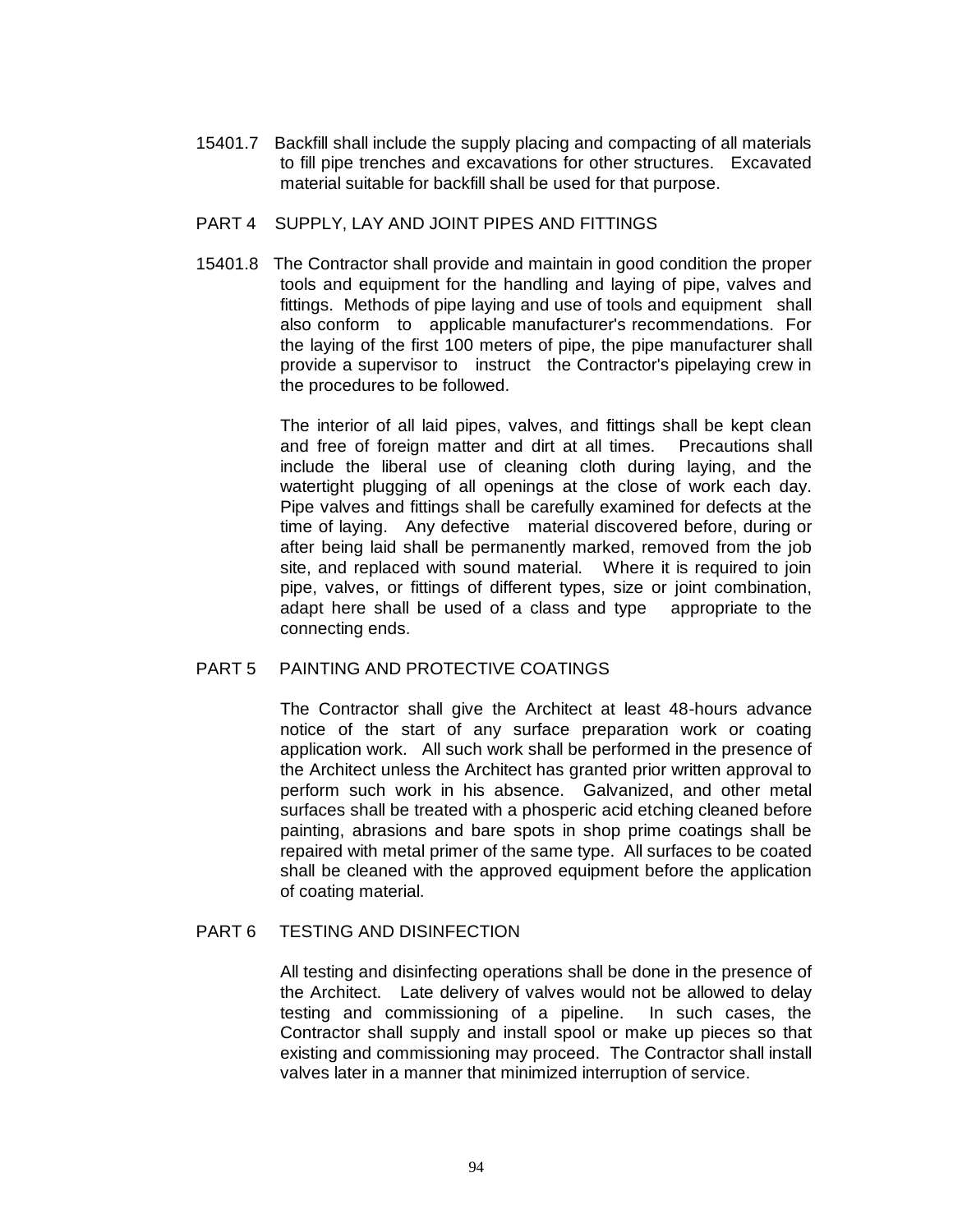a. Field Hydrostatic Pressure Test

All tests shall be conducted on the pipeline in sections after the trench is backfilled, but before pavement restoration. The pipeline shall be prepared for testing by closing all valves, putting substantial stops and bulkheads at openings, opening aid valve assemblies and fitting aid release taps at all other high points along the pipeline. These taps shall later be removed after completion of the testing and disinfection and unless otherwise specified, replaced with permanent plugs. The pipeline shall be slowly filled with water, allowing all aid pockets to be released until the pipe is completely filled and under slight pressure at which condition it should be allowed to stand for 24 hours. Any apparent defects in the pipeline at this stage shall be rectified by the Contractor. The duration of the pressure test shall be for a period of two (2) hours. Any defective pipe, fitting, point, valve or service connection shall be removed and replaced and the test shall be repeated until satisfactory to the Architect.

b. Field Leakage Test

The leakage test shall be conducted concurrently with the pressure test. The pipeline and service connection tubing leakage shall be taken as the amount of water, as measured by the metering service, needed to be injected into the line to maintain the test pressure for the two (2) hour leakage test period.

- c. Disinfection
	- 1. The entire water system shall be thoroughly flushed and disinfected with chlorine before it is placed in service.
	- 2. Chlorine shall be liquid chlorine or hypochlorite (HTH) and shall be introduced into the water lines in a manner approved by the Architect.
	- 3. Chlorine dosage shall be to provide no less than 50 parts per million (50ppm) of available chlorine and allowed to stand for 24 hours, after which the system shall be flushed with potable water until the residual chlorine content is about 0.2 parts per million. All valves in the system shall be opened and closed several times during the chlorinating period.
	- 4. The Contractor shall furnish and pay for all devices, chlorine materials, labor and power required for disinfection purposes. Disinfection shall be made in the presence of the Architect.
	- 5. Before being place into service and before certification of completion by the Owner, all new water mains, or extensions and connections to existing systems, or valves section of such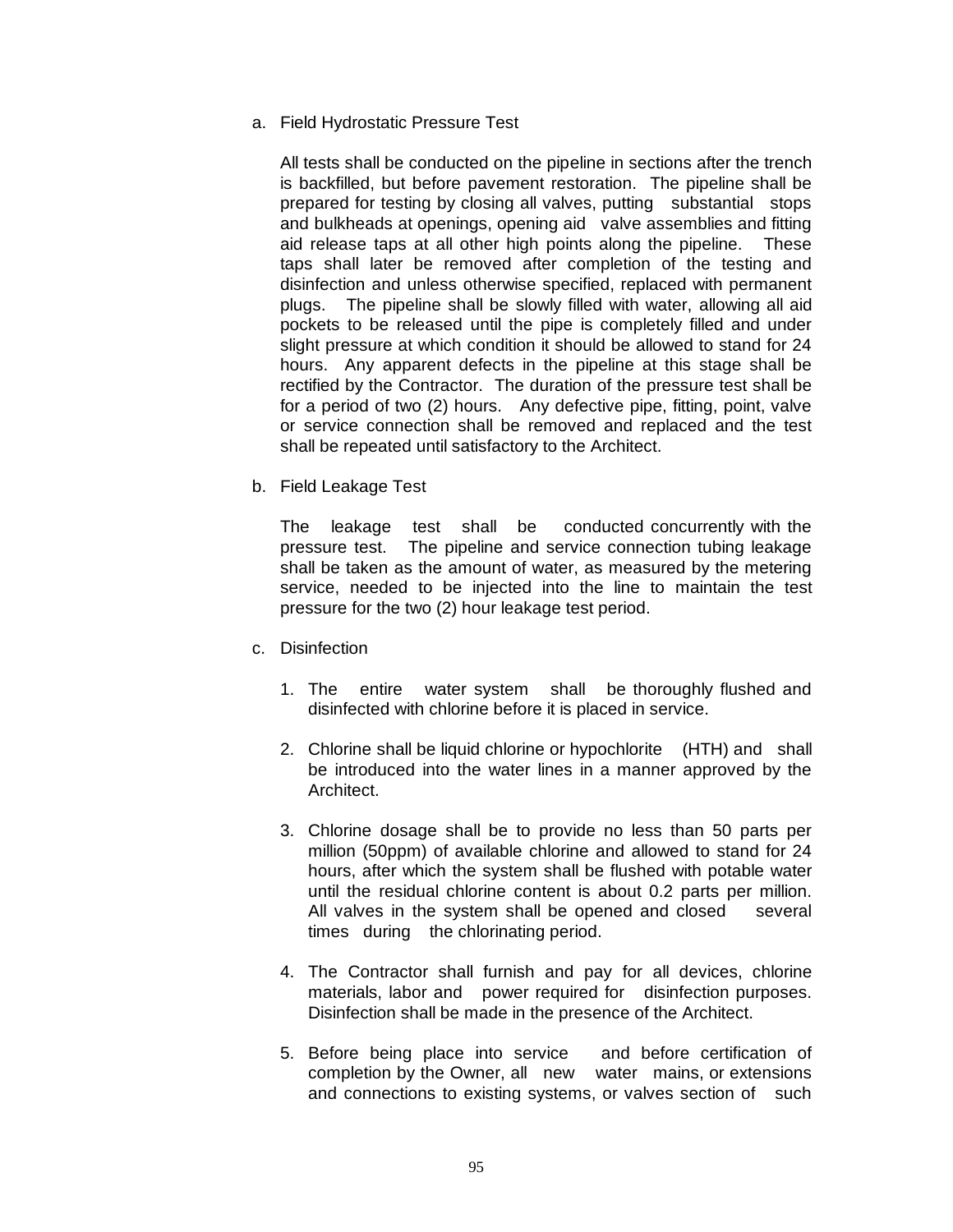extension, any replacement in the existing water system, shall be disinfected with chlorine, and a satisfactory bacteriological analysis of the water certified shall be submitted to the Architect.

- d. Color Coding for Pipes
	- 1. Cold Water Pipes - - Blue
	- 2. Storm Water Pump - - Aluminum
	- 3. Sewage Pipes - - - Gray
	- 4. Vent Pipes - - - Green
	- 5. Fire Lines - - - - Red

## **SECTION 15405 SOIL AND WASTE PIPING SYSTEMS**

- PART 1 HOUSE SEWER SYSTEM
- 15405.1 Provide house sewers to conduct the sanitary drainage from the building to the main sewer system, including all piping, trenching, shoring, manholes and/or pumping as required, backfilling, final connection to the main sewers, street openings and repaving as required to make the system complete.
	- a. Make the connection to the main sewers, open the street and repave in accordance with the requirements of the authorities.
	- b. Commence the sewer pipe installation as the connection to the main sewer with all spigot ends pointing in the direction of flow. Lay all pipe with ends abutting and in a true line, carefully centered to form a sewer with a uniform inverts.
- PART 2 DRAINAGE VENT
- 15405.2 Provide ventilating pipes from the various sanitary plumbing fixtures and other equipment to which drainage connections are made. Connect ventilating pipes to the discharge of each trap and carry individually to a point above the rim of the fixture before connecting with any other vent pipe, in general, this will be approximately 1.067 meters (3 feet, 6 inches) above the finished floor. Pitch branch vents back to fixtures.
- 15405.3 Collect individual vent pipes together in branch vent lines and connect to vent stacks, paralleling soil and waste stacks. Whether possible, vent stack offsets shall be made with 45-degree fittings. Vent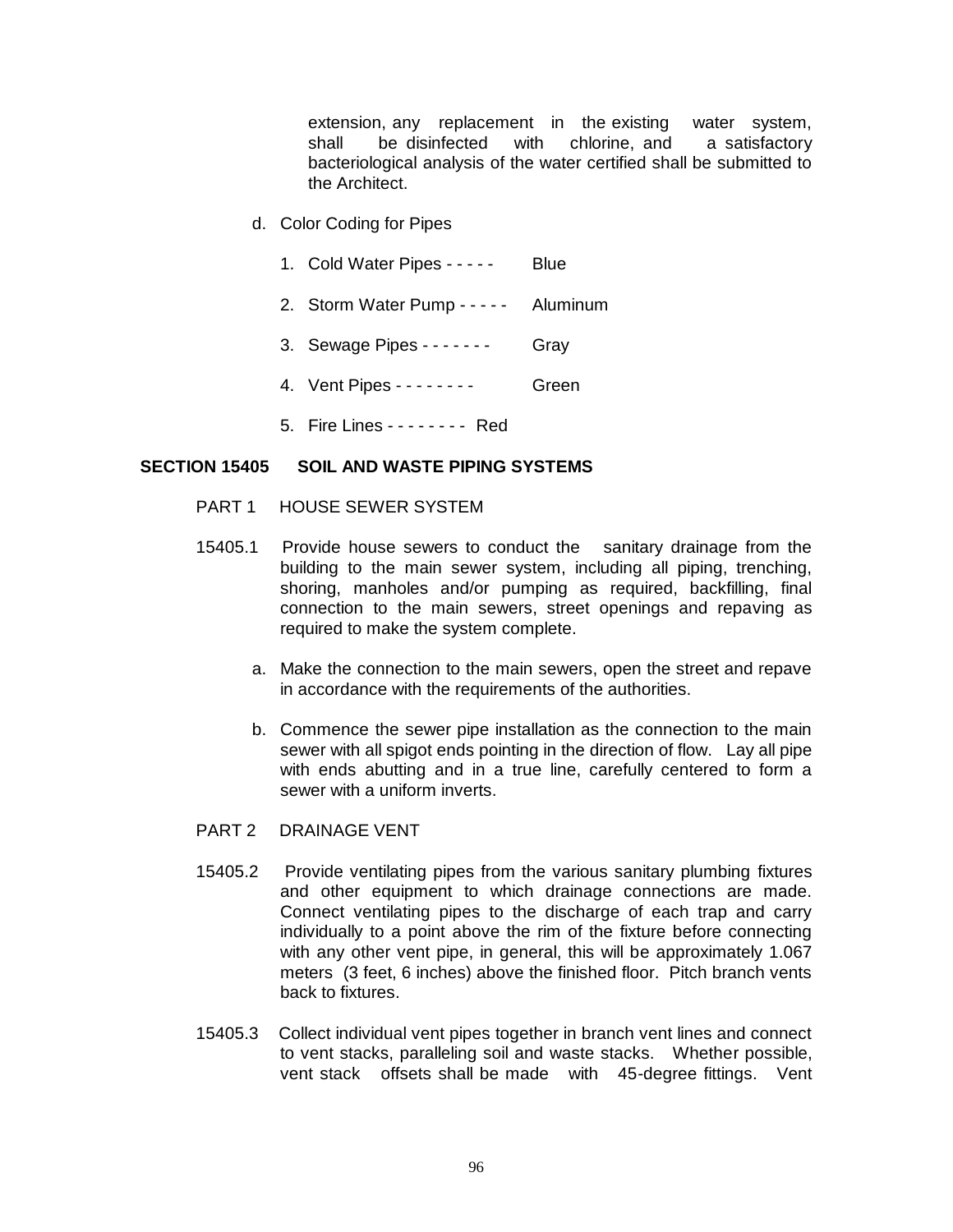stack shall be connected to adjacent soil stack as the base of the stacks.

- 15405.4 Extend the tops of ventilating stack independently through the roof or collect together and run through the roof in series of larger pipes, as shown on the drawings. Provide roof couplings at a level 45 millimeters (18 inches) above the finished roof to receive flashing.
- PART 3 DRAINAGE SYSTEM TEST

## 15405.5

- a. The entire drainage and venting system shall have all necessary openings, which can be plugged to permit the entire system to be filled with water to the level of the highest stack vent and/or vent stack above the roof.
- b. The system shall hold this water for a full thirty (30) minutes during which time there shall be no drop more than 100 millimeters (4").
- c. If and when the Architect decide that an additional test is needed, such as an aid or smoke test on the drainage system, the Contractor shall perform such test without additional cost to the Owner.

# **SECTION 15406 ROOF DRAINAGE SYSTEMS**

- PART 1 STORM DRAINAGE
- 15406.1 Provide a complete system of storm drainage piping for all roofs and setback areas, parking areas, and canopies. All horizontal drains should connect to the house drainage system as the building wall.
	- a. Provide all drains required to conduct rainwater from the building surfaces to the storm drainage system, including all of the schedules drains and any special drains indicated on the Architectural and/or Plumbing Drawings.
	- b. Take special care in setting roof drains to assure that they are set an elevation, which will preclude formation of puddles.
	- c. Install connections to roof drains in conjunction with the roofing specified under Specifications of another Trade, and as such times as designated by the Architect so that the building is adequately protected during construction from damage by storm water. Storm drainage pipes, underdrains, open canal or trenches shall have slope not less than .005.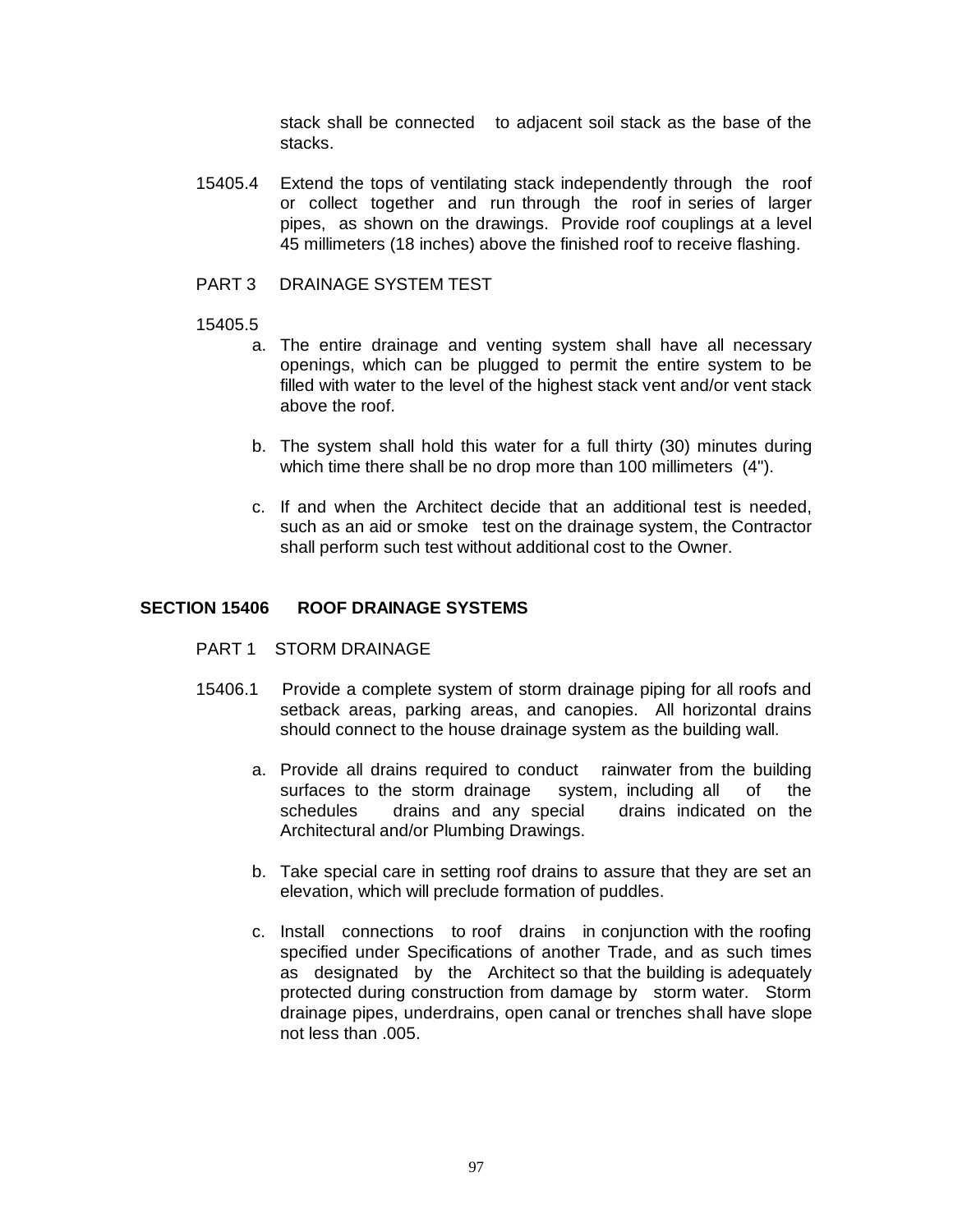- 15406.2 Make all branch connections to drainage system with "Wye and long "Tee-Wye fittings. Do not use short 1/4 bends, common offsets and double hubs. Use shore "Tee-Wye fittings, in vertical piping only, and only where space conditions will not permit the use of long turn fittings. Use only fittings conforming to code requirements.
- PART 2 UNDERGROUND DRAINAGE SYSTEM
- 15406.3 EXCAVATING
	- a. Trenches for all underground pipelines shall be excavated to the required depths and grades.
	- b. Bell holes shall be provided so that pipe will rest on well tamped solid ground for its entire length.
	- c. Where rock is encountered, excavation shall extend to a depth six inches below the pipe bottom and before pipe is laid, the space between the bottom of pipe and rock surface shall be filled with sand or gravel or other filling materials.

## 15406.4 PIPE LAYING

Pipes in trenches shall be laid true to line and grade on a stable or suitably prepared foundation, each section of the pipe being bedded and bottom of the trench shaped to fit the lowest quadrant of the pipe circumference.

## 15406.5 BACKFILLING

- a. After pipelines have been tested, inspected and approved by the Architect, and prior to backfilling, all forms and bracing shall be removed and the excavation shall be cleaned from trash and debris.
- b. Materials for backfilling shall consist of approved materials and shall be free of debris or big rocks.
- c. Backfill shall be placed in horizontal layers, properly moistened and compacted to an optimum density that will prevent excessive settlement and shrinkage.
- 15406.6 All downspouts, fittings and connections shall conform with the plans and specifications.
- PART 3 DRAINAGE SYSTEM TEST
- 15406.7 (Refer to Section 15405.5 Part 3 Soil and Waste Piping Systems)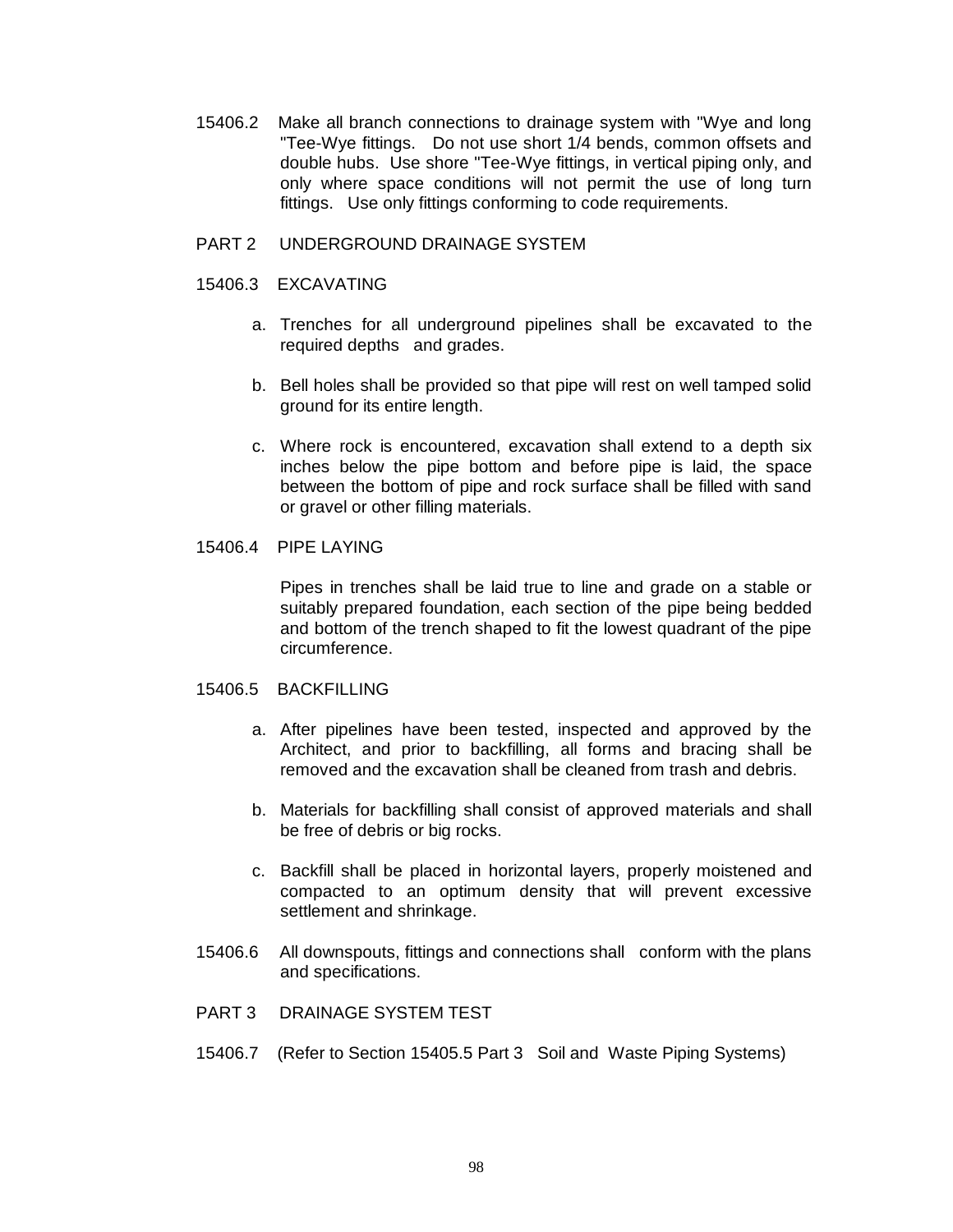# PART 4 GUARANTEE AND WARRANTY

# 15406.8 GUARANTEE FOR PLUMBING SYSTEM

The Plumbing Contractor shall furnish to the Owner a written guarantee covering the satisfactory operations of the plumbing installation in all its parts for a period of one (1) year after the date of acceptance. During this period, the Plumbing Contractor shall repair or replace any defective work and pay for any repair or replacement cost.

# 15406.9 WARRANTY FOR EQUIPMENT

The following equipment as furnished by the Contractor in any section of the specifications shall be guaranteed against defective design, materials and workmanship for a period of one year from the date of final acceptance.

- 1. Constant Pressure Pumping System
- 2. Elevator Pit Pumps
- 3. Deepwell Pump
- 15406.10 Upon receipt of a written complaint and during the period of the guarantee, all defective parts shall be replaced by the Contractor as his own expense.

## **SECTION 15420 PLUMBING EQUIPMENT**

- PART 1 MATERIAL SCHEDULE
- 15420.1 WATER SUPPLY
	- a. Service pipe from Existing Water Main: Galvanized Iron Pipe ASTM Schedule 40 with tar coating, or Centrifugally Cast Iron Pipe (CCIP) AWWA C600-59.
	- b. Pipes for Cold Water Line and Toilet Roughing-In: Galvanized Iron (G. I.) Pipes Schedule 40.

# 15420.2 STORM DRAINAGE SYSTEM

a. Drainage Pipes: Plain concrete drain pipe and fittings, T&G for 10 centimeters to 20 centimeters (4" to 6") diameter conforming to ASTM C11-59; and reinforced concrete drain pipes and fittings for 10" and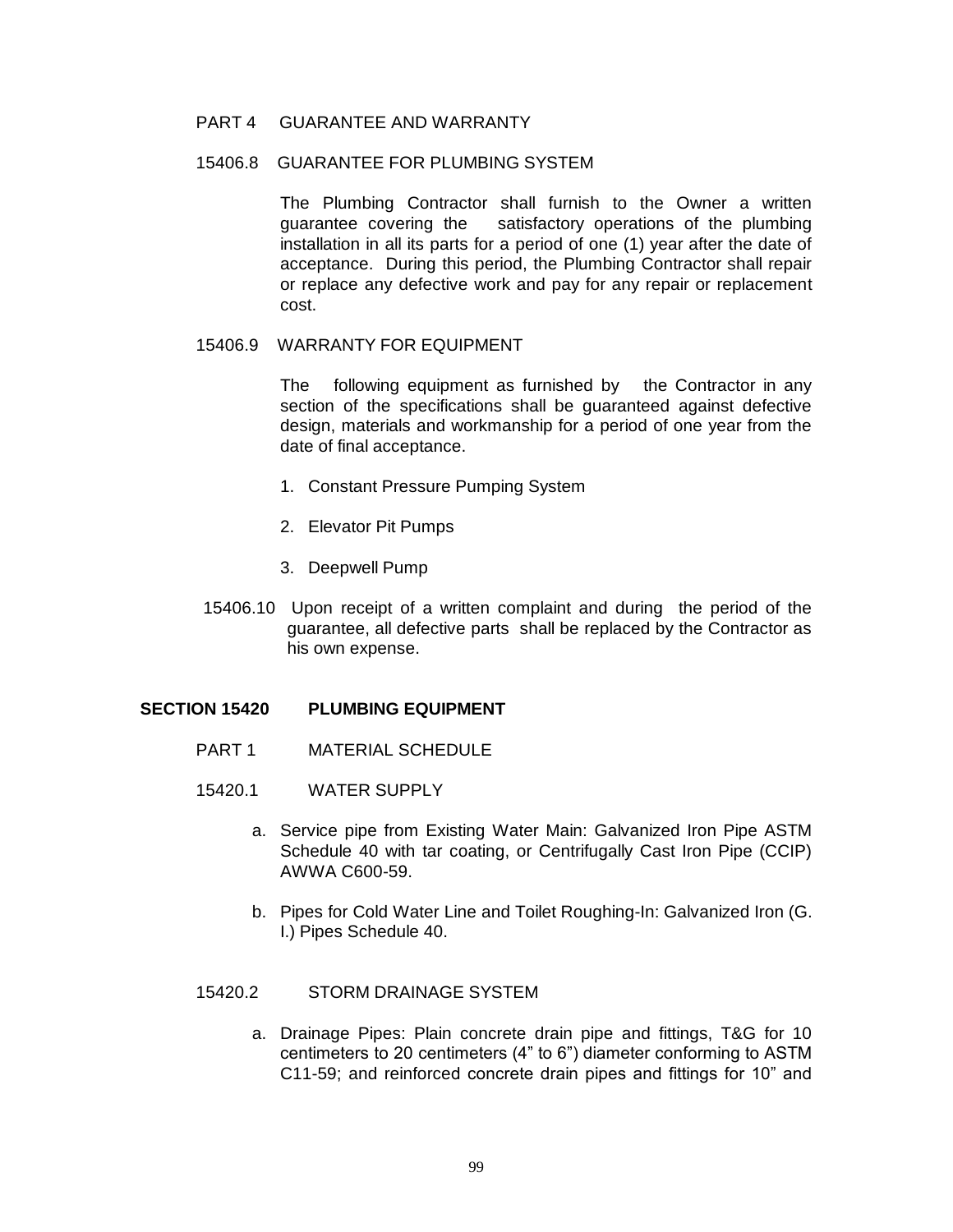larger, centrifugally cast iron or vibrated, T&G conforming to ASTM C-76-74

- b. Jointing Materials: shall be cement of one part cement to two parts sand in proportion with oakum yarning.
- c. Roof Drains and Downspouts: All roof drains, downspout, fittings and connections shall be Neltex Series 1000 or Moldex Schedule 40 or approved equal. Each vent pipe thru roof and each conductor connection to gutter channel shall have a copper #6 gauge wire ball strainer fitted to the opening and roof drain respectively.
- d. Area Drain Catch Basin: Load-bearing Concrete Hollow Blocks (CHB) Jackbilt or approved equal) or reinforced concrete with R.C. grating covers as shown on the drawings.
- e. Manholes: Manholes for the drainage line on the roadway shall be pre-cast R.C. Sections with galvanized steel ladder rungs and castiron frame and covers.
- f. Building storm drain connections to street mains shall be reinforced concrete pipe, PERMANENT, PACIFIC or approved equal.

# 15420.3 SANITARY DRAINAGE SYSTEM

- a. Soil and Waste Pipe: Cast Iron soil pipes, service weight manufactured locally by ASA or SILVA brand or approved equal for pipes buried underground as well as in pipe chases. For stacks embedded in structural concrete members use wrought iron pipe with drainage pattern fittings. For pipes passing under building or driveways, roadways, use cast iron extra heavy by SILVA or approved equal.
- b. Vent Pipes: Pipes and fittings for all circuit vents shall be PVC manufactured locally by Neltex or Moldex or approved equal. Main and Vent stack pipe shall be cast iron pipe.
- c. Laboratory waste pipes: Cast-iron service weight by SILVA or approved equal.
- d. Shower and floor drain: Shall be made of high grade, strong, tough and even grained metals. No shower or floor drains must be on the way of person that may step on it.
- e. Castings: Shall be free from blowholes, porosity, hard spots, excessive shrinkage, cracks or other injurious defects. They shall be smooth and well cleaned both inside and outside. Castings shall not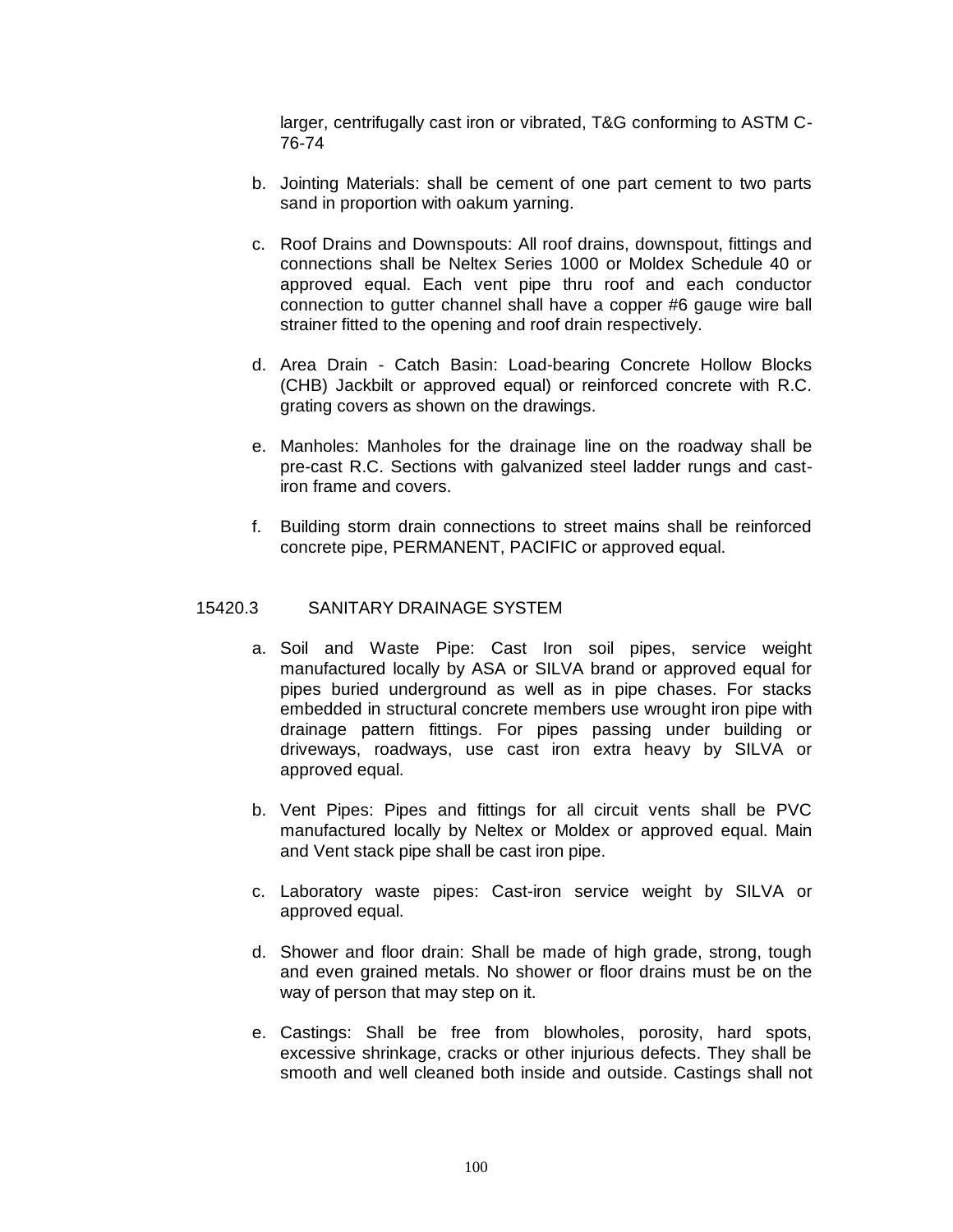be repaired. Plugged, brazed of "burned-in". The wall thickness of iron castings shall not be less than 6millimeters (one-quarter inch.)

- f. All drains installed in connection with waterproof roofs shall be equipped with a clamping device.
- g. When drains are installed in connection with membrane waterproofing, a sheet of 454 grams (16oz) copper sheet 30 centimeters square (1 foot square) shall be place between the layers in an approved with hot asphalt and bonded to the membrane.

# 15420.4 IDENTIFICATION OF MATERIALS

- a. Each length of pipe, fitting, trap, fixture and device use in the plumbing system shall have cast, stamped or indelibly marked on it the manufacturer's trade or name, the weight, the type, and class of product when so required by the standards mentioned above.
- b. All plumbing fixtures and fittings installed without the above trademarks shall be removed and replaced with properly marked fixtures and fittings without any extra cost to the owner.

#### 15420.5 PIPE JOINTS AND FITTINGS

All joints shall be air and watertight. For jointing pipes, the following shall be used:

- a. For PVC pipes PVC solvent cement
- b. For cast iron soil and waste pipes -bell and spigot joints calked with oakum and soft peg lead or epoxy.
- c. Galvanized wrought or steel pipes screwed or threaded joints carefully reamed and jointed with red lead applied on male thread
- d. Concrete pipes bell and spigot or tongue and groove by use of oakum and cement mortar.
- e. Dissimilar pipes screwed pipe to cast iron joints shall be either calked or threaded joints. Adapter fittings are acceptable. PVC pipe joint to metal pipe with flanged fittings. Rigid pipe - taper sleeve method.

# 15420.6 CLEANOUT PLUGS AND TRAPS

a. Cleanout Plugs: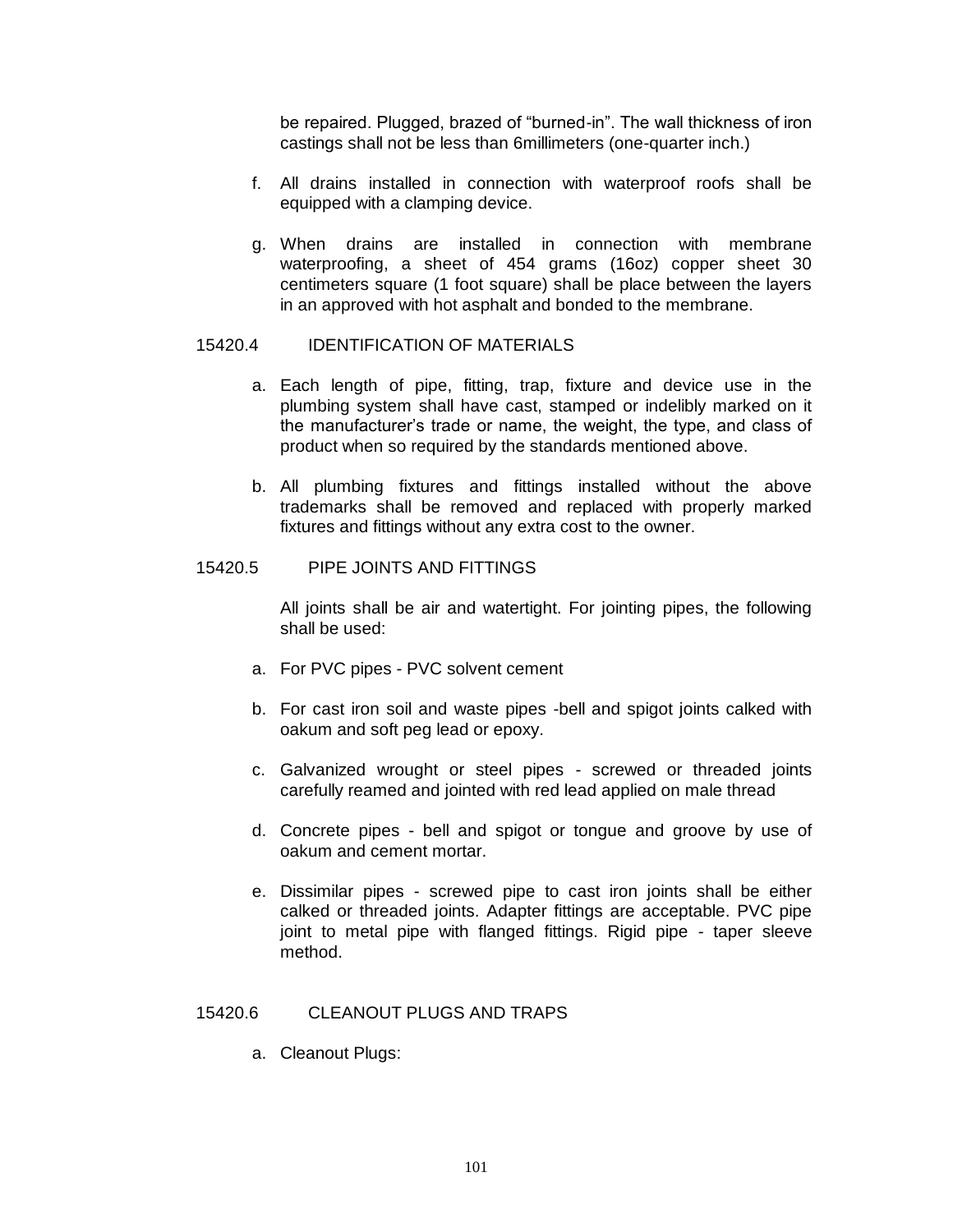- 1. Cleanout installed in connection with cast iron bell and spigot pipes shall consists of a long-sweep quarter bend or one or two eight-bends extended to an easily accessible place, where indicated on the drawings.
- 2. An extra heavy, cast-brass ferrule, with countersunk tap screw cover shall be calked into the hub of the fitting and shall be flushed with the finished floor or wall.
- 3. Where cleanout in connection with threaded pipes are indicated and are accessible, they shall be cast-iron drainage pattern 90 branch fittings with extra-heavy screw plugs of the same size as the pipe up to and including 100 millimeters (4 inches).
- 4. Cleanout plugs: Comply with the National Plumbing Code, with American Standard Pipe Thread, "Permacel" teflon tape applied to the male thread, or as approved.
- 5. No floor clean out must be on the ay of person that may step on it.
- b. Traps:
	- 1. Every plumbing fixtures connected to the sanitary drainage system shall be equipped with a trap. Traps are specified to be supplied with the fixtures.
	- 2. Each trap shall be placed as near to the fixtures as possible.
	- 3. Traps installed on hub-spigot pipe shall be extra-heavy cast iron.
	- 4. Traps installed on threaded pipe shall be recessed drainage pattern.
	- 5. Traps shall be set level with respect to their waterseal.

# 15420.7 VALVE AND HOSE BIBBS

- a. The entire plumbing system shall be provided with the valves so located that they can be operated, replaced, repaired, and provide complete control of the water supply to each group of fixtures, to each cold water riser and where indicated on drawings. Pressure reducing valves shall be provided as shown on drawings or as required by the Sanitary Engineers.
- b. Valves 20 millimeters (3/4 inch) and smaller shall be glove valves; larger size shall be solid-wedge type gate valve 65 millimeters (2-1.2 inches) and smaller shall be brass or bronze; larger size shall be iron body, brass mounted. Valves 65 millimeters (2-1/2 inches) and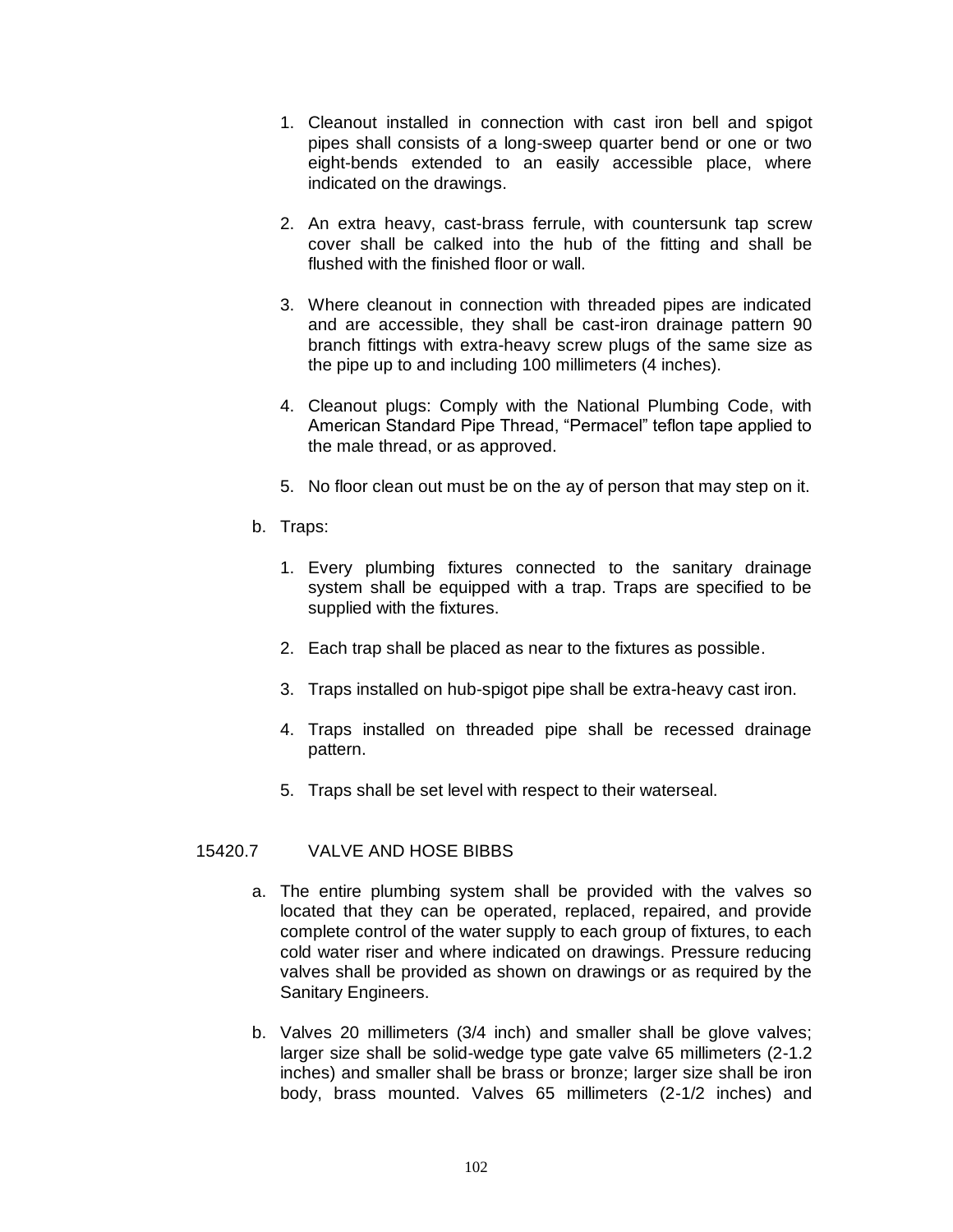smaller shall have screwed ends. Valves 85millimeters (3 inches) and larger, unless otherwise noted, shall have flanged ends. Check valves shall be 68 kgs. (150 lbs.) working pressure type. Walworth or approved equal.

c. Hose bibbs shall be size 13 millimeters (1/2 inch) male inlet and 20millimeters (3/4") hose thread bronze body conforming to ASTM Specifications BG2 suitable for cold water pressure up to 689kpa (100psi). Equal or similar to No. 58 Chicago Hose valve. Every hose bibbs shall be provided with a gate valve.

## 15420.8 SLEEVES

- a. Provide sleeves for all pipes passing through floors, walls and concrete pits or concrete fireproofed beams.
	- 1. Sleeves in concrete beams, through concrete walls, and where serving exposed pipes penetrating floors - Schedule 40 Steel Pipes
	- 2. Sleeves within furred cut enclosure, through steel beams and concrete blocks walls: gauge 18 galvanized sheet metal.
	- 3. Provide sleeves in foundation walls and in concrete pits with anchor flanges.
- b. Provide sleeves with an I. D. at least 12millimeters (1/2inch) and 25millimeters (1 inch) outside of the pipe served, including pipe insulation, which must be continuous through the sleeve.
	- 1. Finish sleeve flush with underside of slab and 25millimeters (1 inch) above finished floor. Pack the space between pipes and other sleeves with Fiberglass and finish with BF 60-30 trowel grade non-hardening mastic or as approved.
	- 2. Calk the space between pipes and sleeves in exterior walls, foundation walls, pits and membrane waterproofed floors with lead and oakum.
- c. Set sleeves as construction progresses and secure in place during curing of concrete
- d. Do not support pipes by resting clamps on sleeves
- e. Plastering of floor drains in membrane waterproofed floors and roof drains will be performed under specifications of another trade. Provide drains with suitable flashing devices.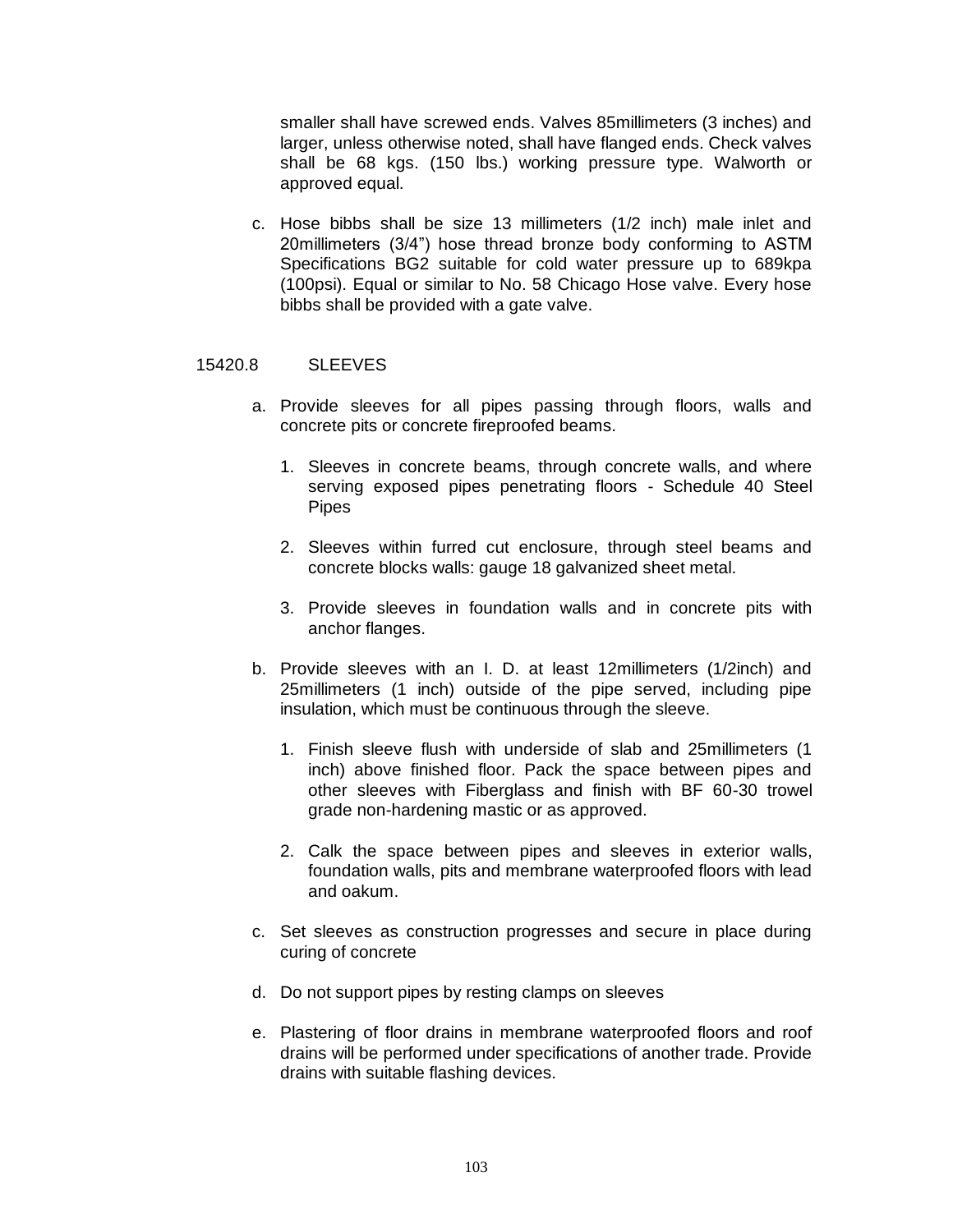- 1. Where drains are installed in non-waterproofed floors, with fill, provide 910 millimeters (3 ft x 3 ft) square copper flashing at each drain
- 2. Provide waterproofed type pipe sleeves, Zurn Z-195 galvanized with flashing clamp, brass bolts where penetrating membrane waterproofed floors.
- f. Pipes passing through wall be flashed under the Specifications of another trade, provide roof couplings Zurn Z 196 or approved equivalent at suitable level above roof to terminate flashing
- g. Whenever pipes are exposed and pass through walls, floors partitions or coiling, fit them with chromium plated cast brass escutcheons held in place with setscrew. Fit escutcheons snug over insulation, secure in place. Take special care to protect the escutcheons during the construction progress.

# 15420.9 FIXTURES AND EQUIPMENT SUPPORTS AND FASTENING

- a. All fixtures and equipment shall be supported and fastened in a safe and satisfactory manner.
- b. Inserts shall be securely anchored and the anchors shall be properly slushed with mortar, insert shall be installed flush with the finished wall and shall be completely concealed when the fixtures are installed.
- c. Where through bolts are used, they will be provided with plates or washers at the back and set so that heads, nuts washers will be concealed by plaster. Exposed bolts, nuts, cap nuts, and screw head shall be provided with chromium plated brass washers.

## 15420.10 HANGERS, ANCHORS, GUIDES IN BUILDING

- a. All piping shall be rigidly supported by means of approved hangers and supports. Piping shall be supported to maintain required position and pitching of lines, to prevent vibration and to secure piping in place and shall be arranged as to provide for expansion and contraction.
- b. Pipe hangers shall be thoroughly cleaned and painted with one coat of asphalt varnish.
- c. Horizontal runs of pipes shall be hung with adjustable wrought iron or malleable iron pipe hungers space one length apart but not over 3 meters (10ft.), except hub and spigot soil pipes which shall have hangers spaced not over five (5) feet apart and located near the hub.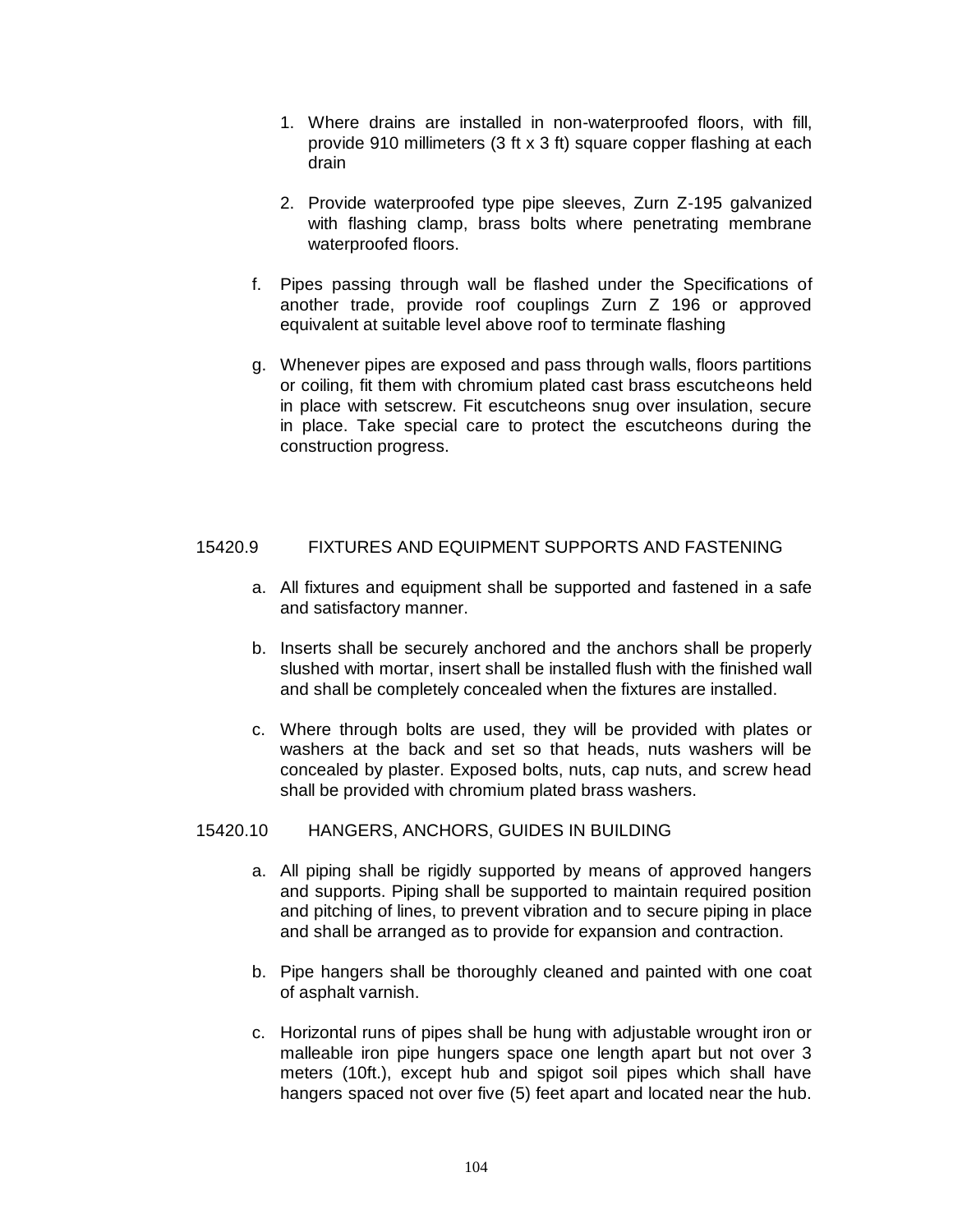PVC pipes and tubing shall have hangers spaced not over six (6) feet apart.

- d. Hangers shall conform to the standard details but the contractor may, if he elects, use other commercial hangers having parts not lighter than indicated on the detail, provided that he has obtained prior written approval of the Architect/Engineer. Chain, straps, perforated bars or wire hangers will not be permitted.
- e. Inserts shall be cast steel and shall be of a type to receive a machine bolt or nut after installation. Inserts shall permit adjustment of the bolt in one horizontal direction and shall installed before the concrete is poured.
- f. Vertical runs of pipe shall be supported by wrought-iron clamp or collars spaced not more than two floors apart.
- g. Chromium-plated pipes shall have a clearance of not less 20millimeters (3/4 inch) or more than 25millimeters (1 inch) where run on the face of plaster and the pipe shall be supported where required by cast brass supports finished to match the pipe.
- h. Hangers on water piping 65millimeters (2-1/2inch) and larger vent lines shall be band type 6millimeters x 25millimeters (1/4" x 1") flat mild steel or black iron with 12 millimeters (1/2") round iron rod with plates and nuts, flat iron clamps or expansion shields installed to developed their full strength. Hangers on water piping 50millimeters (2") and smaller shall be split ring type with 10millimeters (3/8") iron rods with inserts, plates and nuts, toggle bolts, clamps or expansion shields as specified above.
- i. Space hangers on all cast-iron soil, waste, drain and vent lines 1.50m (5ft) on centers and at all changes in direction.
- j. All soil, waste, vent and water riser shall be provided at the base of riser and on each floor, heavy blacksmith construction friction clamps.
- k. Approved bolts and inserts and clamps shall be used for connecting hangers, supports, fixtures or equipment. Wood plugs shall not be used.

# 15420.11 CEILING PLATES AND FLASHING

- a. Floor, Wall and Ceiling Plates:
	- 1. Where uncovered exposed pipes pass through floors, finished walls or finishing ceiling, they shall be fitted with chromium plated pipes or with cast-iron or steel plates on ferrous pipes.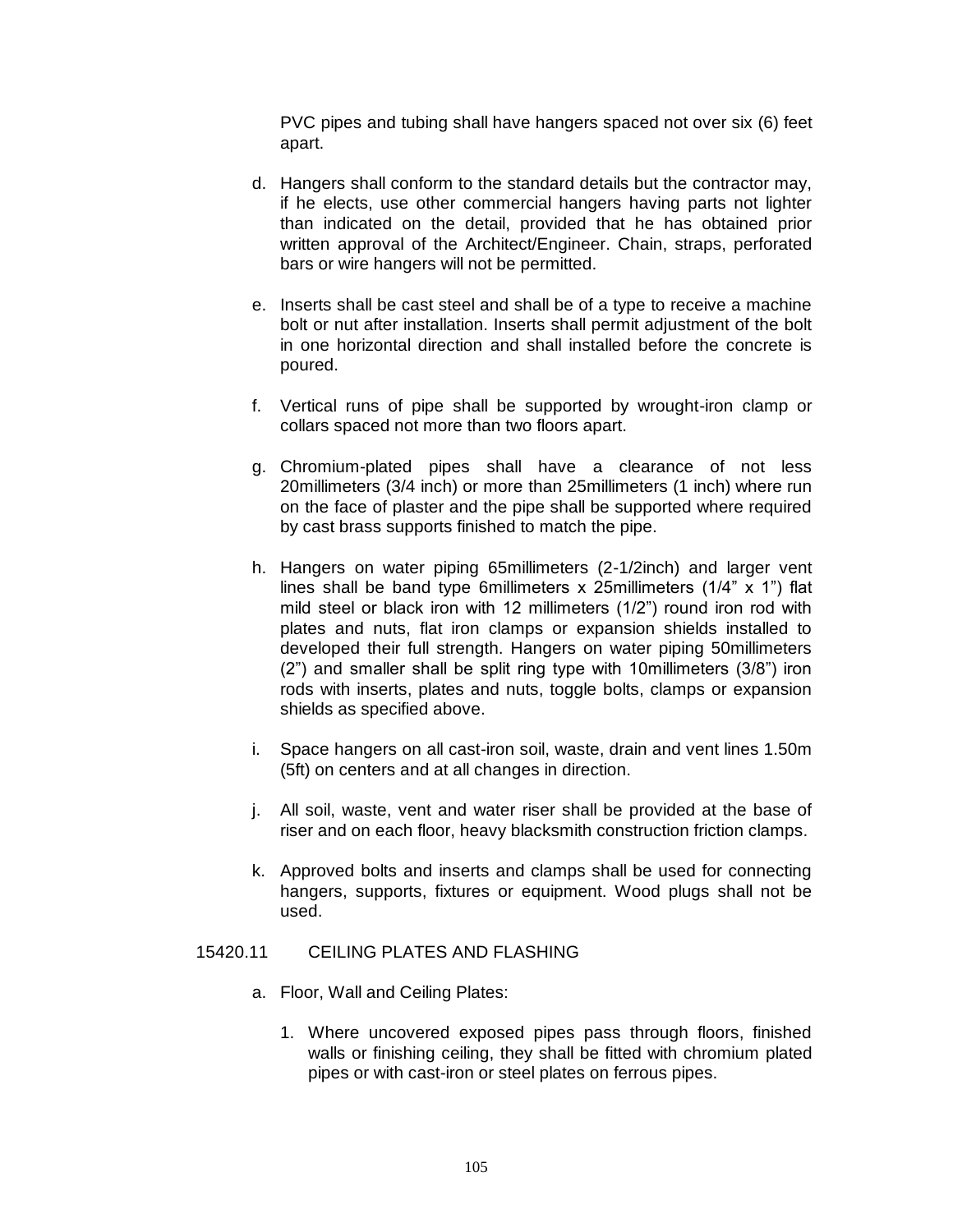- 2. Plates shall be large enough to completely close the hole around the pipe and shall be square, octagonal or round, with the least dimensions not less than 38millimetrs (1-1/2") larger than the diameter of the pipe.
- 3. Plates shall be secured in an approved manner.
- b. Flashing:
	- 1. All pipes passing through roof shall be provided with lead flashing.
	- 2. All flashing shall be built of 2.72 kilograms (6lbs.) sheet lead and shall extend up to the pipe at least 150mm (6") above the roof and along the roof plans not less than 300millimeters (12") distance around.
	- 3. Lead counter flashing of the same weight shall be turn down over the top of pipe and shall fit over flashing to make waterproof joint.
	- 4. All drain flashing installed in connection with membrane waterproofed floors shall be equipped with clamping devices.
	- 5. Roof drains and floor drains installed in connection with membrane waterproofing shall be made watertight with a sheet of 16 ounces soft copper sheet one (1) foot square placed between the layer in an approved manner. The metal surfaces mopped with hot asphalt and bonded to the membrane. The copper sheet shall extend at least twelve (12) inches from drain rim into membrane waterproofing.
	- 6. Roof drains shall be cast iron body, with removable lock type mushroom dome strainer or flat strainer; clamping collar with integral gravel guard, corrosion resistant clamping bolts bronze expansion joint with graphite asbestos packing, female threaded connection similar and equal to that manufactured by Metma Foundry and Machine Shop, figures K 278, K-279 and K-280; size as indicated on drawings.
	- 7. Floor drains for mechanical equipment room shall be cast-iron body and grate; combination drip and floor drain with integral seepage pan and adjustable strainer head circular slotted floor level crate, similar and equally manufactured by Metma Foundry or M-200-0, or approved equal; size as indicated on drawings.
- PART 2 FIRE PROTECTION SYSTEM
- 15420.12 FIRE HOSE STATION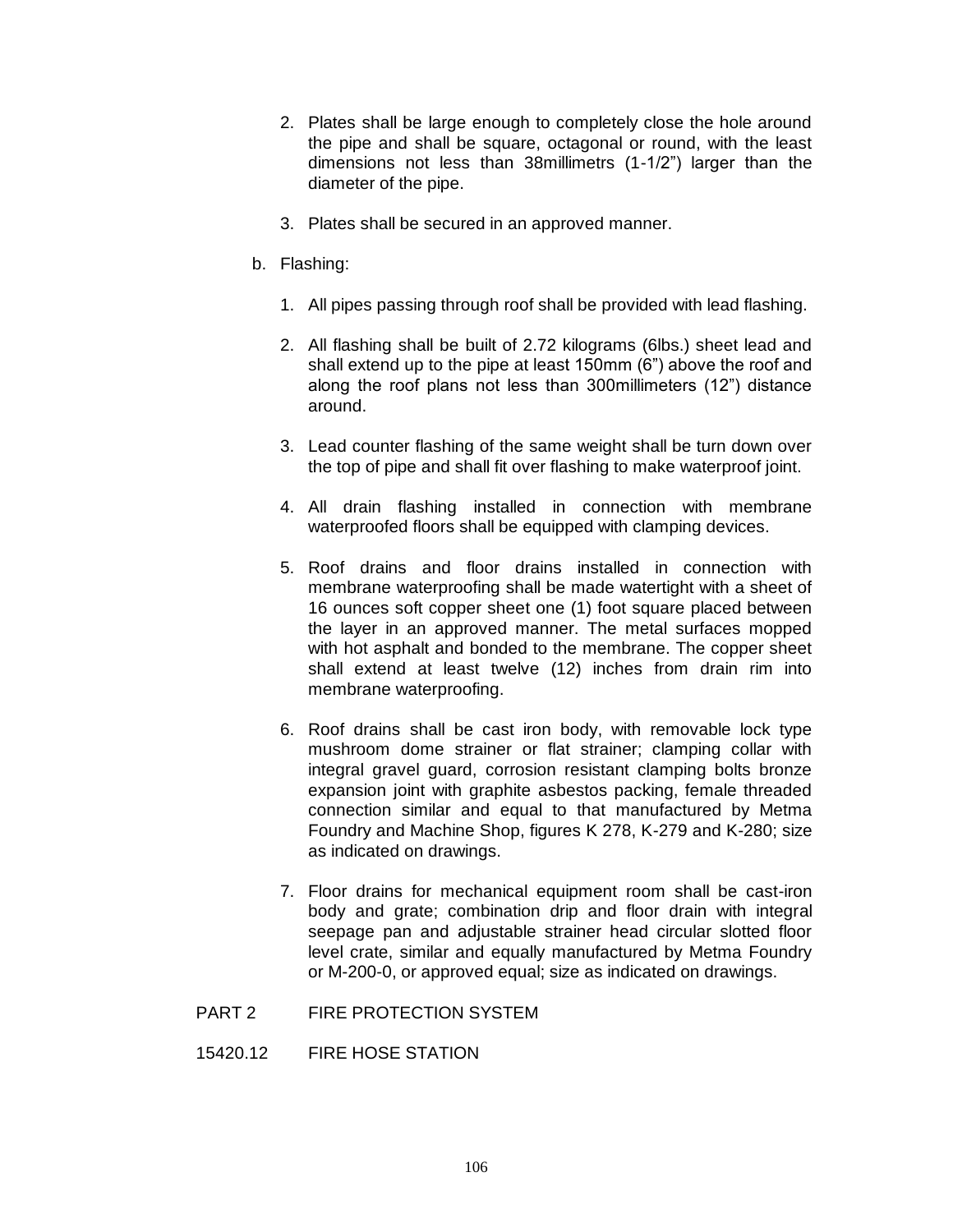Cabinet for fire hose stations shall be recessed 1.52mm (gauge 16) steel or aluminum body, door and trim. Cabinet shall accommodate a 38mm x 30m fire hose and a 4.55 kg. Fire extinguisher. Door shall be full plate glass and aluminum frame. Cabinet finish shall be baked white enamel inside and red enamel outside. Pin rack for fire hose station cabinets shall be semi-automatic type, designed for 30m of 38mm hose and furnished with a 38mm brass rack nipple.

Hose for fire hose station shall be 30m of 38mm cotton, single jacketed, rubber lined and subjected to wax and gum treatment. Hose coupling shall be 38mm male/female National Standard hose threads.

Nozzle for fire hose station shall be 38mm adjustable, capable of complete shut-off, solid straight stream, or any degree of solid conical fog, polished brass or led lexan type. A suitable spanner wrench and fireman's ax shall be provided for each fire hose station. Portable extinguisher for each fire hose station shall be 4.55 kg. Dry chemical type, class ABC, tested and listed by UL and/or FM

#### 15420.13 FIRE STAND PIPE SYSTEM

- a. Wet stand pipe system shall consist of risers, siamese connections and hose valves; valves to be underwriters approved high grade cast bronze mounted, 175 lbs working pressure.
- b. Pipe shall be schedule 40 G.I. and fittings shall be 150lbs malleable iron.
- c. All wet standpipe have to be tested by the Plumbing Contractor at a pressure designated by the Architect/Engineer and the Fire Department concerned.

#### PART 3 PREPARATION AND INSTALLATION

#### 15420.14 CUTTING AND REPAIRING

The Work shall be laid in advance and any cutting of construction shall be done with the written permission of the Owner or his authorized representative. "Roughing-in" for fixtures shall be carried along with the building construction. Opening shall be left in walls and floors of proper sizes correctly located for the pipes but the contractor shall do any additional cutting needed in case of error or omission and shall properly replace any concrete work or flashing around the pipe as may be required without additional cost to the Owner.

#### 15420.15 GENERAL INSTALLATION OF PIPES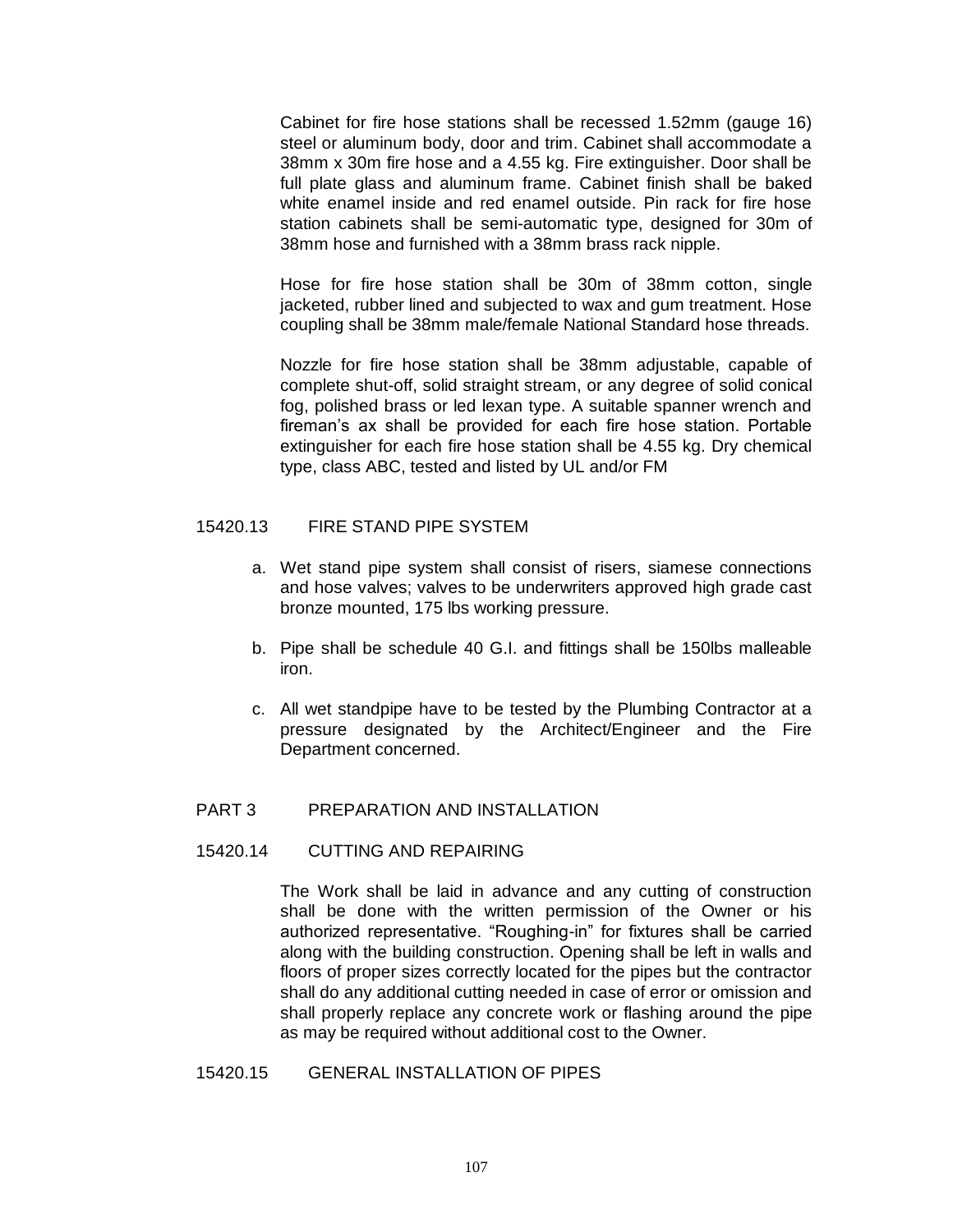- a. Install pipe approximately as shown on the Drawings and as directed during installation as straight and direct as possible, forming right angle or parallel lines with building walls and other pipes, and neatly spaced. Erect pipe risers plumb and true, and parallel with walls and other pipes and neatly spaced.
- b. Keep all horizontal runs of piping, except where concealed in particulars, as high as possible and close to the walls. Maintain minimum 10millimeters fall per meter (1/8" fall per foot) on all soil, waste and drain line.
- c. Do not install pipes or other apparatus in a manner, which interferes with the full swing of the door or windows.
- d. The arrangement, positions and connections, of pipes, fixtures, drains, valves, and the like indicated on the drawing shall be followed as closely as possible, but the right is reserved by the Architect/Engineer to change location and elevation to accommodate condition which may arise during the progress of the work, prior to installation without additional cost to the Owner for such changes. The responsibility for accurately laying out of the work, and coordinating the installation with other Trades rests with the Contractor. Should it be found that any work if laid out, interference will occur, will report matter to the Architect/Engineer before commencing work.
- e. Ream all screwed pipe smooth before installation. DO not bend, flatten, split or injure the pipe in any way.
- f. Use reducing fitting, unless otherwise approved in special cases, in making reduction in size of pipe. Bushing will not be allowed unless specifically approved.
- g. Where chrome piping is installed, cut and thread pipe so that no unplated pipe threads are visible when the work is completed.
- h. Carry fixtures connections, concealed in building construction, to point above floor, break out close to the underside of fixtures and rise exposed to fixtures.
- i. Provide protective pans under and over individual pipes passing high voltage (460V) electrical bus duct or switchgear equipment. Construct the pans of 12 gauges black with a 150millimeters (6inches) lip, the corners being welded to make the pans watertight. Give each pan three coats of Rust-Oleum paint or approved equal and support pan with pipe hangers, and drain. Clear off the bus duct or switchgear.
- j. Do not install exterior piping in water or when trench or weather conditions are unsuitable for the work, as decided by the Architect/Engineer.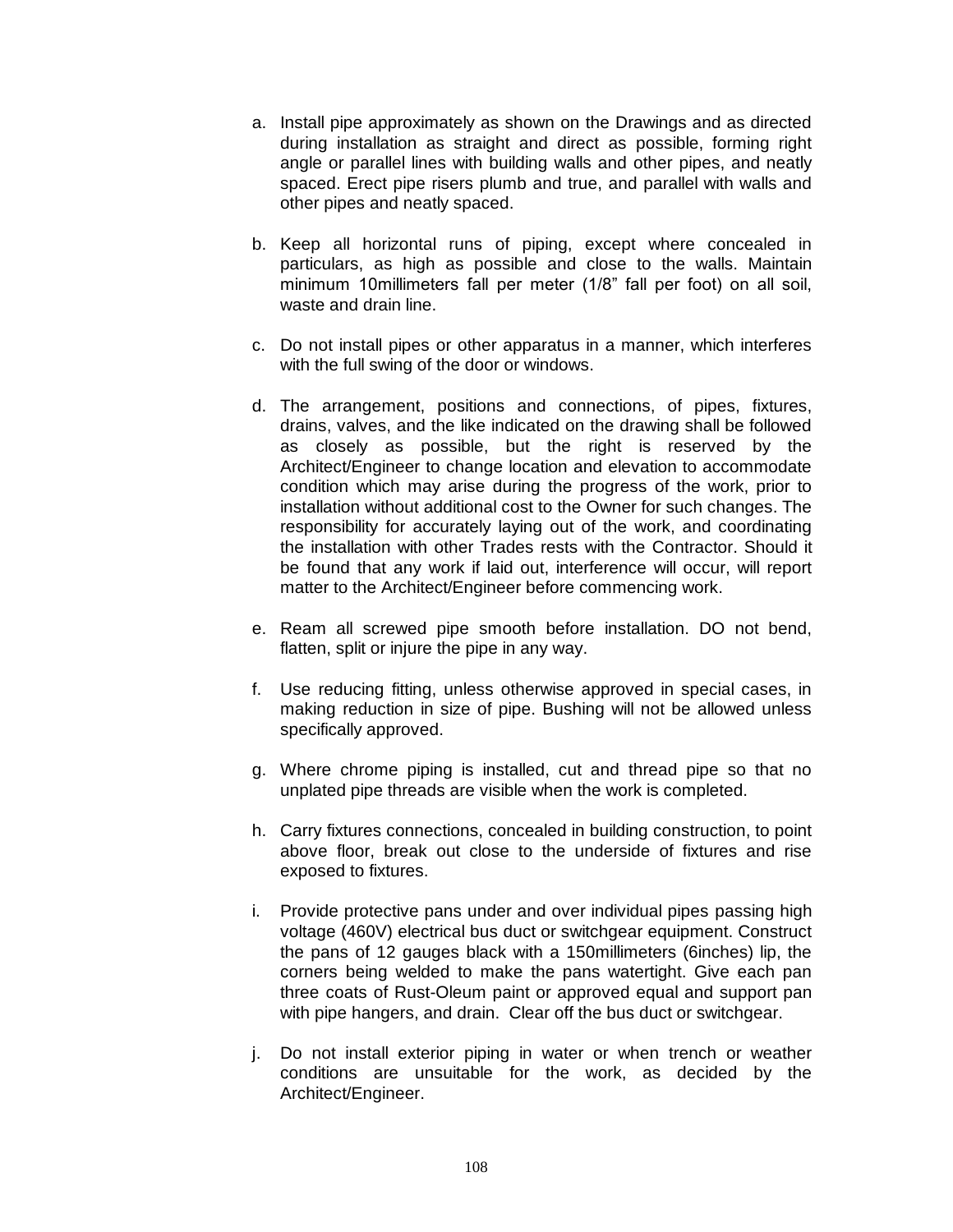- k. Wedge fitting at bends or toes in buried water pipes against concrete thrust blocks poured between the vertical natural face of the trench and the fittings to prevent the fittings from being blown of the lines when under pressure. The size of the concrete block is based on the working pressure plus 586(kpa) (85psi), the pipe size and the bearing capacity of the soil, all as recommended in the Standards of the American Water Works Association.
- l. Use friction type wrench and vises on all copper tubing and brass piping. Remove and replace pipe showing tools marks with new materials.

# 15420.16 INSTALLATION OF WATER SUPPLY PIPES AND FITTINGS

a. The piping shall be extended to all fixtures, outlets and equipment from the gate valve installed in the branch near the riser. The coldwater piping shall be installed with a fall toward main shut-off valve and drains. Ends of pipes and outlets shall be capped or plugged and left ready for future connections.

| b. The branch water piping to the fixtures, shall not be less than the |  |  |  |  |  |  |
|------------------------------------------------------------------------|--|--|--|--|--|--|
| following sizes:                                                       |  |  |  |  |  |  |

| <b>Fixtures</b>                 | <b>Cold Water Supply</b> |
|---------------------------------|--------------------------|
| Water closet flush-o-meter type | 32mm $(1 - \frac{1}{4})$ |
| Water closet - tank type        | 15mm (1/2 ")             |
| Urinal, flush-o-meter type      | 25mm (1")                |
| Slop sink                       | 15mm(1/2")               |
| Lavatories                      | 15mm (1/2")              |
| Shower                          | 15mm (1/2")              |
| Laboratory sink                 | 15mm (1/2")              |
| Sill cocks                      | 20mm (3/4")              |
| Drinking fountain               | 15mm (1/2")              |
| Hose Bibb                       | 15mm (1/2")              |

- c. Where the branch serves more than one fixture, the branch shall be increase in size in proportion to sizes as shown above or as shown on the drawings
- d. Other fixtures not definitely detailed herein are to have stand and pipe connections and valves to correspond to the fixtures connected
- e. Cast bronze unions shall be installed at the connection to any equipment so that they may be conveniently disassembled.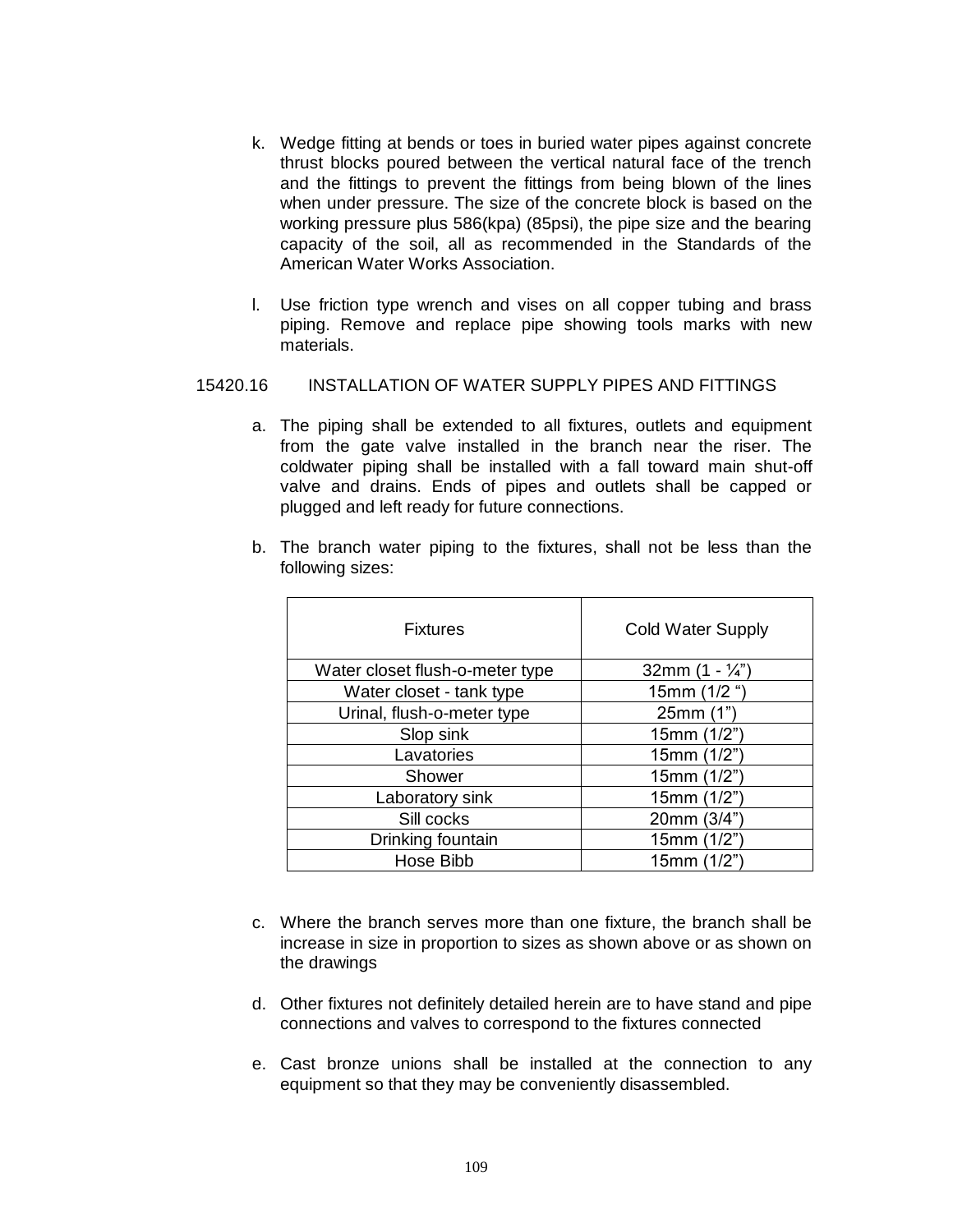- f. Upon completion of water system, flush out line and all valve seats to clear system of particle and dirt.
- g. Air chamber. All individual branches to fixtures and/or equipment shall be provided with air chambers, shock absorbers as shown on the drawings.

# 15420.17 JOINTS AND CONNECTIONS

- a. Fixture Connections:
	- 1. Where space condition will not permit the use of standard fittings in conjunction with cast iron floor flanges, special short-radius fittings shall be provided
	- 2. Connection between fixtures and flanges on soil, pipe shall be made absolutely air and watertight with an approved setting compound. Rubber gaskets or putty will not be permitted to this connection.
	- 3. Closet bolts shall be less than 6 millimeters (1/4") in diameter and shall be equipped with chromium plated nuts and washers.
	- 4. Fixtures without outlet flanges shall be set at the proper distance from floor or wall to make first class joint with the use of closetsetting compound or gasket.
	- 5. No fixtures shall be set in place until the Owner or his representative has examined and approved such flanged.
- b. Unions:
	- 1. Unions on ferrous pipe shall be malleable iron and conform to the requirement of U.S. Federal Specifications WW-U 531. Type B, zinc-coated.
	- 2. Provide unions where indicated and in the following locations even if not indicated:
		- a. In long runs for piping for water supply and other services, each drainage at intervals as directed to permit convenient disassembly for alterations and repairs.
		- b. In by-passes around equipment
		- c. In connection to water tanks and other equipment which requires disconnection for repair and replacement
		- d. On inlet side of fixture traps.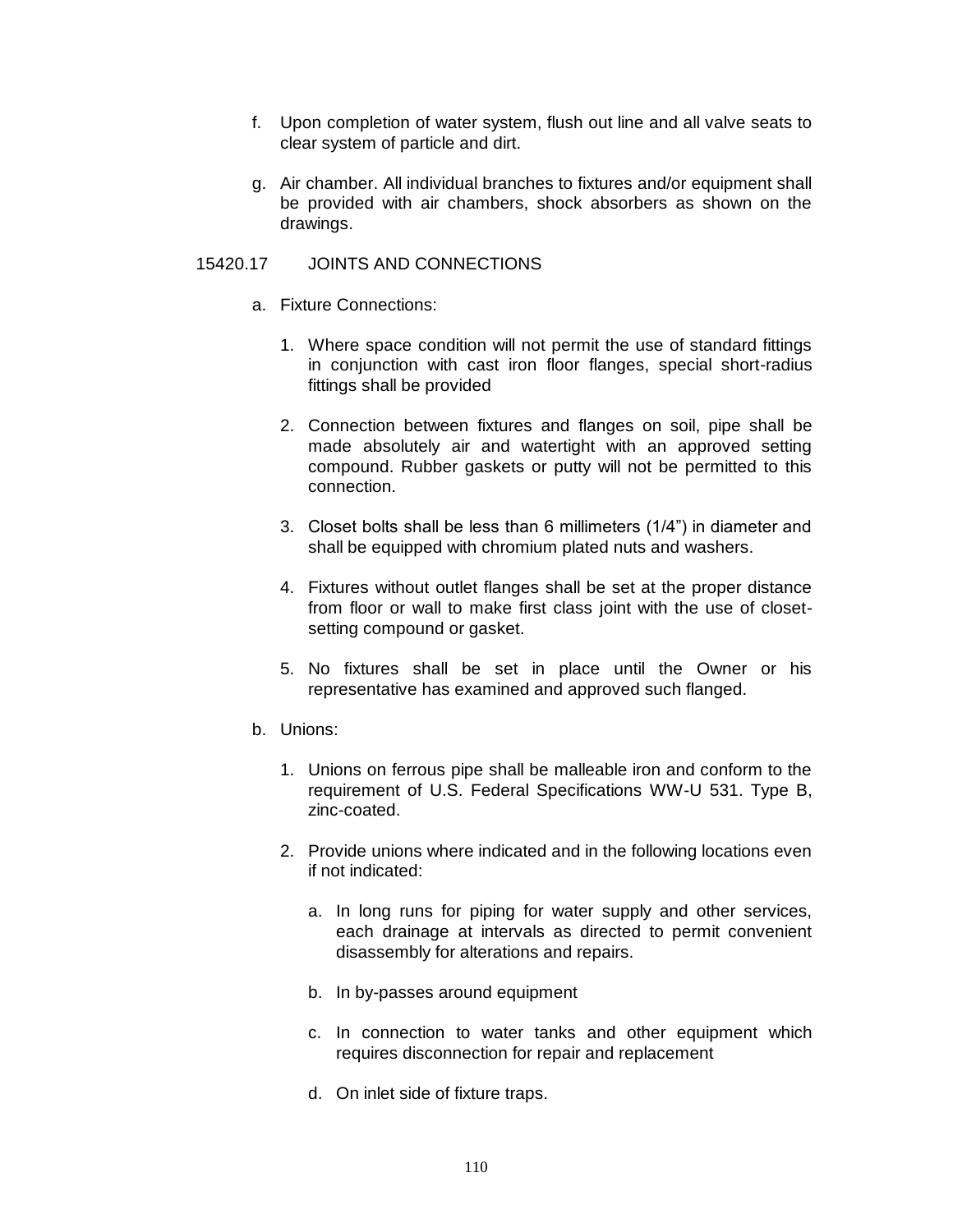- 3. Unions shall be located between shut-off and equipment
- 4. Unions shall not be concealed in walls, partitions or ceilings.
- c. Cast Iron Pipe Joints

All joints in bell and spigot cast iron soil waste and vent pipe, or between cast iron soil waste and vent pipes and threaded pipes or calking ferrules, shall be firmly packed with oakum and calked with lead at least 25mm (1") deep. Cast Iron pressure pipe joints shall be calked with lead at least 50mm (2") deep.

- d. Threaded Pipe Joints
	- 1. Threaded joints shall be standard taper screw thread in accordance with a U.S. Federal Specifications GG-P-351 with graphite and oil compound applied to the male thread.
	- 2. Connection between threaded pipe and soil pipe shall be calked joint. The threaded pipe shall have a ring or half coupling screwed on the hub-end of soil pipe
- e. Concrete Pipe joints:
	- 1. Ends must be cleaned thoroughly before laying joints and the pipe properly aligned.
	- 2. Joints must be spaced evenly before cement mortar is applied
	- 3. Press the mortar evenly into the joint and bank for about 50millimeters (2") and smooth with towel.
	- 4. Remove surplus mortar inside joint to leave interior of pipe free from construction.
- f. Union Connection:
	- 1. Slip joint shall be permitted only in trap seals or on the inlet side of the trap.
	- 2. Brass ground joint seat union connection shall be used.
	- 3. Use of long threads and bushings for underground piping is prohibited.
- g. PVC Pipe Joints: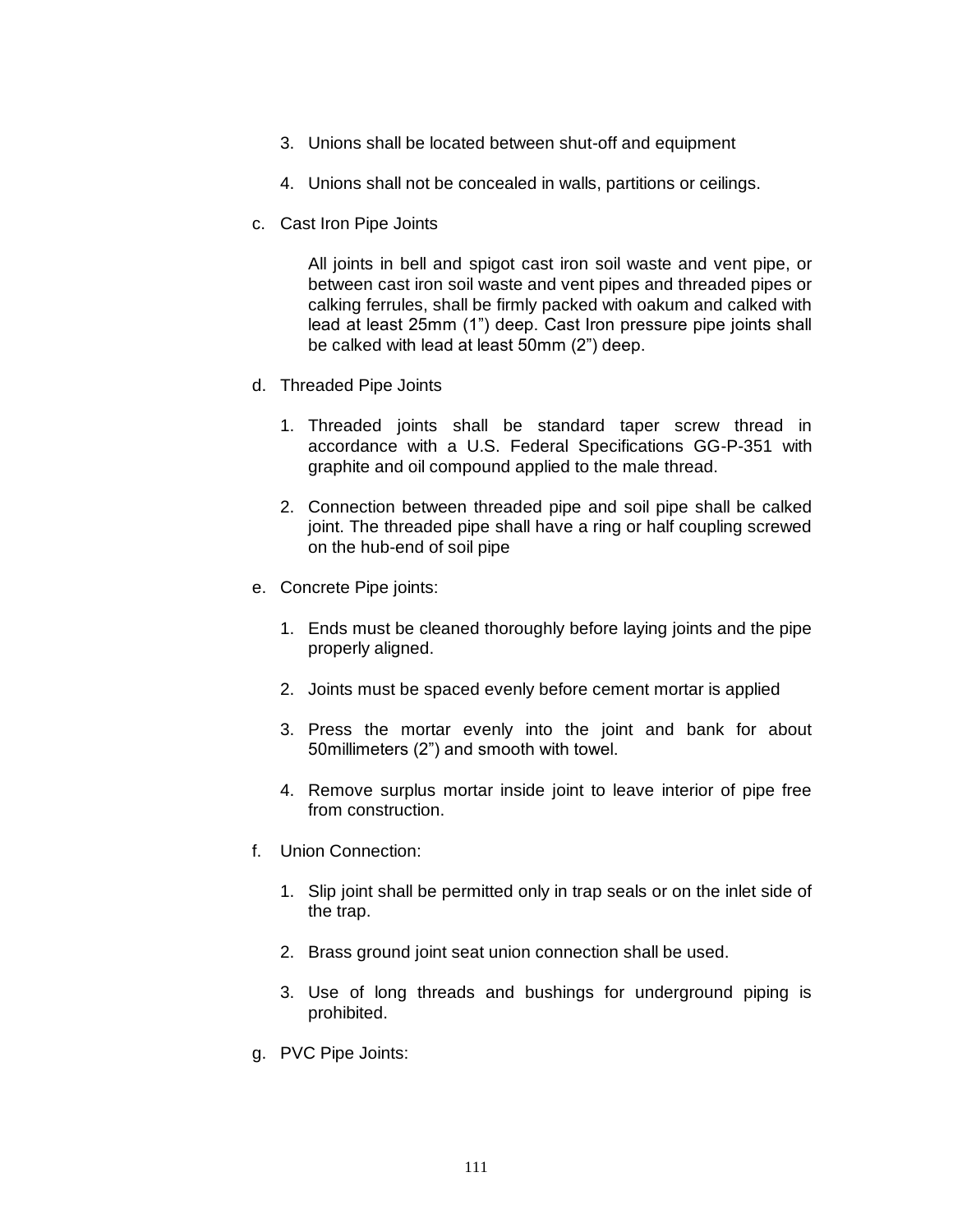- 1. All joints in PVC pressure DW pipes with pre-moulded fittings shall be made in accordance with the pipe manufacturers recommendations.
- 2. Joints, between PVC and other pipe materials shall be made with adaptors.

# 15420.18 EXCAVATION, PIPE LAYING AND BACKFILLING

- a. Excavation and Pipe Laying:
	- 1. Trenches for all underground pipelines shall be excavated to the required depths and grades.
	- 2. Bell holes shall be provided, so that pipe will rest on well-tamped solid bedding for its entire length.
	- 3. Cast iron, galvanized or concrete pipe in trenches shall be laid true to line and grade on a stable or suitably prepared foundations, each section of the pipe being properly bedded and the bottom of the trench shaped to fit the lowest 90 Arc of the pipe circumference.
	- 4. When rock is encountered, excavation shall extend to a depth six (6) inches below the pipe bottom, and before pipe is laid, the space between the bottom of pipe and rock surface shall be filled with sand or gravel, or other approved filling materials.
	- 5. Water supply pipes and sewers shall be laid in separate trenches
	- 6. Width of an open pipe trenches for all sizes of pipes shall be twelve (12) inches greater than the outside diameter of the bell of the pipe.
- b. Backfilling:
	- 1. After the pipe have been tested, inspected and approved by the Architect/Engineer and prior to backfilling, all sheatings leggings and bracings shall be removed and the excavation shall be cleaned of all trash and debris.
	- 2. Materials for backfilling shall consist of the materials excavated or other approved materials. Backfilling materials shall be free of debris and big stones and shall be placed in horizontal layers not exceeding those included on the drawings.
	- 3. Backfilling shall be carefully placed and tamped under and around the pipe barrel in such manner that the pipeline and joints are not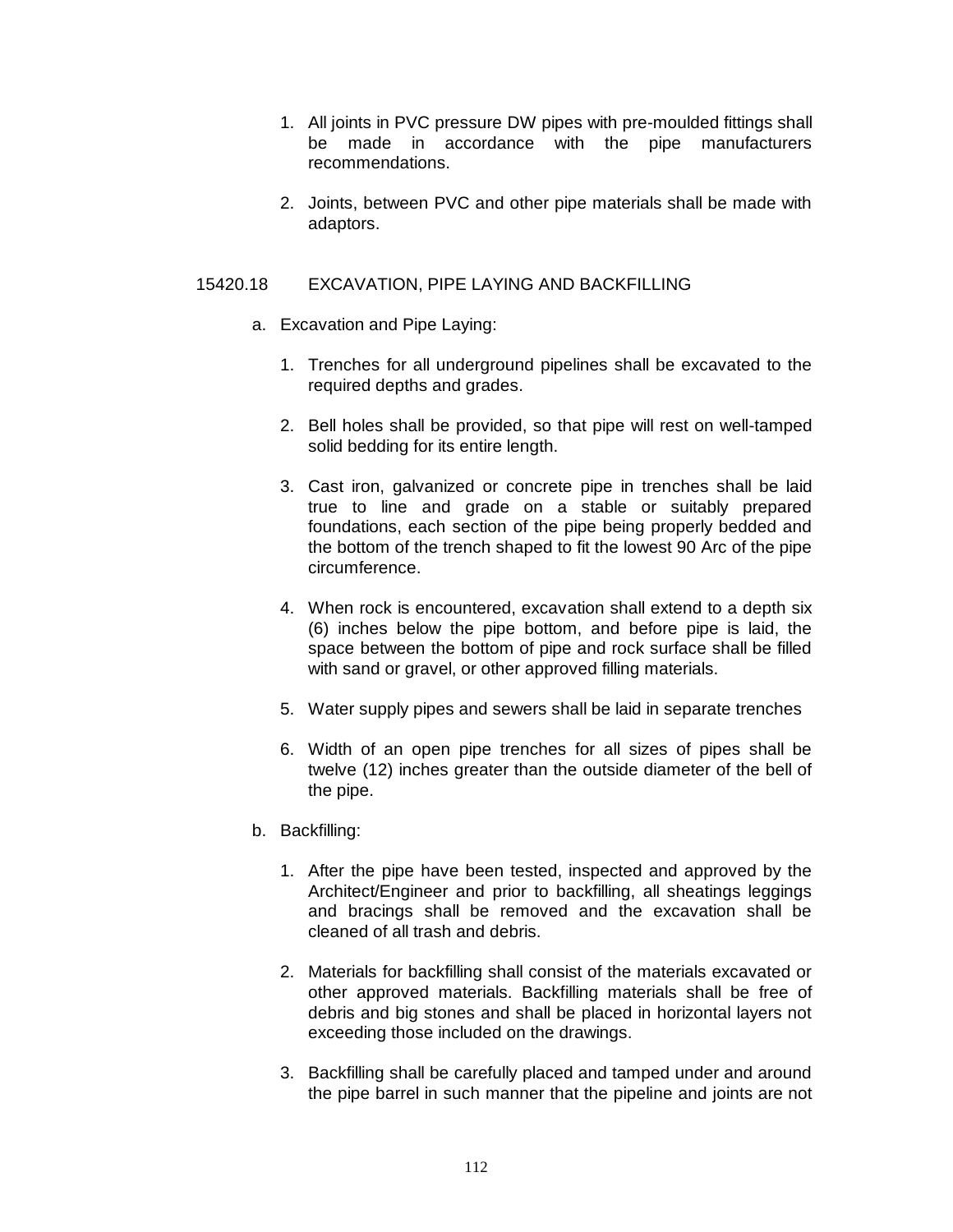disturbed. Each layer shall be properly moistened and compacted by hand or machine tamper or by other suitable equipment to an optimum density that will prevent excessive settlement and shrinkage.

4. Backfill shall be brought to a suitable elevation above grade o provide for anticipated settlement and shrinkage.

## 15420.19 WORKMANSHIP

All labor shall perform in first class, neat and workmanlike manner by mechanics skilled in their trades, and such mechanics and work shall be satisfactory to the Owner.

# PART 4 EXPANSION AND CONTRACTION OF PIPING

# 15420.20

Accessible contraction-expansion joints shall be made where necessary horizontal runs of pipe over 15meers (50ft) length shall be anchored to the wall or to the supporting structure about midway on the run to force expansion and contraction equally towards the ends.

# 15420.21 CLEANING AND PAINTING

- a. All exposed meal surfaces shall be rid of grease, dirt or other foreign materials. Chrome or nickel-plated pipings, fittings and trimmings shall be polished upon completion. All equipment pipes, valves and fittings shall be cleaned of grease and sludge, which may have accumulated.
- b. Any stoppage or discoloration or other damages to part of the building or its finish of furnishing, due to the contractor's failure to properly clean the piping system, shall be repaired by the contractor at his expense.

# 15420.22 PAINTING

- a. All exterior of surface of piping to be installed in or through concrete floor fill of tile floor and underground shall be given one coat of acid resistant paint having a bituminous base.
- b. Pipe hangers, support and all other ironwork in concealed space shall be thoroughly cleaned and painted with one coat of red lead and finish coat of oil enamel paint.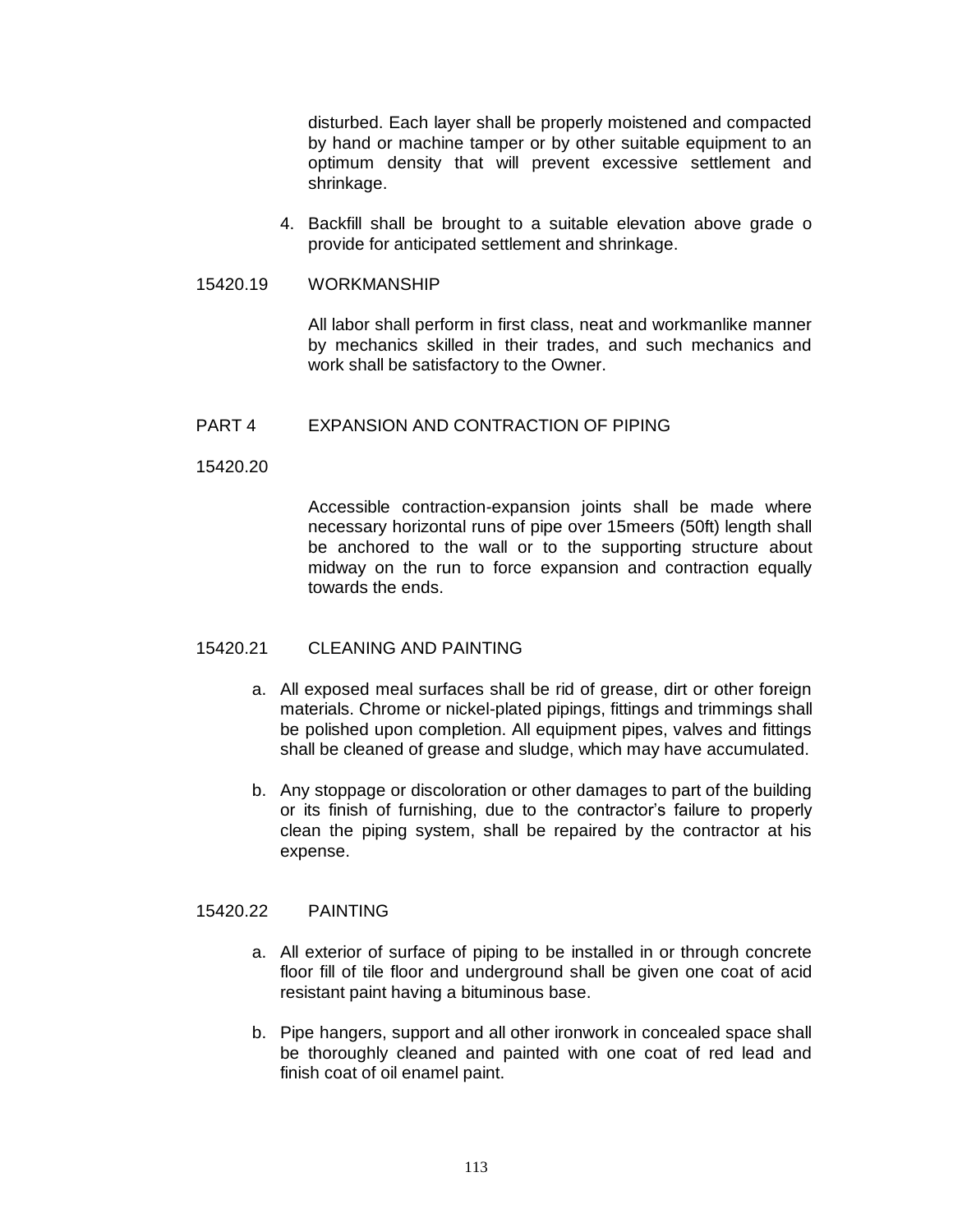- c. All exposed soil, waste and vent piping of cast-iron that are asphalt or tar-coated shall be given two (2) coats of shellac and two (2) coats of oil paint.
- d. Color Code: All exposed pipings shall be adequately and durably identified by distinctive colored paints as follows:

| Cold water pipes         | Blue     |
|--------------------------|----------|
| <b>Storm Water Pipes</b> | Aluminum |
| Soil pipes               | Gray     |
| <b>Vent Pipes</b>        | Green    |
| Fire lines               | Red      |

# PART 6 WARRANTY AND DISINFECTIONS

## 15420.23 DRAINAGE SYSTEM TEST

- a. The entire drainage and venting system shall have all necessary openings, which can be plugged to permit the entire system to be filled with water to the level of the highest stack vent and/or vent stack above roof.
- b. The system shall hold this water for a full 30 minutes during which time there shall be no drop greater than four (4) inches.
- c. Where only a portion of the system is to be tested, the test shall be conducted in the same manner as described for the entire system except that a vertical stack ten (10) feet above the highest horizontal line to be tested may be installed and filled with water to maintain sufficient pressure or a water pump may be used to supply the required pressure.
- d. If and when the Architect/Engineer decides an additional test, such as air or smoke test, on the drainage system, the Plumbing Contractor shall perform such test without additional cost.

# 15420.24 WATER SYSTEM TEST

- a. Upon completion of the roughing-in and before connecting fixtures, the entire cold water piping system shall be tested at a hydrostatic pressure of one and a half (1-1/2) times the expected working pressure in the system when in operation, and proved tight at this pressure.
- b. Where a portion of the water piping system is to be concealed, before completing this portion, shall be tested separately in a manner similar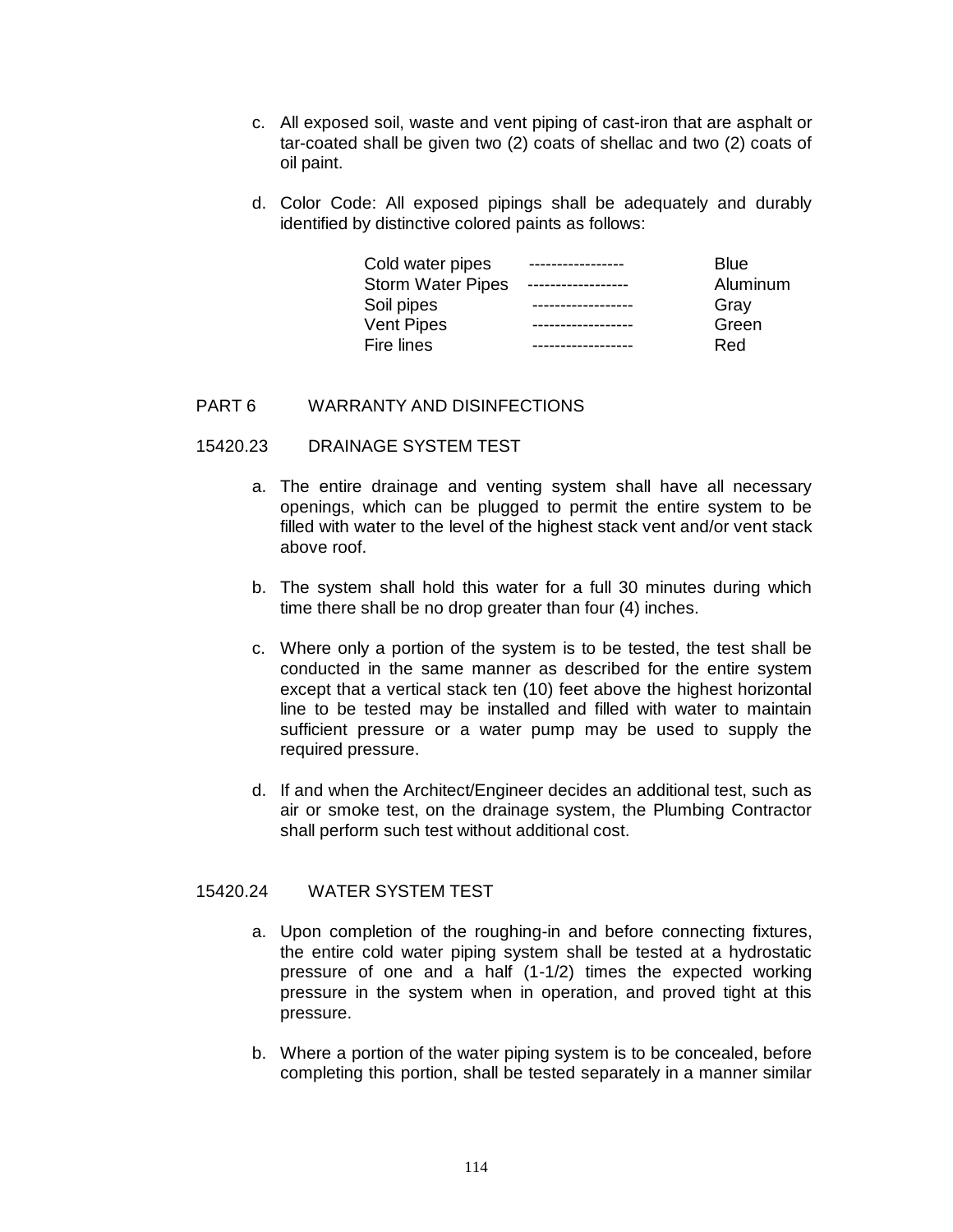to that described for the entire system, and in the presence of the Architect/Engineer.

#### 15420.25 DEFECTIVE WORK

- a. If the inspection or test shows any defects, such defective work or materials shall be replaced and the inspection and test repeated, until satisfactory to the Architect/Engineer.
- b. All repairs to piping shall be made with new materials at the expense of the Plumbing Contractor.
- c. Calking of screwed joints or holes will not be permitted.

#### 15420.26 DISINFECTION

- a. The entire system shall be thoroughly flushed and disinfected with chlorine before it is placed in operation.
- b. Chlorination materials shall be liquid chlorine or hypochlorite as specified and shall be introduced into the manner approved by the Architect/Engineer into the water lines.
- c. The chlorine dosage shall be such as to provide no less that fifty parts per million (50ppm) of available chlorine.
- d. Following a contact period of not less than sixteen (16) hours, the heavily chlorinated water shall be flushed from the system with clean water until the residual chlorine content is not greater than two-tenths (0.2) ppm
- e. All valves in waterlines being disinfected shall be opened and closed several times during the 16-hour chlorination period.

#### PART 7 PERMITS, DRAWINGS AND GUARANTEE

#### 15420.27 "AS-BUILT" DRAWINGS

Upon completion of the work, the Plumbing Contractor shall submit two (2) sets of prints with all "AS-BUILT" changes shown on the drawings in a neat and professional manner. Such prints shall show changes or actual installation and condition of the plumbing system in comparison with the original drawings. The prints shall be marked "Revised to show As-Built Conditions". Failure to submit the As-Built drawings may be considered cause from withholding final payment until drawings have been submitted and approved by the Architect/Engineer.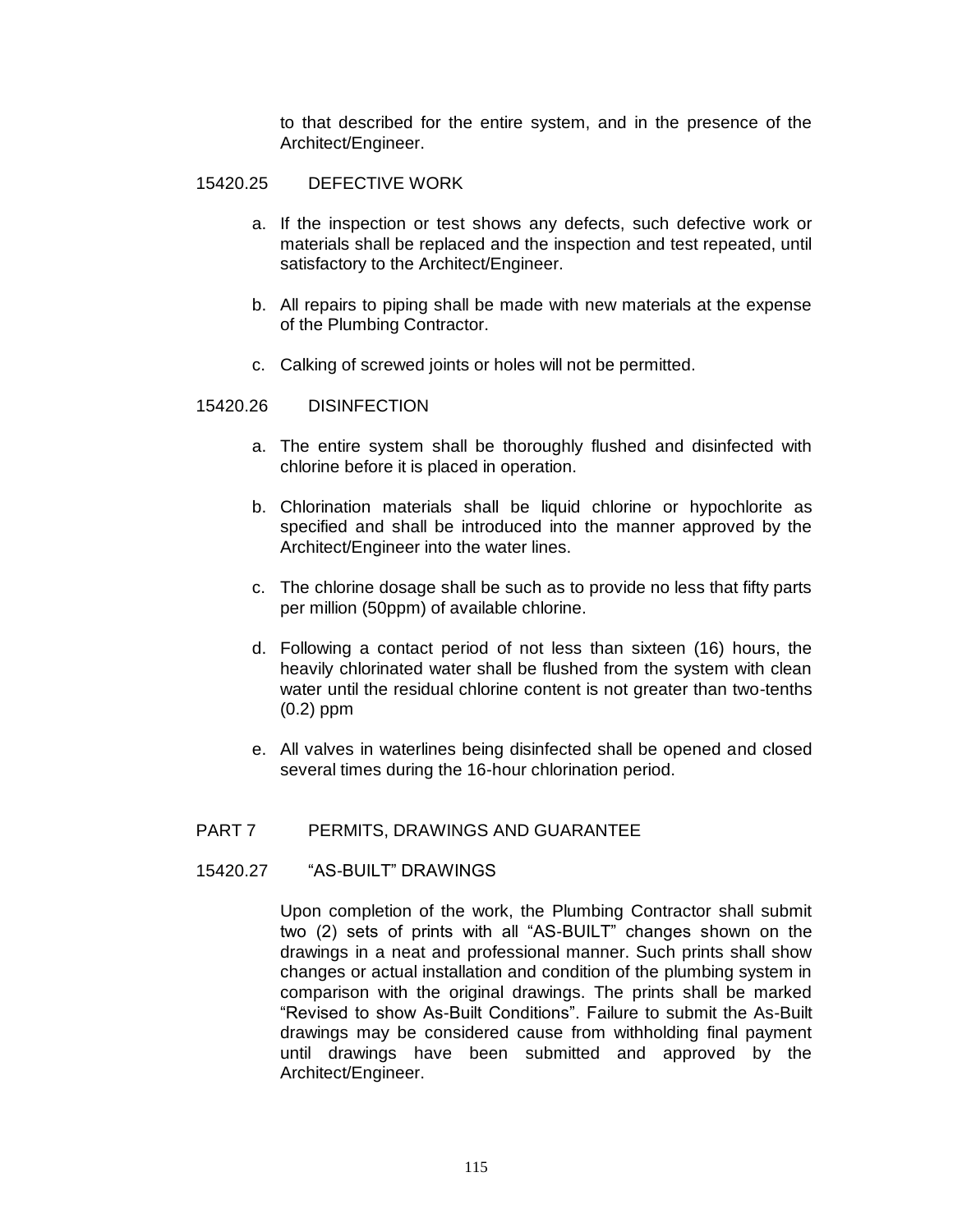#### 15420.28 PERMITS

All construction permit, inspection fees, license and taxes due to local, National Government necessary for the prosecution of the work shall be secured and paid by the Plumbing Contractor, who shall solely be responsible should there be any delay by reason of his failure to comply with the provision of this clause. He shall also be responsible for any penalties, incurred by himself or his Agents. He shall secure the Plumbing Certificate after final inspection of the proper authorities concerned.

## 15420.29 PUBLIC SAFETY AND GUARANTEE

- a. The Plumbing Contractor shall furnish, erect and maintain such barrier, lights and signs as necessary to give adequate warning or instruction in installation for safety and personal security.
- b. The Plumbing Contractor shall guarantee his work from defects or installation of materials or equipment for a period of one (1) year, after acceptance of his work. A written guarantee to this effect shall be furnished to the Architect/Engineer. During this period, the Plumbing Contractor shall repair or replace any defective work and pay for any repair or replacement cost.

## PART 8 SEPTIC TANK AND WATER METER

# 15420.30 SEPTIC TANK

The Plumbing Contractor shall construct the septic tank, in such like manner, size and its dimension based on the detailed plans.

# 15420.31 WATER METERS

- a. Water meter and their parts, especially parts that are in continuous contact with water shall be made of materials resistant to corrosion and should be non-toxic. Use of dissimilar metals in contact under water should be avoided in order to minimize electrolytic corrosion.
- b. All internal parts of the measuring unit that is in contact with water should be smooth in order to prevent adhesion of sediments.
- c. Best suitable materials to fulfill the above requirements both for internal and external parts are thermoplastics, brass and stainless steel.
- d. Water meter shall be approved by the MWSS.

## PART 9 MISCELLANEOUS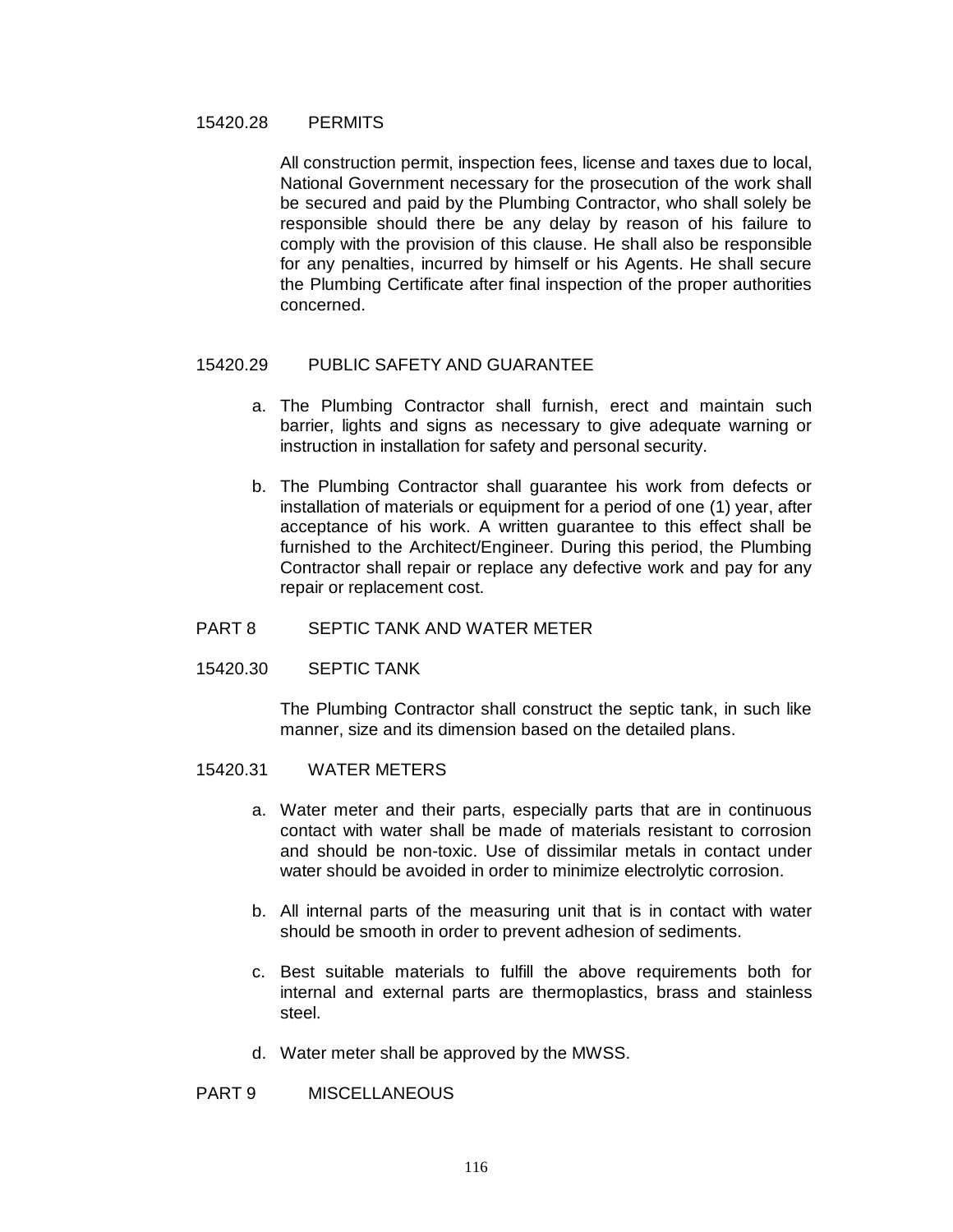#### 15420.32

- a. Throughout the construction period, open ends of all installed pipelines shall be kept closed by temporary plugs. Drainage lines shall not be used to conduct dirty construction washwater, specially those with cement mixes, to avoid possible clogging.
- b. A temporary fire protection system shall be provided by the Plumbing Contractor during the construction period. This shall be of sufficient capacity to put out any fire that may break out due to construction operations. This is in addition to temporary fire extinguisher required.
- c. A temporary potable water supply shall be made available at all times to construction workers as construction work progresses.
- d. A temporary sanitary human excreta disposal system shall be provided by the Plumbing Contractor during the construction period.

# *DIVISION 16 ELECTRICAL SYSTEMS*

## **SECTION 16000 GENERAL PROVISIONS**

- PART 1 GENERAL
- 16000.1 EXPLANATION

# OWNER-GENERALCONTRACTOR-ELECTRICAL CONTRACTOR RELATIONSHIP

- a. The Electrical Work is a Specialty Trade which shall be performed by a Contractor hereinafter referred to as the CONTRACTOR
- b. The scope of work and responsibility of the CONTRACTOR is stipulated in this specification and is treated separately from the function of the General Contractor and other Specialty Trade Contractors for the sole purpose of delineating the electrical work.
- c. Should the General Contractor subcontract the Electrical Work to a Specialty Trade Contractor, all responsibilities and functions of the Specialty Trade Contractor stipulated in the Specifications shall be assumed by the General Contractor.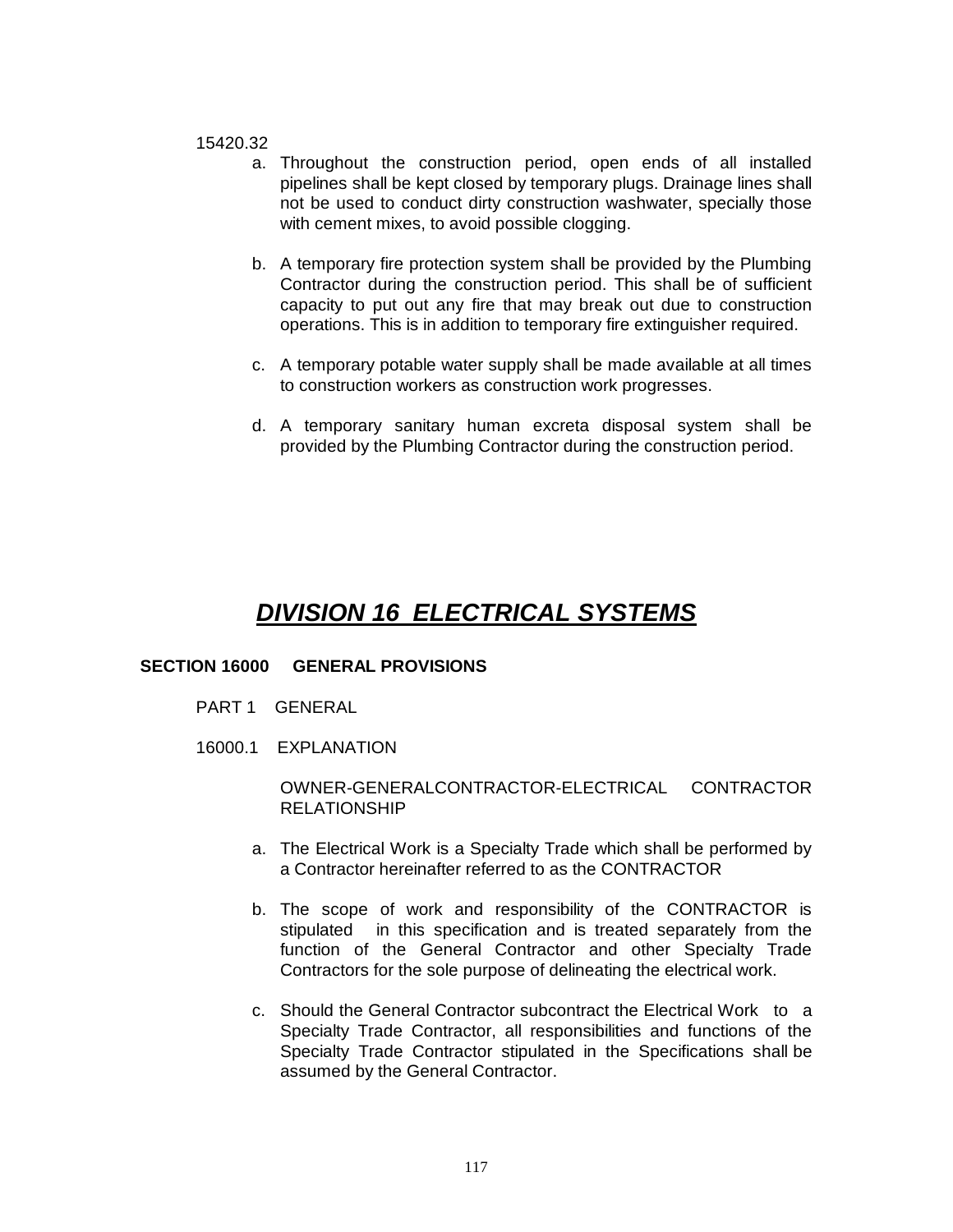d. There shall be no contractual relation between the Owner and the Specialty Trade Contractor subcontracted by the General Contractor.

# 16000.2 GENERAL REQUIREMENTS

- a. The General Conditions and Provisions of the Civil Works Contract not in conflict with these specifications and the Drawings form part of and are included in this Specification.
- b. Examine the Specifications and Drawings of the Civil Works, the Airconditioning Works and Sanitary Works, for requirements, which affect work under this Division whether or not such work is specifically mentioned in this Division.
- c. Visit the site and ascertain local conditions and facilities, the nature of the soil, and other conditions as may affect the work. The CONTRACTOR will be deemed to have done this before preparing his proposal and no subsequent claim on the ground of inadequate or inaccurate information will be entertained.

## 16000.3 WORK INCLUDED

The work of the CONTRACTOR consists of furnishing all plant, labor and supervision, equipment and materials, and performing all operations in connection with the electrical system shown of the Drawings, their test and inspections, complete and in accordance with this specifications and the Drawings and subject to the terms and conditions of the contract and all other labor and materials not specifically mentioned as furnished and/or installed by others, to bring the electrical system to operating condition and ready for use by the Owner. The specific scope of work of the CONTRACTOR (by area and/or by work items) shall be as outlined in other contract documents.

## 16000.4 WORK BY OTHERS

The following will be by others unless otherwise shown in the Drawings.

- a. Service connection to the utility companies facilities.
- b. Others as may be specified IN the Drawings, elsewhere in the specifications, the addenda, or in the contract documents

# 16000.5 INTENT

a. It is the intention of the Specifications and Drawings to call for finished work tested and ready for operation, and/or continuation.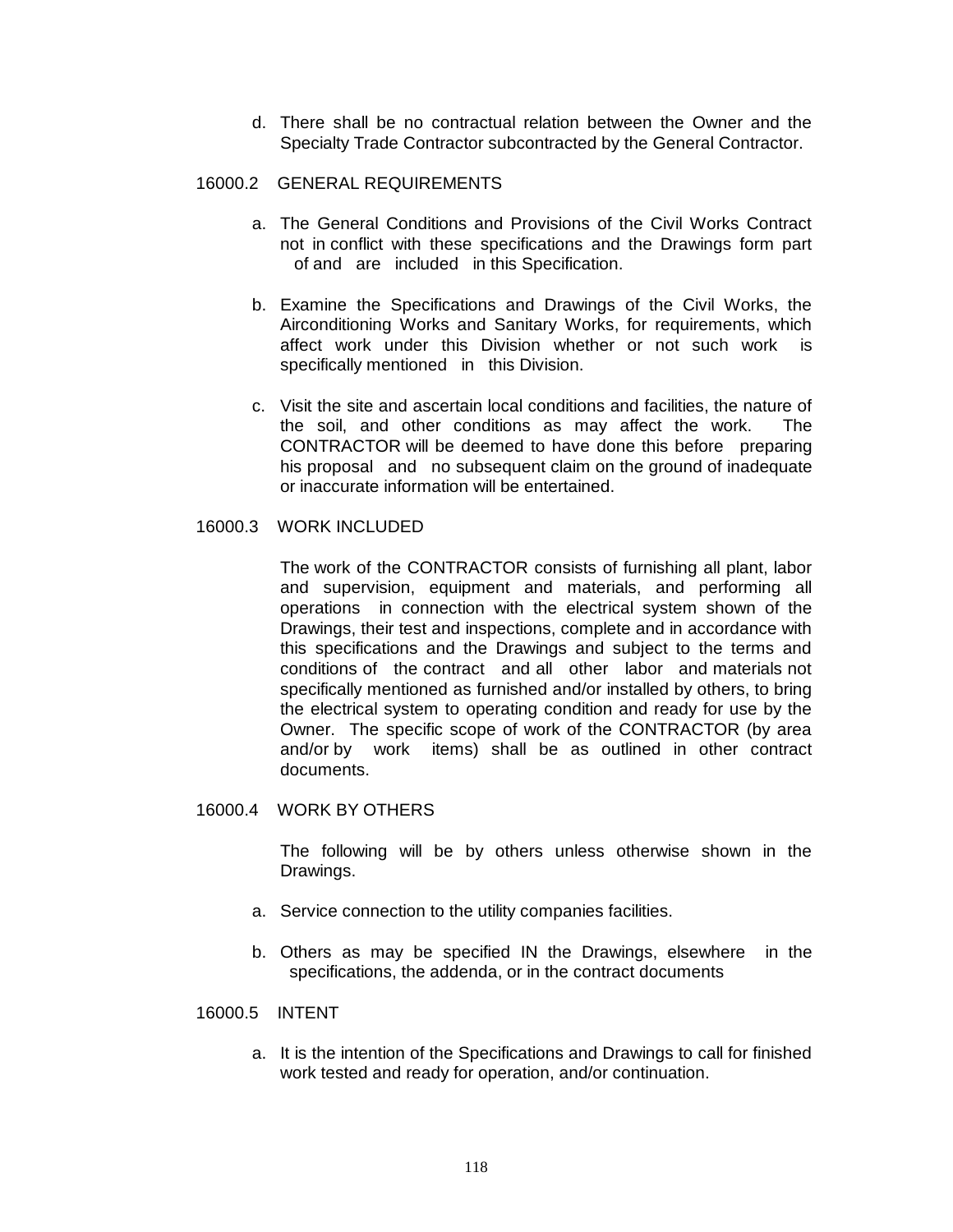- b. Any apparatus, appliance, material, or work not shown of Drawings but mentioned in the Specifications or vice versa, or any incidental accessories necessary to make the work complete in accordance with the scope set forth elsewhere, even if not particularly specified, shall be furnished, delivered and installed by the CONTRACTOR without additional expenses to the Owner.
- c. Minor details not usually shown or specified but necessary for proper installation and operation shall be included in the Contractor's estimate, the same as if herein specified shown
- d. With submission of bid, the CONTRACTOR shall give written notice to the Architect of any materials or apparatus believed inadequate or unsuitable, in violation of laws, ordinances, rules and necessary items of work omitted. In the absence of such written notice, it is mutually agreed that the CONTRACTOR has included the cost of all required items in his proposal and that he will be responsible for the approved satisfactory functioning of the entire system without extra compensation.

# 16000.6 DRAWINGS

- a. The Drawings accompanying this Specifications, addendum drawings and additional detail or clarification drawings as may be subsequently prepared by the ARCHITECT and shop drawings as may be submitted by supplier and/or manufacturer are hereby made part of this Specifications.
- b. The Drawings are diagrammatic and indicate the general layout of the system and the CONTRACTOR shall be responsible for the proper installation of the system without substantial alterations or modifications. The Contractor shall follow drawings in laying out work and check drawings of other trade to verify spaces in which work will be installed. Whenever field conditions or exigencies of construction make departure from these Specifications and other Drawings necessary, detail of such departure and reason thereof shall be submitted without delay to the Architect and no departure shall be made without written approval of the ARCHITECT.
- c. If directed by the ARCHITECT, the CONTRACTOR shall, without extra charge, make reasonable modifications in the layout as needed to prevent conflict with work of other trade or not proper execution of the work.
- d. The Drawings and these Specifications are complementary to each other and what is called for by one shall be binding as if call for by both. Any apparent conflict between the Drawings and this Specifications and unclear points of either shall be referred to the ARCHITECT for final decision.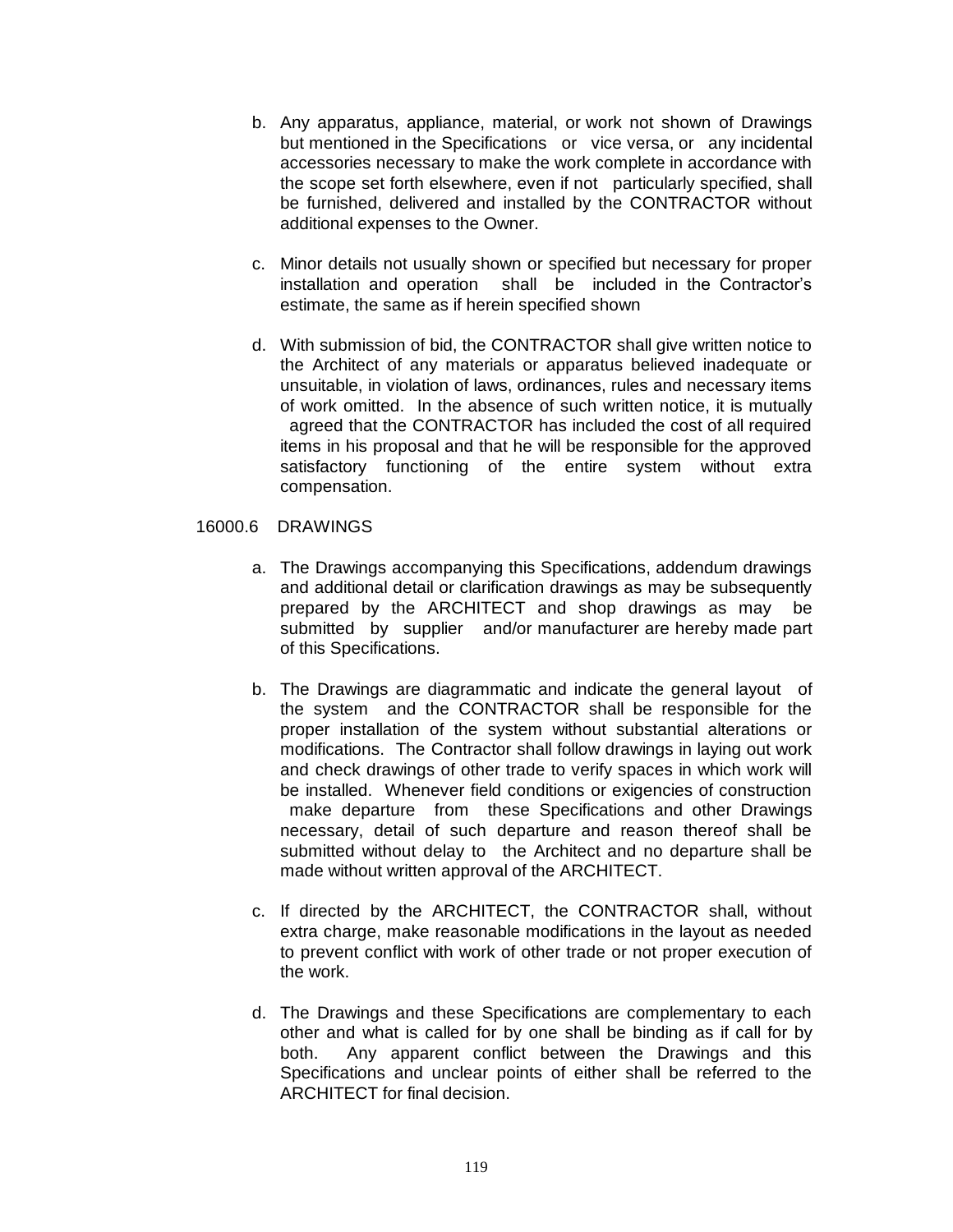#### 16000.7 EXTRA WORK AND CHANGE ORDERS

Cost estimates of all extra works and change order that are deemed necessary during the progress of the work shall be submitted to the Owner for approval at least ten (10) days before any work shall be started, or within a reasonable length of time so as not to impede the progress of the work.

## 16000.8 TEMPORARY FACILITIES

The CONTRACTOR shall make all arrangements and pay for the provisions of the necessary electricity required for the work and shall clean away all temporary installation before or upon completion of the work.

#### 16000.9 INSPECTIONS AND TESTS

The ARCHITECT or his representative shall be allowed access to all parts of the work at all times and shall be furnished such information and assistance by the CONTRACTOR as may be required to make a complete detailed inspection. Materials and installation shall be subject to such test as are deemed necessary by the ARCHITECT to properly ascertain their fitness both during installation and after installation is complete. The cost of such test shall be borne by the CONTRACTOR.

## 16000.10 LEAVING THE SITE

The CONTRACTOR shall not withdraw from the site until the OWNER has agreed that no further work is necessary at the time.

## 16000.11 SUSPENSION OR DELAYS

The CONTRACTOR shall not suspend or fail to make proper progress with the work without justifiable cause. The OWNER, in the event of delay or suspension of work still persisting after written complaint, in accordance with existing laws and regulations shall have the right to take over the work and all materials of the site and make arrangements as are necessary to have the work completed by others.

## 16000.12 CLEANING UP

During the process of the work and of the completion of the project, the CONTRACTOR shall remove from the premises all dirt, debris, rubbish and waste materials caused by him in the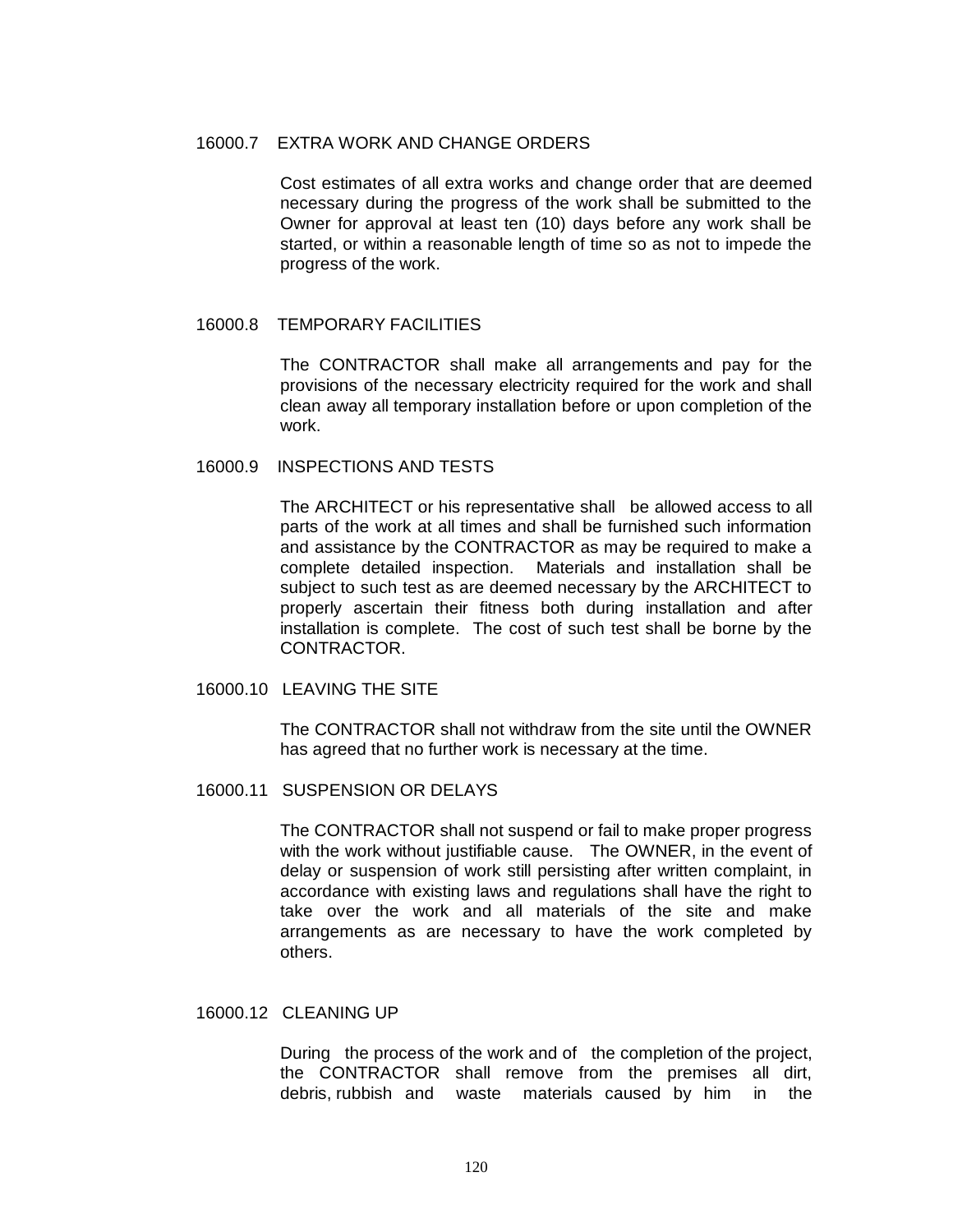performance of his work. He shall remove all tools, scaffolding and surplus materials after completion and acceptance of the work.

#### PART 2 GENERAL REQUIREMENTS

#### 16000.13 CODES AND REGULATIONS

The installation specified herein shall comply with the following, which are hereby made part of this Specification:

- a. All laws and regulations applying to electrical installation in effect;
- b. The provisions of the latest approved edition of the Philippine Electrical Code, Part I and Part II
- c. The rules and regulations of the local utility companies concerned.

## 16000.14 PERMITS AND APPROVAL

The CONTRACTOR shall obtain at his own expense all permits required by the Government Authorities. Work shall not be started unless the plans have been approved by said authorities and a valid wiring permit has been issued. Likewise, the CONTRACTOR shall secure from the power company their approval of the plans prior to start of the work.

All work done in violation of the above conditions shall be at the risk of subsequent rejection. The replacement of correction of such rejected work shall be the sole responsibility of the CONTRACTOR.

# 16000.15 OTHER REQUIREMENTS

The CONTRACTOR shall obtain all necessary allowances, pay all royalties and the like, in connection with the use of any patented devices or systems and save the OWNER from any claim or lawsuit arising from such use.

PART 3 WORK STANDARDS

# 16000.16 STANDARD OF WORKMANSHIP

a. The CONTRACTOR shall execute all work in a neat and workmanlike manner and shall do all necessary work whether it is clearly specified in these Specifications or shown on the Drawings or not. All work shall be done in accordance with the best practices employed in modern electrical installations.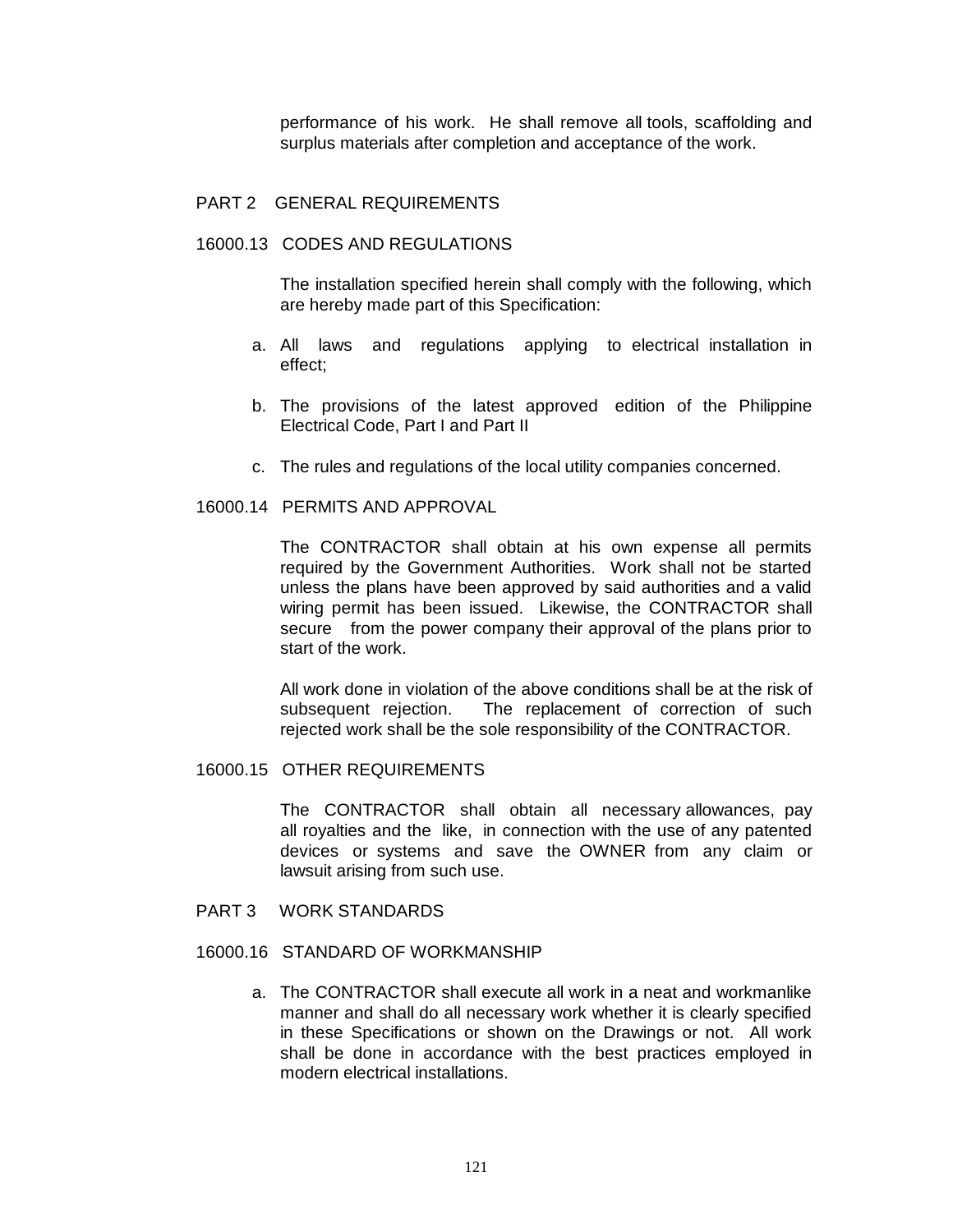b. The CONTRACTOR shall employ only competent and efficient workmen and shall, upon written request of the ARCHITECT, discharge or otherwise remove from work any employee who is, in the opinion of the ARCHITECT, careless or incompetent, or who obstructs the progress of the work or acts contrary to instructions or conducts himself improperly.

## 16000.17 REMOVAL OF DEFECTIVE OR UNAUTHORIZED WORK

Any defective work whether the result of poor workmanship, defective materials, damage through carelessness or any other cause, found to exist prior to acceptance of, or final payment for, the work shall be removed immediately and replaced by work and material which shall conform to these Specifications, or shall be otherwise remedied in an acceptable manner. This clause shall have full effect regardless of the fact that the work may have been done with the full knowledge of the ARCHITECT or the Implementing Agency

# 16000.18 COORDINATION WITH OTHER CONTRACTORS

- a. The CONTRACTOR shall arrange his work and dispose his materials so as not to interfere with the work or storage of materials of the other Contractors.
- b. Where the work of the CONTRACTOR will be installed in close proximity to work of other trades, or where there is evidence that the work of the CONTRACTOR will interfere with the work of other trades, he shall assist in working out space conditions to make a satisfactory adjustment. If so directed by the ARCHITECT, the CONTRACTOR shall prepare a composite working drawing and sections at a suitable scale clearly showing other trades.

If the CONTRACTOR installs his electrical work before coordinating with the work of other trades, he shall make necessary changes in his work to correct the condition without extra charge.

c. The complexity of equipment and the variation between equipment manufacturers require complete coordination of all trades. The CONTRACTOR, who offers for consideration, substitute of equal products of reliable manufacturers, has to be responsible for all changes that affect his installation and the installation of equipment of other trades.

# 16000.19 CUTTING AND PATCHING

The CONTRACTOR shall do all cutting and patching required by the work by engaging men who are skilled in the particular trade to do the work. Surfaced obtained by cutting and patching shall exactly match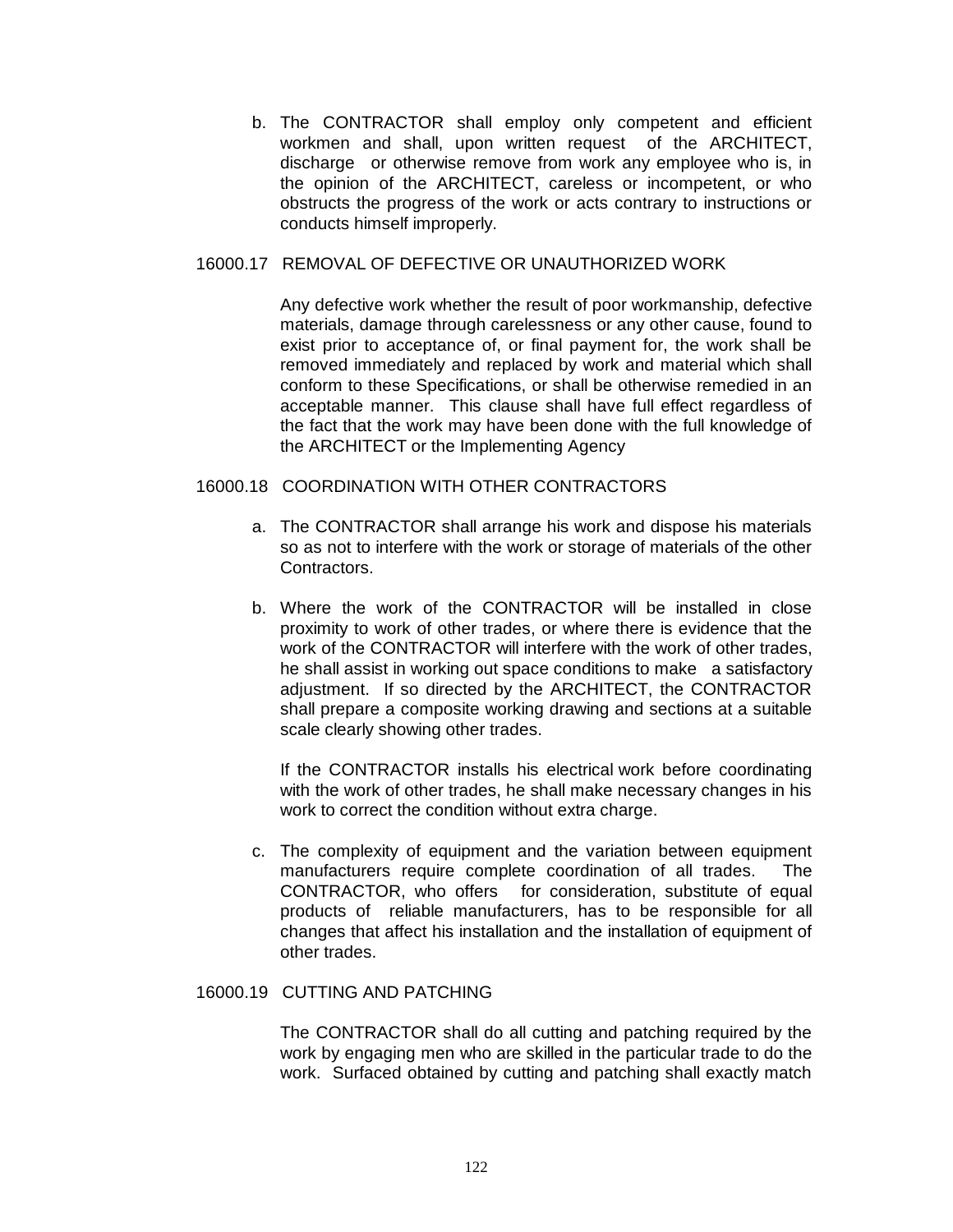surrounding work so that there will be no evidence of alteration and patching.

#### PART 4 MATERIALS

#### 16000.20 STANDARD OF MATERIALS

All materials shall be new and shall conform to the Technical Specifications. All materials shall be the standard products of reputable manufacturers and shall bear the name of the manufacturer. All local materials shall bear the PS mark when such standards have been set. All materials of foreign origin shall bear marks of approval by standards agencies of the country of origin.

#### 16000.21 EQUIVALENTS

- a. Where the Technical Specifications or the Drawings give the name of the manufacturer and/or catalog number of materials, it is given as a guide to the size, strength, quality or class of the materials, desired and shall be interpret to mean that item or another fully equal for the service intended. Substitution shall be subject to prior written approval of the ARCHITECT.
- b. The apparent silence of the Specifications and Drawings as to any detail, or apparent omission from the of a detailed description concerning any material shall be required to mean that only material of first class quality shall be used.

## 16000.22 APPROVAL

- a. All materials shall be subject to the approval of the ARCHITECT. All materials and equipment installed without prior approval of the ARCHITECT shall be at the risk of subsequent rejection.
- b. Approval by the ARCHITECT shall not relieve the CONTRACTOR of the responsibility of inspecting such materials for defects or notconformance with the Specifications.

# 16000.23 DEFECTIVE MATERIALS

- a. All materials not conforming to the requirements of the Specifications shall be considered as defective.
- b. No defective material, the defect of which has been subsequently corrected, shall be re-used until approval has been given by the ARCHITECT.
- PART 5 SUBMITTALS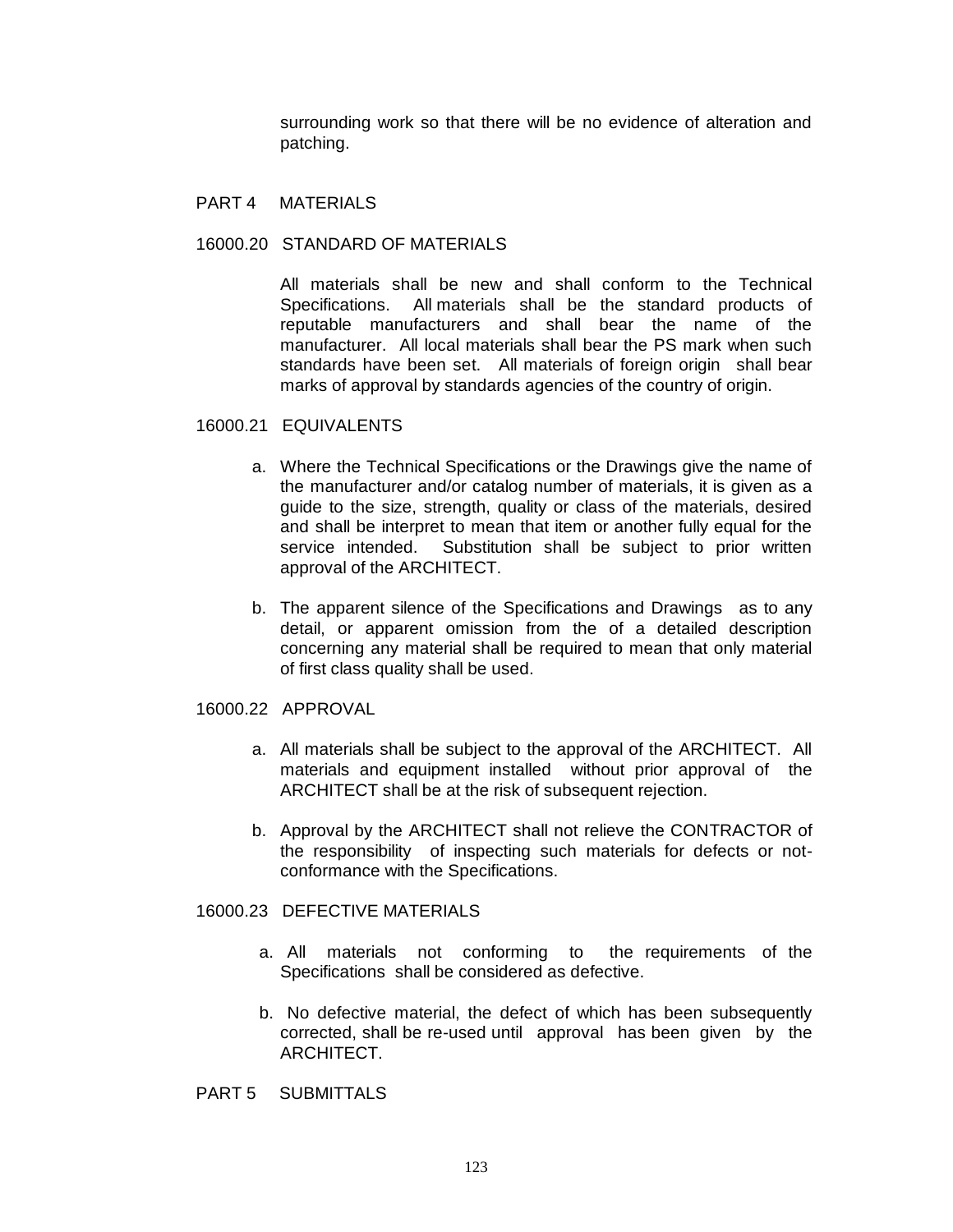#### 16000.24

The CONTRACTOR shall, within Forty five (45) days after the award of the contract, submit for the approval of the ARCHITECT a list of materials he proposes to use in the work, including such samples, catalog, drawings, and descriptive data as far be required by the ARCHITECT.

# 16000.25 SHOP DRAWINGS

The CONTRACTOR shall submit to the ARCHITECT with such promptness as not to cause delay in his work or in that of any Contractor, five (5) copies of all shop drawings and the schedules required by the work. Shop Drawings shall be submitted on all major pieces of electrical equipment, specifically panelboards, wireways and gutters, and all fabricated items. The shop drawing shall give complete information on the proposed equipment. Each item of the drawings shall be properly labeled, indicating the intended service of the material, the job name, and Contractor's name.

The CONTRACTOR shall make any corrections required by the ARCHITECT, and submit five (5) corrected copies and other copies as needed. The Architect's approval of such drawings shall not relieve the CONTRACTOR of responsibility for deviations from the Drawings and Specifications unless he has in writing called attention to such deviation at the time of submission, nor shall it relieve him of responsibility for errors of any sort.

## 16000.26 "AS-BUILT" DRAWINGS

- a. Upon substantial completion of the project, the CONTRACTOR shall submit to the OWNER five (5) sets of "AS-BUILT" Drawings showing all changes and deviations from the Contract Drawings. The "AS-BUILT" Drawings shall be identical to the Contract Drawings except for the said changes and deviations.
- b. Where the changes and deviations are substantial, the CONTRACTOR shall also submit additional sets of "AS-BUILT" Drawings for submission to the Government Approving Authorities.

## 16000.27 CERTIFICATION OF FINAL INSPECTION AND APPROVAL

After completion of the work, the CONTRACTOR shall furnish the Owner with a Certificate of Final Inspection and Approval issued by the government authorities who issued the wiring permit. The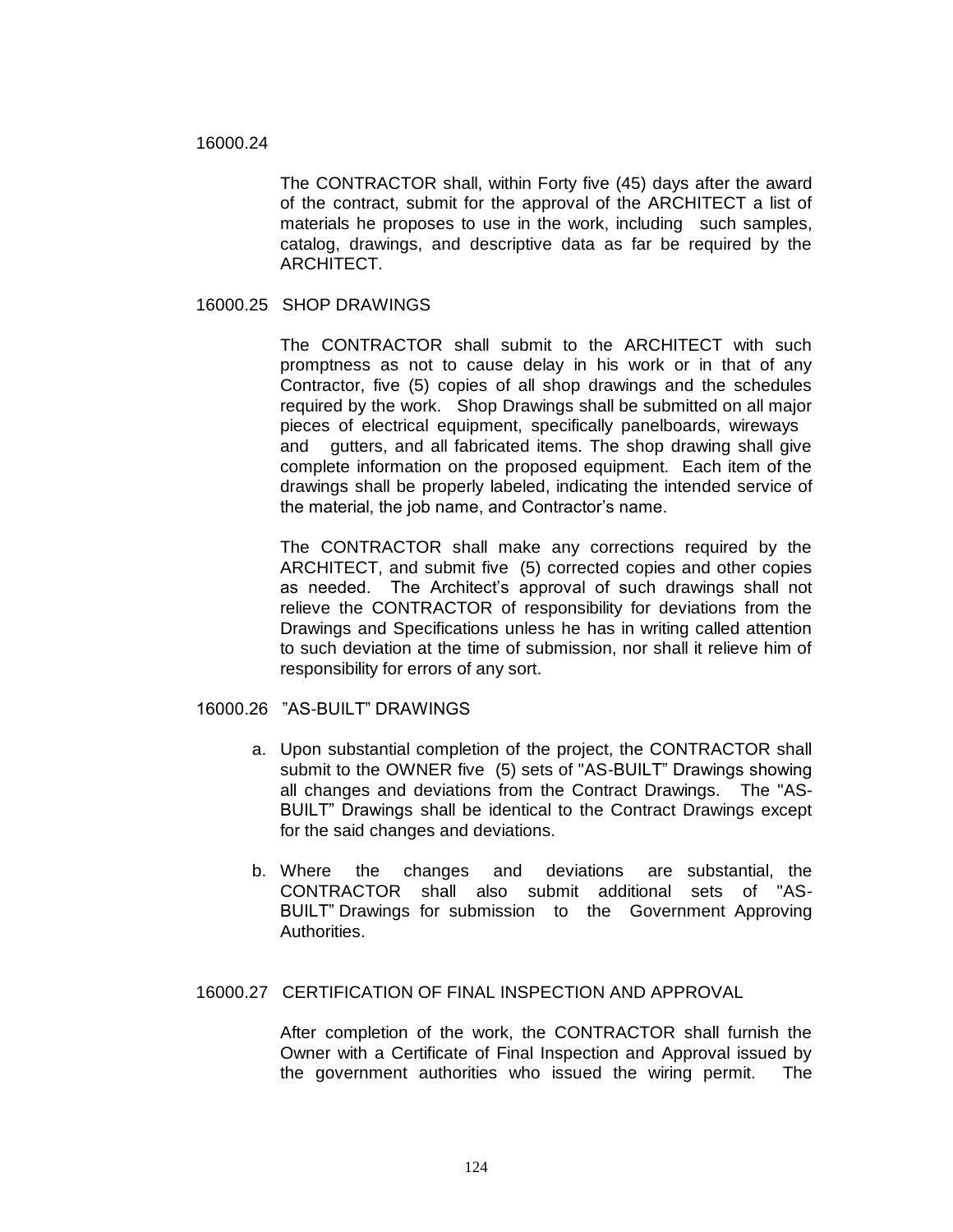CONTRACTOR shall pay all inspection fee, other fees and penalties, which said authorities would impose.

# 16000.28 GUARANTEE

The CONTRACTOR shall furnish the Owner a written guarantee covering the satisfactory operation of the electrical installation in all its parts for a period of one (1) year from the date of final certificate of approval issued by government authorities having jurisdiction or from the date of final acceptance by the Owner whichever comes first. During this period, the CONTRACTOR shall repaid or replace any defective work and pay for any repaid or replacement costs. Included with this guarantee certificate shall be the guarantee certificate of the material suppliers employed by this trade. Should any part of the work be accepted and occupied or utilized by the owner prior to final acceptance, the guarantee period for that portion of the work shall commence on the mutually acknowledged date of said acceptance, use or occupancy.

## PART 6 PROTECTION

#### 16000.29 CONTRACTOR'S WORK AND MATERIALS

The CONTRACTOR shall protect all his work and material from loss, injury or defacement. Any cost, damaged or defaced material shall be replaced by the CONTRACTOR at his own expense.

- a. All conduit openings shall be closed with caps in plugs during installation.
- b. All equipment shall be tightly covered and protected against dirt, water or mechanical injury, and shall be installed in perfect condition.

#### 16000.30 OTHER CONTRACTOR'S WORK AND MATERIALS

Should the CONTRACTOR cause damage to any other Contractor on the work, the CONTRACTOR shall, upon due notices, settle with such Contractor by agreement or arbitration. The CONTRACTOR shall be liable for any claims by other Parties against the Owner on account of such damage.

## 16000.31 INJURY TO PERSONS OR DAMAGE TO PROPERTY

The CONTRACTOR shall be responsible for all injury to persons and damage to property caused by the works or by workmen and shall be liable for any claims against the OWNER on account of such injury and/or damage.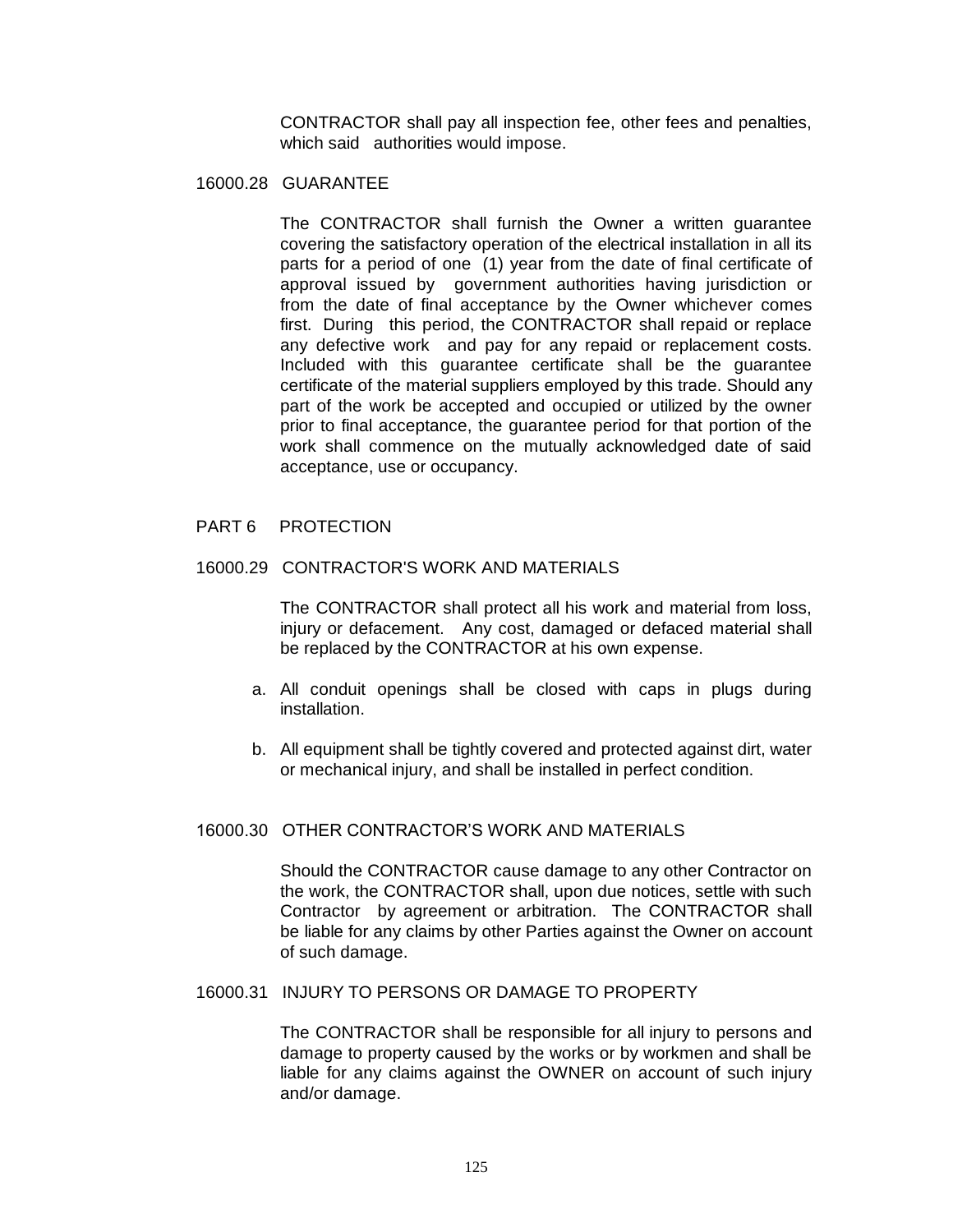The CONTRACTOR shall likewise take necessary precautions to protect the property of the OWNER against rain or other inclemency of the weather and against theft. Where exposure to such inclement weather or theft is due to the performance of his work, the CONTRACTOR shall be liable for any such damage or loss.

#### **SECTION 16050 BASIC MATERIALS AND METHODS**

- PART 1 RACEWAY MATERIALS AND WORKMANSHIP
- 16050.1 GENERAL

Install a complete raceway system as shown on the drawings and stated in other section of the Specifications. All materials used in the raceway system shall be new and the proper material for the service intended.

## 16050.2 MATERIAL SPECIFICATIONS

Raceway materials shall be as hereunder specified:

- a. Rigid Steel Conduit (RSC) shall be hot-dipped galvanized, manufactured to U.L. and ANSÉ Standards, 3 meters in length, taper threaded at both ends with one coupling, conduit shall be "KOREA", "PUSAN" brand, or any PS approved local equivalent.
- b. Electric Metallic Tubing (EMT) shall be hot-dipped galvanized mill steel pipe, manufactured to ANSE Standards, 3 meters in length, not-threaded: tubing shall be "MATSUSHITA", "MARUICHI", or PS approved local equivalent.
- c. Rigid PVC Conduit shall be schedule 40 or thick wall unplasticized PVC (uPVC) pipe 3 meters in length for electrical use (red orange), it shall be suitable for installation in concrete slab and manufactured to PSC Standard PNS 14 conduit shall be "ATLANTA", "NELTEX" or "EMERALD".
- d. Flexible PVC Conduit shall be corrugated unplasticized Polyvinyl Chloride (PVC) and shall be manufactured to applicable PSC Standards conduit shall be "MOLDFLEX".
- e. Fittings for rigid steel conduit shall be U.L. listed or PS approved local equivalent. Connectors and coupling for EMT shall be approved for the purpose, U.L. listed.
- f. Other raceways not mentioned above but called for of the Drawings shall be as specified thereon.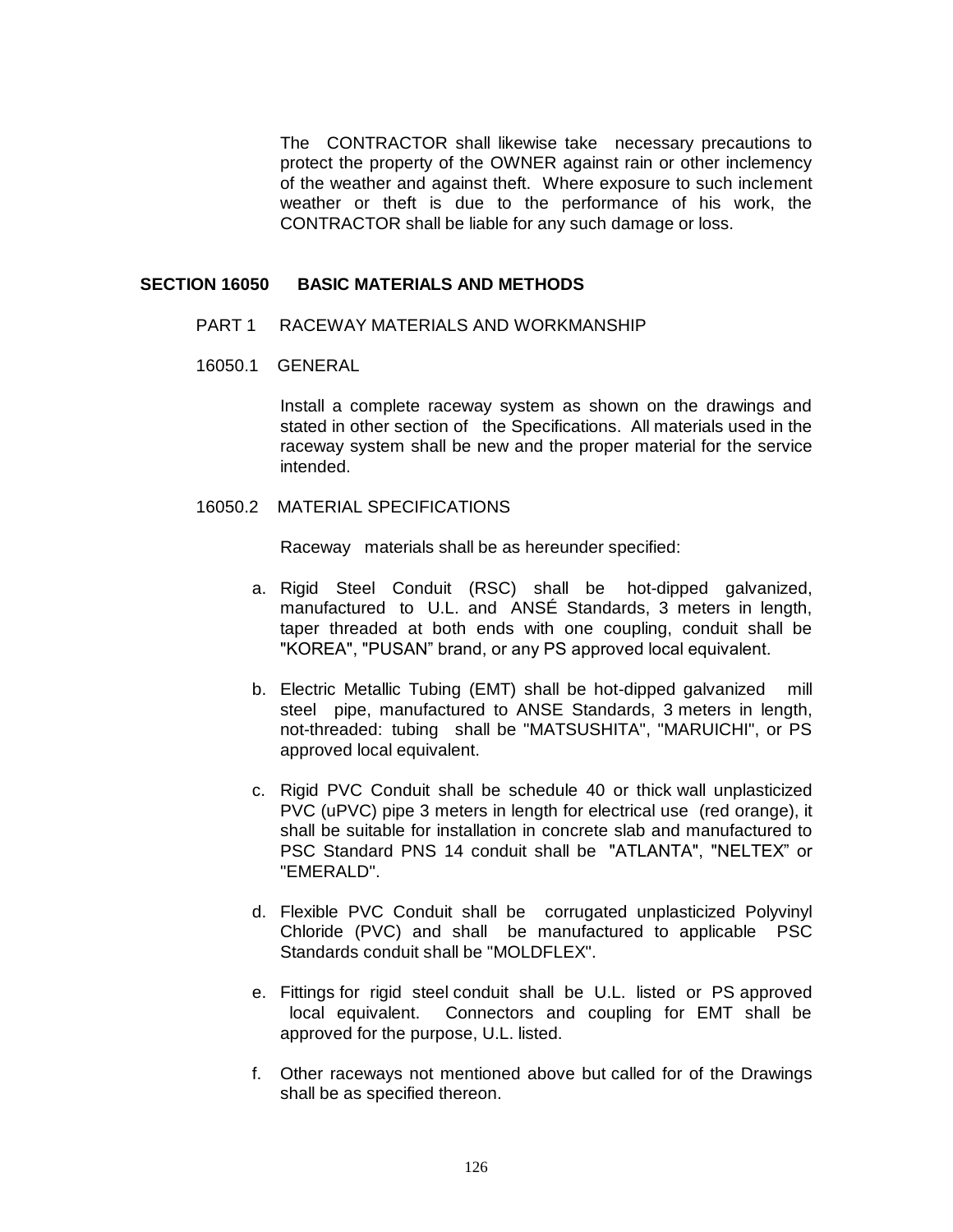# 16050.3 INSTALLATION

- a. Not more than four 90 degree bends shall occur in any run. When it becomes necessary to have more than four (4) 90 degrees bends in any run, an intermediate pull box shall be installed to facilitate pullingin of wires. All bends shall be free of dents or flattening. Field bends shall not be allowed for conduits larger than 20 mm dia. trade size except by hydraulic in motor operated benders.
- b. All raceways runs shall be in floors, ceilings, and walls. Embedded runs shall be installed in such manner as not to weaken or interfere with the structure of the building. No horizontal runs of embedded conduit or tubing shall be permitted in solid walls and partitions. Concealed raceways shall be run in as direct manner and with as long a bend as possible. Exposed raceways shall be run parallel to or at right angle with lines of the building. Where raceways cross building joints, furnish and install expansion fittings for contraction, expansion and settlement.
- c. Raceway shall be of ample size to permit the ready insertion and withdrawal of conductors without abrasion. All joints shall be cut square, reamed smooth, and drawn up tight.
- d. Open ends shall be capped with suitable seals as soon as installed and keep capped until ready to install conductors. A No. 16 galvanized iron or steel fish wire shall be left in all conduits in which the permanent wiring is not installed.
- e. Hangers and supports
	- 1. Raceway shall be securely and rigidly supported to the building structure in a neat and workmanlike manner and wherever possible, parallel runs of horizontal raceways shall be grouped together of adjustable trapeze hangers. Support spacing shall not be more than 300 mm.
	- 2. Exposed raceways shall be supported by one-hole malleable iron straps, two-hole straps, suitable beam clamps, or spilt ring hanger with support rod.
	- 3. Single raceways 32 mm dia. and larger run concealed horizontally shall be supported by suitable beam clamps or spilt-ring hangers with support rod. Multiple runs shall be grouped together of a trapeze hangers where possible.
	- 4. Raceways 20 mm diameter and smaller run concealed above a ceiling may be supported directly to the building structure with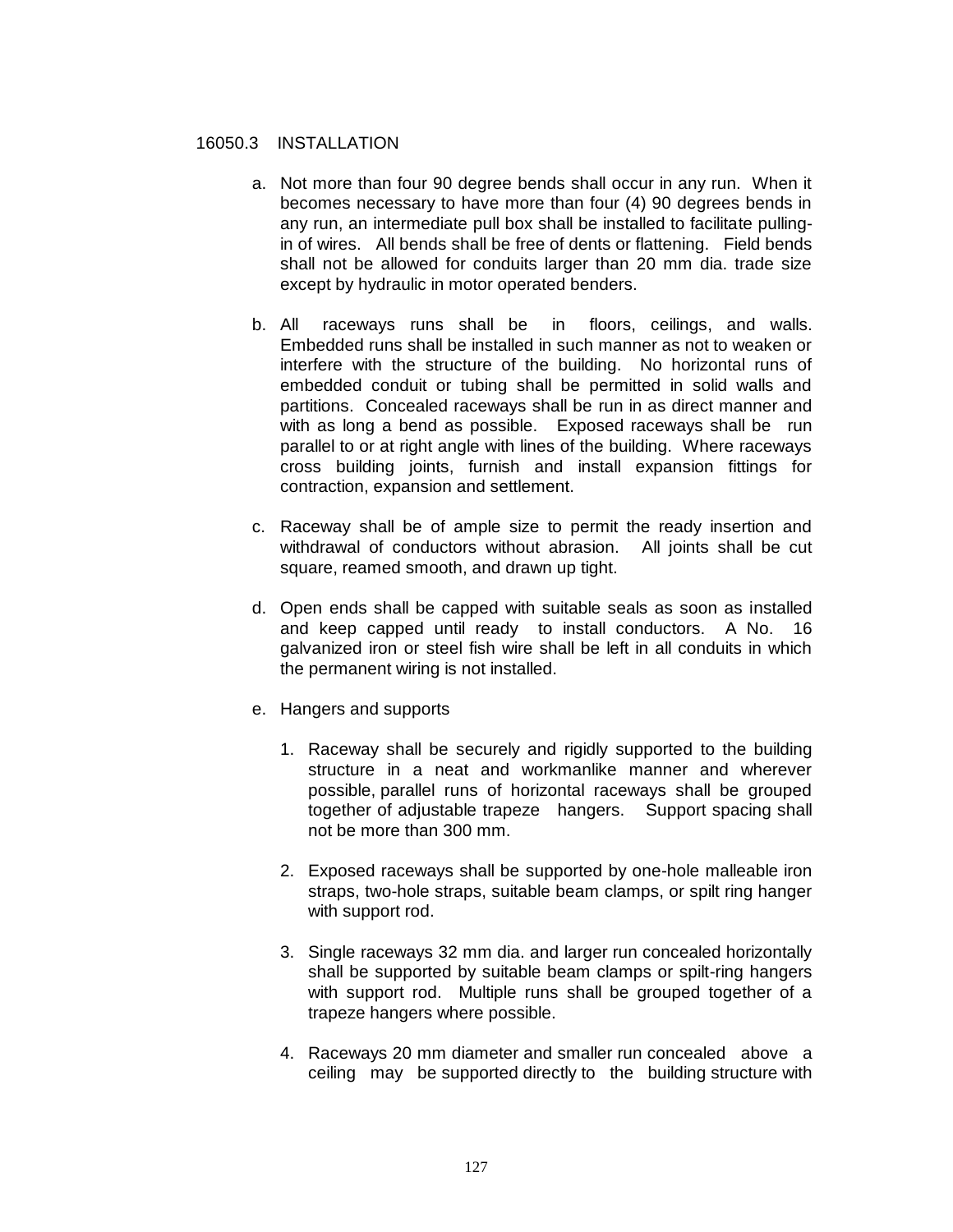strap hangers or No. 16 gauge galvanized wire provided the support spacing does not exceed 122 mm.

- 5. Raceways shall be firmly supported and fastened at three (3) meter intervals and within 0.1 meter of each outlet or cabinet.
- f. Coupling and connection to boxed and cabinets
	- 1. Metallic conduit shall be securely fastened to all sheet metal outlets, junction and pull boxed with galvanized locknuts and bushings, care being observed to see that the full number of threads project through to permit the bushing to be drawn tight against the end of the conduit, after which the locknuts shall be made up sufficiently tight to draw the bushings into firm electrical contact with the box.
	- 2. Electric metallic tubing shall not be coupled together nor connected to boxes, fittings, or cabinets by means of threads in the wall of the tubing. Only fittings approved for the purpose shall be used. Treadles couplings and connectors used with the tubing shall be of the concrete tight type where not exposed to the weather and raintight type where exposed to the weather.
	- 3. Metallic raceways shall be continuous from outlet to outlet to cabinets or junction or pull boxed in such a manner that each system shall be electrically continuous throughout.
	- 4. Not-metallic raceways shall be securely fastened to outlet boxes, junction and pull boxed with proper adapters to permit the installation of metallic bushings.
- g. Other raceways shall be installed in the manner prescribed in the latest approved edition of the Philippine Electrical Code, in accordance with the best practices employed in modern electrical installations, and in accordance with the manufacturer's instructions.
- PART 2 OUTLET BOXES
- 16050.4 GENERAL

Install all junction and outlet boxes as shown of the Drawings or as required by the construction. The Drawings indicate only the approximate location of each fixture, receptacle, special purpose outlet and wall switch. The exact location shall be determined later at the site as the work progresses. The right is reserve by the ARCHITECT to change the exact location of any switch, light outlet, receptacle outlet and any other outlet in any room before the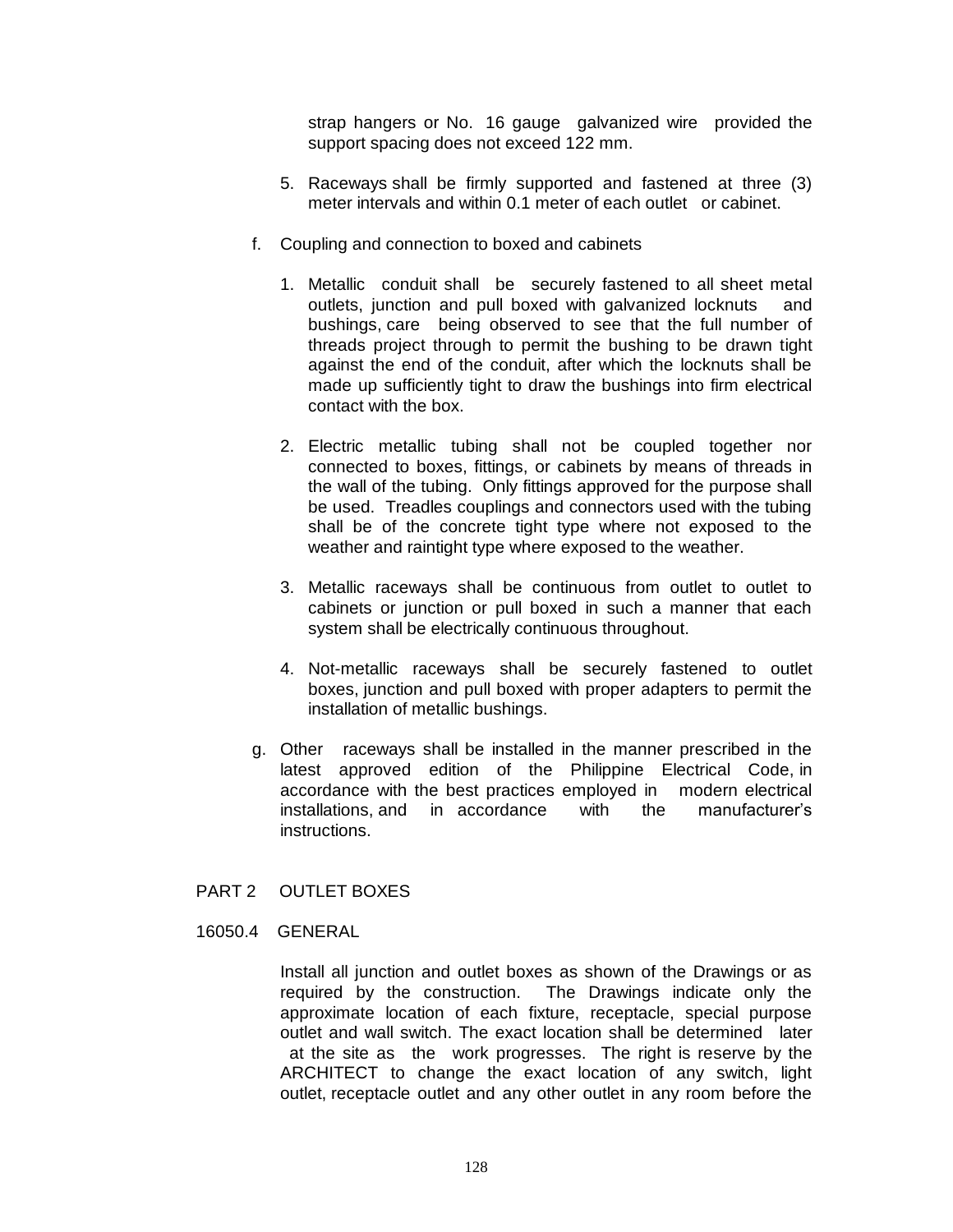same is installed. If any outlet is installed by the CONTRACTOR in such a manner as to be out of proper relation to beams, walls, or other details of the building construction its position or location shall be corrected by and at the expense of the CONTRACTOR and under the direction of the ARCHITECT.

## 16050.5 MATERIAL SPECIFICATIONS

- a. Outlet boxed and junction boxed shall be galvanized, pressed-steel boxed where not exposed to the weather and case metal boxed where exposed to the weather as in outdoor or roof deck installations. Minimum thickness of pressed-steel boxes shall be 1.6 mm and casemetal boxes shall be at least 3.2 mm thick. The boxes shall be complete with the approved type of connectors and required accessories. Cast-metal boxes shall have threaded hubs.
- b. Boxed shall be of approved design and construction, and of such for and dimensions as required to serve the kinds of devices or fixtures to be used and the number, size and arrangement of conduits connecting thereto.

The allowable conduit fill as given in Section 5.7.2.2 of the Philippine Electrical Code shall not be exceeded. Deep boxes, box rings and raised plastic covers shall be used, when necessary, to obtain the required conductor capacity.

## 16050.6 INSTALLATION

- a. Receptacle Outlet Boxes. Wall receptacles shall be mounted approximately 300 mm above the finished floor (AFF) at center unless otherwise noted. All receptacle outlet boxes shall be equipped with grounding leaf, which shall be connected to grounding terminal of device. The leaf shall be properly bonded to the box and to the separate ground wire, if any.
- b. Switch Outlet Boxes. Wall switched shall be mounted approximately 1200 mm above the finished floor (AFF) at center unless otherwise noted. When the switch is mounted in a masonry wall, the bottom of the outlet box shall be in line with the bottom of a masonry unit.
- c. Lighting Fixture Outlet Boxes. The lighting fixtures outlet boxes shall be furnished with the necessary accessories to install the fixture. The support must be such as not to deepen of the outlet box supporting the fixture. The supports for the lighting fixtures shall be independent of the ceiling system.
- d. Boxes for outlet of auxiliary systems shall be as specified elsewhere in this Specification or as shown of the Drawings.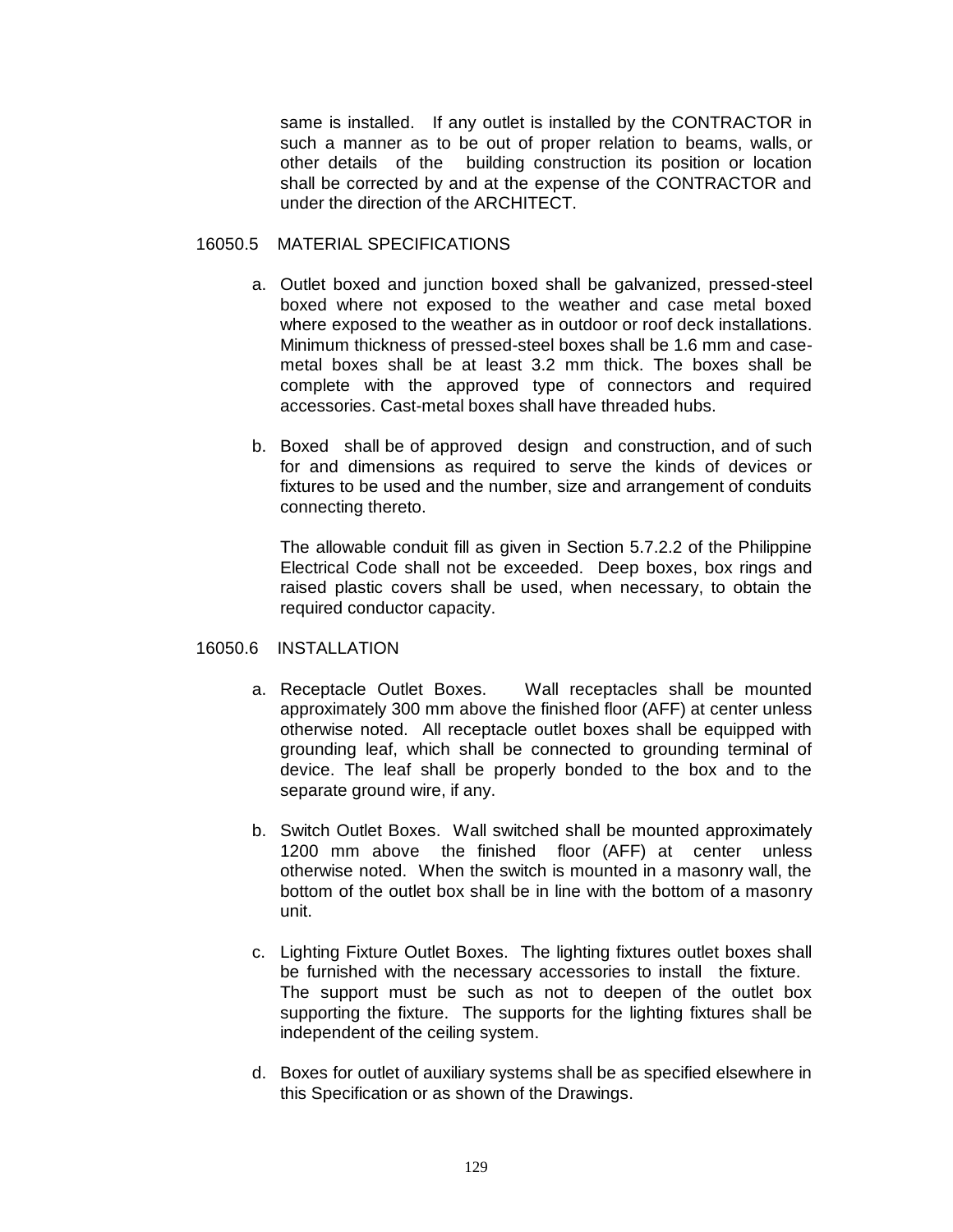# PART 3 PULL BOXES, WIREWAYS AND AUXILIARY GUTTERS

#### 16050.7 GENERAL

- a. Pull boxes shall be installed at all necessary points, whether indicated of the drawings or not, to prevent injury to the insulation or other damage that might result from pulling resistance, or for other reasons necessary to proper installation. Pull box locations shall be approve by the ARCHITECT prior to installation. Minimum dimensions shall be not less than PEC requirements and shall be increased if necessary for practical reasons or where required to fit a job condition.
- b. Wireways shall be used where indicated of the Drawings or as required by the construction.
- c. Auxiliary gutters shall be used to supplement wiring spaces as required by the construction or as indicated of the Drawings.

## 16050.8 CONSTRUCTION SPECIFICATIONS

- a. All pull boxes, wireways and auxiliary gutters shall be constructed of galvanized sheet steel, with minimum thickness of 1.2 mm, and painted inside and outside to prevent corrosion.
- b. Covers shall be attached to the box with a suitable number of countersunk flathead machine screws. Screws, which may cause injury to the insulation shall not be used.
- c. Each circuit in box shall be marked with a tag guide denoting panels to which they connect.

## PART 4 CONDUCTOR MATERIAL AND WORKMANSHIP

16050.9 GENERAL

Provide and install a complete wiring system as shown of the Drawings.

- 16050.10 CONDUCTOR SPECIFICATIONS
	- a. Conductors used in the wiring system shall be of soft-annealed copper having a conductivity of not less than 98% of that of pure copper and insulate for 600 V.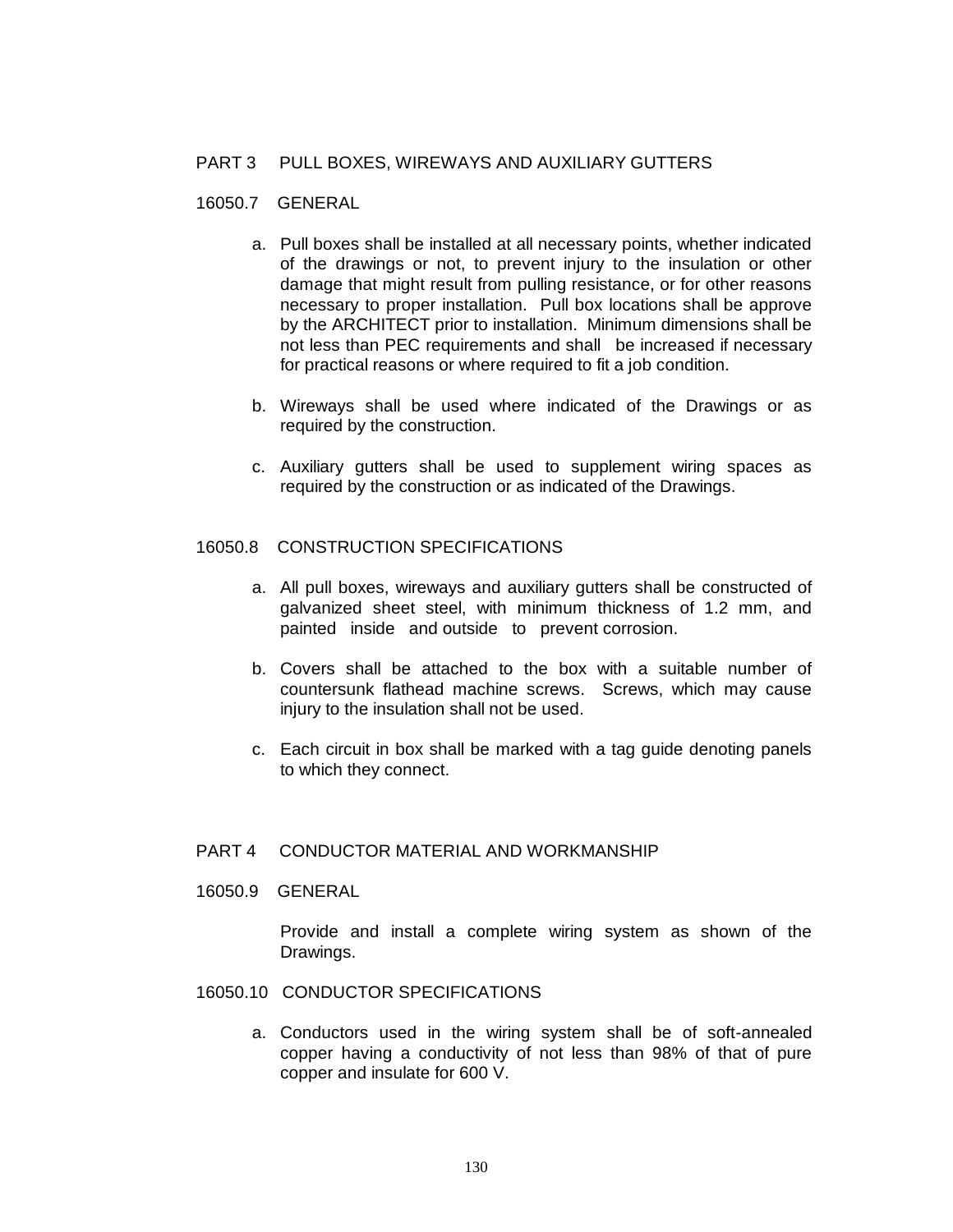- b. The wires and cables shall be delivered to the site in its original package whenever possible, plainly marked or tagged as follows:
	- 1. Size, kind, and insulation of wire
	- 2. Name of Manufacturer
	- 3. Trade name of wire
- c. Wires and cables shall be PHELPS DODGE, COLUMBIA or DURAFLEX.

## l6050.ll CONDUCTOR WORKMANSHIP

- a. Install conductors in all raceways as required to a neat and workmanlike manner. Empty conduits, as noted, shall have a No.l4 gauge galvanized pull wire left in place for future use. No wires shall be drawn into the raceways until all works, which may cause injury to the wire are completed.
- b. Conductors shall be color-coded in accordance with the Philippine Electrical Code. Mains, feeders and sub-feeders shall be tagged in all pull, junction, and outlet boxed and in the gutter of panels with approved wire markers.
- c. No lubricant other than powdered soapstone or approved pulling compound may be used to pull conductors.
- d. At least 200 mm of slack wire shall be left in every outlet box whether it be in use or left for future use.
- e. All conductors and connections shall test free of grounds, shorts, and opens before turning the job over to the Owner.
- f. Branch circuits splices shall be soldered or joined by the use of insulate splicing devices (wire nuts). All soldered joints shall be made mechanically strong before soldering and shall be carefully soldered without the use of acid, then taped with plastic tape to a thickness equal to or exceeding that of the insulation.
- g. Unless otherwise indicated in the Drawings or specified, not more than the specified number of conductors constituting a single circuit or branch shall be drawn in one conduit.

# **SECTION 16400 SERVICE ENTRANCE AND DISTRIBUTION SYSTEM**

# PART 1 SERVICE ENTRANCE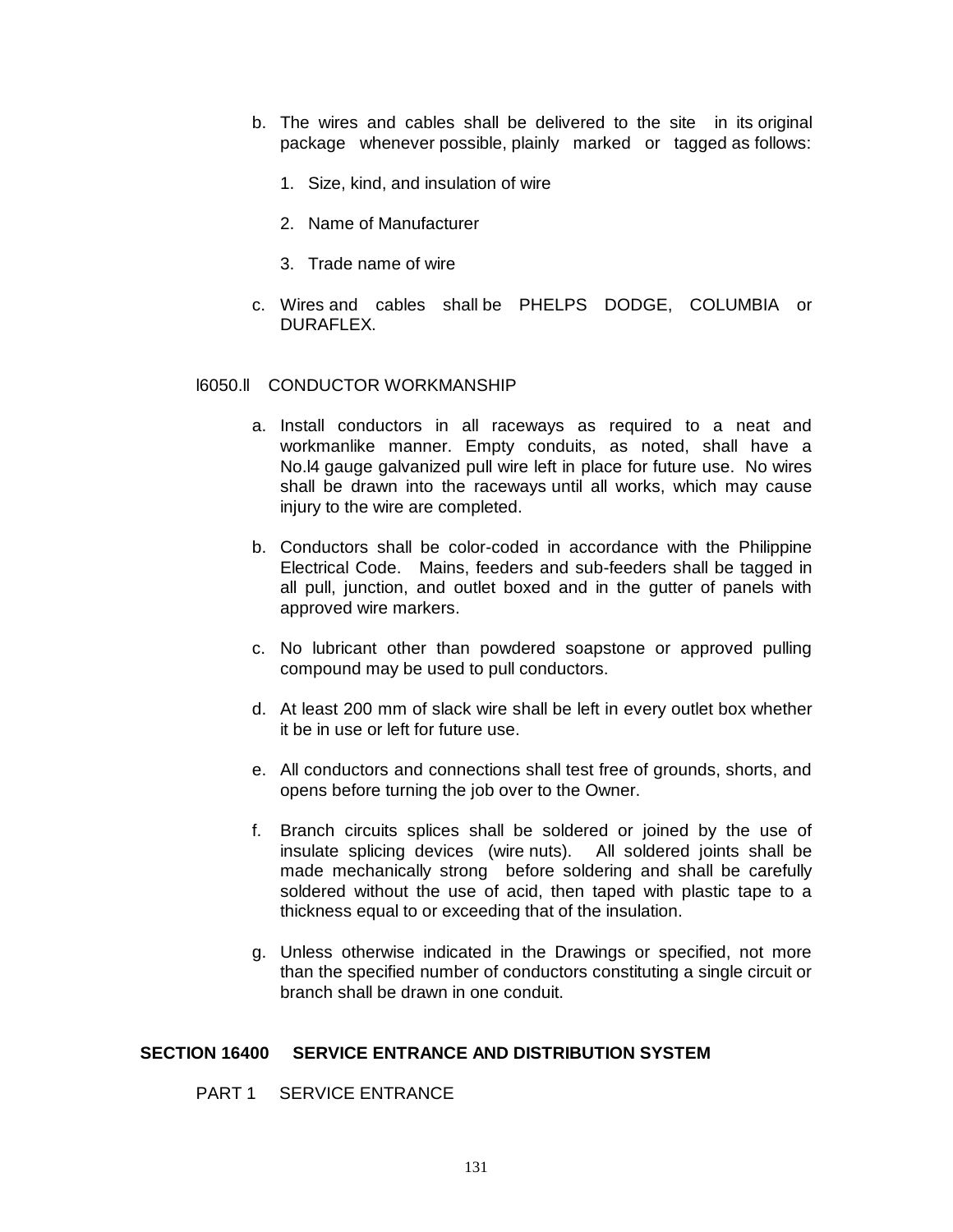## 16400.1 GENERAL

Provide and install a complete service-entrance system as shown on the Drawings and as required for a complete system. All materials and workmanship shall conform to Section 16050 of these Specifications, the Philippine Electrical Code, and the local laws and regulations. The electric service-entrance shall conform to the requirements and regulations of the electric utility serving the project.

## 16400.2 MATERIALS

- a. Conduits used for service-entrance shall be galvanized rigid steel conduit.
- b. Conductors for service-entrance shall be copper, type THWW.

## 16400.3 SCOPE

- a. Verify with the electric utility company serving the project the point of connection to the utility facilities before preparing the bid and include therein all work entailed for such connection.
- b. Verify with the electric utility company the scope of the work regarding the metering facilities and include in the bid all materials, labor, and charges that the utility company may require of the Owner, for the purpose of installing permanent metering connection.

## PART 2 FEEDERS AND BRANCH CIRCUITS

16400.4 GENERAL

Provide and install a complete electrical distribution system as shown on the Drawings or as required for a complete system. All materials and workmanship shall conform to Section 16050 of the Specifications, the Philippine Electrical Code, and the local laws and regulations.

# 16400.5 MATERIALS

- a. Raceways shall be as indicated on the Drawings.
- b. Conductor type shall be as indicated on the Drawings. No wire smaller than 1.2 mm diameter or 2.0 square mm (AWG No. 14) shall be used for any lighting or power circuit Conductors smaller than 5.5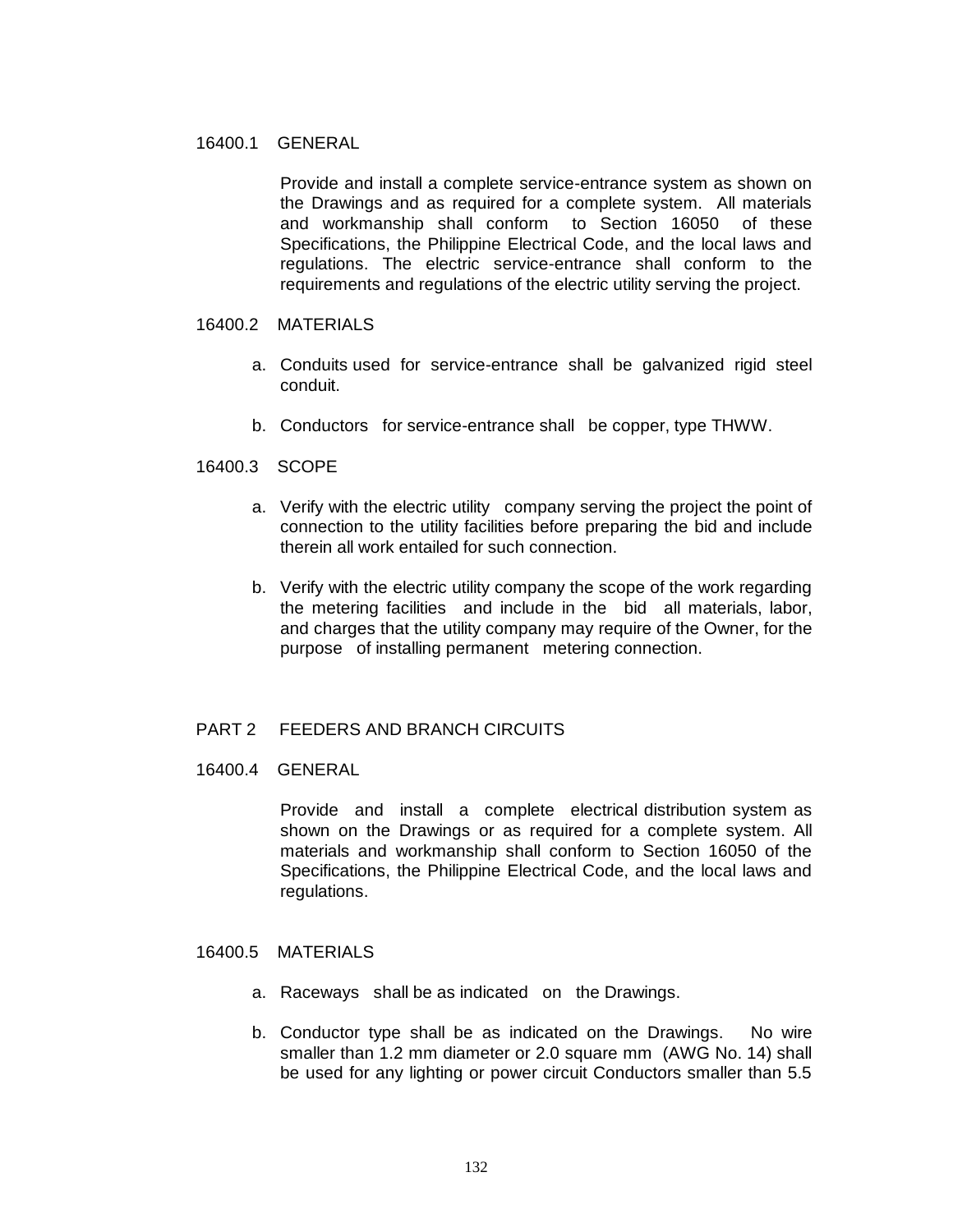square mm shall be solid. Conductors 5.5 square mm and larger shall be stranded.

16400.6 INSTALLATION

- a. Feeder conductors and raceways shall be installed as shown on the Drawings and no change in size shall be made without written consent of the ARCHITECT. Feeder conductors shall be continuous, and without splices between terminals unless expressly indicated in the Drawings. When feeders are run in multiple, they shall be exactly of the same length to avoid unbalanced division of the current.
- b. The Drawings indicate the general methods of installation of all circuit wiring and the outlet, which are to be supplied for these circuits. Branch circuit raceways shall be run from outlet to panelboards as direct as the building conditions will allow. Circuit allocations shall be as indicated on the Drawings. Where it becomes necessary to connect any outlet to a circuit other than the one shown on the Drawing, this shall be done without extra charge and only upon written consent of the ARCHITECT. All lighting outlet shall be supplied from single-phase circuits. Number of wires for all circuits shall be as indicated on the Drawings.

## PART 3 DISCONNECT AND SAFETY SWITCHES

16400.7 GENERAL

Furnish and install safety switches as indicated on the Drawings or as required. All safety switched shall be General Duty Type. The switched shall be Fuse Safety Switched (FSS) or Not-Fuse Safety Switched (NFSS) as shown on the Drawings or required.

16400.8 MATERIAL SPECIFICATIONS

Safety Switched shall be approved by the Bureau of Product Standards and shall exhibit the "PS" mark as proof thereof.

16400.9 INSTALLATION

The safety switched shall be securely mounted in accordance with the Philippine Electrical Code. The CONTRACTOR shall provide all mounting materials.

PART 4 PANELBOARDS - CIRCUIT BREAKERS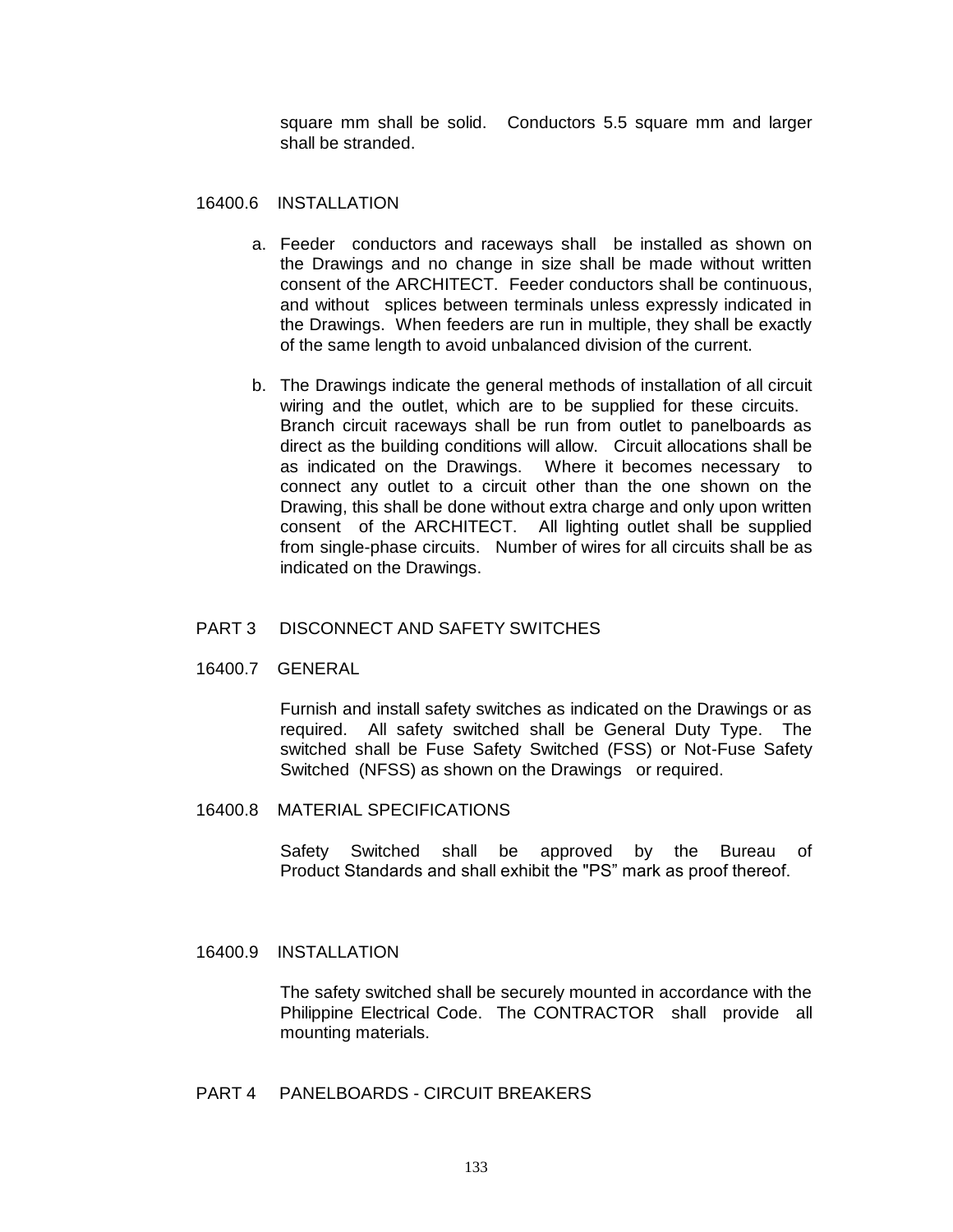## 16400.10 GENERAL

Furnish all install circuit-breaker panelboards as indicated in the panelboards schedule and where shown on the Drawings.

## 16400.11 MATERIAL SPECIFICATIONS

- a. The panelboards shall be dead-front type equipped with moldedcase circuit breakers and shall be the type as indicated in the panelboards schedule/detail.
- b. Provide molded-case circuit breakers of frame, trip rating and interrupting capacity as shown on the Drawings. Also provide the number of spacer for future circuit breakers as shown in the schedule. The circuit breakers shall be quick-make, quick-break, thermalmagnetic, trip-indicating, and have common trip on all multiple breakers with internal trip mechanism.
- c. But bad connections to the branch circuit breakers shall be the "phase-sequence" type. Single-phase three-wire panelboards bussing shall be such that any two adjacent single-pole breakers are connected to opposite polarities in such a manner that two-pole breakers can be installed in any location. Three-phase four-wire bussing shall be such that any three adjacent single-pole breakers are individually connected to each of the three different phases in such a manner that two or three-pole breakers can be installed at any location. All current-carrying parts of the panelboards shall be plated. Provide solid neutral (S/N) assembly when required. The assembly shall be isolated from the enclosure.
- d. Terminals for feeder conductors to the panelboards mains and neutral shall be suitable for the type of conductor specified. Terminals for branch-circuit wiring, both breaker and neutral, shall be suitable for the type of conductor specified.
- e. The panelboards buy assembly shall be enclosed in a steel cabinet. The size of the wiring gutters and gauge of steel shall be in accordance with NEMA Standards. The box shall be fabricated from galvanized steel or equivalent rust-resistant steel. Fronts shall include door and have flushed, brushed stainless steel, springloaded door pulls. The flush lock shall not protrude beyond the front of the door. All panelboards locks shall be keyed alike. Fronts shall have hash provisions for padlocking onto the tub.
- f. On the inside of the door of each cabinet, provide a typewritten directory, which will indicate the location of the equipment or outlet supplied by each circuit. The directory shall be mounted in a metal frame with a non-breakable transparent cover. The panelboards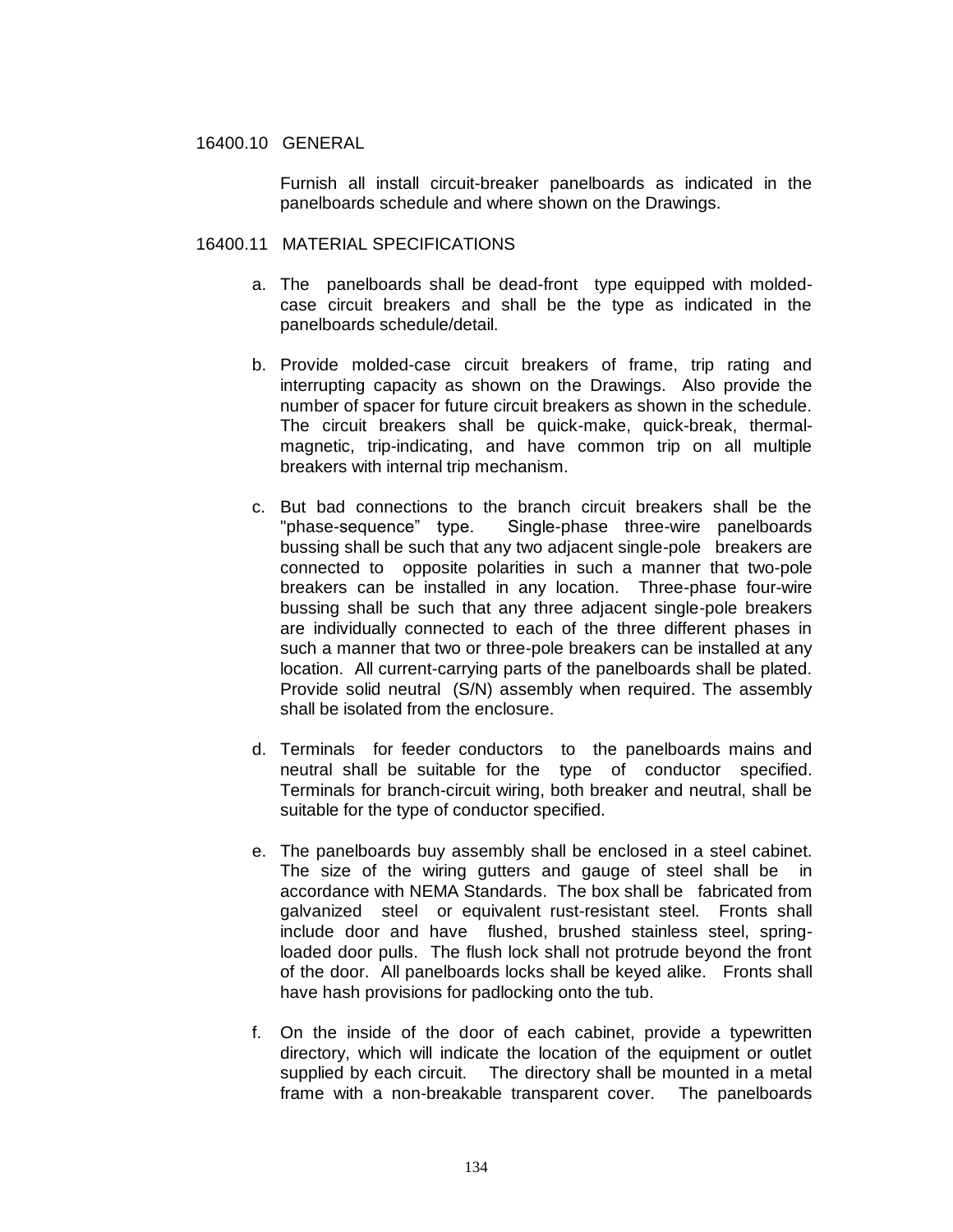designation shall be stenciled in 1-1/2 inch-high letters on the inside of the door.

- g. Panelboards and circuit breakers shall be FUJI, MITSUBISHI, GE, ITE, SQUARE A or WESTINGHOUSE, GOLDSTAR.
- h. There shall be no intermixing of brands in one panel.

16400.12 INSTALLATION

- a. Before installing panelboards, check all the architectural drawings for possible conflict of space. Adjust the location of the panelboards to prevent such conflict with other items.
- b. When the panelboards is recessed into a wall serving an area with accessible ceiling space, provide and install an empty conduit system for each spare circuit for future wiring. A 1-1/2 inch conduit shall be stubbed into the ceiling space above the panelboards as such accessible ceiling space exists.
- c. The panelboards shall be mounted in accordance with Article 5.8 of the Philippine Electrical Code. Furnish all materials for mounting the panelboards.
- PART 5 WIRING DEVICES
- 16400.13 GENERAL

Furnish and install all wiring devices and plate as called for on the Drawings and as specified herein.

- 16400.14 MATERIAL SPECIFICATIONS
	- a. Switched shall be 15A, 250V or 300V except as otherwise noted. Terminals shall be screw-type or quick-connect type.
	- b. General use receptacle shall be 10A, 240V grounding type unless otherwise indicated on the Drawings. Terminals shall be screw-type or quick-connect type. Hospital grade receptacles shall be used when called for on the Drawings.
	- c. Special purpose receptacles shall be as called for on the Drawings. Matching plugs shall be supplied.
	- d. Wiring devices shall be EAGLE, NATIONAL, MEIKOSHA, TOSHIBA, JIMBO, or as called for on the Drawings.

16400.15 INSTALLATION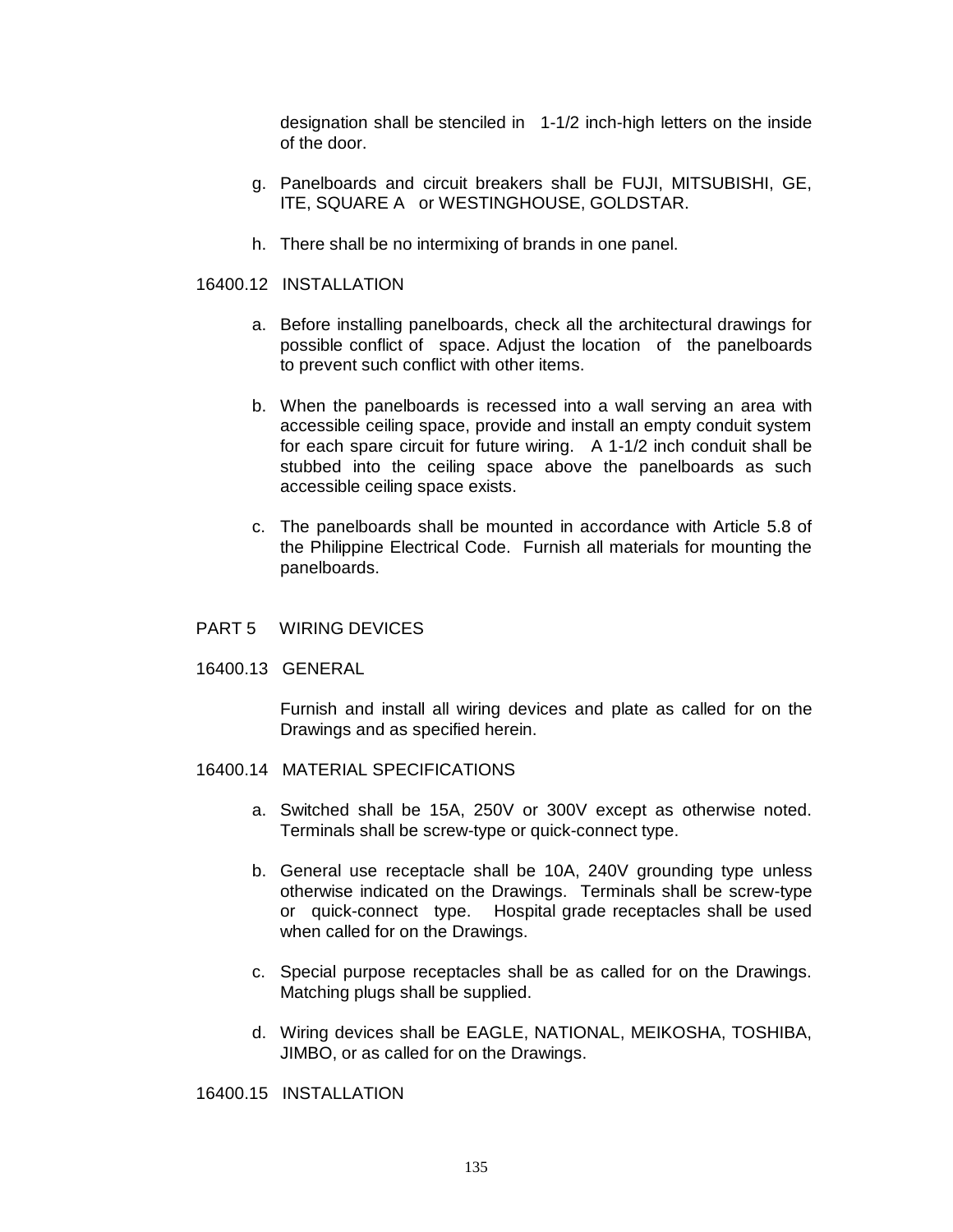- a. Mounting height shall be as follows unless otherwise noted on the Drawings:
	- 1. Switched 1.20 meters above floor finish.
	- 2. Receptacle 0.30 meter above floor finish.
- b. For screw type devices, the wire connected thereto shall be formed into a clockwise look to fit around the screws. For quick-connect devices, the exact length of wire shall be stripe of insulation and then pushed in.

#### **SECTION 16500 LIGHTING**

16500.1 GENERAL

Furnish, install and connect all lighting fixtures to the building wiring system unless otherwise noted.

- 16500.2 SPECIFICATIONS
	- a. Fixture type shall be as indicated on the Drawings.
	- b. Fluorescent ballast shall be pre-heat, high power factor or high frequency (electric) energy saving type. The ballast shall be subject to one (1) year manufacturer's guarantee. The guarantee shall be filed with the Owner. The ballast shall indicate Bureau of Produce Standards approval (with "PS" mark)
	- c. Fluorescent fixture housing shall be GA. 22 minimum, with baked enamel finish.
	- d. Downlights and pinlights shall be of heavy gauge spun aluminum with wooden plaster bevel and equipped with the lamp type indicated on the drawings. Pinlights shall have no live parts exposed at the back of the fixtures. Minimum opening diameter shall be 150 mm and minimum depth shall be 200 mm.
	- e. Fluorescent lamps shall be cool-white and lampholders shall be made of thermosetting plastic.
	- f. Special lighting requirements shall be as call for the Drawings.

16500.3 INSTALLATION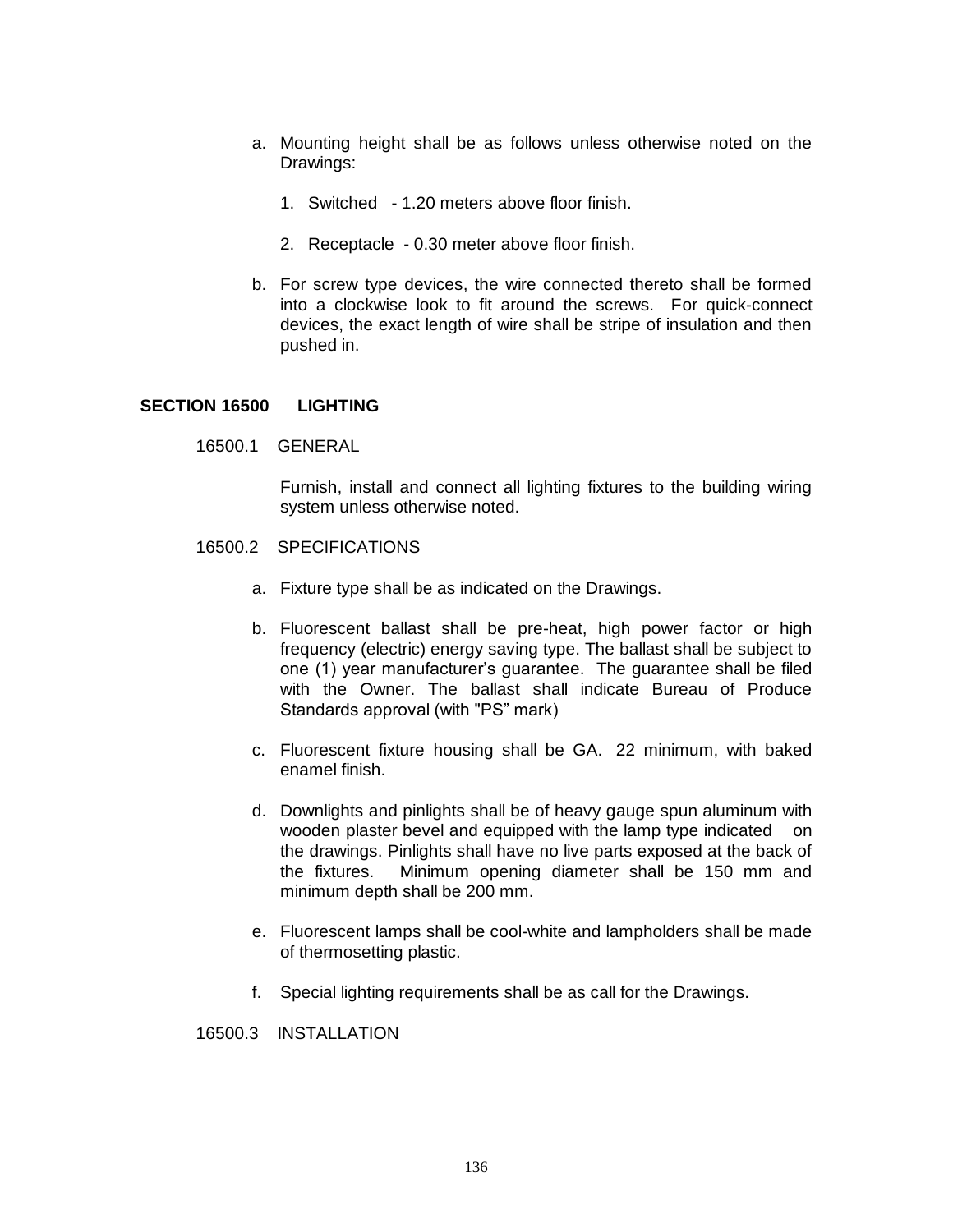Coordinate with the Ceiling Contractor and the General Contractor in order that the proper type of fixture be furnished to match the ceiling system or building construction material.

# **SECTION 16721 FIRE ALARM AND DETECTION SYSTEM**

16721.1 GENERAL

Furnish and install a fire-alarm system as described in these Specifications and indicated on the Drawings. The system is to be wired and installed in accordance with the Manufacturer's Specifications and left in first class operating condition.

# 16721.2 OPERATION

At each designated exit, and other locations shown on the plans, there shall be a non-coded fire alarm station. At each location, where shown, there shall be a bell or horn. Operating any station shall cause all sounding devices to operate continuously until the fire alarm has been restored to normal. It shall also be possible for those in authority to transmit a test signal from any station. The stations and sounding devices shall be connected to a control panel, which shall permit a small supervisory current to pass through the entire system. A trouble bell shall also be provided and shall sound continuously in the event of failure of the main power supply source or a ground fault of its installation wiring circuit.

# 16721.3 EQUIPMENT

- a. Install where shown a non-coded manual fire alarm station. Station shall mount on standard outlet boxes with single gang cover.
- b. Install where shown on plans an underdome vibrating bell
- c. Install where shown a close-circuit fire alarm control panel n wall-type steel cabinet equipped with hinged door and with lock and keys. Panel shall contain all necessary relays, meters, resistance, thermal cutouts, terminals and fuses for the control and double supervision of the system. Panel shall contain the number of zone and station circuits required. A trouble bell shall be provided for external connection.
- d. All interior wiring shall be strictly in accordance with NFPA Code 72 and all local electrical and fire codes applying. Size and number of wire shall be in accordance with wiring diagram supplied by manufacturer of fire-alarm system, but shall not be less than as shown on the Drawings.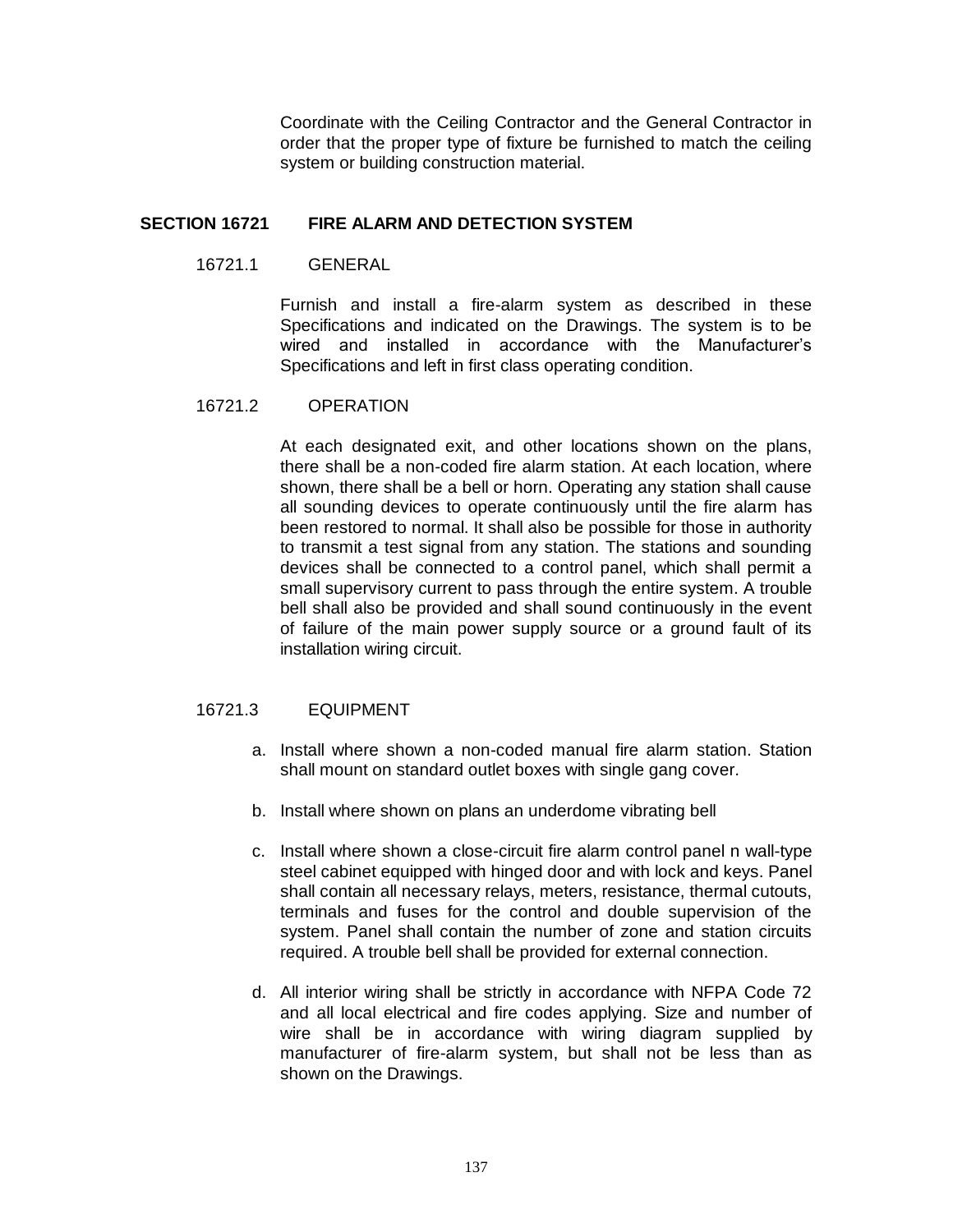- e. Provide and install smoke detector and other automatic detectors as required. The fire alarm panel shall be factory-wired to accept these any other devices specified herein or as shown on the Drawings.
- f. All materials and equipment shall be U.L. listed.

# **SECTION 16740 TELEPHONE SYSTEM**

#### 16740.1 GENERAL

Furnish and install the complete telephone system from the point indicated on the Drawings up to all outlets including raceways, cables, cabinets, terminals, outlets and wall plates.

#### 16740.2 MATERIAL SPECIFICATIONS

- a. Material shall conform to the latest PLDT Manual of Building Telephone Facilities, or the requirement of the telephone company holding the franchise.
- b. Cabinets and pull boxes shall be gauge 18 sheet steel, with anticorrosive and acrylic paint finish. Terminal or protector cabinets shall be provided with 19mm thick anti-termite pressure treated plywood backboard and with knockouts for conduit entrances.
- c. Station wiring to outlets shall be 0.65mm diameter, 3 conductor (0.65/3C) (No. 22/3C) jacketed wires.
- d. Terminal shall be acceptable to PLDT or the local telephone company.

## 16740.3 DRAWINGS

Prepare the necessary drawings for PLDT, or the local telephone company signed and sealed by a licensed Electronics and Communication Engineer. Any change in layout and sizes required by the local telephone company shall be incorporated on the plans and in the installation.

## **SECTION 16401 OVERHEAD DISTRIBUTION SYSTEM**

- PART I : PRIMARY (HIGH VOLTAGE)- not included
- PART II : SECONDARY (LOW VOLTAGE) DISTRIBUTION
- 16401.1 GENERAL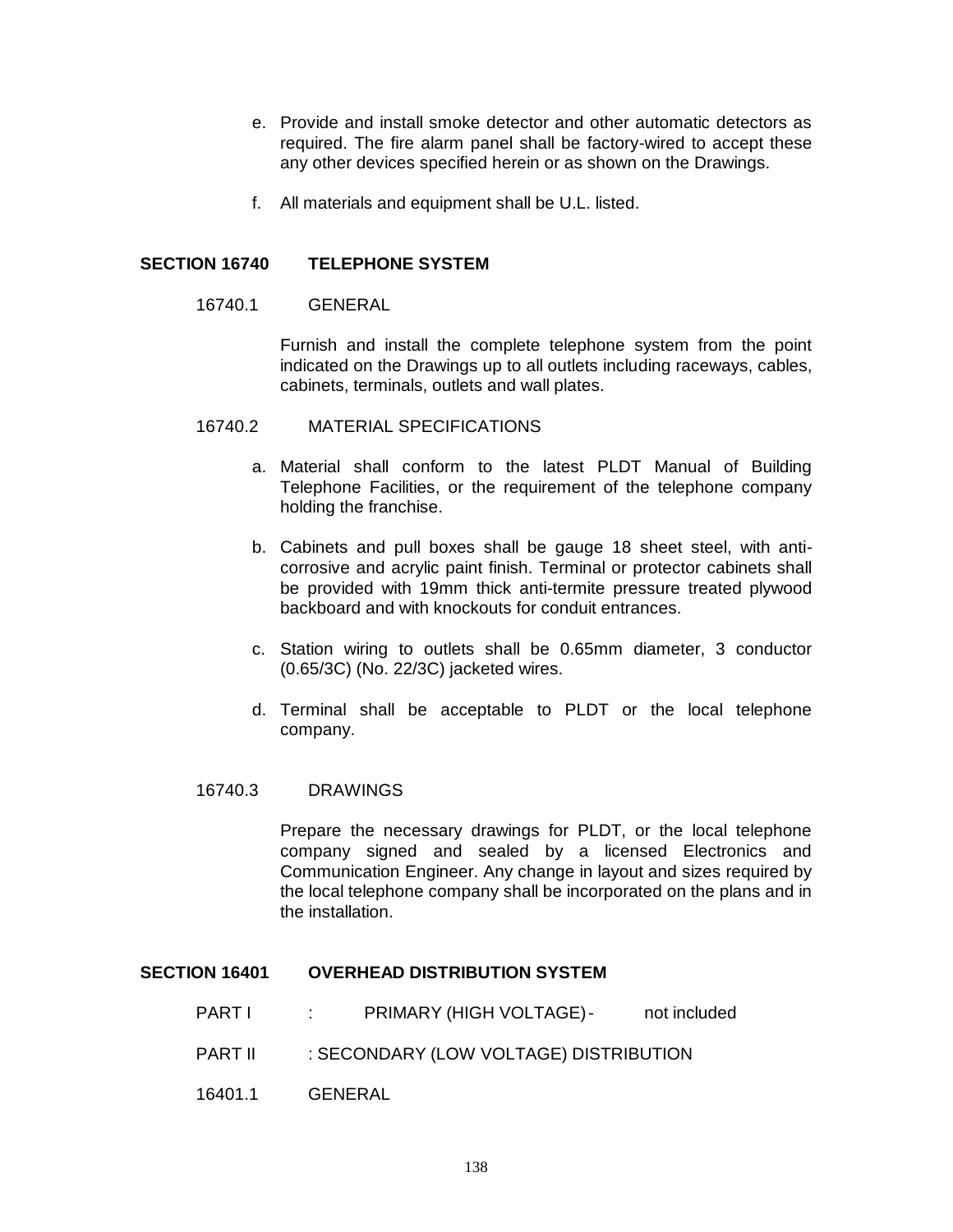Provide and install complete outside secondary distribution system or systems as indicated on the drawings specific scope of works shall be as described on the drawings or as indicated elsewhere in the Specifications. Connections and tapping work shall include the following:

- a. To utility company facilities sufficient length of cables (2meters minimum) and quantity of solderless connection shall be provided by the contractor.
- b. To building under construction or renovation sufficient length of cables
- c. To existing building sufficient length of cable, quantity of properly sized connector and the tapping work itself shall be provided by the contractor.

## 16401.2 MATERIALS TYPE OF CONSTRUCTION

Supply lines shall be insulated power cables supported by messenger cable from clamps bolted to the sides of poles or crossarms. Poles shall be pre-cast concrete round poles.

## 16401.3 CONCRETE POLES SPECIFICATIONS

Concrete poles shall be Class 7A per Meralco and NEA Standards.

#### 16401.4 POLE SETTING

- a. Holes for poles should be large enough to admit the poles without any slicing or chapping and should be of the same diameter from top to bottom. The diameter of the hole shall be large enough so that a tamping bag can be worked on all sides between the pole and the sides of the hole.
- b. Poles shall be set in alignment and plumb except at corners, terminals, angles, junctions or other points of strains where they shall be set and raked against the strain so that the tension of the cables will tend to straighten them. Poles shall be raked against the conductor strain not less than 2.5cm for each 3meters of pole length nor more than 7.6cm for each 3 meters of pole length after the conductor are installed at the required tension. Pole backfill must be thoroughly and slowly tampered the full depth.. Excess earth must be banked around pole.

16401.5 CROSSARMS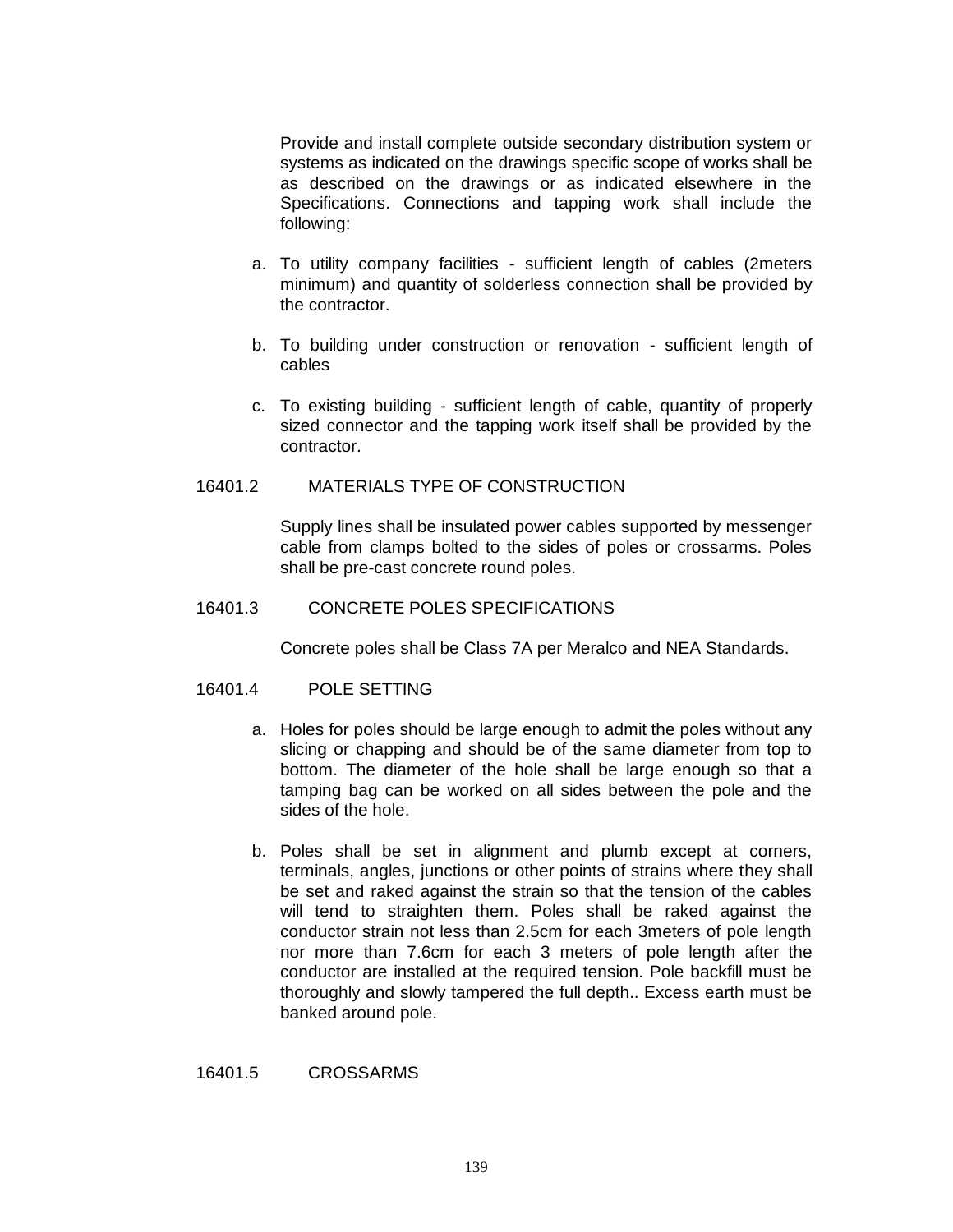- a. Crossarms shall withstand all the vertical and transverse loads that the structure will experience, computed in accordance with or a specified in the pertinent provisions of the Philippine Electrical Code, Part II without exceeding 50% of the designated fiber stress of the material or a minimum of 320kg., applied horizontal load applied at the outermost conductor attachment point, whichever is greater.
- b. Wood crossarm shall be of selected tanguile or lauan with a minimum cross section of 83mm x 110mm.
- c. Wood crossarm shall be free from all defects (subject to inspection prior to installation) and shall be treated with approved preservative preferably creosote Petroleum (70-30)

## 16401.6 LINE HARDWARE

- a. Line hardware shall be hot dip galvanized iron or steel, with U.S. Standard cut threads.
- b. Belts shall have sufficient length for the intended use.
- c. Round washers shall be used under heads of carriage bolts, which fasten crossarms to crossarm. Square washer shall be used for others.
- d. Guy clamps shall be 3 bolts heavy type.

#### 16401.7 CABLES

Cables shall be as specified on the Drawings. Conductors shall be U.L. listed. Steel cable messenger wires and guying shall be U.S. made.

# 16401.8 GUYING

- a. Poles shall be provided with guys to ensure continuity of service under the most severe condition that are likely to be obtained.
- b. Terminal poles and poles carrying two sets of double crossams shall be head guyed. Side guys shall be installed on other poles.
- c. Where it impractical to install a guy directly from the attachment to the ground, a side walk guy shall be used.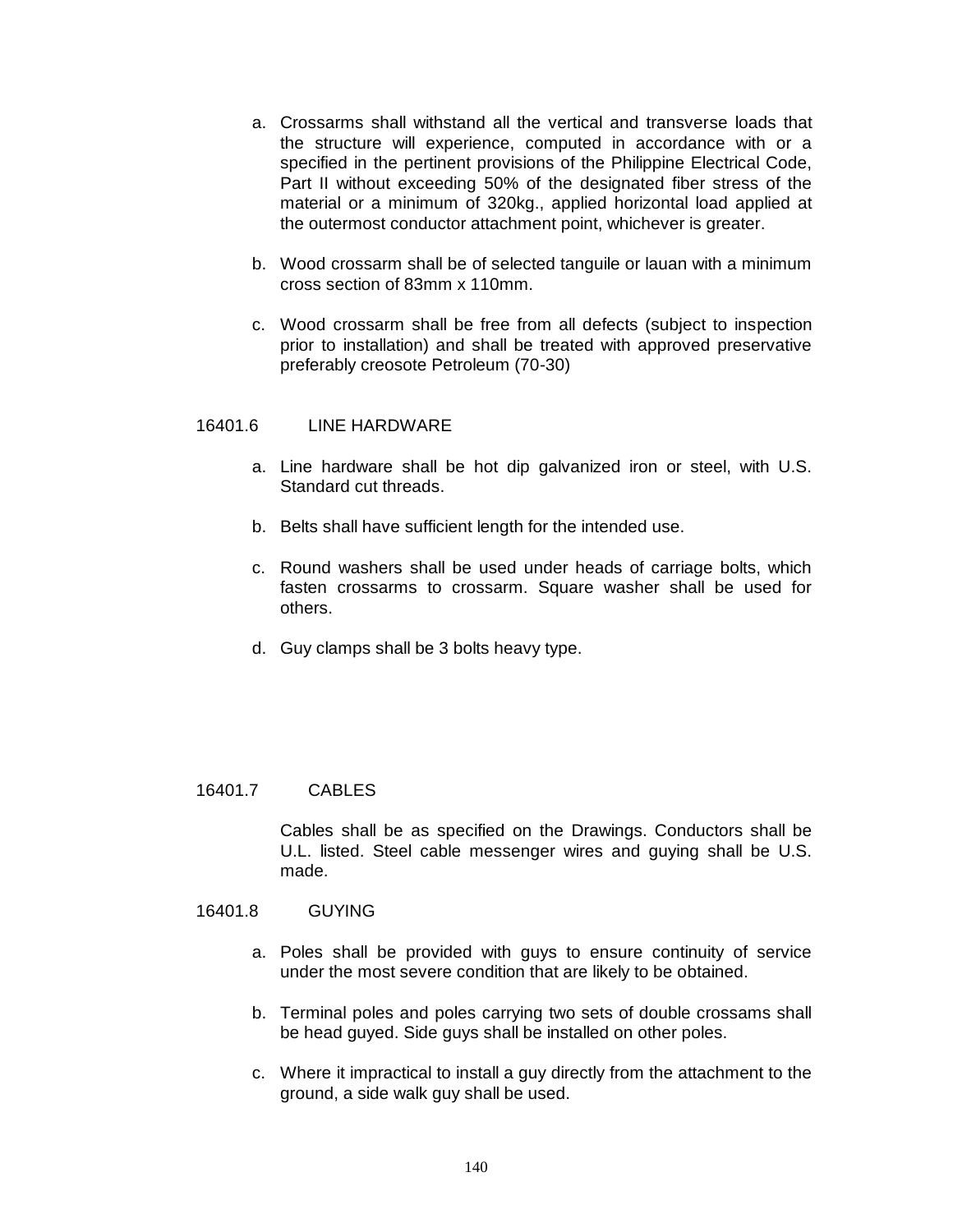## **SECTION 16612 GENERATOR**

## 16612.1 GENERAL

Unless expressly deleted or not included in other contract documents defining the scope of work, the contractor shall furnish the install, as indicated on the Drawings, a complete standby engine generator set rated as shown on the Drawings.

## 16612.2 SPECIFICATIONS

- a. All materials shall be new and of current manufacture.
- b. Voltage, phase and kilowatt (or kva) rating shall be as shown on the Drawings. Alternators shall be 4-pole, 1800 RPM, 60Hz. Alternator shall be manufactured to NEMA Standards. Voltage regulation shall be as specified on the Drawings.
- c. The engine shall operate satisfactorily on the fuel specified. The horsepower rating shall be adequate for the requirements of the alternator including the motor starting capability. The engine shall have a battery, a starting motor and a charging generator. Engine control shall include start-stop mechanism, high-water-temperature shutdown, low oil pressure shutdown, over speed shutdown and cranking limiter.
- d. Instrument panel: The instrument panel on the standby unit shall contain engine oil-pressure and water temperature indicators, battery charge rate ammeter, start and stop button for manual operation of unit, manual reset circuit breaker, voltage regulator ammeter with phase selector switch, running time and frequency meter.
- e. Control panel: The control panel shall contain the necessary control equipment to automatically start the standby generator set when the line voltage drops to 70 percent of normal value.
- f. Other accessories shall include an air cleaner, lube oil filter, 8-hr capacity fuel tank and fuel lines, muffler and flexible exhaust fittings, parts list and maintenance manual.
- g. The transfer switch shall be as described on the Drawings.
	- 1. Automatic Transfer Switch and Control (ATS) shall be contactor type, electrically and mechanically interlocked and mechanically held at both positions. Time delay of transfer from normal to emergency shall be 1-10 seconds. Time delay transfer from emergency to normal source shall be 2-10 minutes. The cool off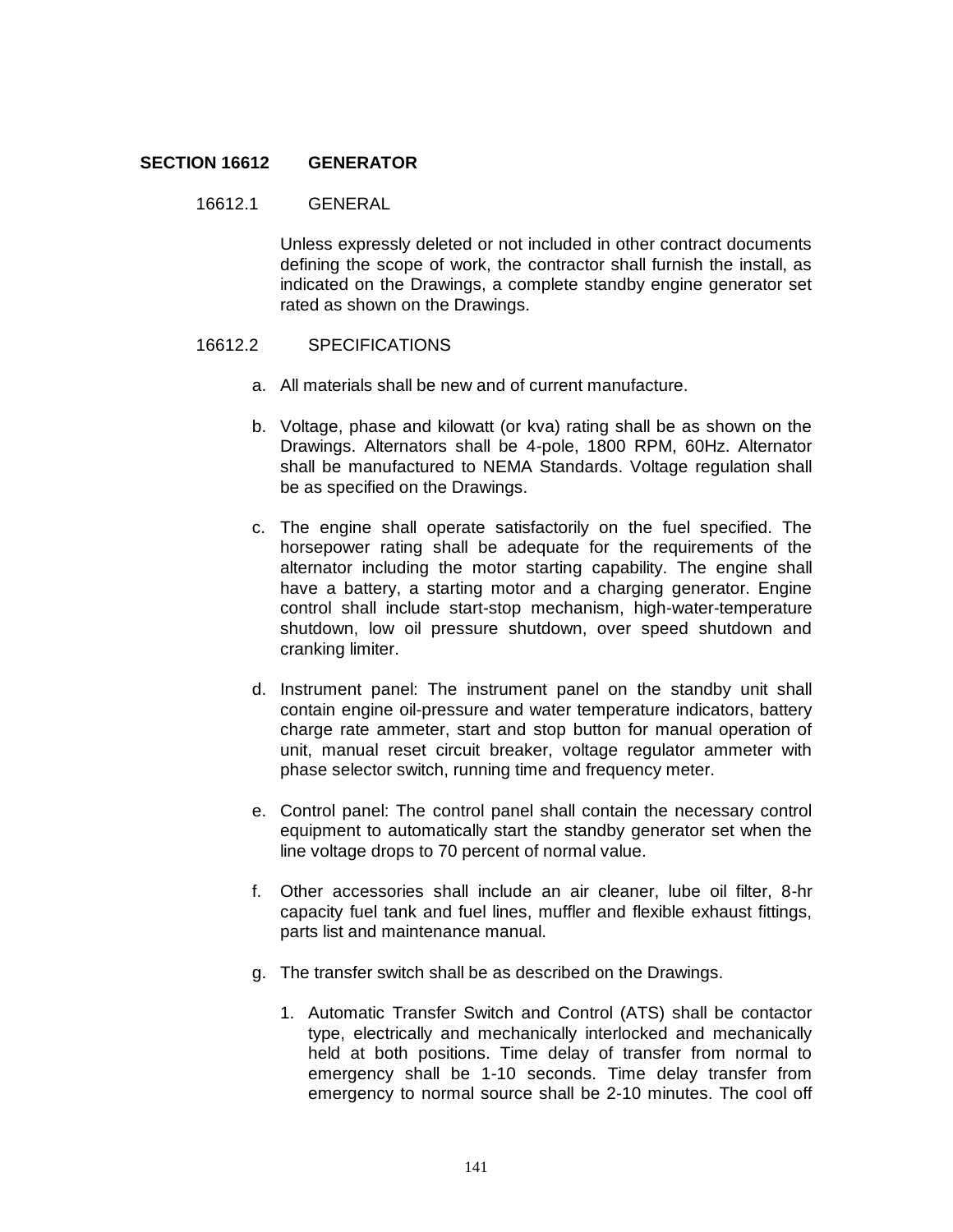time delay shall be as required by the engines. The ATS shall contain N.O. and N.C, auxiliary contacts.

2. Manual transfer switch shall be double throw, quick make, quick break switches or mechanically interlocked circuit breakers, as specified on the Drawings. Green and Red power available indicating lights for normal and emergency respectively shall be provided.

## 16612.3 INSTALLATION

- a. The generator set shall be cushion mounted on a heavy steel base and be free from torsional vibration.
- b. An operational test shall be conducted after installation to insure that all units of the system will operate satisfactorily under all conditions required by the specifications. This shall be done in the presence of an approved representative of the Architect/Engineer.

# **SECTION 16671 NURSES' CALL SYSTEM**

## 16671.1 GENERAL

Supply and install a complete nurses' call system as described on the drawings and as specified herein.

# 16671.2 GENERAL SPECIFICATIONS

The nurses' call system shall be an integrated nurse/patient communications system consisting of central monitors, call stations, auxiliary annunciators configured to meet the hospital's specific needs to enable the hospital to attend promptly to the patient's needs with minimum personnel.

- a. The system shall utilize low-voltage solid-state electronics for safe, reliable and quiet operation.
- b. The system shall have a call acknowledgment feature. Calls shall lock into the central monitor until canceled at the origin. Monitor indicators and corridor lights shall remain ON until the call is canceled at the calling station.
- c. The system shall provide for both normal and emergency calls. Calls from the lavatory callstation shall always be in the emergency mode. Calls from the bedside shall be optionally programmable at the central monitor to be either in the emergency or normal mode, depending on the patient status.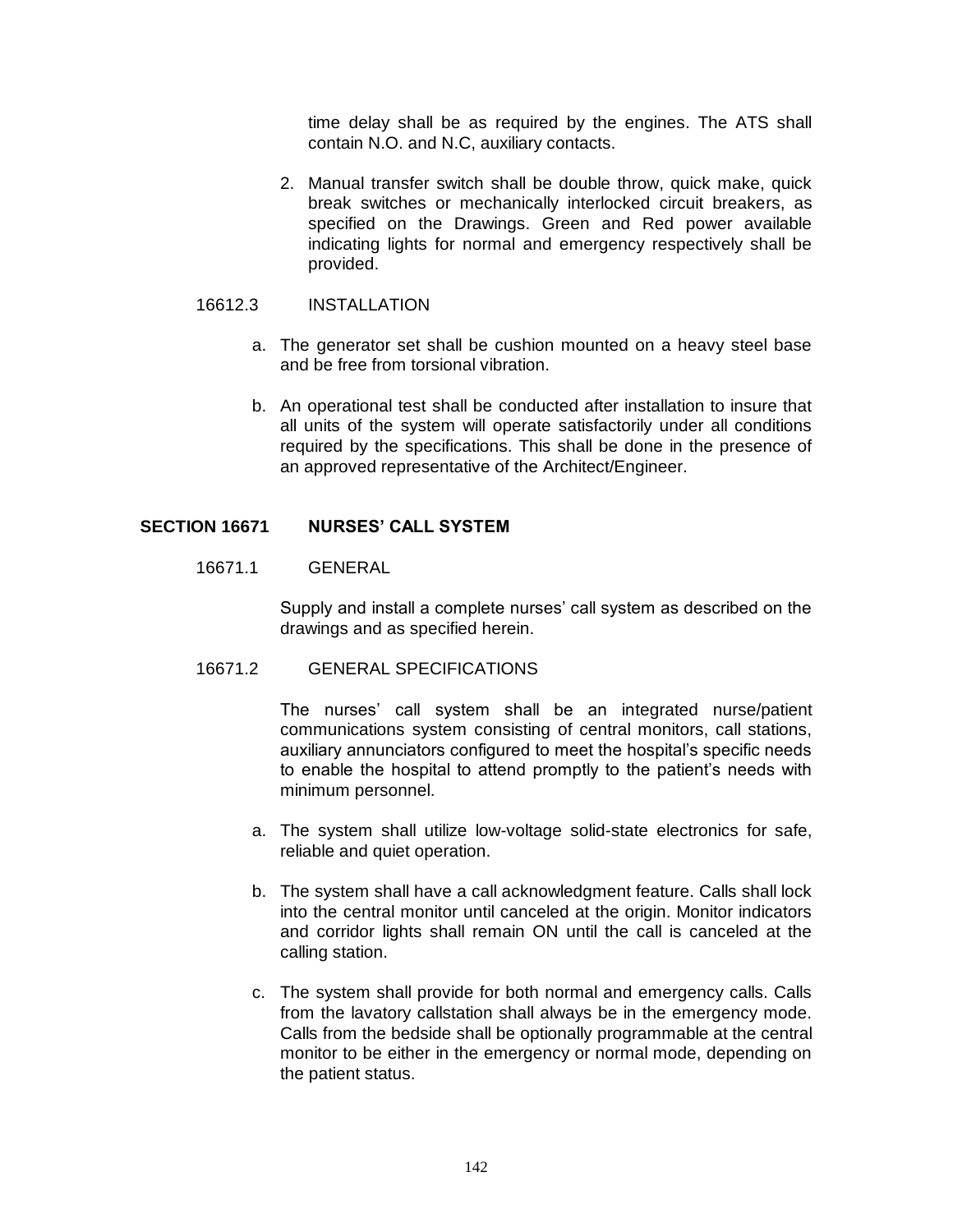# 16761.3 COMPONENT SPECIFICATIONS

The system components shall be as manufactured by Trident Electronics Corporation or approved equivalent, and as hereunder specified.

- a. The CENTRAL MONITOR, including expansion monitor units shall be a desk-mounted unit or units with a total callstation capacity equal to or exceeding the number of proposed call stations as specifically indicated on the drawings. The front panel/panels shall contain individual call indicators, call acknowledge buttons, slots for room/bed number labels, as well as common indicators for normal calls, beepers for normal and emergency calls and power indicators. If the drawing so specifies, the monitor/s shall allow voice communication between nurse and patient, and shall be provided with phone handset, paging button and volume control for incoming voice level.
- b. The BED SIDE CALL STATION shall have a call assurance indicator and one call switch on a two meter cord as called for on the drawings. If so specified therein the bedside call stations shall provide for voice communication between nurse and patient through a built-in speaker/microphone.
- c. The LAVATORY CALL STATION shall have a plate mounted pushon/push-off call switch and a call assurance indicator.
- d. A STAFF CALL STATION shall transmit to the staff room by voice communication and visual indication any current call received at the central monitor.
- e. CORRIDOR LIGHTS, used to announce call originating from within a room shall be of two sections, an upper section and a lower section. The upper section shall blink for normal calls while the lower section shall blink for emergency calls. The two sections shall be of different colors, preferably white for normal and red for emergency
- f. The POWER SUPPLY shall contain sealed rechargeable batteries and automatic charger and shall provide four (4) hours of back-up power in case of power failure.

## 16761.4 INSTALLATION

The system shall be installed by skilled workmen knowledgeable on the system installation and operation. The wiring system shall be as required by the equipment supplier but shall not be less than or inferior to the wiring system required by the plans.